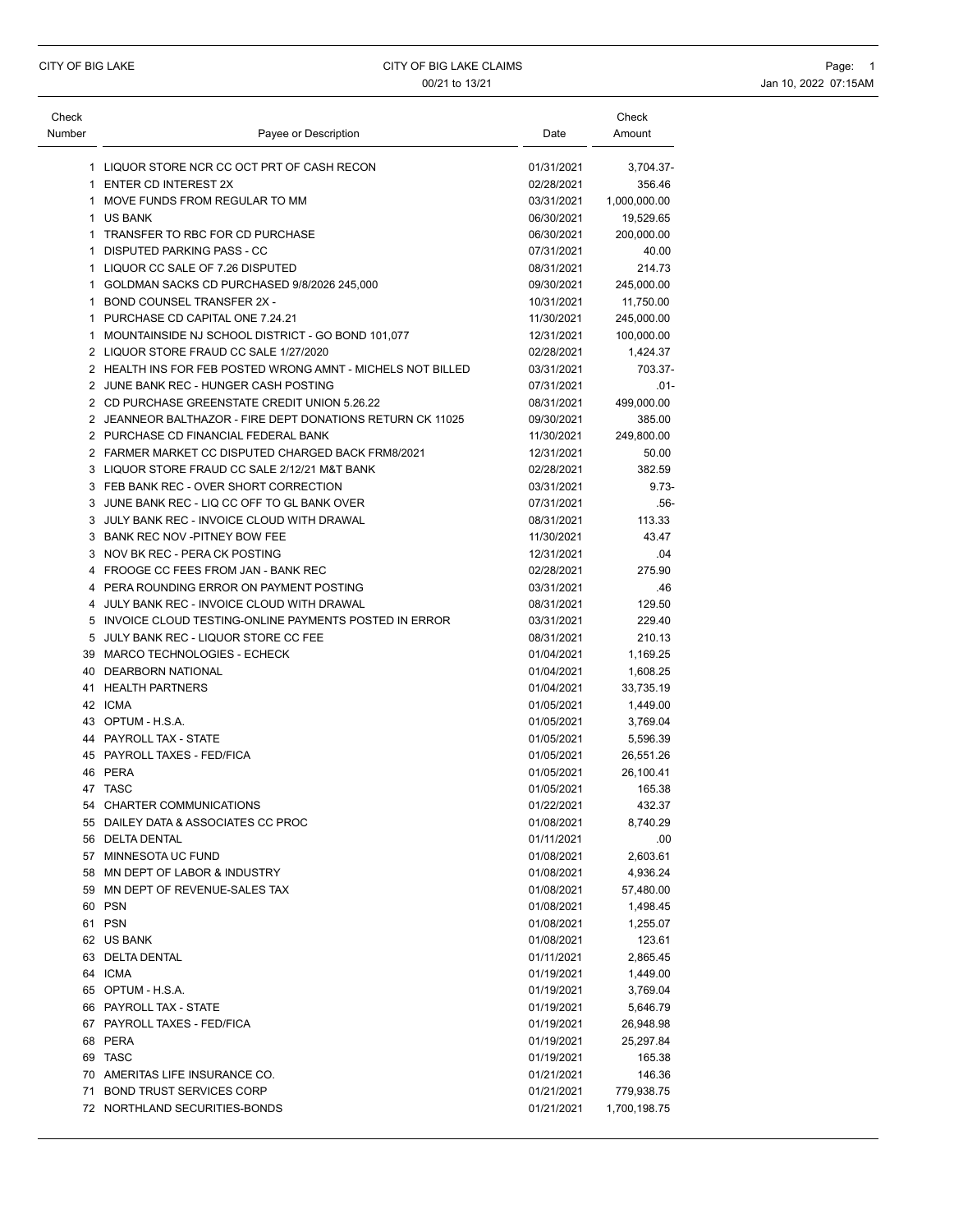| Check  |                                              |            | Check      |
|--------|----------------------------------------------|------------|------------|
| Number | Payee or Description                         | Date       | Amount     |
|        |                                              |            |            |
|        | 73 VONAGE BUSINESS                           | 01/21/2021 | 750.86     |
|        | 74 DELTA DENTAL                              | 02/01/2021 | 2,961.85   |
|        | 75 HEALTH PARTNERS                           | 02/01/2021 | 34,697.15  |
|        | 76 MARCO TECHNOLOGIES - ECHECK               | 02/01/2021 | 1,169.25   |
|        | 77 MN PUBLIC FACILITIES AUTHORITY            | 02/01/2021 | 133,201.47 |
|        | 78 DEARBORN NATIONAL                         | 02/01/2021 | 1,642.13   |
|        | 79 ICMA                                      | 02/02/2021 | 1,949.00   |
|        | 80 OPTUM - H.S.A.                            | 02/02/2021 | 4,072.99   |
|        | 81 PAYROLL TAX - STATE                       | 02/02/2021 | 5,845.97   |
|        | 82 PAYROLL TAXES - FED/FICA                  | 02/02/2021 | 27,904.87  |
|        | 83 PERA                                      | 02/02/2021 | 27,738.94  |
|        | 84 TASC                                      | 02/02/2021 | 165.38     |
|        | 85 US BANK                                   | 02/05/2021 | 35,231.79  |
|        | 86 COLONIAL LIFE                             | 01/29/2021 | 129.24     |
|        | 87 PITNEY BOWES INC                          | 01/29/2021 | 200.00     |
|        | 88 US BANK                                   | 01/29/2021 | 176.21     |
|        | 89 PITNEY BOWES INC                          | 02/09/2021 | 200.00     |
|        | 90 PSN                                       |            |            |
|        |                                              | 02/09/2021 | 3,236.37   |
|        | 91 US BANK                                   | 02/09/2021 | 124.01     |
|        | 92 DAILEY DATA & ASSOCIATES - E-CHECKS       | 02/11/2021 | 7,414.92   |
|        | 93 DEARBORN NATIONAL                         | 03/01/2021 | 2,060.72   |
|        | 94 HEALTH PARTNERS - E-CHECKS                | 03/01/2021 | 37,322.69  |
|        | 166 ICMA                                     | 02/16/2021 | 6,599.00   |
|        | 167 OPTUM - H.S.A.                           | 02/16/2021 | 4,072.99   |
|        | 168 PAYROLL TAX - STATE                      | 02/16/2021 | 5,530.84   |
|        | 169 PAYROLL TAXES - FED/FICA                 | 02/16/2021 | 27,225.38  |
|        | 170 PERA                                     | 02/16/2021 | 26,581.11  |
|        | 171 TASC                                     | 02/16/2021 | 165.38     |
|        | 172 AMERITAS LIFE INSURANCE CO.              | 02/12/2021 | 114.68     |
|        | 173 HEARTLAND PAYMENT SYSTEMS                | 02/19/2021 | 41,039.97  |
|        | 174 PITNEY BOWES INC                         | 02/19/2021 | 200.00     |
|        | 175 VONAGE BUSINESS                          | 02/19/2021 | 750.86     |
|        | 176 MARCO TECHNOLOGIES - ECHECK              | 03/10/2021 | 1,169.25   |
|        | 177 ICMA                                     | 03/01/2021 | 6,599.00   |
|        | 178 OPTUM - H.S.A.                           | 03/01/2021 |            |
|        |                                              |            | 4,242.99   |
|        | 179 PAYROLL TAX - STATE                      | 03/01/2021 | 5,486.93   |
|        | 180 PAYROLL TAXES - FED/FICA                 | 03/01/2021 | 26,982.65  |
|        | 181 PERA                                     | 03/01/2021 | 27,365.55  |
| 182    | TASC                                         | 03/01/2021 | 165.38     |
|        | 184 ICMA                                     | 03/15/2021 | 6,599.00   |
|        | 185 OPTUM - H.S.A.                           | 03/15/2021 | 4,242.99   |
|        | 186 PAYROLL TAX - STATE                      | 03/15/2021 | 5,739.79   |
|        | 187 PAYROLL TAXES - FED/FICA                 | 03/15/2021 | 28,051.83  |
|        | 188 PERA                                     | 03/15/2021 | 27,791.56  |
|        | 189 TASC                                     | 03/15/2021 | 165.38     |
|        | 190 COLONIAL LIFE                            | 03/17/2021 | 129.24     |
|        | 191 DELTA DENTAL                             | 03/17/2021 | 3,081.95   |
|        | 192 MN DEPT OF LABOR & INDUSTRY PAYMENT CENT | 03/17/2021 | 20.00      |
|        | 193 MN DEPT OF REVENUE-SALES TAX             | 03/17/2021 | 37,235.00  |
|        | 194 PITNEY BOWES INC                         | 03/17/2021 | 200.00     |
|        | 195 PSN                                      | 03/17/2021 |            |
|        |                                              |            | 2,919.44   |
|        | 196 US BANK                                  | 03/17/2021 | 90.00      |
|        | 197 US BANK                                  | 02/28/2021 | 161.17     |
|        | 198 AMERITAS LIFE INSURANCE CO.              | 03/17/2021 | 174.68     |
|        | 199 DAILEY DATA & ASSOCIATES - E-CHECKS      | 03/17/2021 | 6,214.93   |
|        |                                              |            |            |
|        | 200 DEARBORN NATIONAL                        | 04/01/2021 | 1,794.03   |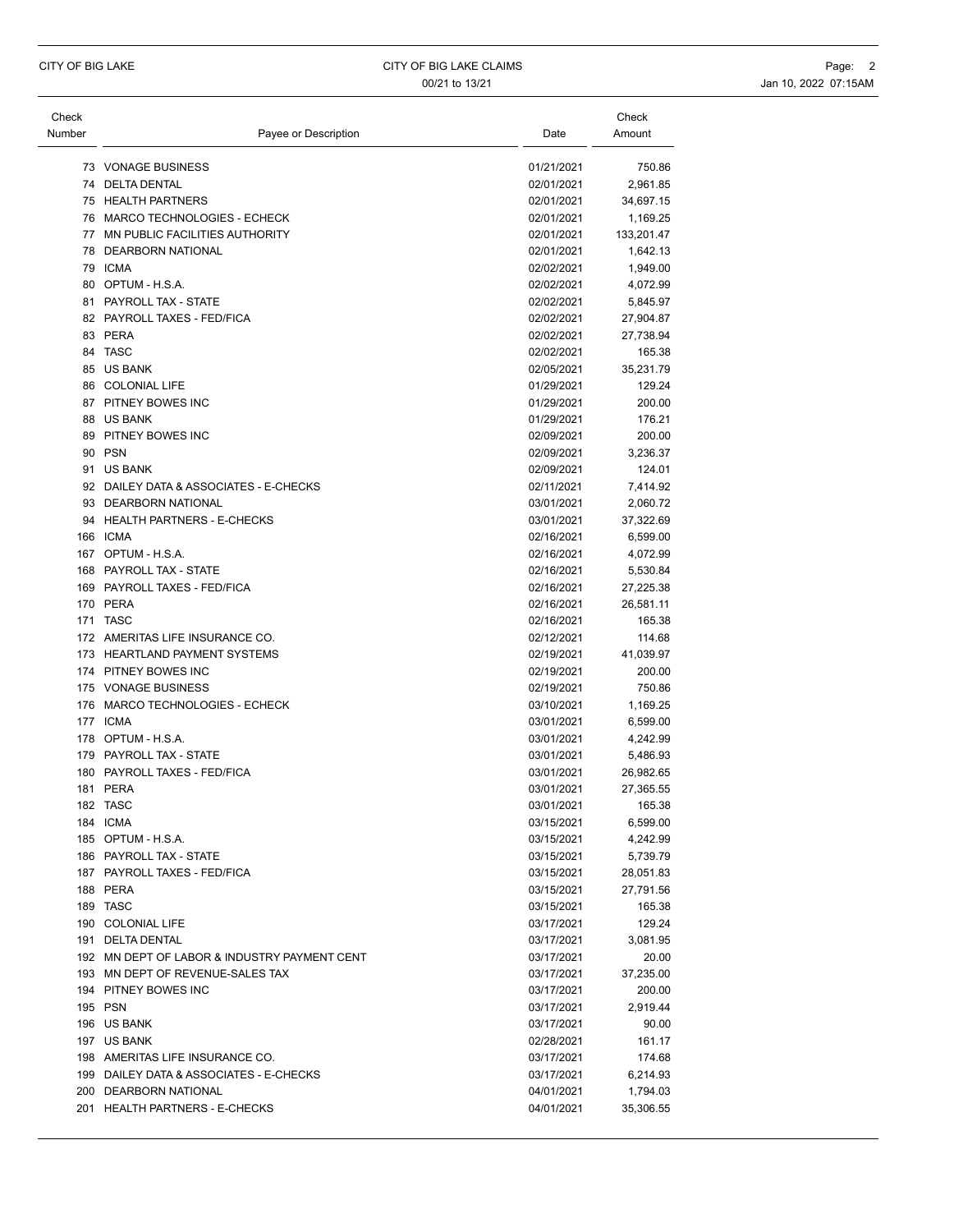| Check  |                                           |            | Check     |
|--------|-------------------------------------------|------------|-----------|
| Number | Payee or Description                      | Date       | Amount    |
|        | 202 US BANK                               | 03/18/2021 | 28.28     |
|        | 203 VONAGE BUSINESS                       | 03/18/2021 | 750.86    |
|        | 204 PITNEY BOWES INC                      | 02/26/2021 | 200.00    |
|        | 205 CONSTANT CONTACT                      | 03/23/2021 | 90.00     |
|        | 206 STAPLES (E-CHECKS)                    | 03/23/2021 | 576.74    |
|        | 207 DELTA DENTAL                          | 04/01/2021 | 3,000.90  |
|        | 208 MARCO TECHNOLOGIES - ECHECK           | 04/01/2021 | 1,169.25  |
|        | 209 ICMA                                  | 03/31/2021 | 6,599.00  |
|        | 209 US BANK                               | 04/12/2021 | 12,203.80 |
|        | 210 PAYROLL TAX - STATE                   | 03/31/2021 | 5,713.24  |
|        | 211 PAYROLL TAXES - FED/FICA              | 03/31/2021 | 28,125.05 |
|        | 212 PERA                                  | 03/31/2021 | 26,464.86 |
|        | 213 TASC                                  | 03/31/2021 | 165.38    |
|        | 214 COLONIAL LIFE                         | 03/31/2021 | 193.86    |
|        | 215 CONSTANT CONTACT                      | 03/31/2021 | 45.00     |
|        | 216 DELUXE OFFICE SUPPLIES                | 03/31/2021 | 174.71    |
|        | 217 US BANK                               | 03/31/2021 | 154.91    |
|        | 218 AMERITAS LIFE INSURANCE CO.           | 04/16/2021 | 150.80    |
|        | 219 DAILEY DATA & ASSOCIATES - E-CHECKS   | 04/16/2021 | 7,190.54  |
|        | 220 HEARTLAND PAYMENT SYSTEMS             | 04/16/2021 | 59.79     |
|        | 221 MN DEPT OF REVENUE-SALES TAX          | 04/16/2021 | 42,557.00 |
|        | 222 PSN                                   | 04/16/2021 | 3,160.15  |
|        | 223 US BANK                               | 04/16/2021 | 89.99     |
|        | 224 US BANK                               | 04/16/2021 | 29.66     |
|        | 225 MN DEPT OF LABOR & INDUSTRY (E-CHECK) | 04/22/2021 | 5,617.47  |
|        | 226 VONAGE BUSINESS (E-CHECK)             | 04/22/2021 | 750.86    |
|        | 227 DEARBORN NATIONAL (E-CHECK)           | 05/05/2021 | 1,792.18  |
|        | 228 DELTA DENTAL (E-CHECKS)               | 05/05/2021 | 3,000.90  |
|        | 229 HEALTH PARTNERS (E-CHECKS)            | 05/05/2021 | 35,306.55 |
|        | 230 COLONIAL LIFE                         | 04/29/2021 | 129.24    |
|        | 231 HEARTLAND PAYMENT SYSTEMS             | 04/29/2021 | 56.77     |
|        | 232 MARCO TECHNOLOGIES - ECHECK           | 04/29/2021 | 3,065.51  |
|        | 233 MN RURAL WATER ASSOCIATION (E-CHECKS) | 04/29/2021 | 300.00    |
|        | 234 PITNEY BOWES INC                      | 04/29/2021 | 177.14    |
|        | 235 WORLDPAY-NCR                          | 04/30/2021 | .00       |
|        | 236 PITNEY BOWES INC                      | 04/29/2021 | 200.00    |
|        | 237 PITNEY BOWES INC                      | 04/30/2021 | 200.00    |
|        | 238 US BANK                               | 04/30/2021 | 188.79    |
|        | 239 CHARTER COMMUNICATION (E-CHECKS)      | 04/30/2021 | 1,077.93  |
|        | 239 CHARTER COMMUNICATION (E-CHECKS)      | 05/27/2021 | 1,077.93- |
|        | 240 AMERITAS LIFE INSURANCE CO.           | 05/11/2021 | 150.80    |
|        | 241 DAILEY DATA & ASSOCIATES - E-CHECKS   | 05/11/2021 | 6,792.45  |
|        | 242 MN DEPT OF REVENUE-SALES TAX          | 05/11/2021 | 44,450.00 |
|        | 243 PSN                                   | 05/11/2021 | 3,015.21  |
|        | 244 US BANK                               | 05/11/2021 | 118.40    |
|        | 245 HEALTH PARTNERS (E-CHECKS)            | 06/01/2021 | 34,272.18 |
|        | 246 COLONIAL LIFE                         | 05/27/2021 | 114.78    |
|        | 247 CONSTANT CONTACT                      | 05/27/2021 | 90.00     |
|        | 248 HEARTLAND PAYMENT SYSTEMS             | 05/27/2021 | 70.54     |
|        | 249 VONAGE BUSINESS (E-CHECK)             | 05/27/2021 | 750.98    |
|        | 250 PITNEY BOWES INC                      | 05/27/2021 | 200.00    |
|        | 251 DEARBORN NATIONAL (E-CHECK)           | 06/01/2021 | 1,792.18  |
|        | 252 DELTA DENTAL (E-CHECKS)               | 06/01/2021 | 3,000.90  |
|        | 253 MARCO TECHNOLOGIES - ECHECK           | 06/01/2021 | 1,211.62  |
|        | 254 CHARTER COMMUNICATION (E-CHECKS)      | 05/27/2021 | 667.44    |
|        | 255 US BANK                               | 05/27/2021 | 137.88    |
|        | 256 AMERITAS LIFE INSURANCE CO.           | 06/10/2021 | 150.80    |
|        |                                           |            |           |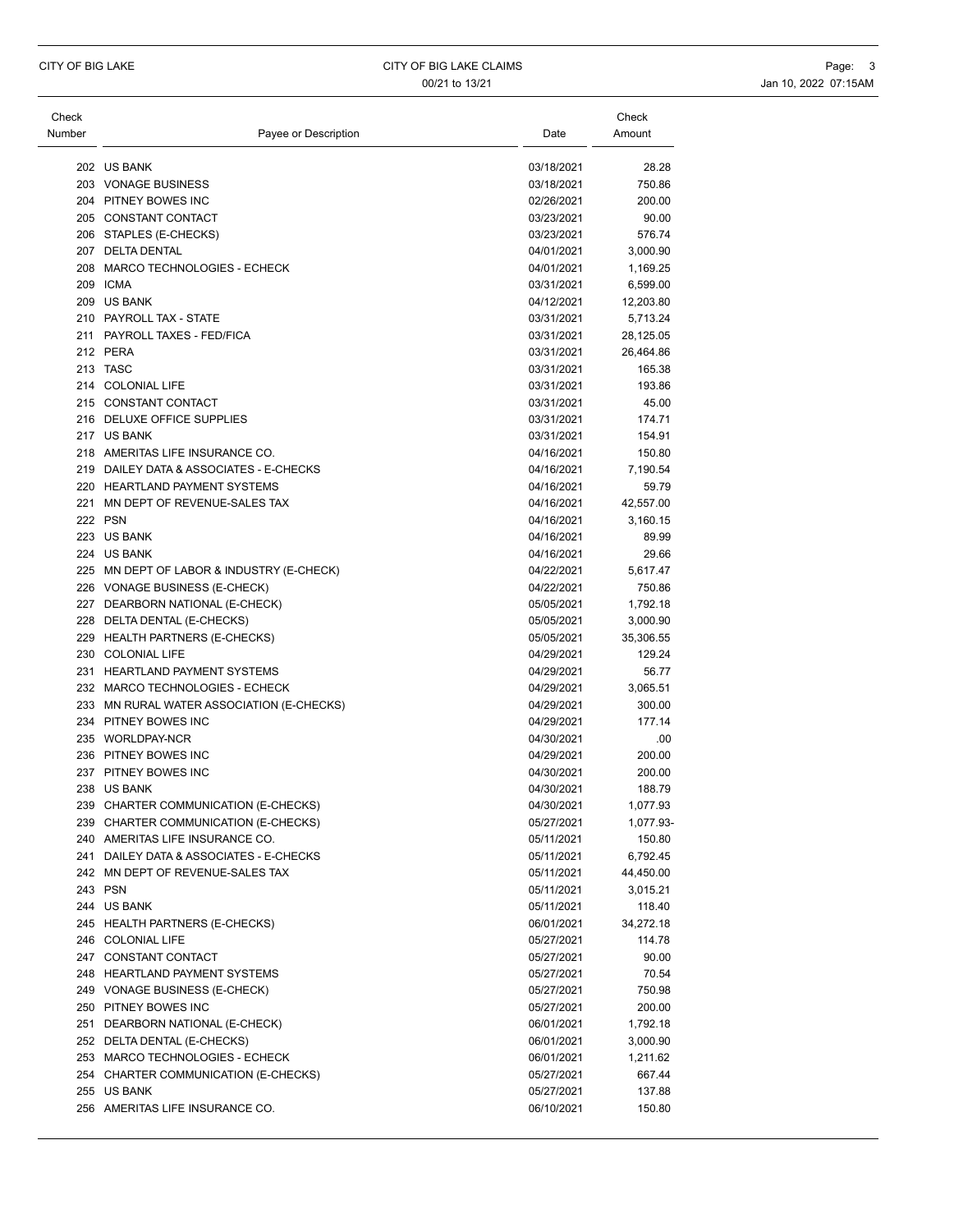| Check  |                                                     |                          | Check                 |
|--------|-----------------------------------------------------|--------------------------|-----------------------|
| Number | Payee or Description                                | Date                     | Amount                |
|        | 257 CONSTANT CONTACT                                | 06/10/2021               | 45.00                 |
|        | 258 DAILEY DATA & ASSOCIATES - E-CHECKS             | 06/10/2021               | 8,758.99              |
|        | 259 PITNEY BOWES INC                                | 06/10/2021               | 200.00                |
|        | 260 PSN                                             | 06/10/2021               | 3,087.67              |
|        | 261 US BANK                                         | 06/10/2021               | 276.38                |
|        | 262 VONAGE BUSINESS (E-CHECK)                       | 06/10/2021               | 92.20                 |
|        | 263 MN DEPT OF REVENUE-SALES TAX                    | 06/14/2021               | 95,184.00             |
|        | 264 US BANK                                         | 06/15/2021               | 16,793.82             |
|        | 265 DEARBORN NATIONAL (E-CHECK)                     | 06/21/2021               | .00                   |
|        | 266 HEALTH PARTNERS (E-CHECKS)                      | 06/21/2021               | .00                   |
|        | 267 HEARTLAND PAYMENT SYSTEMS                       | 06/21/2021               | 52.29                 |
|        | 268 DEARBORN NATIONAL (E-CHECK)                     | 07/01/2021               | 1,669.14              |
|        | 269 HEALTH PARTNERS (E-CHECKS)                      | 07/01/2021               | 34,272.18             |
|        | 270 VONAGE BUSINESS (E-CHECK)                       | 06/25/2021               | 945.26                |
|        | 271 DELTA DENTAL (E-CHECKS)                         | 07/02/2021               | 3,000.90              |
|        | 272 MARCO TECHNOLOGIES - ECHECK                     | 07/02/2021               | 1,211.62              |
|        | 273 US BANK                                         | 07/02/2021               | 140.87                |
|        | 274 COLONIAL LIFE                                   | 06/30/2021               | 114.78                |
|        | 275 US BANK                                         | 07/02/2021               | 1,126.61              |
|        | 276 MN DEPT OF REVENUE-SALES TAX                    | 07/08/2021               | 10,369.00             |
|        | 277 BOND TRUST SERVICES - E-CHECKS                  | 07/09/2021               | 20,886.25             |
|        | 278 CHARTER COMMUNICATION (E-CHECKS)                | 07/09/2021               | 214.72                |
|        | 279 CONSTANT CONTACT                                | 07/09/2021               | 45.00                 |
|        | 280 DAILEY DATA & ASSOCIATES - E-CHECKS             | 07/09/2021               | 8,558.91              |
|        | 281 NORTHLAND SECURITIES-BONDS                      | 07/09/2021               | 139,556.25            |
|        | 282 PITNEY BOWES INC                                | 07/09/2021               | 200.00                |
|        | 283 PSN                                             | 07/09/2021               | 2,290.38              |
|        | 284 INVOICE CLOUD INC                               | 07/09/2021               | 448.18                |
|        | 285 AMERITAS LIFE INSURANCE CO.                     | 07/14/2021               | .00                   |
|        | 286 AMERITAS LIFE INSURANCE CO.                     | 07/14/2021               | 150.80                |
|        | 287 DEARBORN NATIONAL (E-CHECK)                     | 08/02/2021               | 1,822.94              |
|        | 288 HEALTH PARTNERS (E-CHECKS)                      | 08/02/2021               | 34,272.18             |
|        | 289 MN PUBLIC FACILITIES AUTHORITY                  | 08/02/2021               | 1,580,201.47          |
|        | 290 COLONIAL LIFE                                   | 07/29/2021               | 114.78                |
|        | 291 VONAGE BUSINESS (E-CHECK)                       | 07/29/2021               | 954.47                |
|        |                                                     | 08/02/2021               |                       |
|        | 292 DELTA DENTAL (E-CHECKS)                         |                          | 3,042.90              |
|        | 293 MARCO TECHNOLOGIES - ECHECK<br>294 KS STATEBANK | 08/02/2021<br>09/15/2021 | 1,211.62              |
|        | 295 US BANK                                         | 08/10/2021               | 8,882.83<br>14,168.29 |
|        | 296 MN DEPT OF REVENUE-SALES TAX                    |                          |                       |
|        | 297 HEARTLAND PAYMENT SYSTEMS                       | 08/13/2021<br>07/31/2021 | 59,862.00             |
|        | 298 US BANK                                         |                          | 57.14                 |
|        |                                                     | 07/31/2021               | 178.34                |
|        | 299 AMERITAS LIFE INSURANCE CO.                     | 08/13/2021               | 150.80                |
|        | 300 CHARTER COMMUNICATION (E-CHECKS)                | 08/13/2021               | 214.20                |
|        | 301 CONSTANT CONTACT                                | 08/13/2021               | 45.00                 |
|        | 302 DAILEY DATA & ASSOCIATES - E-CHECKS             | 08/13/2021               | 9,502.79              |
|        | 303 HEARTLAND PAYMENT SYSTEMS                       | 08/13/2021               | 55.19                 |
|        | 304 INVOICE CLOUD INC                               | 08/13/2021               | 2,568.09              |
|        | 305 US BANK                                         | 08/13/2021               | 1,222.20              |
|        | 306 DEARBORN NATIONAL (E-CHECK)                     | 09/01/2021               | 1,897.81              |
|        | 307 HEALTH PARTNERS (E-CHECKS)                      | 09/01/2021               | 34,961.76             |
|        | 308 US BANK                                         | 08/23/2021               | 14,061.67             |
|        | 309 COLONIAL LIFE (E-CHECKS)                        | 08/26/2021               | 114.78                |
|        | 310 MN DEPT OF LABOR & INDUSTRY (E-CHECK)           | 08/26/2021               | 6,966.20              |
|        | 311 PITNEY BOWES (E-CHECKS)                         | 08/26/2021               | 600.00                |
|        | 312 PSN                                             | 08/26/2021               | 234.31                |
|        | 313 VONAGE BUSINESS (E-CHECK)                       | 08/26/2021               | 956.36                |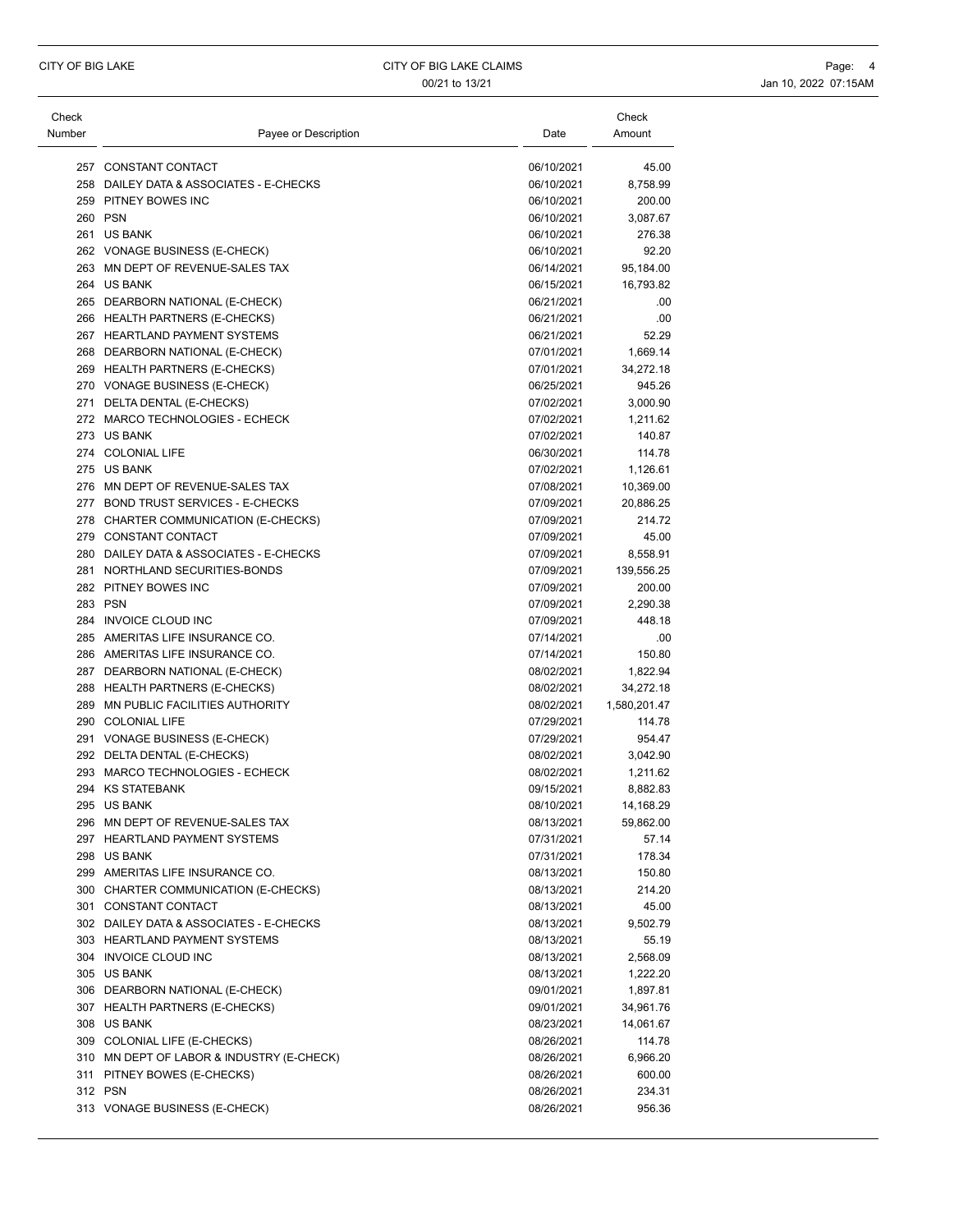| Check  |                                                                    |            | Check                 |
|--------|--------------------------------------------------------------------|------------|-----------------------|
| Number | Payee or Description                                               | Date       | Amount                |
|        | 314 DELTA DENTAL (E-CHECKS)                                        | 09/01/2021 | 3,042.90              |
|        | 315 MARCO TECHNOLOGIES - ECHECK                                    | 09/01/2021 | 1,211.62              |
|        | 316 MN DEPT OF REVENUE-SALES TAX                                   | 09/09/2021 | 49,490.00             |
|        | 317 AMERITAS LIFE INSURANCE CO.                                    | 09/17/2021 | 150.80                |
|        | 318 CHASE PAYMENTECH                                               | 09/17/2021 | 2,319.54              |
|        | 319 CONSTANT CONTACT                                               | 09/17/2021 | 45.00                 |
|        | 320 DAILEY DATA & ASSOCIATES - E-CHECKS                            | 09/17/2021 | 8,265.94              |
|        | 321 HEARTLAND PAYMENT SYSTEMS (E-CHECKS)                           | 09/17/2021 | 55.06                 |
|        | 322 INVOICE CLOUD INC                                              | 09/17/2021 | 2,972.71              |
|        | 323 PITNEY BOWES (E-CHECKS)                                        | 09/17/2021 | 200.00                |
|        | 324 PSN                                                            | 09/17/2021 | 231.93                |
|        | 325 US BANK                                                        | 09/17/2021 | 916.54                |
|        | 326 US BANK                                                        | 09/29/2021 | 9,633.84              |
|        | 327 PITNEY BOWES (E-CHECKS)                                        | 09/30/2021 | 200.00                |
|        | 328 VONAGE BUSINESS (E-CHECK)                                      | 09/30/2021 | 960.17                |
|        | 329 DEARBORN NATIONAL (E-CHECK)                                    | 10/01/2021 | 1,704.84              |
|        | 330 DELTA DENTAL (E-CHECKS)                                        | 10/01/2021 | 3,042.90              |
|        | 331 HEALTH PARTNERS (E-CHECKS)                                     | 10/01/2021 | 36,808.16             |
|        | 332 MARCO TECHNOLOGIES - ECHECK                                    | 10/01/2021 | 1,211.62              |
|        | 333 MN DEPT OF REVENUE-SALES TAX                                   | 10/13/2021 | 46,531.00             |
|        | 334 AMERITAS LIFE INSURANCE CO.                                    | 10/13/2021 | 144.68                |
|        | 335 CHASE PAYMENTECH (E-CHECKS)                                    | 10/13/2021 | 1,499.56              |
|        | 336 COLONIAL LIFE (E-CHECKS)                                       | 10/13/2021 | 172.17                |
|        | 337 CONSTANT CONTACT (E-CHECKS)                                    | 10/13/2021 | 45.00                 |
|        | 338 DAILEY DATA & ASSOCIATES - E-CHECKS                            | 10/13/2021 | 7,560.94              |
|        | 339 INVOICE CLOUD INC (E-CHECKS)                                   | 10/13/2021 | 2,870.85              |
|        | 340 PITNEY BOWES (E-CHECKS)                                        | 10/13/2021 | 600.00                |
|        | 341 PSN (E-CHECKS)                                                 | 10/13/2021 | 152.69                |
|        | 342 US BANK (E-CHECKS)                                             | 10/13/2021 | 333.96                |
|        | 343 US BANK (E-CHECKS)                                             | 09/27/2021 | 157.25                |
|        | 343 STAPLES (E-CHECKS)                                             | 10/22/2021 | 476.12                |
|        | 344 HEARTLAND PAYMENT SYSTEMS (E-CHECKS)                           | 10/31/2021 | 55.43                 |
|        | 345 PITNEY BOWES (E-CHECKS)                                        | 10/31/2021 | 400.00                |
|        | 346 VONAGE BUSINESS (E-CHECK)                                      | 10/31/2021 | 957.65                |
|        | 347 DEARBORN NATIONAL (E-CHECK)                                    | 11/16/2021 | 1,778.65              |
|        |                                                                    | 11/16/2021 |                       |
|        | 348 DELTA DENTAL (E-CHECKS)                                        | 11/16/2021 | 2,880.80              |
|        | 349 HEALTH PARTNERS (E-CHECKS)                                     | 11/16/2021 | 36,057.94<br>1,211.62 |
| 351    | 350 MARCO TECHNOLOGIES - ECHECK<br>MN DEPT OF REVENUE-SALES TAX    | 11/16/2021 | 45,882.00             |
|        |                                                                    |            |                       |
|        | 352 US BANK (E-CHECKS)                                             | 10/29/2021 | 154.33                |
|        | 353 AMERITAS LIFE INSURANCE CO.<br>354 CHASE PAYMENTECH (E-CHECKS) | 11/22/2021 | 144.68                |
|        |                                                                    | 11/24/2021 | .00                   |
|        | 355 CONSTANT CONTACT (E-CHECKS)                                    | 11/22/2021 | 45.00                 |
|        | 356 DAILEY DATA & ASSOCIATES - E-CHECKS                            | 11/22/2021 | 7,565.12              |
|        | 357 INVOICE CLOUD INC (E-CHECKS)                                   | 11/22/2021 | 2,810.98              |
|        | 358 MN DEPT OF LABOR & INDUSTRY (E-CHECK)                          | 11/22/2021 | 2,180.76              |
|        | 359 PITNEY BOWES (E-CHECKS)                                        | 11/22/2021 | 600.00                |
|        | 360 PSN (E-CHECKS)                                                 | 11/22/2021 | 145.93                |
|        | 361 US BANK (E-CHECKS)                                             | 11/22/2021 | 26,544.81             |
|        | 362 DEARBORN NATIONAL (E-CHECK)                                    | 12/01/2021 | 1,445.45              |
|        | 363 DELTA DENTAL (E-CHECKS)                                        | 12/01/2021 | 3,045.85              |
|        | 364 HEALTH PARTNERS (E-CHECKS)                                     | 12/01/2021 | 36,898.70             |
|        | 365 PAYROLL TAXES - FED/FICA                                       | 11/30/2021 | 1,413.32              |
|        | 366 CHASE PAYMENTECH (E-CHECKS)                                    | 11/24/2021 | 1,270.35              |
|        | 367 COLONIAL LIFE (E-CHECKS)                                       | 11/24/2021 | 114.78                |
|        | 368 PITNEY BOWES (E-CHECKS)                                        | 11/24/2021 | 200.00                |
|        | 369 VONAGE BUSINESS (E-CHECK)                                      | 11/24/2021 | 958.43                |
|        |                                                                    |            |                       |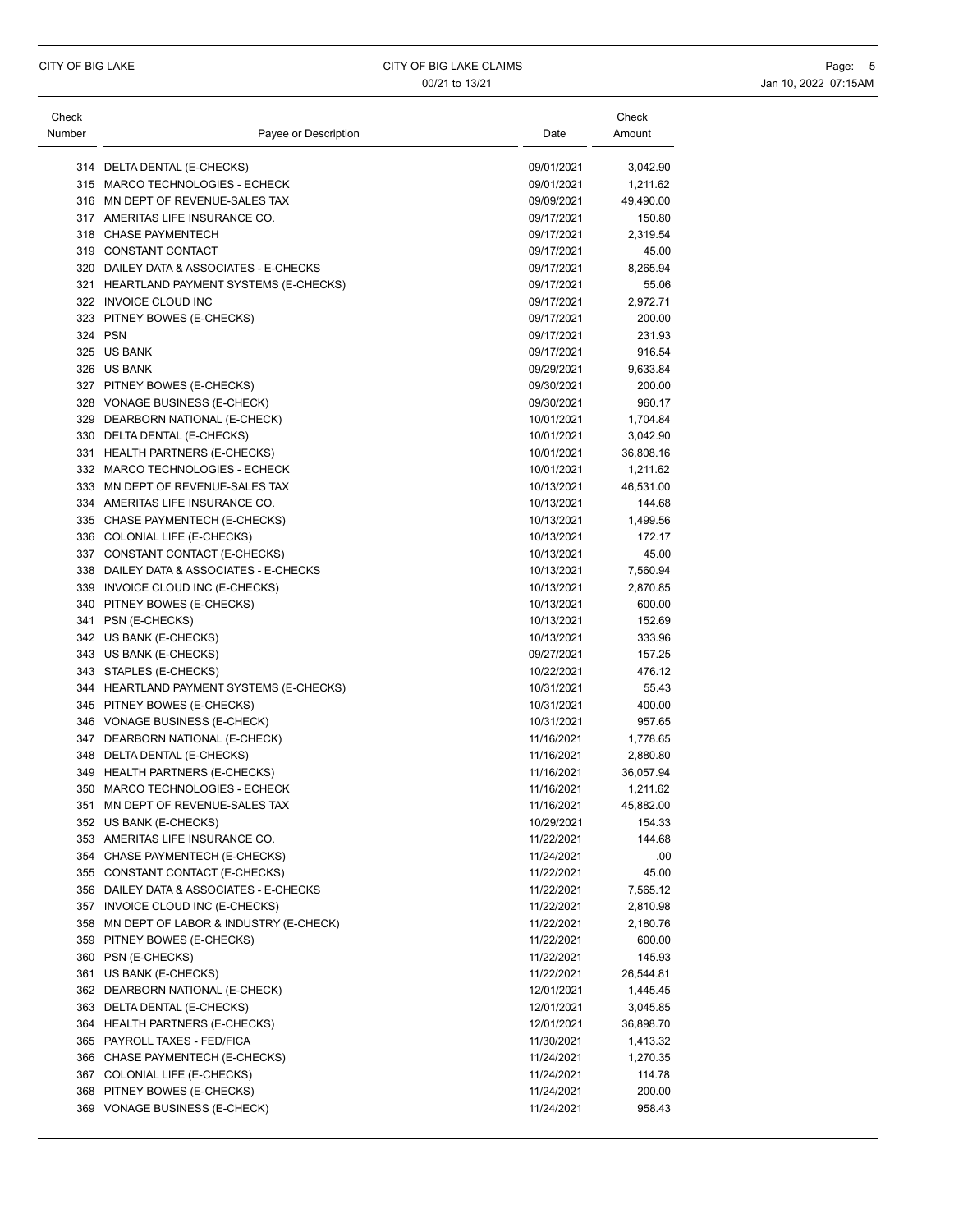| Check  |                                                             |                          | Check     |
|--------|-------------------------------------------------------------|--------------------------|-----------|
| Number | Payee or Description                                        | Date                     | Amount    |
|        | 370 MARCO TECHNOLOGIES - ECHECK                             | 12/02/2021               | 1,211.62  |
|        | 371 US BANK (E-CHECKS)                                      | 12/08/2021               | 11,965.16 |
|        | 372 US BANK (E-CHECKS)                                      | 11/26/2021               | 160.60    |
|        | 373 CHASE PAYMENTECH (E-CHECKS)                             | 12/09/2021               | 955.38    |
|        | 374 US BANK (E-CHECKS)                                      | 12/09/2021               | 94.93     |
|        | 375 CHASE PAYMENTECH (E-CHECKS)                             | 12/07/2021               | 130.48    |
|        | 376 US BANK (E-CHECKS)                                      | 12/07/2021               | 50.60     |
|        | 377 AMERITAS LIFE INSURANCE CO.                             | 12/10/2021               | 140.56    |
|        | 378 CONSTANT CONTACT (E-CHECKS)                             | 12/10/2021               | 45.00     |
|        | 379 DAILEY DATA & ASSOCIATES - E-CHECKS                     | 12/10/2021               | 7,281.85  |
|        | 380 MN DEPT OF LABOR & INDUSTRY (E-CHECK)                   | 12/10/2021               | 110.00    |
|        | 381 MN DEPT OF REVENUE-SALES TAX                            | 12/10/2021               | 43,516.00 |
|        | 382 PSN (E-CHECKS)                                          | 12/10/2021               | 105.47    |
|        | 383 PITNEY BOWES (E-CHECKS)                                 | 12/10/2021               | 200.00    |
|        | 384 HEARTLAND PAYMENT SYSTEMS (E-CHECKS)                    | 12/15/2021               | 56.72     |
|        | 385 HEARTLAND PAYMENT SYSTEMS (E-CHECKS)                    | 12/15/2021               | 55.49     |
|        | 388 COLONIAL LIFE (E-CHECKS)                                | 12/28/2021               | 229.56    |
|        | 389 VONAGE BUSINESS (E-CHECK)                               | 12/28/2021               | 953.90    |
|        | 393 TASC (E-CHECKS)                                         | 12/30/2021               | 963.00    |
|        | 394 US BANK (E-CHECKS)                                      | 12/30/2021               | 352.09    |
|        | 10101 HEARTLAND APPRAISAL                                   | 12/15/2021               | .00       |
|        | 82675 ROUND LAKE VINEYARDS & WINERY                         | 01/30/2021               | 369.00-   |
|        | 82947 EHTS                                                  | 09/17/2021               | 265.00-   |
|        | 84828 AKERMAN, MICHAEL & MELISSA                            | 01/05/2021               | 208.49    |
|        | 84829 ALL AMERICAN TITLE CO INC                             | 01/05/2021               | 231.14    |
|        | 84830 ALL AMERICAN TITLE CO INC                             | 01/05/2021               | 69.33     |
|        | 84831 ANCONA TITLE & ESCROW                                 | 01/05/2021               | 65.37     |
|        | 84832 BAUER, PATRICK                                        | 01/05/2021               | 106.53    |
|        | 84833 BURNET TITLE                                          | 01/05/2021               | 143.31    |
|        | 84834 CENTRAL LAND TITLE GUARANTEE CO                       | 01/05/2021               | 151.40    |
|        | 84835 DCA TITLE                                             | 01/07/2021               | .00       |
|        | 84836 DEAN CROAT CONSTRUCTION INC                           | 01/05/2021               | 954.10    |
|        | 84837 EDINA REALTY TITLE                                    | 01/05/2021               | 30.75     |
|        | 84838 EDINA REALTY TITLE                                    | 01/05/2021               | 51.05     |
|        | 84839 EDINA REALTY TITLE                                    | 01/05/2021               | 39.71     |
|        | 84840 EXECUTIVE ASSOCIATES TITLE                            | 01/05/2021               | 106.78    |
|        | 84841 EXECUTIVE TITLE SERVICES                              |                          | 92.17     |
|        | 84842 FIRST AMERICAN TITLE INSURANCE CO                     | 01/05/2021<br>01/05/2021 | 67.30     |
|        | 84843 FUENTES, EZEQUIEL & YASMIN                            | 01/05/2021               | 90.89     |
|        | 84844 GAUTHIER, MICHAEL & CHELSEA                           |                          | 31.10     |
|        | 84845 GLOBAL CLOSING & TITLE SERVICES                       | 01/05/2021               |           |
|        |                                                             | 01/05/2021<br>01/05/2021 | 129.06    |
|        | 84846 HOCKING, PATRICK                                      |                          | 33.58     |
|        | 84847 HOME SECURITY ABSTRACT & TITLE<br>84848 JP BROOKS INC | 01/05/2021               | 95.83     |
|        |                                                             | 01/05/2021<br>01/05/2021 | 79.80     |
|        | 84849 LARSON, STEPHEN & DEEANN                              |                          | 225.44    |
|        | 84849 LARSON, STEPHEN & DEEANN                              | 02/11/2021               | 225.44-   |
|        | 84850 LEGACY TITLE                                          | 01/05/2021               | 46.51     |
|        | 84851 LEGACY TITLE                                          | 01/05/2021               | 396.25    |
|        | 84852 LEGACY TITLE                                          | 01/13/2021               | .00.      |
|        | 84853 MINNESOTA TITLE                                       | 01/05/2021               | 32.13     |
|        | 84854 NORTH TITLE INC                                       | 01/05/2021               | 143.48    |
|        | 84855 ROBINSON, AMANDA & RYAN                               | 01/05/2021               | 120.83    |
|        | 84856 SATERBAK, DAVID & SHELBY                              | 01/05/2021               | 35.11     |
|        | 84857 SHERBURNE COUNTY ABSTRACT & TITLE CO                  | 01/05/2021               | 203.74    |
|        | 84858 SUNDBERG, LARRY                                       | 01/05/2021               | 117.88    |
|        | 84859 THE ESTATE OF JERALD EARL GLAUVITZ                    | 01/05/2021               | 18.18     |
|        | 84860 THE TITLE GROUP INC                                   | 01/05/2021               | 81.93     |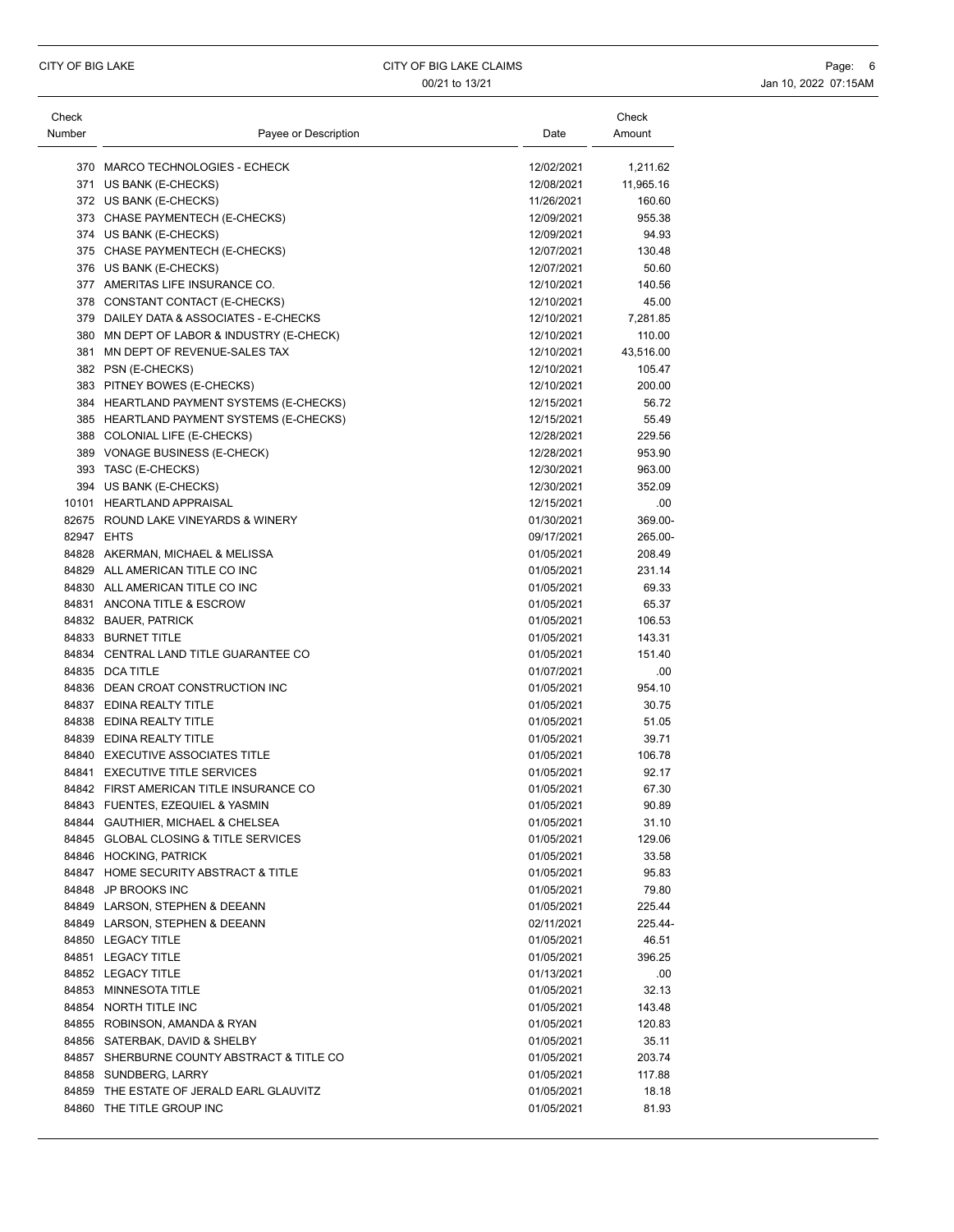00/21 to 13/21 1000 1000 10000 10000 10000 10000 10000 10000 10000 10000 10000 10000 10000 10000 10000 10000 1

| Check<br>Number |                             | Payee or Description | Date       | Check<br>Amount |
|-----------------|-----------------------------|----------------------|------------|-----------------|
|                 | 84861 THE TITLE GROUP INC   |                      | 01/05/2021 | $\overline{2}$  |
|                 | 84862 TITLE SPECIALISTS INC |                      | 01/05/2021 | 6               |

|            | 84861 THE TITLE GROUP INC            | 01/05/2021 | 28.31      |
|------------|--------------------------------------|------------|------------|
|            | 84862 TITLE SPECIALISTS INC          | 01/05/2021 | 60.18      |
|            | 84863 TITLE SPECIALISTS INC          | 01/05/2021 | 116.57     |
|            | 84864 TITLESMART INC                 | 01/05/2021 | 93.97      |
|            | 84865 TITLESMART INC                 | 01/05/2021 | 79.89      |
|            | 84866 TITLESMART INC                 | 01/05/2021 | 43.75      |
|            | 84867 AMERICAN TEST CENTER, INC      | 01/06/2021 | 450.00     |
|            | 84868 BELL BOY CORPORATION-1         | 01/06/2021 | 1,979.75   |
|            | 84869 BERNICKS PEPSI                 | 01/06/2021 | 2,149.11   |
|            | 84870 C&L DISTRIBUTING COMPANY       | 01/06/2021 | 11,036.99  |
|            | 84871 CARLOS CREEEK WINERY           | 01/06/2021 | 162.00     |
|            | 84872 CRYSTAL SPRINGS ICE            | 01/06/2021 | 93.96      |
|            | 84873 DAHLHEIMER DISTRIBUTING CO     | 01/06/2021 | 765.60     |
|            | 84874 ECM PUBLISHERS, INC.           | 01/06/2021 | 760.50     |
|            | 84875 FREIDAY, SARA                  | 01/06/2021 | 2,290.00   |
|            | 84876 GRANITE CITY JOBBING           | 01/06/2021 | 1,222.30   |
|            | 84877 HOGLUND BUS COMPANY            | 01/06/2021 | 705.19     |
|            | 84878 IDEAL SERVICE, INC             | 01/06/2021 | 13,535.00  |
|            | 84879 INBOUND BREWCO                 | 01/06/2021 | 92.00      |
|            | 84880 KEN GEROUX CONSTRUCTION        | 01/06/2021 | 4,628.60   |
|            | 84881 LUPULIN BREWING LLC            | 01/06/2021 | 398.45     |
|            | 84882 LUTHERAN SOCIAL SERVICE OF MN  | 01/06/2021 | 1,087.75   |
|            | 84883 OREILLY AUTOMOTIVE, INC        | 01/06/2021 | 489.17     |
|            | 84884 PATRIOT NEWS MN                | 01/06/2021 | 340.00     |
|            | 84885 PAUSTIS WINE COMPANY           | 01/06/2021 | 901.05     |
|            | 84886 PETTY CASH                     | 01/06/2021 | 276.25     |
|            | 84887 ROUND LAKE VINEYARDS & WINERY  | 01/06/2021 | 369.00     |
|            | 84888 SHARPLINE LAWN CARE, LLC       | 01/06/2021 | 480.00     |
|            | 84889 TITAN MACHINERY                | 01/06/2021 | 71,521.81  |
|            | 84890 TOWMASTER                      | 01/06/2021 | 105,550.00 |
| 84891 VEIT |                                      | 01/06/2021 | 160.00     |
|            | 84892 VICTORY DOOR SYSTMES, INC      | 01/06/2021 | 200.00     |
|            | 84893 VIKING COCA-COLA               | 01/06/2021 | 373.55     |
|            | 84896 DAVID & SHELBY SATERBAK        | 01/07/2021 | .00        |
|            | 84897 DCA TITLE                      | 01/07/2021 | 26.30      |
|            | 84898 ACE SOLID WASTE INC            | 01/12/2021 | 1,192.32   |
|            | 84899 ARTISAN BEER COMPANY           | 01/12/2021 | 123.26     |
|            | 84900 AUTOSTOP INC                   | 01/12/2021 | 1,058.66   |
|            | 84901 BUREAU CRIMINAL APPREHENSION   | 01/12/2021 | 150.00     |
|            | 84902 CENTERPOINT ENERGY-HOUSTON, TX | 01/12/2021 | 5,207.84   |
|            | 84903 CLEARWAY COMMUNITY SOLAR LLC   | 01/12/2021 | 4,075.70   |
|            | 84904 GUARDIAN FLEET SAFETY          | 01/12/2021 | 77.27      |
|            | 84905 GUARDIAN TRACKING              | 01/12/2021 | 861.00     |
|            | 84906 HAWKINS, INC-1                 | 01/12/2021 | 3,937.19   |
|            | 84907 MCCHESNEY HEATING AND          | 01/12/2021 | 114.00     |
|            | 84908 MID-STATES ORGANIZED CRIME     | 01/12/2021 | 150.00     |
|            | 84909 MONTICELLO PRINTING            | 01/12/2021 | 369.25     |
|            | 84910 NORTHERN STAR APTS, LLC        | 01/12/2021 | 51,862.47  |
|            | 84911 OMANN BROTHERS INC             | 01/12/2021 | 1,385.00   |
|            | 84912 OREILLY AUTOMOTIVE, INC        | 01/12/2021 | 80.67      |
|            | 84913 SCHARF, SARAH                  | 01/12/2021 | 75.00      |
|            | 84914 SHERBURNE COUNTY ATTORNEY      | 01/12/2021 | 855.74     |
|            | 84915 ST. CLOUD STATE UNIVERSITY     | 01/12/2021 | 1,485.00   |
|            | 84915 ST. CLOUD STATE UNIVERSITY     | 03/10/2021 | 1,485.00-  |
|            | 84916 THE AMERICAN BOTTLING COMPANY  | 01/12/2021 | 171.20     |
|            | 84917 THE GARAGE GUYS LLC & LUPULIN  | 01/12/2021 | 2,217.00   |
|            | 84918 UTILITY CONSULTANTS            | 01/12/2021 | 1,291.80   |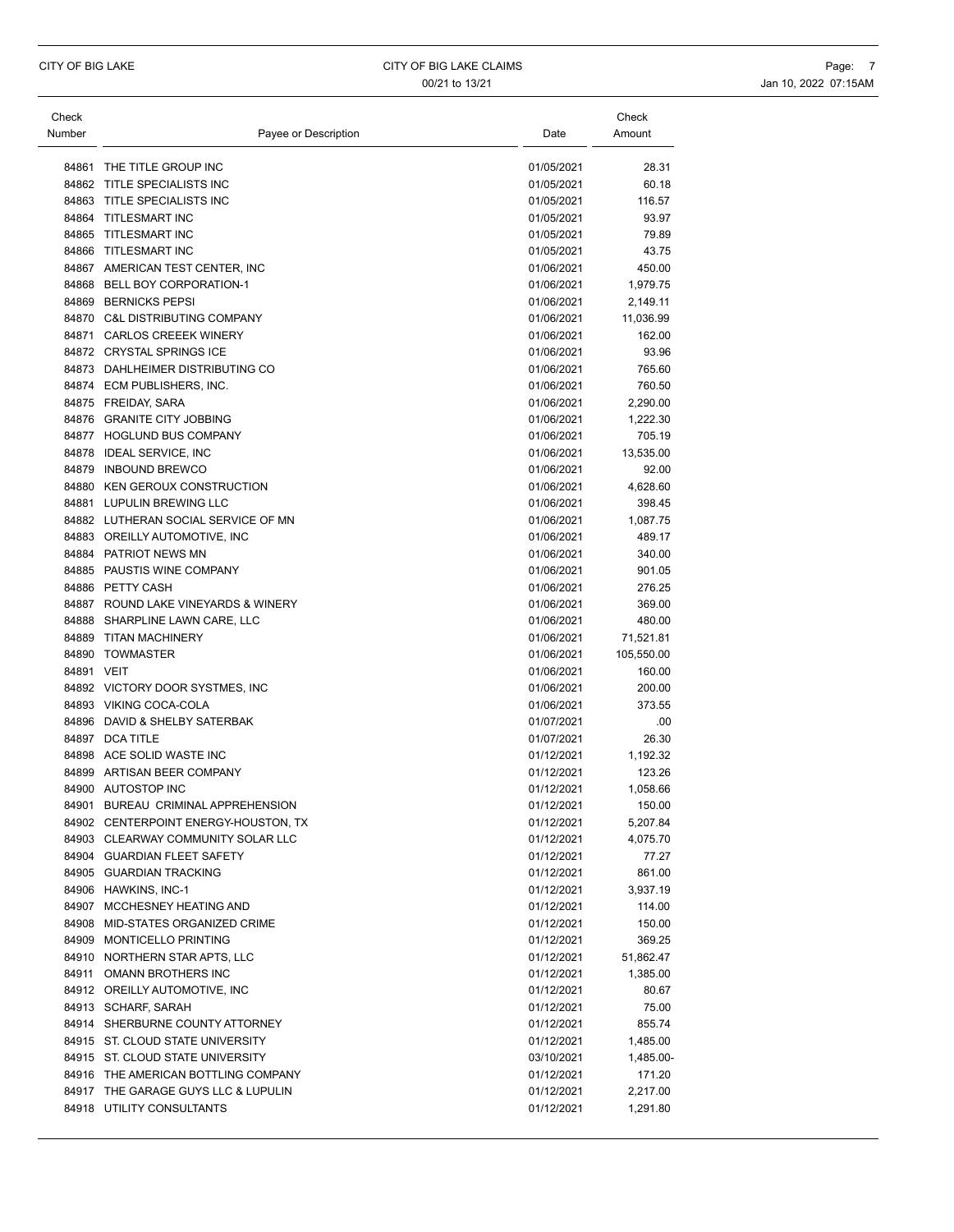| Check<br>Number | Payee or Description                            | Date                     | Check<br>Amount  |
|-----------------|-------------------------------------------------|--------------------------|------------------|
| 84919 VEIT      |                                                 | 01/12/2021               | 480.00           |
|                 | 84920 VILLAGE BANK                              | 01/12/2021               | 13,846.56        |
|                 | 84921 VONCO                                     | 01/12/2021               | 1,725.02         |
|                 | 84922 WENCK ASSOCIATES, INC                     | 01/12/2021               | 12,204.46        |
|                 | 84923 NATHAN & ANGELA WHITNEY                   | 01/13/2021               | 95.94            |
|                 | 84924 AFLAC                                     | 01/13/2021               | 180.96           |
|                 | 84925 BELL BOY CORPORATION-1                    | 01/13/2021               | 6,075.45         |
|                 | 84926 BERNICKS PEPSI                            | 01/13/2021               | 921.32           |
|                 | 84927 BOND TRUST SERVICES CORP                  | 01/13/2021               | 475.00           |
|                 | 84928 BREAKTHRU BEVERAGE                        | 01/13/2021               | 25,270.87        |
|                 | 84929 C&L DISTRIBUTING COMPANY                  | 01/13/2021               | 21,781.40        |
|                 | 84930 CARLOS CREEK WINERY                       | 01/13/2021               | 297.00           |
|                 | 84931 CIVIC SYSTEMS, LLC                        | 01/13/2021               | 11,667.00        |
|                 | 84932 CRYSTAL SPRINGS ICE                       | 01/13/2021               | 150.12           |
|                 | 84933 DAHLHEIMER DISTRIBUTING CO                | 01/13/2021               | 50,948.94        |
|                 | 84934 DEHMER FIRE PROTECTION                    | 01/13/2021               | 37.00            |
|                 | 84935 ECM PUBLISHERS, INC.                      | 01/13/2021               | 63.00            |
|                 | 84936 IUOE LOCAL #49                            | 01/13/2021               | 455.00           |
|                 | 84937 IUOE LOCAL 49 FRINGE BENEFIT              | 01/13/2021               | 16,445.00        |
|                 | 84938 JOHNSON BROTHERS WHOLESALE                | 01/13/2021               | 47,650.73        |
|                 | 84939 KWIK TRIP - CREDIT DEPT                   | 01/13/2021               | 3,505.42         |
|                 | 84940 LANDFORM                                  | 01/13/2021               | 42.50            |
|                 | 84941 LAW ENFORCEMENT LABOR SERVICE             | 01/13/2021               | 571.50           |
|                 | 84942 LEAGUE OF MN CITIES INSURANCE             | 01/13/2021               | 160,762.00       |
|                 | 84943 LUPULIN BREWING LLC<br>84944 NELSON, DEAN | 01/13/2021<br>01/13/2021 | 450.00<br>182.49 |
|                 | 84945 NORTHLAND SECURITIES, INC                 | 01/13/2021               | 2,650.00         |
|                 | 84946 PAUSTIS WINE COMPANY                      | 01/13/2021               | 1,838.40         |
|                 | 84947 PHILLIPS WINE & SPIRITS                   | 01/13/2021               | 14,034.87        |
|                 | 84948 SHERBURNE CO SHERIFFS DEPT                | 01/13/2021               | 2,833.33         |
| 84949           | <b>SMALL LOT MN</b>                             | 01/13/2021               | 375.00           |
|                 | 84950 SOUTHERN WINE & SPIRITS OF MN             | 01/13/2021               | 14,923.53        |
|                 | 84951 VERIZON WIRELESS                          | 01/13/2021               | 1,963.95         |
|                 | 84952 XCEL ENERGY                               | 01/13/2021               | 3,472.55         |
|                 | 84953 BIG LAKE TOWNSHIP                         | 01/19/2021               | 46,020.00        |
|                 | 84954 BREAKTHRU BEVERAGE                        | 01/19/2021               | 4,468.49         |
|                 | 84955 C&L DISTRIBUTING COMPANY                  | 01/19/2021               | 18,845.00        |
|                 | 84956 CHARTER COMMUNICATIONS                    | 01/19/2021               | 328.76           |
| 84957           | <b>COASTWISE FIREGUARD</b>                      | 01/19/2021               | 1.478.40         |
|                 | 84958 DAHLHEIMER DISTRIBUTING CO                | 01/19/2021               | 360.00           |
|                 | 84959 ECM PUBLISHERS, INC.                      | 01/19/2021               | 300.00           |
|                 | 84960 FROOGLE LLC                               | 01/19/2021               | 87.38            |
|                 | 84961 GRANITE CITY JOBBING                      | 01/19/2021               | 705.07           |
|                 | 84962 HACH COMPANY                              | 01/19/2021               | 2,431.35         |
|                 | 84963 JOHNSON BROTHERS WHOLESALE                | 01/19/2021               | 17,873.49        |
|                 | 84964 M&M EXPRESS SALES & SERVICE               | 01/19/2021               | 359.10           |
|                 | 84965 PHILLIPS WINE & SPIRITS                   | 01/19/2021               | 3,060.74         |
|                 | 84966 RDO EQUIPMENT CO                          | 01/19/2021               | 43.56            |
|                 | 84967 SOUTHERN WINE & SPIRITS OF MN             | 01/19/2021               | 4,877.30         |
|                 | 84968 XCEL ENERGY-MONTICELLO                    | 01/19/2021               | 20.75            |
|                 | 84969 ASCAP                                     | 01/20/2021               | 367.00           |
|                 | 84970 AUTOSTOP INC                              | 01/20/2021               | 357.58           |
|                 | 84971 BERG, RICHARD                             | 01/20/2021               | 25.00            |
|                 | 84972 BERNICKS PEPSI                            | 01/20/2021               | 3,964.43         |
|                 | 84973 BIG LAKE CENTER OWNERS ASSOC.             | 01/20/2021               | 1,129.40         |
|                 | 84974 BIG LAKE HARDWARE                         | 01/20/2021               | 2,496.37         |
|                 | 84975 CAMPBELL KNUTSON PROFESSIONAL             | 01/20/2021               | 4,126.12         |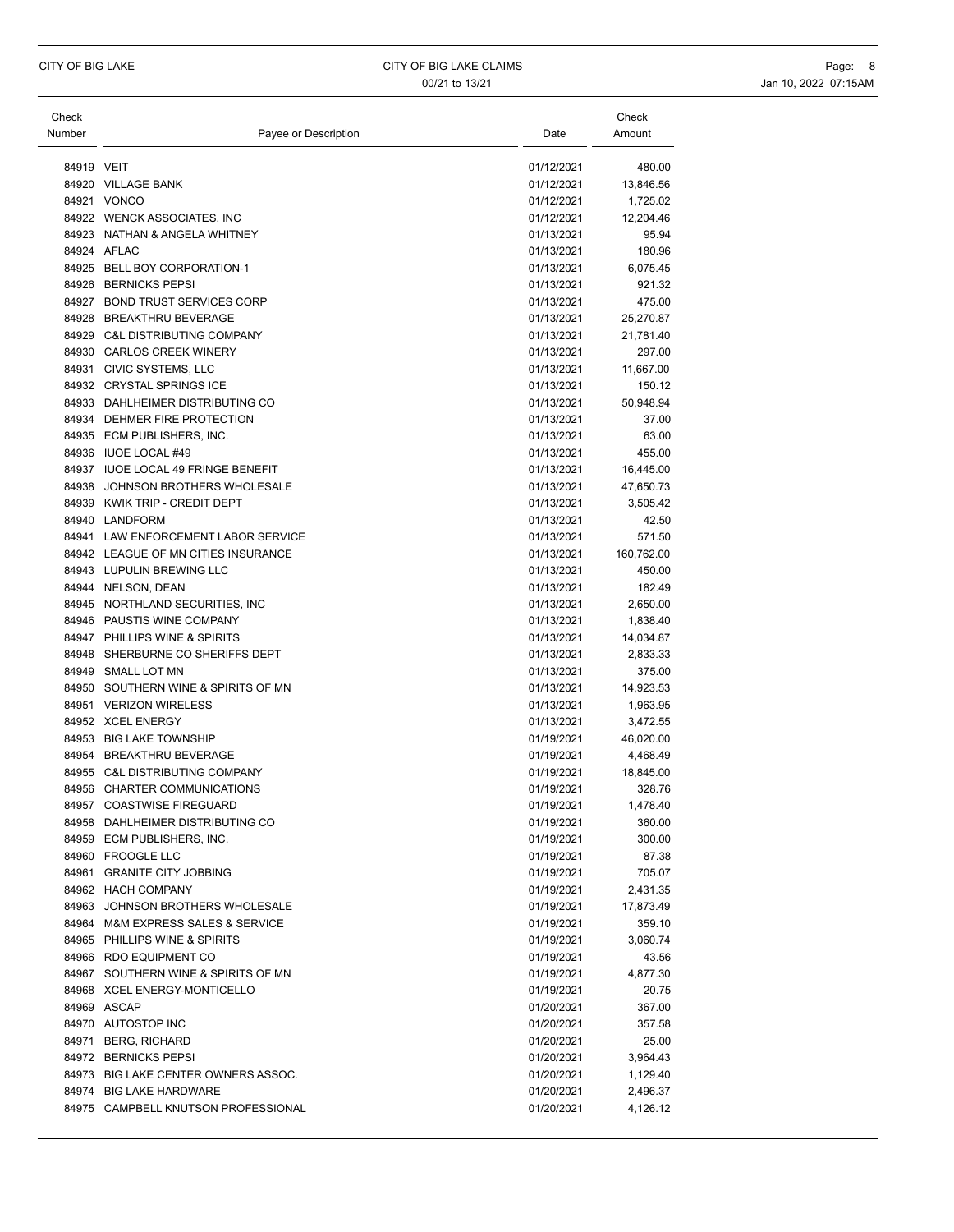| Check      |                                      |            | Check     |
|------------|--------------------------------------|------------|-----------|
| Number     | Payee or Description                 | Date       | Amount    |
|            |                                      |            |           |
|            | 84976 CAMPION, BARROW & ASSOICIATES  | 01/20/2021 | 440.00    |
|            | 84977 CHARTER COMMUNICATIONS         | 01/20/2021 | 240.14    |
|            | 84978 CINTAS                         | 01/20/2021 | 557.23    |
|            | 84979 DAHLHEIMER DISTRIBUTING CO     | 01/20/2021 | 79.75     |
|            | 84980 DATA SUCCESS, INC              | 01/20/2021 | 249.00    |
|            | 84981 ECM PUBLISHERS, INC.           | 01/20/2021 | 36.00     |
|            | 84982 GRANITE CITY JOBBING           | 01/20/2021 | 883.04    |
|            | 84983 HACH COMPANY                   | 01/20/2021 | 3,242.48  |
|            | 84984 HAWKINS, INC-1                 | 01/20/2021 | 9,993.10  |
|            | 84985 INITIATIVE FOUNDATION          | 01/20/2021 | 1,100.00  |
|            | 84986 JOHNSON BROTHERS WHOLESALE     | 01/20/2021 | 686.32    |
|            | 84987 JOHNSON CONTROLS SECURITY      | 01/20/2021 | 274.93    |
|            | 84988 KNIFE RIVER - ST. CLOUD        | 01/20/2021 | 50.19     |
|            | 84989 LUPULIN BREWING LLC            | 01/20/2021 | 1,516.50  |
|            | 84990 MCCHESNEY HEATING AND          | 01/20/2021 | 1,175.00  |
|            | 84991 MHFA                           | 01/20/2021 | 887.63    |
|            | 84992 MN COMPUTER SYSTEMS INC        | 01/20/2021 | 46.44     |
|            | 84993 MN NCPERS LIFE                 | 01/20/2021 | 48.00     |
|            | 84994 MN POLICE & PEACE OFFICERS     | 01/20/2021 | 808.00    |
|            | 84995 NYSTROM PUBLISHING             | 01/20/2021 | 2,013.62  |
|            | 84996 OLSON & SONS ELECTRIC          | 01/20/2021 | 218.48    |
|            | 84997 PATRIOT NEWS MN                | 01/20/2021 | 65.00     |
|            | 84998 RED BULL DISTRIBUTION CO, INC  | 01/20/2021 | 180.00    |
|            | 84999 RMR SERVICES                   | 01/20/2021 | 4,486.20  |
|            | 85000 SHARPLINE LAWN CARE, LLC       | 01/20/2021 | 570.00    |
|            | 85001 SHERBURNE CO AUDITOR-TREASURER | 01/20/2021 | 727.48    |
|            | 85002 SHERBURNE CO SHERIFFS DEPT     | 01/20/2021 | 180.00    |
|            | 85003 SUBURBAN TIRE WHOLESALE INC    | 01/20/2021 | 965.48    |
|            | 85004 TRACKER PRODUCTS               | 01/20/2021 | 1,336.00  |
|            | 85005 FELDEVERD, ALLEN               | 01/26/2021 | 40.00     |
|            | 85006 GOPHER STATE ONE CALL          | 01/26/2021 | 50.00     |
|            | 85007 HENNUM, CHAD                   | 01/26/2021 | 8.00      |
|            | 85008 MAAS, NANCY                    | 01/26/2021 | 12.00     |
|            | 85009 OFFICE DEPOT                   | 01/26/2021 | 366.89    |
|            | 85010 PAGGEN, JOE                    | 01/26/2021 | 45.00     |
|            | 85011 SCHARF, SARAH                  | 01/26/2021 | 75.00     |
|            | 85012 T-MOBILE                       | 01/26/2021 | 573.61    |
|            | 85013 TOSHIBA FINANCIAL SERVICES     | 01/26/2021 | 175.19    |
|            | 85014 VARNER TRANSPORTATION LLC      | 01/26/2021 | 1,861.25  |
| 85015 VEIT |                                      | 01/26/2021 | 680.00    |
|            | 85016 VIKING COCA-COLA               | 01/26/2021 | 805.60    |
|            | 85017 VINOCOPIA                      | 01/26/2021 | 1,627.49  |
|            | 85018 WATER LABORATORIES INC         | 01/26/2021 | 160.00    |
|            | 85019 WINE MERCHANTS                 | 01/26/2021 | 2,989.00  |
|            | 85020 CONNEXUS ENERGY                | 01/27/2021 | 25,702.20 |
|            | 85021 GUARDIAN GARMENTS              | 02/05/2021 | 598.50    |
|            | 85022 ALLSTATE PARTS OF SAUK RAPIDS  | 02/03/2021 | 38.08     |
|            | 85023 ARVIG - PERHAM                 | 02/03/2021 | 373.00    |
|            | 85024 AXON ENTERPRISE. INC           | 02/03/2021 | 15.00     |
|            | 85025 BELL BOY CORPORATION-1         | 02/03/2021 | 982.63    |
|            | 85026 BIG LAKE COMMUNITY EDUCATION   | 02/03/2021 | 100.00    |
|            | 85027 BIG LAKE TOWNSHIP              | 02/03/2021 | 2.10      |
|            | 85028 BREAKTHRU BEVERAGE             | 02/03/2021 | 3,080.81  |
|            | 85029 C&L DISTRIBUTING COMPANY       | 02/03/2021 | 13,055.82 |
|            | 85030 CARLOS CREEK WINERY            | 02/03/2021 | 144.00    |
|            | 85031 CHARTER COMMUNICATIONS         | 02/03/2021 | 324.96    |
|            | 85032 CITY OF BIG LAKE               | 02/03/2021 | 1,180.70  |
|            |                                      |            |           |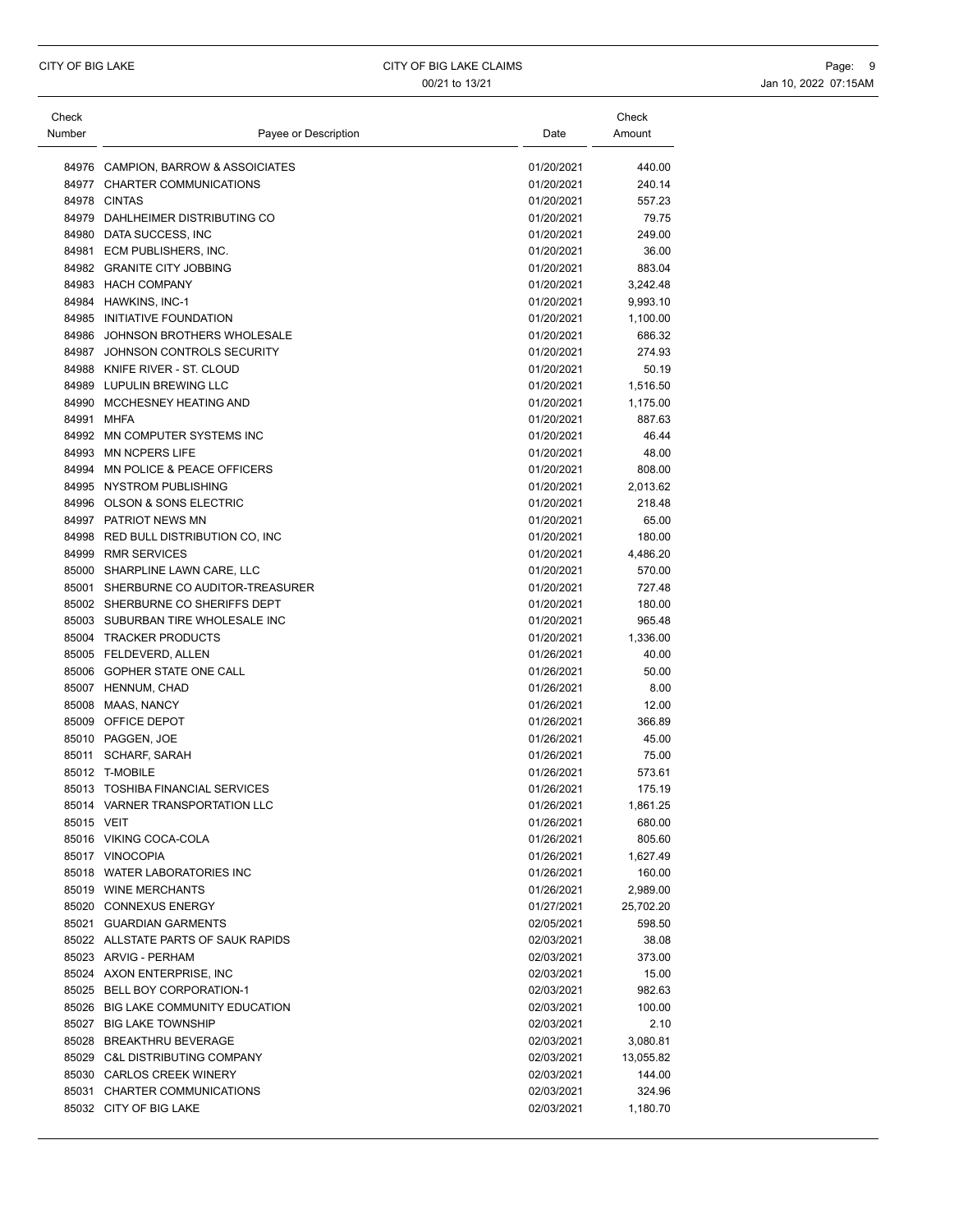| Check  |                                         |                          | Check            |
|--------|-----------------------------------------|--------------------------|------------------|
| Number | Payee or Description                    | Date                     | Amount           |
|        |                                         |                          |                  |
|        | 85033 CIVIC SYSTEMS, LLC                | 02/03/2021               | 60,885.00        |
|        | 85034 CIVICPLUS                         | 02/03/2021               | 2,625.00         |
|        | 85035 CONNEXUS ENERGY                   | 02/03/2021               | 14.50            |
|        | 85036 CORE & MAIN LP                    | 02/03/2021               | 2,135.69         |
|        | 85037 CRYSTAL SPRINGS ICE               | 02/03/2021               | 134.73           |
|        | 85038 DAHLHEIMER DISTRIBUTING CO        | 02/03/2021               | 66,826.75        |
|        | 85039 DESIGN ELECTRIC, INC              | 02/03/2021               | 5,450.00         |
|        | 85040 ECM PUBLISHERS, INC.              | 02/03/2021               | 142.00           |
|        | 85041 GRANITE CITY JOBBING              | 02/03/2021               | 1,322.63         |
|        | 85042 GUARDIAN FLEET SAFETY             | 02/03/2021               | 183.44           |
|        | 85043 HACH COMPANY                      | 02/03/2021               | 811.13           |
|        | 85044 INDIAN ISLAND WINERY              | 02/03/2021               | 499.20           |
|        | 85045 JOHNSON BROTHERS WHOLESALE        | 02/03/2021               | 14,479.00        |
|        | 85046 LAKES & LEGENDS BREWING CO        | 02/03/2021               | 165.00           |
|        | 85047 MIKELSON, TIM                     | 02/03/2021               | 334.61           |
|        | 85048 MN NCPERS LIFE                    | 02/03/2021               | 48.00            |
|        | 85049 NEW FRANCE WINE COMPANY           | 02/03/2021               | 367.50           |
|        | 85050 NORTH COUNTRY CHEVROLET           | 02/03/2021               | 30,974.80        |
|        | 85051 PAUSTIS WINE COMPANY              | 02/03/2021               | 361.75           |
|        | 85052 PERMITWORKS                       | 02/03/2021               | 3,085.00         |
|        | 85053 PHILLIPS WINE & SPIRITS           | 02/03/2021               | 5,592.28         |
|        | 85054 QUALITY REFRIGERATION             | 02/03/2021               | 1,046.64         |
|        | 85055 R3 CONTRACTING INC                | 02/03/2021               | 1,860.00         |
|        | 85056 RAITZ, DAVE                       | 02/03/2021               | 10.00            |
|        | 85057 RED BULL DISTRIBUTION CO, INC     | 02/03/2021               | 238.50           |
|        | 85058 ROYAL TIRE INC                    | 02/03/2021               | 187.55           |
|        | 85059 SCHARF, SARAH                     | 02/03/2021               | 75.00            |
|        | 85060 SHERBURNE CO SHERIFFS DEPT        | 02/17/2021               | .00              |
|        | 85061 SHERBURNE COUNTY ATTORNEY         | 02/03/2021               | 634.92           |
|        | 85062 SHRED RIGHT                       | 02/03/2021               | 32.00            |
|        | 85063 SOUTHERN WINE & SPIRITS OF MN     | 02/03/2021               | 16,425.41        |
|        | 85064 TGK AUTOMOTIVE OF BIG LAKE        | 02/03/2021               | 1,354.11         |
|        | 85065 THELEN MECHANICAL                 | 02/03/2021               | 304.00           |
|        | 85066 TITAN MACHINERY                   | 02/03/2021               | 170.00           |
|        | 85067 VIKING COCA-COLA                  | 02/03/2021               | 640.60           |
|        | 85068 VINOCOPIA                         | 02/03/2021               | 919.96           |
|        | 85069 WH SECURITY                       | 02/03/2021               | 291.08           |
|        | 85070 XCEL ENERGY                       | 02/03/2021               | 2,539.97         |
|        | 85071 ALL AMERICAN TITLE CO INC         | 02/03/2021               | 18.52            |
|        | 85072 BROERMANN, KATELYN & CHRISTOPHER  | 02/03/2021               | 72.38            |
|        | 85073 BURNET TITLE                      | 02/03/2021               | 171.14           |
|        | 85074 CENTRAL LAND TITLE GUARANTEE CO   | 02/03/2021               | 84.42            |
|        | 85075 CLARK, MALLORY                    | 02/03/2021               | 19.06            |
|        | 85076 DEAH, JULIA                       | 02/03/2021               | 38.50            |
|        | 85077 DOWER, TAVARES & TRACIA           | 02/03/2021               | 228.08           |
|        | 85078 EBERT, MARIE R                    | 02/03/2021               | 88.50            |
|        | 85079 EDINA REALTY TITLE                | 02/03/2021               | 336.08           |
|        | 85080 FIELD, BRUCE J                    | 02/03/2021               | 144.83           |
|        | 85081 FIRST AMERICAN TITLE INSURANCE CO | 02/03/2021               | 67.95            |
|        | 85082 HOME SECURITY ABSTRACT & TITLE CO |                          |                  |
|        | 85083 JENSEN, KYLE                      | 02/03/2021<br>02/03/2021 | 185.77<br>200.00 |
|        | 85084 JP BROOKS INC                     | 02/03/2021               |                  |
|        |                                         |                          | 41.02            |
|        | 85085 LAND TITLE                        | 02/03/2021               | 65.97            |
|        | 85086 LEGACY TITLE                      | 02/03/2021               | 29.66            |
|        | 85087 LGI HOMES - MINNESOTA LLC         | 02/03/2021               | 62.77            |
|        | 85088 LGI HOMES - MINNESOTA LLC         | 02/03/2021               | 102.89           |
|        | 85089 LGI HOMES - MINNESOTA LLC         | 02/03/2021               | 56.69            |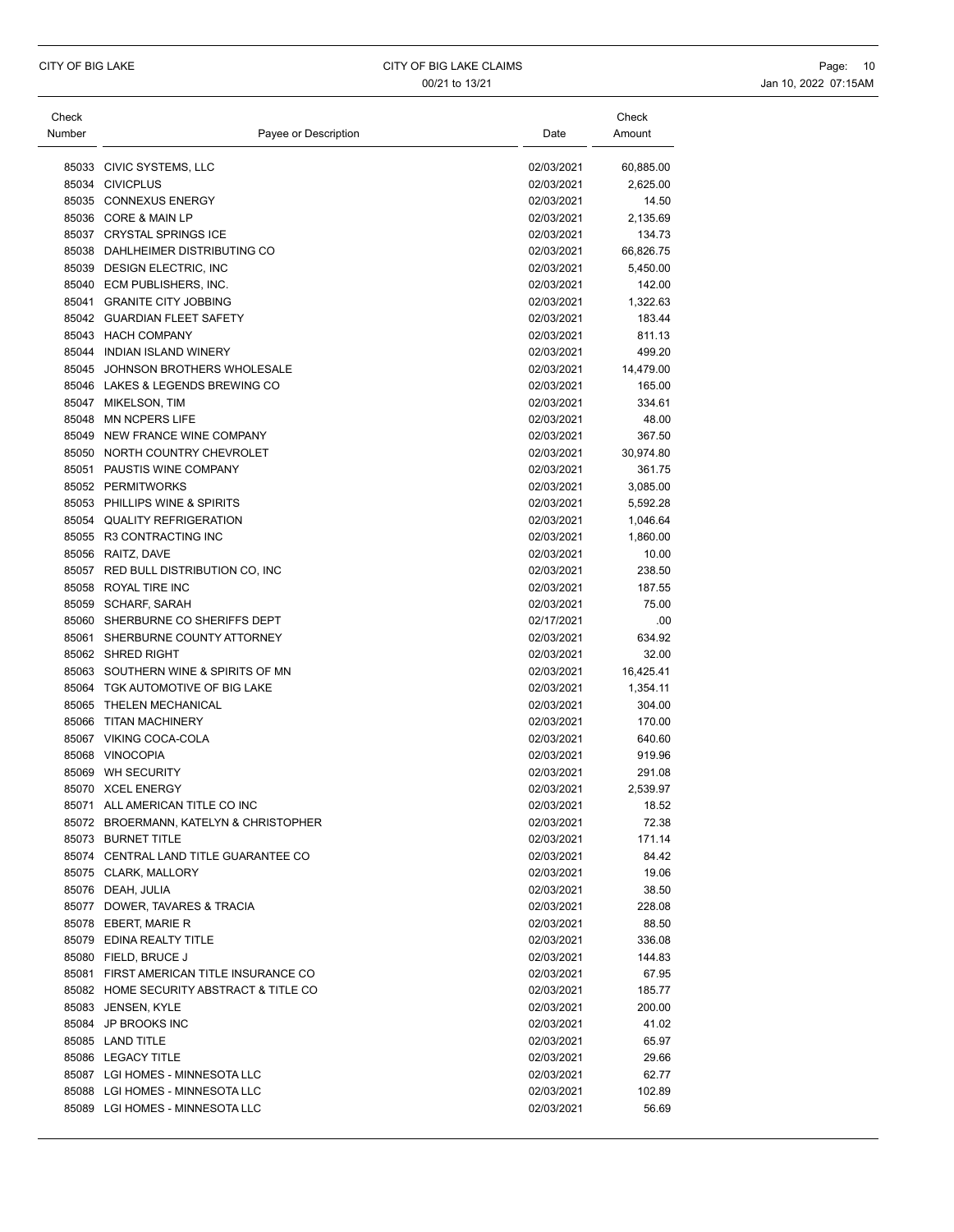| Check  |                                            |            | Check       |
|--------|--------------------------------------------|------------|-------------|
| Number | Payee or Description                       | Date       | Amount      |
|        |                                            |            |             |
|        | 85090 LGI HOMES MINNESOTA LLC              | 02/03/2021 | 69.76       |
|        | 85091 MINNESOTA TITLE                      | 02/03/2021 | 144.51      |
|        | 85092 MITCHELL, BRUCE & CATHY VOGEL        | 02/03/2021 | 57.10       |
|        | 85093 NELSON-DENNIS, ROBERTA & JOHN DENNIS | 02/03/2021 | 18.21       |
|        | 85094 PREFERRED TITLE INC                  | 02/03/2021 | 42.62       |
|        | 85095 PREFFERED TITLE INC                  | 02/03/2021 | 64.06       |
|        | 85096 RESULTS TITLE                        | 02/03/2021 | 64.53       |
|        | 85097 SHRACK, DREW                         | 02/03/2021 | 507.52      |
|        | 85098 TITLE 365 COMPANY                    | 02/03/2021 | 624.85      |
|        | 85099 TITLESMART INC                       | 02/03/2021 | 26.76       |
|        | 85100 MIKELSON, TIM                        | 02/09/2021 | 140.11      |
|        | 85101 LARSON, STEPHEN                      | 02/11/2021 | 225.44      |
|        | 85102 ACE SOLID WASTE INC                  | 02/12/2021 | 4,184.53    |
|        | 85103 AFLAC                                | 02/12/2021 | 180.96      |
|        | 85104 ARTISAN BEER COMPANY                 | 02/12/2021 | 278.90      |
|        | 85105 BELL BOY CORPORATION-1               | 02/12/2021 | 3,115.51    |
|        | 85106 BERNICKS PEPSI                       | 02/12/2021 |             |
|        |                                            |            | 5,938.03    |
|        | 85107 BIG LAKE LUMBER                      | 02/12/2021 | 55.80       |
|        | 85108 BOLTON & MENK INC                    | 02/12/2021 | 6,090.00    |
|        | 85109 BREAKTHRU BEVERAGE                   | 02/12/2021 | 5,117.23    |
|        | 85110 BROTHERS FIRE & SECURITY             | 02/12/2021 | 450.00      |
|        | 85111 C&L DISTRIBUTING COMPANY             | 02/12/2021 | 37,724.64   |
|        | 85112 CANNON RIVER WINERY                  | 02/12/2021 | 312.00      |
|        | 85113 CARLOS CREEK WINERY                  | 02/12/2021 | 306.00      |
|        | 85114 CHARTER COMMUNICATIONS               | 02/12/2021 | 473.74      |
|        | 85115 CINTAS                               | 02/12/2021 | 543.20      |
|        | 85116 CRYSTAL SPRINGS ICE                  | 02/12/2021 | 75.06       |
|        | 85117 DAHLHEIMER DISTRIBUTING CO           | 02/12/2021 | 18,464.05   |
|        | 85118 DAKOTA SUPPLY GROUP                  | 02/12/2021 | 15.86       |
|        | 85119 ELK RIVER WINLECTRIC CO.             | 02/12/2021 | 698.00      |
|        | 85120 FREIDAY, SARA                        | 02/12/2021 | 1,945.00    |
|        | 85121 FROOGLE LLC                          | 02/12/2021 | 92.43       |
|        | 85122 FSSOLUTIONS                          | 02/12/2021 | 798.23      |
|        | 85123 GRANITE CITY JOBBING                 | 02/12/2021 | 2,995.02    |
|        | 85124 INDIAN ISLAND WINERY                 | 02/12/2021 | 137.76      |
|        | 85125 IUOE LOCAL #49                       | 02/12/2021 | 455.00      |
|        | 85126 IUOE LOCAL 49 FRINGE BENEFIT         | 02/12/2021 | 17,225.00   |
|        | 85127 JOHNSON BROTHERS WHOLESALE           | 02/12/2021 | 44, 117. 14 |
|        | 85128 LAW ENFORCEMENT LABOR SERVICE        | 02/12/2021 | 635.00      |
|        | 85129 LEAGUE OF MN CITIES                  | 02/12/2021 | 720.00      |
|        | 85130 MHFA                                 | 02/12/2021 | 1,201.67    |
|        | 85131 MN DEPT OF HEALTH                    | 02/12/2021 | 36,771.00   |
|        | 85132 MN DEPT OF PUBLIC SAFETY             | 02/12/2021 | 100.00      |
|        | 85133 MONTICELLO PRINTING                  | 02/12/2021 | 1,634.56    |
|        | 85134 MONTICELLO, CITY OF                  | 02/12/2021 | 250.00      |
|        | 85135 NUTRIEN AG SOLUTIONS                 | 02/12/2021 | 155.00      |
|        | 85136 PAUSTIS WINE COMPANY                 | 02/12/2021 | 1,996.55    |
|        | 85137 PETTY CASH                           | 02/12/2021 | 25.00       |
|        | 85138 PHILLIPS WINE & SPIRITS              | 02/12/2021 | 16,757.77   |
|        | 85139 PLUNKETTS PEST CONTROL               | 02/12/2021 | 75.00       |
|        | 85140 SHARPLINE LAWN CARE, LLC             |            |             |
|        |                                            | 02/12/2021 | 1,095.00    |
|        | 85141 SOUTHERN WINE & SPIRITS OF MN        | 02/12/2021 | 8,414.78    |
|        | 85142 THE AMERICAN BOTTLING COMPANY        | 02/12/2021 | 135.00      |
|        | 85143 UTILITY CONSULTANTS                  | 02/12/2021 | 669.60      |
|        | 85144 VARNER TRANSPORTATION LLC            | 02/12/2021 | 4,532.50    |
|        | 85145 VIKING COCA-COLA                     | 02/12/2021 | 265.60      |
|        | 85146 VINOCOPIA                            | 02/12/2021 | 165.00      |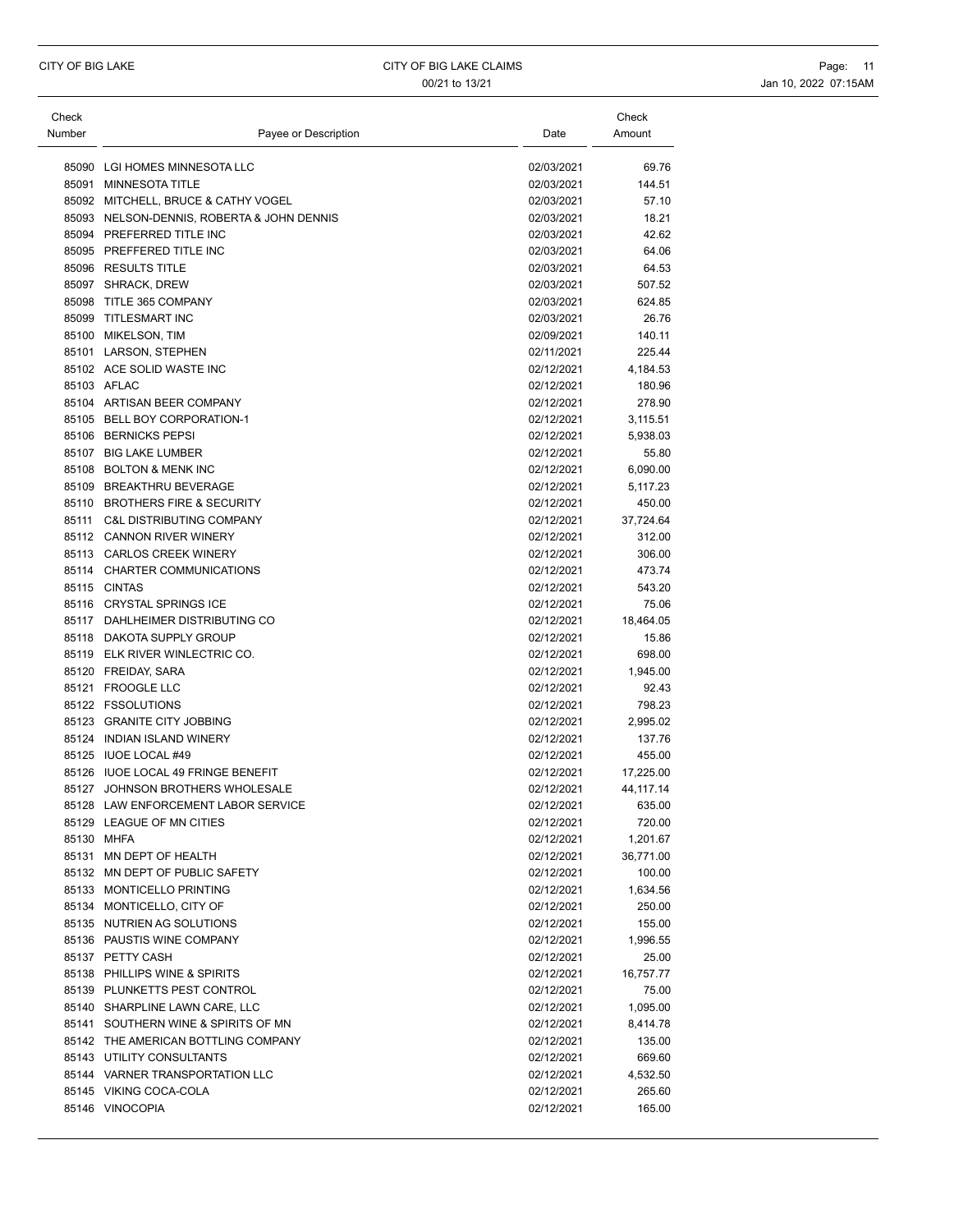| Check      |                                      |            | Check      |
|------------|--------------------------------------|------------|------------|
| Number     | Payee or Description                 | Date       | Amount     |
|            |                                      |            |            |
|            | 85147 WATER LABORATORIES INC         | 02/12/2021 | 170.00     |
|            | 85148 WINE MERCHANTS                 | 02/12/2021 | 909.00     |
|            | 85149 XCEL ENERGY                    | 02/12/2021 | 3,403.25   |
|            | 85150 RUTLEDGE, LENNY                | 02/16/2021 | 249.70     |
|            | 85151 WINDSTREAM                     | 02/16/2021 | 1,697.06   |
|            | 85152 ABRAHAMSON, CARLA              | 02/17/2021 | 84.00      |
|            | 85153 ARTISAN BEER COMPANY           | 02/17/2021 | 256.64     |
|            | 85154 ATLAS BUSINESS SOLUTIONS       | 02/17/2021 | 499.20     |
|            | 85155 BERNICKS PEPSI                 | 02/17/2021 | 1,853.44   |
|            | 85156 BIG LAKE GRAD PARTY            | 02/17/2021 | 200.00     |
|            | 85157 BREAKTHRU BEVERAGE             | 02/17/2021 | 7,023.17   |
|            | 85158 BRITZ STORE EQUIPMENT, INC     | 02/17/2021 | 191.93     |
|            | 85159 CLEARWAY COMMUNITY SOLAR LLC   | 02/17/2021 | 3,001.51   |
|            | 85160 CENTERPOINT ENERGY-HOUSTON, TX | 02/19/2021 | 6,013.36   |
|            | 85161 BIG LAKE TOWNSHIP              | 02/22/2021 | 10,714.00  |
|            | 85162 C&L DISTRIBUTING COMPANY       | 02/22/2021 | 9,858.97   |
|            | 85163 CAMPBELL KNUTSON PROFESSIONAL  | 02/22/2021 | 5,121.64   |
|            | 85164 GRANITE CITY JOBBING           | 02/22/2021 | 545.80     |
|            | 85165 GUARDIAN FLEET SAFETY          | 02/22/2021 | 296.24     |
|            | 85166 HAWKINS, INC-1                 | 02/22/2021 | 4,596.66   |
| 85167 IACP |                                      | 02/22/2021 | 190.00     |
|            | 85168 INTERNATIONAL CODE COUNCIL     | 02/22/2021 | 290.00     |
|            | 85169 JOHNSON BROTHERS WHOLESALE     | 02/22/2021 | 10,314.34  |
|            | 85170 LANDFORM                       | 02/22/2021 | 262.50     |
|            | 85171 LUPULIN BREWING LLC            | 02/22/2021 | 358.45     |
|            | 85172 MICHELS, NORMAN                | 02/22/2021 | 16.00      |
|            | 85173 ST. CLOUD STATE UNIVERSITY     | 02/22/2021 | 445.00     |
|            | 85174 SANDHILL VILLAS LLC            | 02/22/2021 | 212,000.00 |
|            | 85175 AMERICAN DOOR WORKS            | 02/25/2021 | 1,984.43   |
|            | 85176 BELL BOY CORPORATION-1         | 02/25/2021 | 562.66     |
|            | 85177 BERNICKS PEPSI                 | 02/25/2021 | 2,539.75   |
|            | 85178 BIG LAKE CENTER OWNERS ASSOC.  | 02/25/2021 | 1,117.30   |
|            | 85179 BREAKTHRU BEVERAGE             | 02/25/2021 | 10,903.02  |
|            | 85180 BROTHERS FIRE & SECURITY       | 02/25/2021 | 225.00     |
|            | 85181 BUSCH AUTOMOTIVE               | 02/25/2021 | 178.45     |
|            | 85182 C&L DISTRIBUTING COMPANY       | 02/25/2021 | 11,558.85  |
|            | 85183 CANNON RIVER WINERY            | 02/25/2021 | 156.00     |
|            | 85184 CENTRAL MCGOWAN INC            | 02/25/2021 | 239.19     |
|            | 85185 CHARTER COMMUNICATIONS         | 02/25/2021 | 565.13     |
|            | 85186 CITY OF BIG LAKE               | 02/25/2021 | 1,159.67   |
|            | 85187 CONNEXUS ENERGY                | 02/25/2021 | 14.50      |
|            | 85188 CRYSTAL SPRINGS ICE            | 02/25/2021 | 148.50     |
|            | 85189 DAHLHEIMER DISTRIBUTING CO     | 02/25/2021 | 9,027.42   |
|            | 85190 DAKOTA SUPPLY GROUP            | 02/25/2021 | 15.86      |
|            | 85191 DATA SUCCESS, INC              | 02/25/2021 | 249.00     |
|            | 85192 DEPARTMENT OF MOTOR VEHICLE    | 02/25/2021 | 4,011.87   |
|            | 85193 ECM PUBLISHERS, INC.           | 02/25/2021 | 372.79     |
|            | 85194 GRANITE CITY JOBBING           | 02/25/2021 | 754.73     |
|            | 85195 H & L MESABI INC               | 02/25/2021 | 1,060.00   |
|            | 85196 INDUSTRIAL PNEUMATIC SYSTEMS   | 02/25/2021 | 723.48     |
|            | 85197 JOHNSON BROTHERS WHOLESALE     | 02/25/2021 | 18,363.98  |
|            | 85198 KOLLAR, PHILIP                 | 02/25/2021 | 23.00      |
|            | 85199 MAC QUEEN EQUIPMENT INC        | 02/25/2021 | 228.61     |
|            | 85200 MN COMPUTER SYSTEMS INC        | 02/25/2021 | 20.00      |
|            | 85201 MONTICELLO VAC CTR             | 02/25/2021 | 121.00     |
|            | 85202 NORTH COUNTRY CHEVROLET        | 02/25/2021 | 29,177.00  |
|            | 85203 OFFICE DEPOT                   | 02/25/2021 | 808.22     |
|            |                                      |            |            |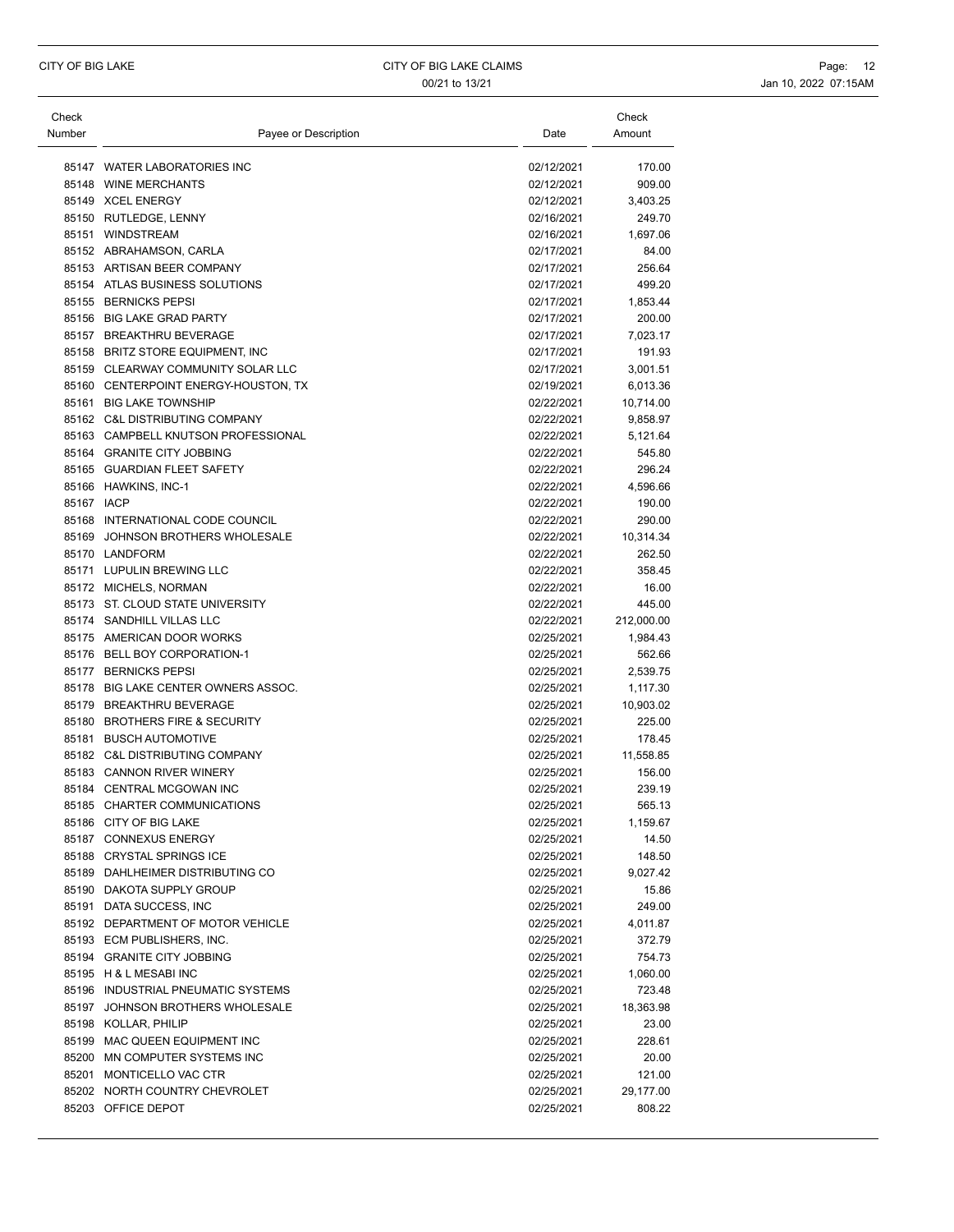| Check<br>Number | Payee or Description                         | Date       | Check<br>Amount |
|-----------------|----------------------------------------------|------------|-----------------|
|                 | 85204 PATRIOT NEWS MN                        | 02/25/2021 | 101.80          |
|                 | 85205 PHILLIPS WINE & SPIRITS                | 02/25/2021 | 6,812.04        |
|                 | 85206 RIVERS OF HOPE                         | 02/25/2021 | 25.00           |
|                 | 85207 ROYAL TIRE INC                         | 02/25/2021 | 2,231.16        |
|                 | 85208 SHARPLINE LAWN CARE, LLC               | 02/25/2021 | 895.00          |
|                 | 85209 SHERBURNE CO AUDITOR-TREASURER         | 02/25/2021 | 195.24          |
|                 | 85210 SHERBURNE CO SHERIFFS DEPT             | 02/25/2021 | 2,833.33        |
|                 | 85211 SHERBURNE COUNTY ATTORNEY              | 02/25/2021 | 1,414.86        |
|                 | 85212 SHRED RIGHT                            | 02/25/2021 | 32.00           |
|                 | 85213 SMALL LOT MN                           | 02/25/2021 | 180.92          |
|                 | 85214 SOUTHERN WINE & SPIRITS OF MN          | 02/25/2021 | 5,211.18        |
|                 | 85216 TOSHIBA FINANCIAL SERVICES             | 02/25/2021 | 189.80          |
|                 | 85217 ALL AMERICAN TITLE CO INC              | 02/25/2021 | 38.98           |
|                 | 85218 ANCONA TITLE                           | 02/25/2021 | 39.02           |
|                 | 85219 ANCONA TITLE & ESCROW                  | 02/25/2021 | 176.17          |
|                 | 85220 ELVEN, AMBER R                         | 02/25/2021 | 75.55           |
|                 | 85221 EXECUTIVE ASSOCIATES TITLE             | 02/25/2021 | 32.62           |
|                 | 85222 EXECUTIVE TITLE SERVICES               | 02/25/2021 | 42.88           |
|                 | 85223 FIRST AMERICAN TITLE INSURANCE COMPANY | 02/25/2021 | 271.32          |
|                 | 85224 FIRST AMERICAN TITLE INSURANCE COMPANY | 02/25/2021 | 37.53           |
|                 | 85225 HOME SECURITY ABSTRACT & TITLE DO      | 02/25/2021 | 22.42           |
|                 | 85226 JOERG, DENNIS & HEATHER                | 02/25/2021 | 152.86          |
|                 | 85227 LGI HOMES - MINNESOTA LLC              | 02/25/2021 | 106.08          |
|                 | 85228 LGI HOMES - MINNESOTA LLC              | 02/25/2021 | 110.48          |
|                 | 85229 LGI HOMES - MINNESOTA LLC              | 02/25/2021 | 74.05           |
|                 | 85230 LGI HOMES - MINNESOTA LLC              | 02/25/2021 | 42.92           |
|                 | 85231 LGI HOMES - MINNESOTA LLC              | 02/25/2021 | 60.98           |
|                 | 85232 LGI HOMES - MINNESOTA LLC              | 02/25/2021 | 60.10           |
|                 | 85233 LGI HOMES - MINNESOTA LLC              | 02/25/2021 | 58.31           |
|                 | 85234 MCGAHA, ESTELLA & TRAVIS               | 02/25/2021 | 38.01           |
|                 | 85235 MINNESOTA TITLE                        | 02/25/2021 | 53.71           |
|                 | 85236 PIMENTEL, BLANCA                       | 02/25/2021 | 153.16          |
|                 | 85237 TRANTINA, JOE & GRETTA                 | 02/25/2021 | 168.01          |
|                 | 85238 VOLLBRECHT, JOSEPH & BRANDY            | 02/25/2021 | 84.28           |
|                 | 85239 WOODRIDGE HOMES INC                    | 02/25/2021 | 68.78           |
|                 | 85240 ABRAHAMSON, CARLA                      | 03/03/2021 | 88.00           |
|                 | 85241 ACTIVE CENTRAL MN                      | 03/03/2021 | 50.00           |
|                 | 85242 AMERICAN FLOOR MATS                    | 03/03/2021 | 344.00          |
|                 | 85243 ARVIG - PERHAM                         | 03/03/2021 | 378.59          |
|                 | 85244 AXON ENTERPRISE, INC                   | 03/03/2021 | 2,640.00        |
|                 | 85245 BELL BOY CORPORATION-1                 | 03/03/2021 | 31.18           |
|                 | 85246 BIG LAKE LIONS                         | 03/03/2021 | 50.00           |
|                 | 85247 BIG LAKE WOMEN OF TODAY                | 03/03/2021 | 50.00           |
|                 | 85248 C&L DISTRIBUTING COMPANY               | 03/03/2021 | 6,639.22        |
|                 | 85249 CENTRAL MCGOWAN INC                    | 03/03/2021 | 52.51           |
|                 | 85250 COASTWISE FIREGUARD                    | 03/03/2021 | 19.60           |
|                 | 85251 CONNEXUS ENERGY                        | 03/03/2021 | 26,690.34       |
|                 | 85252 CORE & MAIN LP                         | 03/03/2021 | 2,390.41        |
|                 | 85253 CURBSIDE WASTE                         | 03/03/2021 | 1,000.00        |
|                 | 85254 DAHLHEIMER DISTRIBUTING CO             | 03/03/2021 | 9,122.02        |
|                 | 85255 ECM PUBLISHERS, INC.                   | 03/03/2021 | 150.50          |
|                 | 85256 GRANITE CITY JOBBING                   | 03/03/2021 | 1,485.65        |
|                 | 85257 GUARDIAN FLEET SAFETY                  | 03/03/2021 | 957.02          |
|                 | 85258 HAWKINS, INC-1                         | 03/03/2021 | 732.80          |
|                 | 85259 IUOE LOCAL #49                         | 03/03/2021 | 455.00          |
|                 | 85260 LAW ENFORCEMENT LABOR SERVICE          | 03/03/2021 | 635.00          |
|                 | 85261 LUPULIN BREWING LLC                    | 03/03/2021 | 195.00          |
|                 |                                              |            |                 |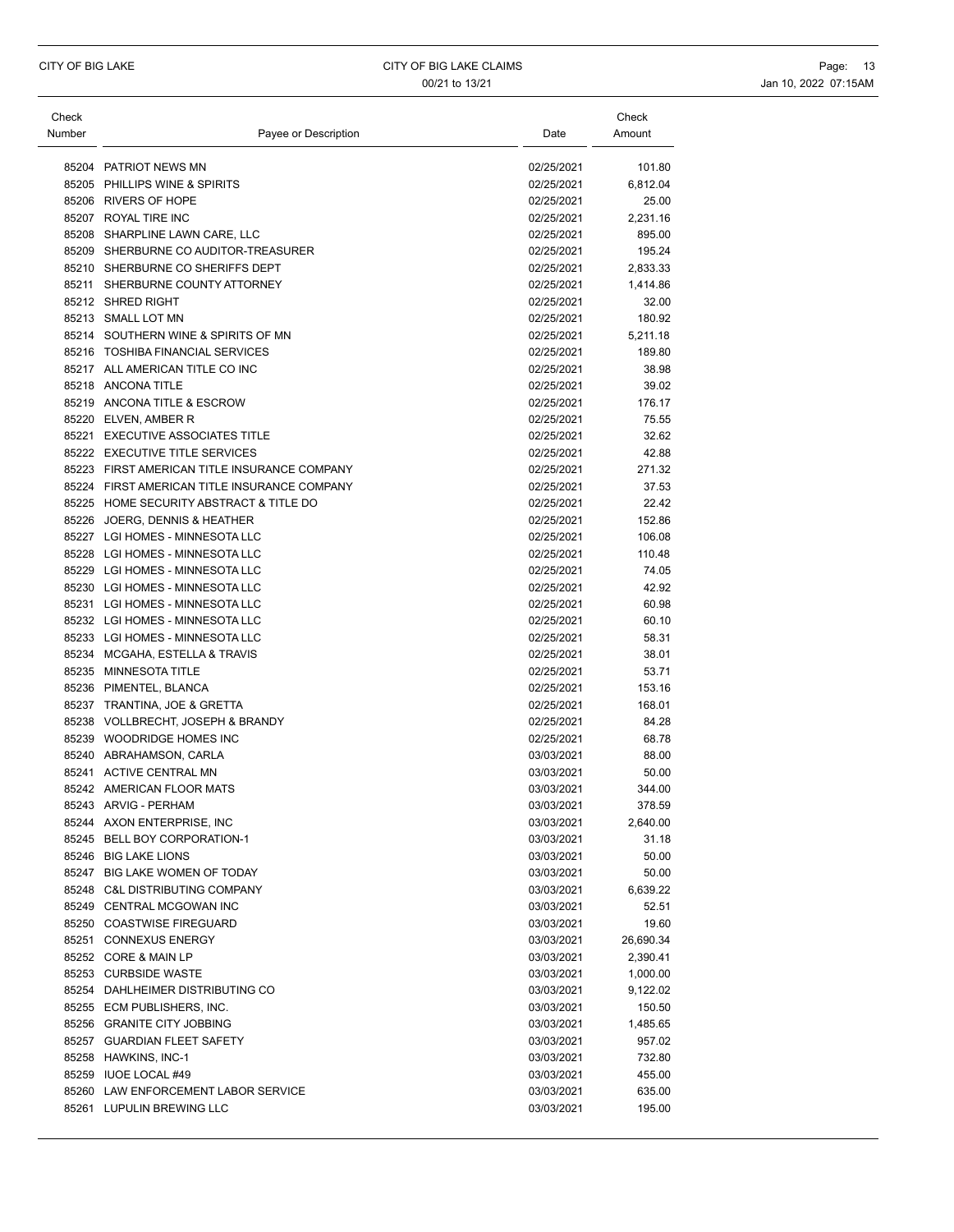| Check<br>Number | Payee or Description                 | Date       | Check<br>Amount |
|-----------------|--------------------------------------|------------|-----------------|
|                 | 85262 MACQUEEN EQUIPMENT LLC         | 03/03/2021 | 1,971.34        |
|                 | 85263 MAXIM DEFENSE INDUSTRIES, LLC  | 03/03/2021 | 518.76          |
|                 | 85264 MCCHESNEY HEATING AND          | 03/03/2021 | 1,264.00        |
|                 | 85265 MN CHIEF OF POLICE ASSOC       | 03/03/2021 | 150.00          |
|                 | 85266 MONTICELLO VAC CTR             | 03/03/2021 | 96.00           |
|                 | 85267 OREILLY AUTOMOTIVE, INC        | 03/03/2021 | 282.97          |
|                 | 85268 PAULSON, LINDA                 | 03/03/2021 | 50.00           |
|                 | 85269 PITNEY BOWES GLOBAL FINANCIAL  | 03/03/2021 | 382.71          |
|                 | 85270 QUADIENT LEASING USA, INC      | 03/03/2021 | 947.94          |
|                 | 85271 SHERBURNE CO SHERIFFS DEPT     | 03/03/2021 | 8,526.95        |
|                 | 85272 SHERBURNE COUNTY ATTORNEY      | 03/03/2021 | 1,480.00        |
|                 | 85273 THELEN MECHANICAL              | 03/03/2021 | 179.00          |
|                 | 85274 TRIPLE K PROPERTIES            | 03/03/2021 | 716.67          |
|                 | 85275 UNIQUE PAVING MATERIALS        | 03/03/2021 | 342.90          |
|                 | 85276 VERIZON WIRELESS               | 03/03/2021 | 562.61          |
|                 | 85277 VIKING COCA-COLA               | 03/03/2021 | 1,386.25        |
|                 | 85278 WENCK ASSOCIATES, INC          | 03/03/2021 | 11,320.97       |
|                 | 85279 XCEL ENERGY                    | 03/03/2021 | 5,905.30        |
|                 | 85280 ACE SOLID WASTE INC            | 03/08/2021 | 445.21          |
|                 | 85281 BELL BOY CORPORATION-1         | 03/08/2021 | 1,437.55        |
|                 | 85282 BERNICKS PEPSI                 | 03/08/2021 | 2,380.70        |
|                 | 85283 BIG LAKE LUMBER                | 03/08/2021 | 7.92            |
|                 | 85284 BOLTON & MENK INC              | 03/08/2021 | 175.50          |
|                 | 85285 BOURGET IMPORTS, LLC           | 03/08/2021 | 492.38          |
|                 | 85286 BREAKTHRU BEVERAGE             | 03/08/2021 | 7,093.76        |
|                 | 85287 C&L DISTRIBUTING COMPANY       | 03/08/2021 | 16,879.70       |
|                 | 85288 CARLOS CREEK WINERY            | 03/08/2021 | 297.00          |
|                 | 85289 CHARTER COMMUNICATIONS         | 03/08/2021 | 144.98          |
|                 | 85290 DAHLHEIMER DISTRIBUTING CO     | 03/08/2021 | 15,545.28       |
|                 | 85291 FREIDAY, SARA                  | 03/08/2021 | 1,960.00        |
|                 | 85292 FROOGLE LLC                    | 03/08/2021 | 74.94           |
|                 | 85293 GRANITE CITY JOBBING           | 03/08/2021 | 914.88          |
|                 | 85294 H & L MESABI INC               | 03/08/2021 | 760.50          |
|                 | 85295 JOHNSON BROTHERS WHOLESALE     | 03/08/2021 | 19,174.86       |
|                 | 85296 JOHNSON, TRUDY                 | 03/08/2021 | 16.00           |
|                 | 85297 LAKES & LEGENDS BREWING CO     | 03/08/2021 | 66.00           |
|                 | 85298 LUPULIN BREWING LLC            | 03/08/2021 | 276.75          |
|                 | 85299 MARCO TECHNOLOGIES LLC         | 03/08/2021 | 288.00          |
|                 | 85300 MN NCPERS LIFE                 | 03/08/2021 | 48.00           |
|                 | 85301 NORTHLAND MECHANICAL           | 03/08/2021 | 2,209.27        |
|                 | 85302 PAUSTIS WINE COMPANY           | 03/08/2021 | 127.00          |
|                 | 85303 PETERSONS PROMOTIONS           | 03/08/2021 | 260.00          |
|                 | 85304 PHILLIPS WINE & SPIRITS        | 03/08/2021 | 3,950.56        |
|                 | 85305 PLUNKETTS PEST CONTROL         | 03/08/2021 | 67.60           |
|                 | 85306 RAILROAD MANAGEMENT CO III, LL | 03/08/2021 | 5,287.34        |
|                 | 85307 SUPERIOR MARKETING CONCEPTS    | 03/08/2021 | 250.00          |
|                 | 85308 ABRAHAMSON, CARLA              | 03/15/2021 | 75.00           |
|                 | 85309 AFLAC                          | 03/15/2021 | 180.96          |
|                 | 85310 AMERICAN SOLUTINS FOR BUSINESS | 03/15/2021 | 1,310.48        |
|                 | 85311 CENTERPOINT ENERGY             | 03/15/2021 | 8,028.02        |
|                 | 85312 KWIK TRIP - CREDIT DEPT        | 03/15/2021 | 8,475.13        |
|                 | 85313 THE AMERICAN BOTTLING COMPANY  | 03/15/2021 | 189.00          |
|                 | 85314 BELL BOY CORPORATION-1         | 03/17/2021 | 3,558.10        |
|                 | 85315 BERNICKS PEPSI                 | 03/17/2021 | 4,052.56        |
|                 | 85316 BOLTON & MENK INC              | 03/17/2021 | 2,344.00        |
|                 | 85317 BREAKTHRU BEVERAGE             | 03/17/2021 | 3,642.85        |
|                 | 85318 C&L DISTRIBUTING COMPANY       | 03/17/2021 | 19,254.87       |
|                 |                                      |            |                 |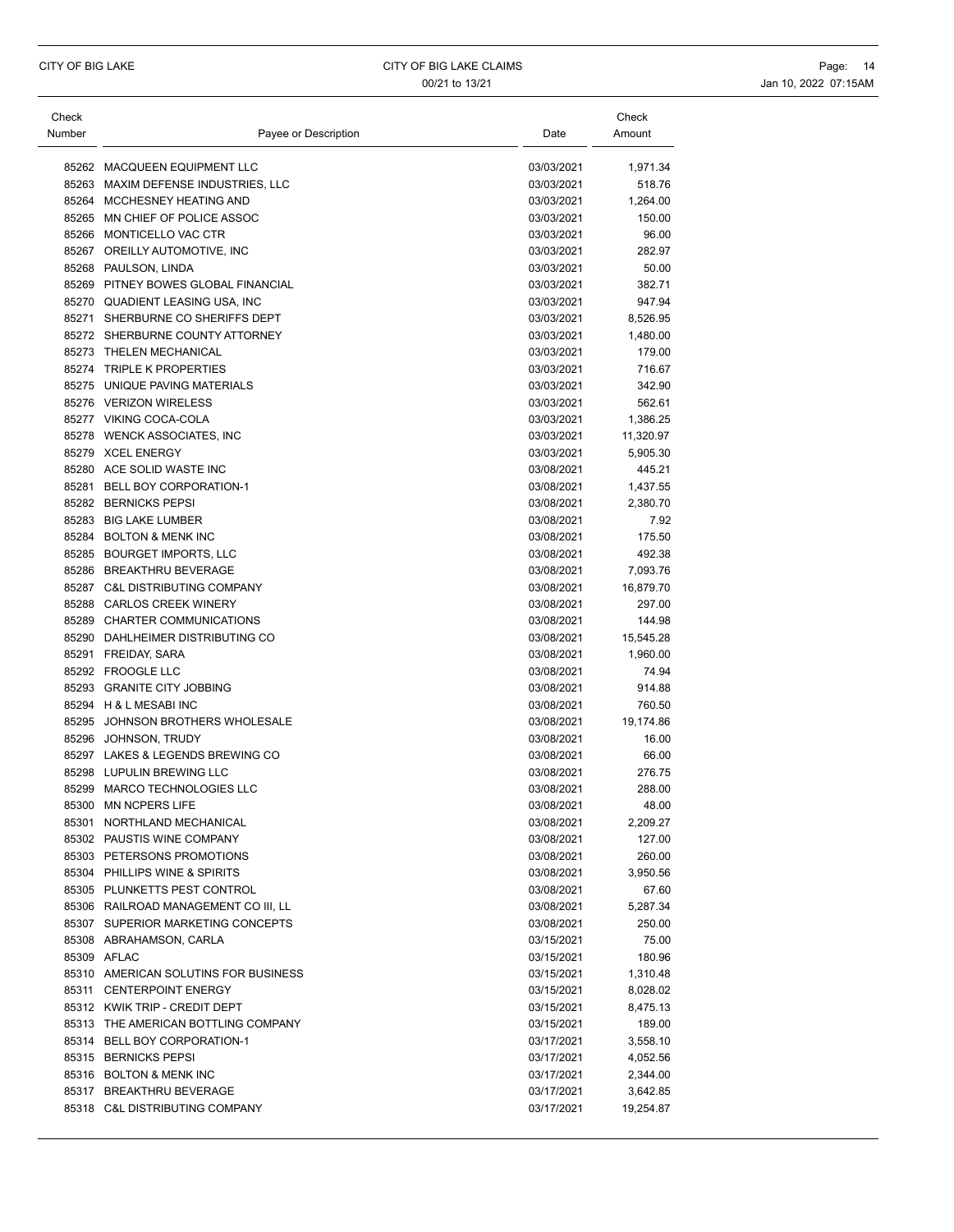| Check  |                                     |            | Check     |
|--------|-------------------------------------|------------|-----------|
| Number | Payee or Description                | Date       | Amount    |
|        | 85319 CAMPBELL KNUTSON PROFESSIONAL | 03/17/2021 | 5,388.24  |
|        | 85320 CINTAS                        | 03/17/2021 | 695.84    |
|        | 85321 CLEARWAY COMMUNITY SOLAR LLC  | 03/17/2021 | 3,272.84  |
|        | 85322 COMO LAKE MARKETING PARTNERS  | 03/17/2021 | 12,485.00 |
|        | 85323 CRYSTAL SPRINGS ICE           | 03/17/2021 | 238.98    |
|        | 85324 CURBSIDE WASTE                | 03/17/2021 | 1,000.00  |
|        | 85325 DAHLHEIMER DISTRIBUTING CO    | 03/17/2021 | 21,807.57 |
|        | 85326 ECM PUBLISHERS, INC.          | 03/17/2021 | 283.50    |
|        | 85327 FIREMANS RELIEF ASSOCIATION   | 03/17/2021 | 4,000.00  |
|        | 85328 GRANITE CITY JOBBING          | 03/17/2021 | 1,159.65  |
|        | 85329 HUBBARD ELECTRIC              | 03/17/2021 | 189.30    |
|        | 85330 INDUSTRIAL PNEUMATIC SYSTEMS  | 03/17/2021 | 45.13     |
|        | 85331 IUOE LOCAL 49 FRINGE BENEFIT  | 03/17/2021 | 17,225.00 |
|        | 85332 JOHNSON BROTHERS WHOLESALE    | 03/17/2021 | 5,259.09  |
|        | 85333 LANDFORM                      | 03/17/2021 | 105.00    |
|        | 85334 MACQUEEN EQUIPMENT LLC        | 03/17/2021 | 207.46    |
|        | 85335 NELSON AUTO CENTER            | 03/17/2021 | 65,915.92 |
|        | 85336 OREILLY AUTOMOTIVE, INC       | 03/17/2021 | 14.75     |
|        | 85337 PAUSTIS WINE COMPANY          | 03/17/2021 | 1,725.98  |
|        | 85338 PHILLIPS WINE & SPIRITS       | 03/17/2021 | 5,900.43  |
| 85339  | SHERBURNE CO SHERIFFS DEPT          | 03/17/2021 | 2,833.33  |
|        | 85340 SOUTHERN WINE & SPIRITS OF MN | 03/17/2021 | 10,415.60 |
|        | 85341 STAPLES ADVANTAGE             | 03/17/2021 | 72.66     |
|        | 85342 SUBURBAN TIRE WHOLESALE INC   | 03/17/2021 | 457.72    |
|        | 85343 T-MOBILE                      | 03/17/2021 | 502.25    |
|        | 85344 TOSHIBA FINANCIAL SERVICES    | 03/17/2021 | 364.99    |
|        | 85345 UTILITY CONSULTANTS           | 03/17/2021 | 799.00    |
|        | 85346 VERIZON WIRELESS              | 03/17/2021 | 631.89    |
|        | 85347 VIKING COCA-COLA              | 03/17/2021 | 486.40    |
|        | 85348 VINOCOPIA                     | 03/17/2021 | 883.49    |
|        | 85349 WATER LABORATORIES INC        | 03/17/2021 | 170.00    |
|        | 85350 WENCK ASSOCIATES, INC         | 03/17/2021 | 7,167.46  |
|        | 85351 WH SECURITY                   | 03/17/2021 | 967.44    |
|        | 85352 WINDSTREAM                    | 03/17/2021 | 593.70    |
|        | 85353 WINE MERCHANTS                | 03/17/2021 | 2,867.00  |
|        | 85354 WINEBOW                       | 03/17/2021 | 351.75    |
|        | 85355 XCEL ENERGY                   | 03/17/2021 | 3,460.04  |
|        | 85356 ZARNOTH BRUSH WORKS, INC      | 03/17/2021 | 974.10    |
|        | 85357 ZURBEY GREG                   | 03/17/2021 | 13.60     |
|        | 85358 A&P LASER ENGRAVING           | 03/26/2021 | 84.00     |
|        | 85359 ABRAHAMSON, CARLA             | 03/26/2021 | 10.00     |
|        | 85360 ALLSTATE PARTS OF SAUK RAPIDS | 03/26/2021 | 83.74     |
|        | 85361 ARTISAN BEER COMPANY          | 03/26/2021 | 205.50    |
|        | 85362 ARVIG - PERHAM                | 03/26/2021 | 375.67    |
|        | 85363 AUTOSTOP INC                  | 03/26/2021 | 864.58    |
|        | 85364 BELL BOY CORPORATION-1        | 03/26/2021 | 3,889.11  |
|        | 85365 BERNICKS PEPSI                | 03/26/2021 | 8,554.98  |
|        | 85366 BIG LAKE FIRE DEPARTMENT      | 03/26/2021 | 46,020.00 |
|        | 85367 BOLTON & MENK INC             | 03/26/2021 | 2,489.00  |
|        | 85368 BREAKTHRU BEVERAGE            | 03/26/2021 | 10,002.27 |
|        | 85369 BUSCH AUTOMOTIVE              | 03/26/2021 | 503.45    |
|        | 85370 C&L DISTRIBUTING COMPANY      | 03/26/2021 | 9,150.05  |
|        | 85371 CHARTER COMMUNICATIONS        | 03/26/2021 | 236.03    |
|        | 85372 CITY OF ELK RIVER             | 03/26/2021 | 461.97    |
|        | 85373 CONNEXUS ENERGY               | 03/26/2021 | 14.50     |
|        | 85374 CORNERSTONE CHEVROLET         | 03/26/2021 | 43.93     |
|        | 85375 CRYSTAL SPRINGS ICE           | 03/26/2021 | 91.26     |
|        |                                     |            |           |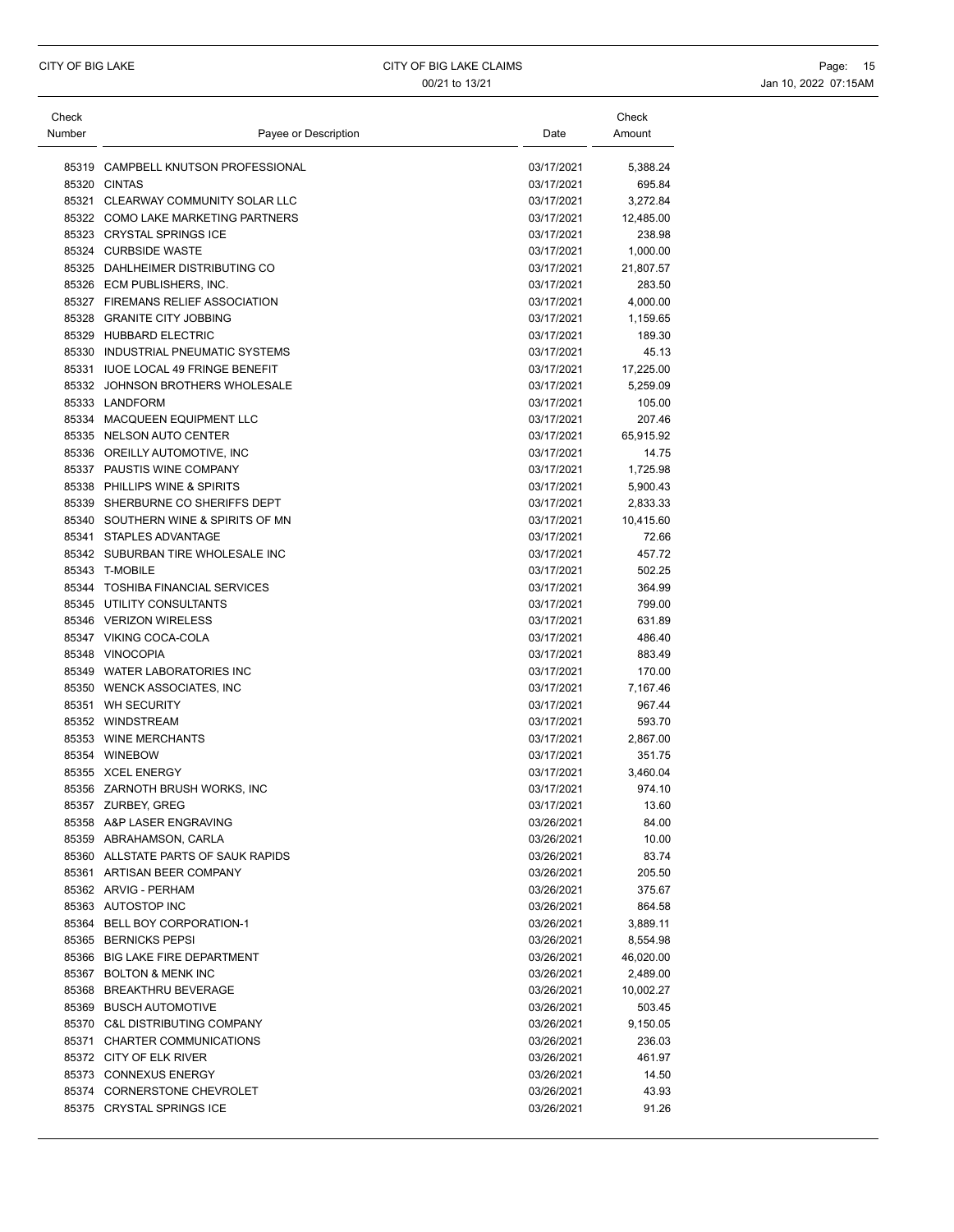| Check  |                                      |            | Check     |
|--------|--------------------------------------|------------|-----------|
| Number | Payee or Description                 | Date       | Amount    |
|        |                                      |            |           |
|        | 85376 DAHLHEIMER DISTRIBUTING CO     | 03/26/2021 | 19,601.95 |
|        | 85377 ECM PUBLISHERS, INC.           | 03/26/2021 | 45.00     |
|        | 85378 GRANITE CITY JOBBING           | 03/26/2021 | 955.79    |
|        | 85379 GUARDIAN FLEET SAFETY          | 03/26/2021 | 562.28    |
|        | 85380 H & L MESABI INC               | 03/26/2021 | 245.52    |
|        | 85381 HAWKINS, INC-1                 | 03/26/2021 | 202.64    |
|        | 85382 INDIAN ISLAND WINERY           | 03/26/2021 | 370.08    |
|        | 85383 JOHNSON BROTHERS WHOLESALE     | 03/26/2021 | 34,425.72 |
|        | 85384 KNIFE RIVER                    | 03/26/2021 | 22,052.68 |
|        | 85385 LUPULIN BREWING LLC            | 03/26/2021 | 1,606.20  |
|        | 85386 MACQUEEN EQUIPMENT LLC         | 03/26/2021 | 238.17    |
|        | 85387 MCDOWALL CO.                   | 03/26/2021 | 17,690.00 |
|        | 85388 MENARD, INC                    | 03/26/2021 | 783.13    |
|        | 85389 MN COMPUTER SYSTEMS INC        | 03/26/2021 | 20.00     |
|        | 85390 OFFICE DEPOT                   | 03/26/2021 | 59.98     |
|        | 85391 PAUSTIS WINE COMPANY           | 03/26/2021 | 755.75    |
|        | 85392 PHILLIPS WINE & SPIRITS        | 03/26/2021 | 6,158.61  |
|        | 85393 PLUNKETTS PEST CONTROL         | 03/26/2021 | 75.00     |
|        | 85394 POSTMASTER                     | 03/26/2021 | 9,450.00  |
|        | 85395 PREMIER UPHOLSTERY, INC        | 03/26/2021 | 249.00    |
|        | 85396 RDO EQUIPMENT CO               | 03/26/2021 | 134.63    |
|        | 85397 RED BULL DISTRIBUTION CO, INC  | 03/26/2021 | 284.50    |
|        | 85398 RUSSELL SECURITY RESOURCE INC  | 03/26/2021 | 171.00    |
|        | 85399 SAND CREEK GROUP LTD           | 03/26/2021 | 2,575.00  |
|        | 85400 SARON LUTHERAN CHURCH          | 03/26/2021 | 75.00     |
|        | 85401 SHERBURNE COUNTY ATTORNEY      | 03/26/2021 | 1,526.79  |
|        | 85402 SHRED RIGHT                    | 03/26/2021 | 32.00     |
|        | 85403 SIDESHOW BLOODY MARY MIX       | 03/26/2021 | 216.00    |
|        | 85404 SOUTHERN WINE & SPIRITS OF MN  | 03/26/2021 | 13,162.48 |
|        | 85405 STAN MORGAN & ASSOCIATES, INC  | 03/26/2021 | 2,764.86  |
|        | 85405 STAN MORGAN & ASSOCIATES, INC  | 05/13/2021 | .00       |
|        | 85406 STAPLES ADVANTAGE              | 03/26/2021 | 72.41     |
|        | 85407 STOPTECH, LTD                  | 03/26/2021 | 473.00    |
|        | 85408 Void Check                     | 03/26/2021 | .00       |
|        | 85409 Void Check                     | 03/26/2021 | .00       |
|        | 85410 Void Check                     | 03/26/2021 | .00       |
|        | 85411 Void Check                     | 03/26/2021 | .00       |
|        | 85412 Void Check                     | 03/26/2021 | .00       |
|        | 85413 Void Check                     | 03/26/2021 | .00       |
|        | 85414 Void Check                     | 03/26/2021 | .00       |
|        | 85415 Void Check                     | 03/26/2021 | .00       |
|        | 85416 Void Check                     | 03/26/2021 | .00.      |
|        | 85417 Void Check                     | 03/26/2021 | .00.      |
|        | 85418 Void Check                     | 03/26/2021 | 1,405.63  |
|        | 85419 TGK AUTOMOTIVE OF BIG LAKE     | 03/26/2021 | 150.29    |
|        | 85420 THE POLICE AND SHERIFFS PRESS  | 03/26/2021 | 32.55     |
|        | 85421 T-MOBILE                       | 03/26/2021 | 595.44    |
|        | 85422 VICTORY DOOR SYSTEMS, INC      | 03/26/2021 | 700.00    |
|        | 85423 VIKING COCA-COLA               | 03/26/2021 | 342.75    |
|        | 85424 VINOCOPIA                      | 03/26/2021 | 587.99    |
|        | 85425 WINE MERCHANTS                 | 03/26/2021 | 1,841.00  |
|        | 85426 WINEBOW                        | 03/26/2021 | 583.00    |
|        | 85427 WRUCK SEWER & PORTABLE RENTALS | 03/26/2021 | 237.00    |
|        | 85428 XCEL ENERGY                    | 03/26/2021 | 41.50     |
|        | 85472 ARTISAN BEER COMPANY           | 03/31/2021 | 272.00    |
|        | 85473 BELL BOY CORPORATION-1         | 03/31/2021 | 158.72    |
|        | 85474 BERGANKDV                      | 03/31/2021 | 27,000.00 |
|        |                                      |            |           |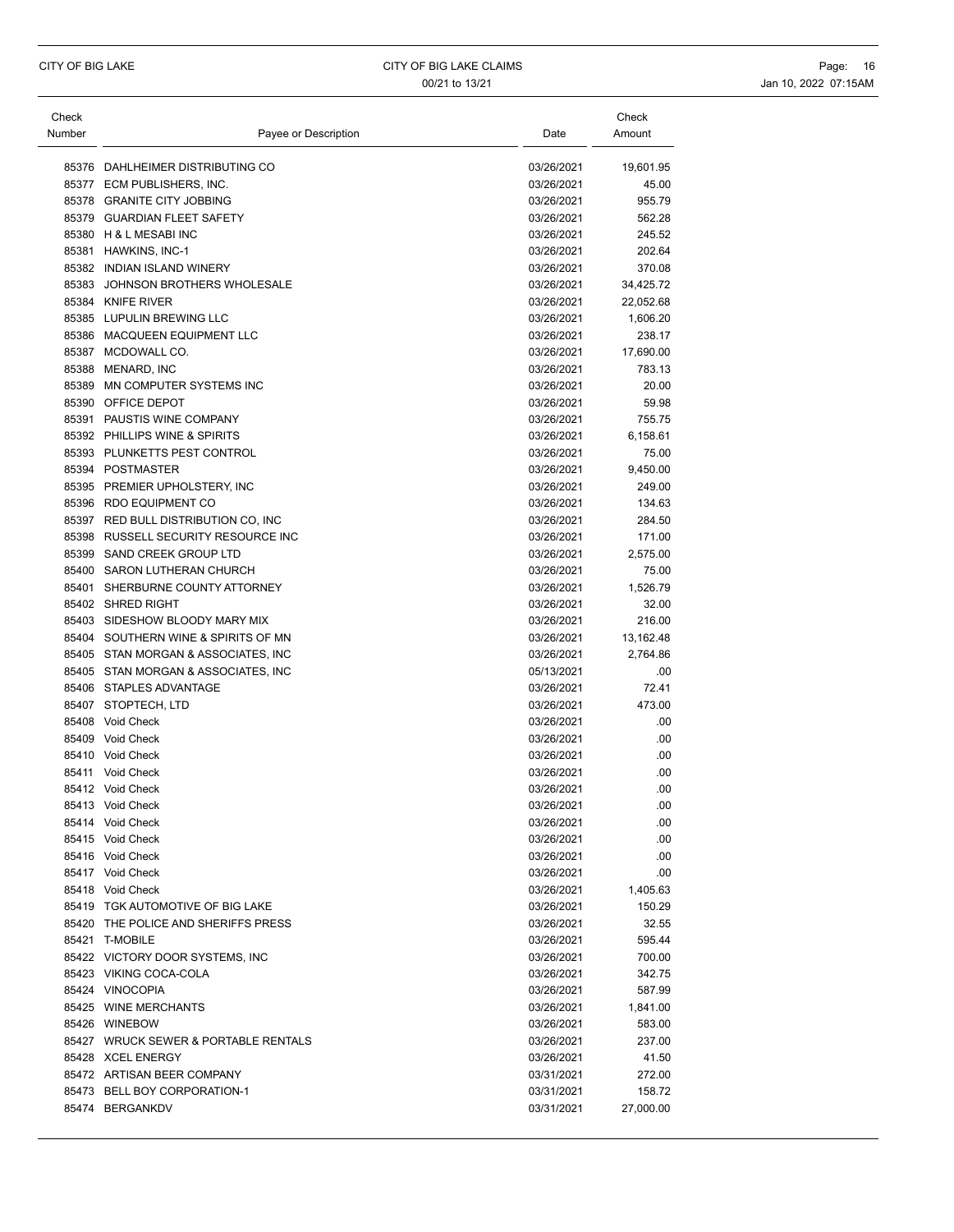| Check  |                                                    |                          | Check             |
|--------|----------------------------------------------------|--------------------------|-------------------|
| Number | Payee or Description                               | Date                     | Amount            |
|        |                                                    |                          |                   |
|        | 85475 BERNICKS PEPSI                               | 03/31/2021               | 2,782.90          |
|        | 85476 BIG LAKE CENTER OWNERS ASSOC.                | 03/31/2021               | 1,081.53          |
|        | 85477 BIG LAKE CHAMBER OF COMMERCE                 | 03/31/2021               | 430.00            |
|        | 85478 BIG LAKE FIRE DEPARTMENT                     | 03/31/2021               | 500.00            |
|        | 85479 BREAKTHRU BEVERAGE                           | 03/31/2021               | 4,890.17          |
|        | 85480 C&L DISTRIBUTING COMPANY                     | 03/31/2021               | 20,583.63         |
|        | 85481 CHARTER COMMUNICATIONS                       | 03/31/2021               | 144.98            |
|        | 85482 CITY OF BIG LAKE                             | 03/31/2021               | 1,203.12          |
|        | 85483 CONNEXUS ENERGY                              | 03/31/2021               | 26,590.44         |
|        | 85484 DAHL, JORGEN                                 | 03/31/2021               | 11.89             |
|        | 85485 DAHLHEIMER DISTRIBUTING CO                   | 03/31/2021               | 17,747.42         |
|        | 85486 DATA SUCCESS, INC                            | 03/31/2021               | 249.00            |
|        | 85487 DUDLEY, JAKE                                 | 03/31/2021               | 31.00             |
|        | 85488 E.H.RENNER & SONS                            | 03/31/2021               | 30,323.99         |
|        | 85489 ECM PUBLISHERS, INC.                         | 03/31/2021               | 126.00            |
|        | 85490 ELK RIVER WINLECTRIC CO.                     | 03/31/2021               | 2,201.36          |
|        | 85491 ELM CREEK BREWING CO                         | 03/31/2021               | 135.00            |
|        | 85492 FELDEVERD, ALLEN                             | 03/31/2021               | 15.00             |
|        | 85493 FIRST IMPRESSION GROUP                       | 03/31/2021               | 355.00            |
|        | 85494 FLEEGEL-YEATS, KELSEY                        | 03/31/2021               | 11.00             |
|        | 85495 FLOW MEASUREMENT & CONTROL CO                | 03/31/2021               | 534.00            |
|        | 85496 GOPHER STATE ONE CALL                        | 03/31/2021               | 112.05            |
|        | 85497 GRAINGER                                     | 03/31/2021               | 74.50             |
|        | 85498 GRANITE CITY JOBBING                         | 03/31/2021               | 941.88            |
|        | 85499 HAWKINS, INC-1                               | 03/31/2021               | 9,312.61          |
|        | 85500 HENNUM, CHAD                                 | 03/31/2021               | 6.00              |
|        | 85501 HLS OUTDOORS                                 | 03/31/2021               | 1,067.89          |
|        | 85502 HOPKINS, JOHNATHAN                           | 03/31/2021               | 27.00             |
|        | 85503 HUBER TECHNOLOGY                             | 03/31/2021               | 1,500.00          |
|        | 85504 JOHNSON BROTHERS WHOLESALE                   | 03/31/2021               | 10,941.04         |
|        | 85505 JOHNSON, TRUDY                               | 03/31/2021               | 82.00             |
|        | 85506 KEN GEROUX CONSTRUCTION                      | 03/31/2021               | 8,876.27          |
|        | 85507 LUPULIN BREWING LLC                          | 03/31/2021               | 712.60            |
|        | 85508 MAAS, NANCY                                  | 03/31/2021               | 53.00             |
|        | 85509 MN NCPERS LIFE                               | 03/31/2021               | 48.00             |
|        | 85510 MN POLLUTION CONTROL AGENCY                  | 03/31/2021               |                   |
|        | 85511 NUTRIEN AG SOLUTIONS                         |                          | 1,450.00          |
|        | 85512 OFFICE DEPOT                                 | 03/31/2021<br>03/31/2021 | 2,100.00<br>58.69 |
|        | 85513 PETTY CASH                                   | 03/31/2021               | 12.50             |
|        |                                                    | 03/31/2021               |                   |
|        | 85514 PHILLIPS WINE & SPIRITS<br>85515 PROGRAPHICS |                          | 17,021.14         |
|        |                                                    | 03/31/2021               | 314.70            |
|        | 85516 RED BULL DISTRIBUTION CO, INC                | 03/31/2021               | 189.50            |
|        | 85517 ROUND LAKE VINEYARDS & WINERY                | 03/31/2021               | 144.00            |
|        | 85518 ROYAL TIRE INC                               | 03/31/2021               | 1,015.48          |
|        | 85519 SOUTHERN WINE & SPIRITS OF MN                | 03/31/2021               | 7,943.98          |
|        | 85520 STAPLES ADVANTAGE                            | 03/31/2021               | 31.20             |
|        | 85521 STYLE CATERING                               | 03/31/2021               | 534.97            |
|        | 85522 TDS MEDIA DIRECT, INC                        | 03/31/2021               | 309.00            |
|        | 85523 VIKING COCA-COLA                             | 03/31/2021               | 378.30            |
|        | 85524 WARREN, JADE                                 | 03/31/2021               | 20.00             |
|        | 85525 WINE MERCHANTS                               | 03/31/2021               | 420.00            |
|        | 85526 WS&D PERMIT SERVICE INC                      | 03/31/2021               | 81.00             |
|        | 85527 XCEL ENERGY                                  | 03/31/2021               | 3,272.08          |
|        | 85528 ST. CLOUD STATE UNIVERSITY                   | 04/01/2021               | 1,040.00          |
|        | 85529 STEWART, ZLIMEN & JUNGERS, LTD               | 04/01/2021               | 1,303.63          |
|        | 85530 PAUSTIS WINE COMPANY                         | 04/05/2021               | 1,591.25          |
|        | 85531 ACE SOLID WASTE INC                          | 04/09/2021               | 445.21            |
|        |                                                    |                          |                   |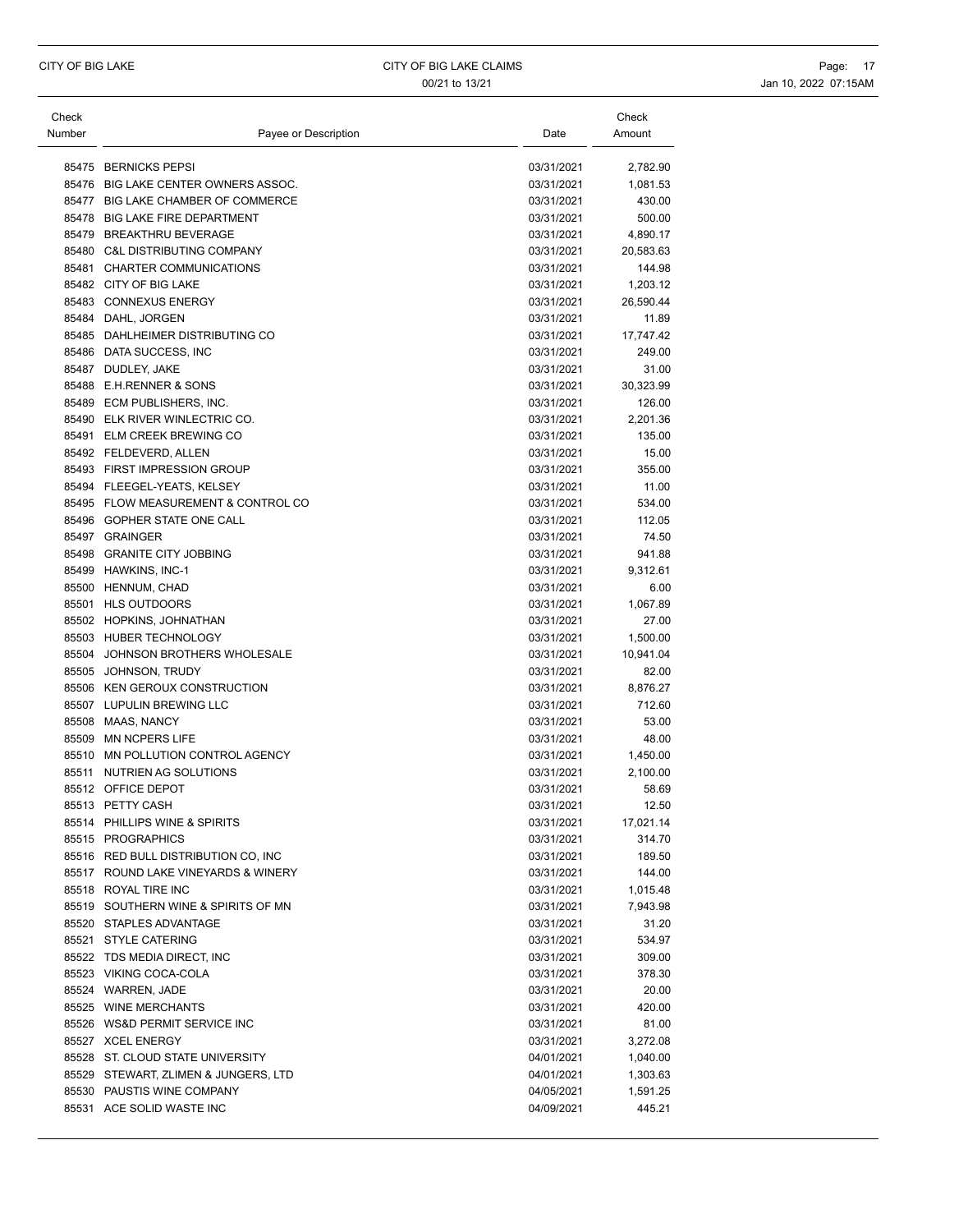| Check      |                                     |            | Check     |
|------------|-------------------------------------|------------|-----------|
| Number     | Payee or Description                | Date       | Amount    |
|            |                                     |            |           |
|            | 85532 AFLAC                         | 04/09/2021 | 180.96    |
|            | 85533 AXON ENTERPRISE, INC          | 04/09/2021 | 20,106.84 |
|            | 85534 BELL BOY CORPORATION-1        | 04/09/2021 | 174.87    |
| 85535      | <b>BERNICKS PEPSI</b>               | 04/09/2021 | 1,917.44  |
|            | 85536 BIG LAKE CHAMBER OF COMMERCE  | 04/09/2021 | 230.00    |
|            | 85537 BIG LAKE HARDWARE             | 04/09/2021 | 13.52     |
|            | 85538 BOLTON & MENK INC             | 04/09/2021 | 2,839.50  |
|            | 85539 BREAKTHRU BEVERAGE            | 04/09/2021 | 2,982.03  |
|            | 85540 BRUCE FRANDLE                 | 04/09/2021 | 358.00    |
|            | 85541 C&L DISTRIBUTING COMPANY      | 04/09/2021 | 16,257.53 |
|            | 85542 CENTRAL MCGOWAN INC           | 04/09/2021 | 70.00     |
|            | 85543 CHARTER COMMUNICATIONS        | 04/09/2021 | 663.06    |
|            | 85544 CORE & MAIN LP                | 04/09/2021 | 2,307.68  |
|            | 85545 CRYSTAL SPRINGS ICE           | 04/09/2021 | 150.12    |
|            | 85546 CURBSIDE WASTE                | 04/09/2021 | 1,010.00  |
|            | 85547 DAHLHEIMER DISTRIBUTING CO    | 04/09/2021 | 23,149.80 |
|            | 85548 DEPARTMENT OF MOTOR VEHICLE   | 04/09/2021 | 48.00     |
|            | 85548 DEPARTMENT OF MOTOR VEHICLE   | 09/17/2021 | 48.00-    |
|            | 85549 DODGE OF BURNSVILLE INC       | 04/09/2021 | 39,754.00 |
|            | 85550 DUFFY DEVELOPMENT CO.         | 04/09/2021 | 75,000.00 |
| 85551      | FIRST SYSTEMS TECHNOLOGY INC        | 04/09/2021 | 2,900.00  |
|            | 85552 FROOGLE LLC                   | 04/09/2021 | 89.63     |
|            | 85553 GENERAL RELPAIR SERVICE       | 04/09/2021 | 376.20    |
| 85554      | <b>GRANITE CITY JOBBING</b>         | 04/09/2021 | 1,348.81  |
|            | 85555 HAWKINS, INC-1                | 04/09/2021 | 2,903.28  |
|            | 85556 HUBBARD ELECTRIC              | 04/09/2021 | 1,704.52  |
|            | 85557 INDIAN ISLAND WINERY          | 04/09/2021 | 258.24    |
|            | 85558 IUOE LOCAL #49                | 04/09/2021 | 455.00    |
|            | 85559 IUOE LOCAL 49 FRINGE BENEFIT  | 04/09/2021 | 15,575.00 |
|            | 85560 KWIK TRIP - CREDIT DEPT       | 04/09/2021 | 4,447.45  |
|            | 85561 LAW ENFORCEMENT LABOR SERVICE | 04/09/2021 | 635.00    |
|            | 85562 LUPULIN BREWING LLC           | 04/09/2021 | 926.65    |
|            | 85563 M&M EXPRESS SALES & SERVICE   | 04/09/2021 | 198.17    |
| 85564      | MONTICELLO TIMES INC                | 04/09/2021 | 48.95     |
|            | 85565 PATRIOT NEWS MN               | 04/09/2021 | 295.40    |
|            | 85566 PAUSTIS WINE COMPANY          | 04/09/2021 | 2,827.75  |
|            | 85567 PHILLIPS WINE & SPIRITS       | 04/09/2021 | 8,552.18  |
|            | 85568 ROUND LAKE VINEYARDS & WINERY | 04/09/2021 | 369.00    |
|            | 85569 ROYAL TIRE INC                | 04/09/2021 | 417.27    |
|            | 85570 SIOUX VALLEY ENVIRONMENTAL    | 04/09/2021 | 4,255.00  |
|            | 85571 SOUTHERN WINE & SPIRITS OF MN | 04/09/2021 | 9,739.59  |
|            | 85572 ST CROIX RECREATION FUN       | 04/09/2021 | 49.92     |
|            | 85573 STAPLES ADVANTAGE             | 04/09/2021 | 59.84     |
|            | 85574 UTILITY CONSULTANTS           | 04/09/2021 | 1,251.20  |
| 85575 VEIT |                                     | 04/09/2021 | 160.00    |
|            | 85576 VIKING COCA-COLA              | 04/09/2021 | 366.70    |
|            | 85577 VINOCOPIA                     | 04/09/2021 | 508.50    |
|            | 85578 WINE MERCHANTS                | 04/09/2021 | 334.50    |
|            | 85579 ZURBEY, GREG                  | 04/09/2021 | 91.25     |
|            | 85580 BURNET TITLE                  | 04/09/2021 | 30.96     |
|            | 85581 DCA TITLE                     | 04/09/2021 | 27.79     |
|            | 85582 HAYES, MISTY & MATHEW         | 04/09/2021 | 125.16    |
|            | 85583 LAND TITLE                    | 04/09/2021 | 63.77     |
|            | 85584 REGISTERED ABSTRACTORS INC    | 04/09/2021 | 162.49    |
|            | 85585 TITLESMART INC                | 04/09/2021 | 132.51    |
|            | 85586 ARTISAN BEER COMPANY          | 04/13/2021 | 96.40     |
|            | 85587 BELL BOY CORPORATION-1        | 04/13/2021 | 1,433.24  |
|            |                                     |            |           |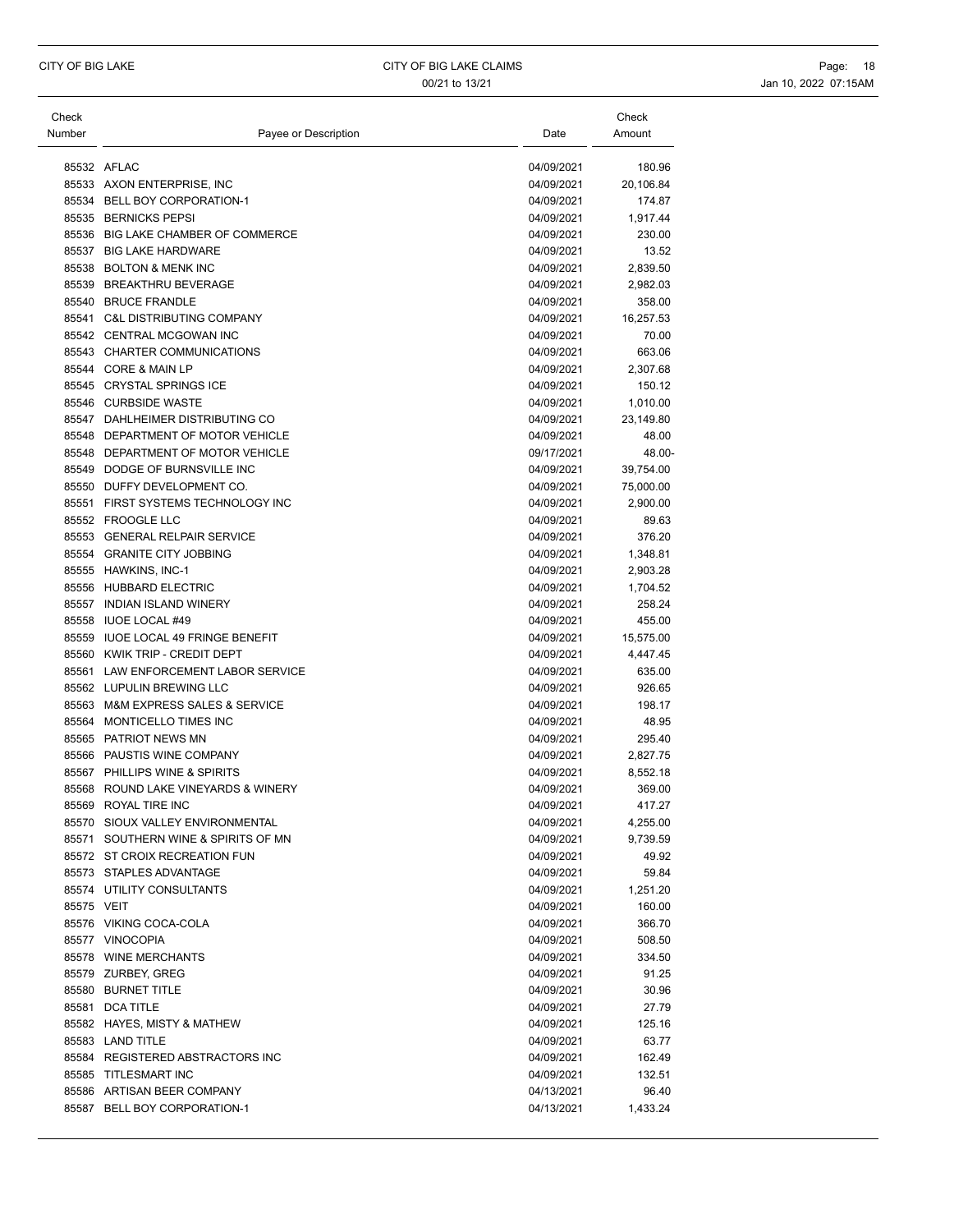| Check      |                                                                             |                          | Check                 |
|------------|-----------------------------------------------------------------------------|--------------------------|-----------------------|
| Number     | Payee or Description                                                        | Date                     | Amount                |
|            |                                                                             |                          |                       |
|            | 85588 BREAKTHRU BEVERAGE                                                    | 04/13/2021               | 4,127.71              |
|            | 85589 C&L DISTRIBUTING COMPANY                                              | 04/13/2021               | 20,281.68             |
|            | 85590 CAMPBELL KNUTSON PROFESSIONAL                                         | 04/13/2021               | 6,634.48              |
|            | 85591 CARLOS CREEK WINERY                                                   | 04/13/2021               | 306.00                |
|            | 85592 CENTERPOINT ENERGY-HOUSTON, TX                                        | 04/13/2021               | 3,154.98              |
|            | 85593 COASTWISE FIREGUARD                                                   | 04/13/2021               | 1,478.40              |
|            | 85594 CRYSTAL SPRINGS ICE                                                   | 04/13/2021               | 113.40                |
|            | 85595 DAHLHEIMER DISTRIBUTING CO                                            | 04/13/2021               | 15,676.25             |
|            | 85596 FREIDAY, SARA                                                         | 04/13/2021               | 2,425.00              |
|            | 85597 GRANITE CITY JOBBING                                                  | 04/13/2021               | 767.66                |
|            | 85598 JOHNSON BROTHERS WHOLESALE                                            | 04/13/2021               | 23,918.14             |
|            | 85599 LANDFORM                                                              | 04/13/2021               | 1,601.25              |
|            | 85600 LIFTOFF, LLC                                                          | 04/13/2021               | 3,360.00              |
|            | 85601 MONTICELLO PRINTING<br>85602 MOSER TRAINING SOLUTIONS LLC             | 04/13/2021               | 239.80                |
|            |                                                                             | 04/13/2021               | 3,000.00              |
|            | 85603 PHILLIPS WINE & SPIRITS                                               | 04/13/2021<br>04/13/2021 | 3,825.34              |
|            | 85604 SCOTT, CORRIE                                                         |                          | 133.38                |
|            | 85605 SHERBURNE CO AUDITOR-TREASURER<br>85606 SOUTHERN WINE & SPIRITS OF MN | 04/13/2021               | 95,981.12             |
|            |                                                                             | 04/13/2021               | 3,440.66              |
|            | 85607 THE AMERICAN BOTTLING COMPANY                                         | 04/13/2021               | 143.00                |
|            | 85608 VARNER TRANSPORTATION LLC<br>85609 VIKING COCA-COLA                   | 04/13/2021               | 1,830.00              |
|            |                                                                             | 04/13/2021               | 254.05                |
|            | 85610 VINOCOPIA                                                             | 04/13/2021               | 331.75                |
|            | 85611 VONCO                                                                 | 04/13/2021               | 443.09                |
|            | 85612 BELL BOY CORPORATION-1                                                | 04/21/2021               | 1,843.48              |
|            | 85613 BERNICKS PEPSI                                                        | 04/21/2021               | 1,897.22              |
|            | 85614 BUREAU CRIMINAL APPREHENSION                                          | 04/21/2021               | 150.00                |
|            | 85615 C&L DISTRIBUTING COMPANY                                              | 04/21/2021               | 9,758.95              |
|            | 85616 CERTIFIED LABORATORIES<br>85617 CINTAS                                | 04/21/2021               | 192.14                |
|            |                                                                             | 04/21/2021               | 838.18                |
|            | 85618 CIVICPLUS                                                             | 04/21/2021               | 14,316.00             |
|            | 85619 CLEARWAY COMMUNITY SOLAR LLC                                          | 04/21/2021               | 5,070.55              |
|            | 85620 CONCRETE IDEA, INC<br>85621 CRYSTAL SPRINGS ICE                       | 04/21/2021<br>04/21/2021 | 101,148.40<br>150.12  |
|            | 85622 DAHLHEIMER DISTRIBUTING CO                                            | 04/21/2021               | 16,221.40             |
|            | 85623 ECM PUBLISHERS. INC.                                                  | 04/21/2021               | 670.00                |
|            |                                                                             |                          |                       |
|            | 85624 GRANITE CITY JOBBING<br>85625 GUARDIAN FLEET SAFETY                   | 04/21/2021<br>04/21/2021 | 1,109.02<br>15,559.48 |
|            | 85626 HACH COMPANY                                                          | 04/21/2021               |                       |
|            | 85627 LUPULIN BREWING LLC                                                   |                          | 358.41                |
|            | 85628 MACQUEEN EQUIPMENT LLC                                                | 04/21/2021               | 691.75                |
|            | 85629 NUTRIEN AG SOLUTIONS                                                  | 04/21/2021               | 676.94                |
|            | 85630 NYSTROM PUBLISHING                                                    | 04/21/2021<br>04/21/2021 | 168.00<br>2,024.26    |
|            | 85631 PAUSTIS WINE COMPANY                                                  |                          | 669.50                |
|            | 85632 QUALITY REFRIGERATION                                                 | 04/21/2021               |                       |
|            | 85633 SCOTT, CORRIE                                                         | 04/21/2021               | 1,184.78              |
|            |                                                                             | 04/21/2021               | 48.53                 |
|            | 85634 ST CROIX RECREATION FUN                                               | 04/21/2021               | 100.00                |
|            | 85635 T-MOBILE                                                              | 04/21/2021               | 1,242.77              |
| 85636 VEIT |                                                                             | 04/21/2021               | 480.00                |
|            | 85637 VERIZON WIRELESS<br>85637 VERIZON WIRELESS                            | 04/21/2021               | 541.43                |
|            |                                                                             | 06/21/2021               | 541.43-               |
|            | 85638 WINDSTREAM                                                            | 04/21/2021               | 596.18                |
|            | 85639 XCEL ENERGY                                                           | 04/21/2021               | 3,447.77              |
|            | 85640 MAGICMAN DETAILING                                                    | 04/23/2021               | 220.00                |
|            | 85641 ALLSTATE PARTS OF SAUK RAPIDS                                         | 04/27/2021               | 49.20                 |
|            | 85642 ARTISAN BEER COMPANY                                                  | 04/27/2021               | 102.50                |
|            | 85643 ARVIG - PERHAM                                                        | 04/27/2021               | 376.00                |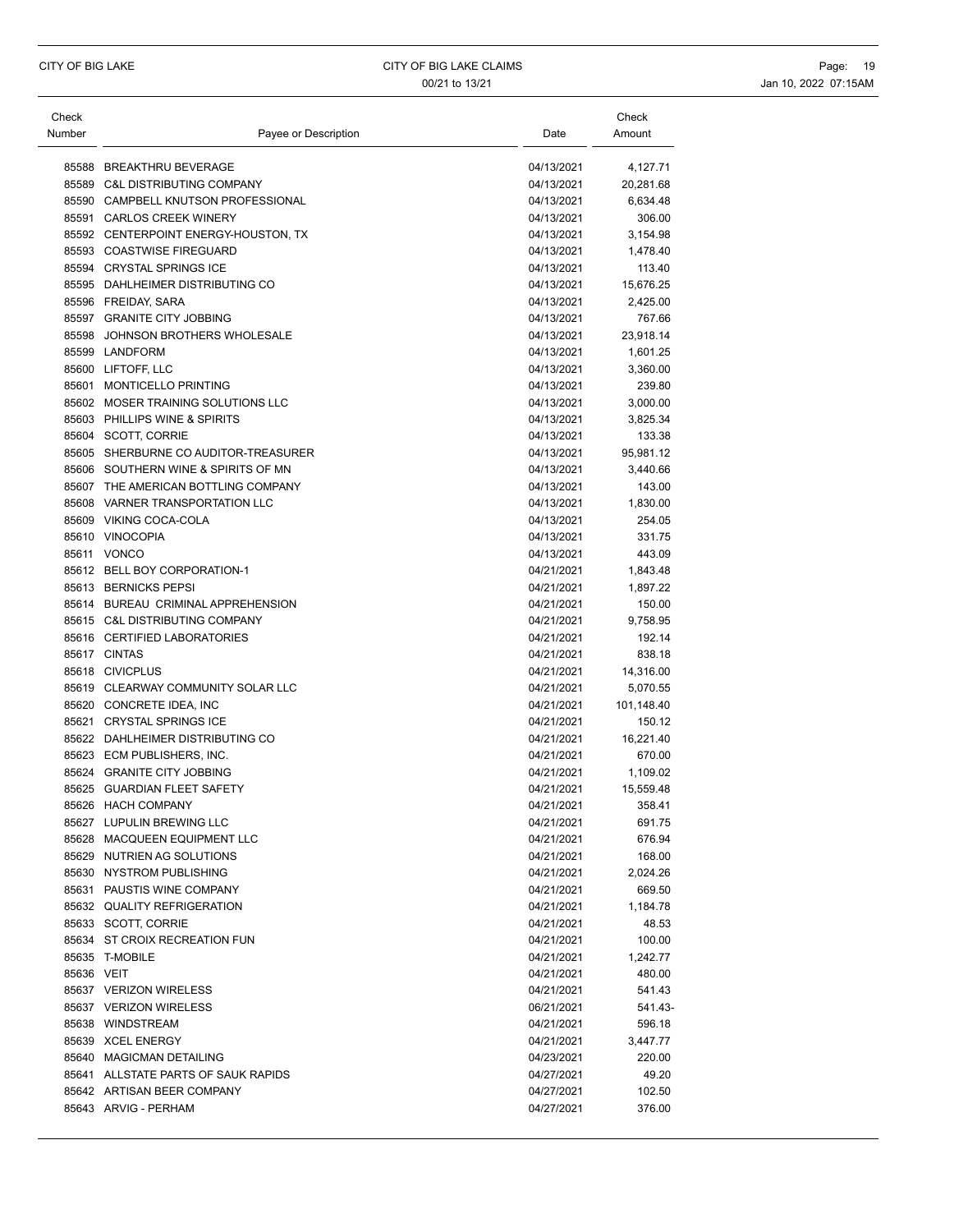| Check<br>Number | Payee or Description                | Date       | Check<br>Amount |
|-----------------|-------------------------------------|------------|-----------------|
|                 |                                     |            |                 |
|                 | 85644 BELL BOY CORPORATION-1        | 04/27/2021 | 2,124.61        |
|                 | 85645 BERNICKS PEPSI                | 04/27/2021 | 5,272.15        |
|                 | 85646 BIG LAKE LUMBER               | 04/27/2021 | 216.62          |
|                 | 85647 BREAKTHRU BEVERAGE            | 04/27/2021 | 3,910.74        |
|                 | 85648 CHARTER COMMUNICATIONS        | 04/27/2021 | 568.74          |
|                 | 85649 CITY OF BIG LAKE              | 04/27/2021 | 1,497.54        |
|                 | 85650 CONNEXUS ENERGY               | 04/27/2021 | 14.50           |
|                 | 85651 DAHLHEIMER DISTRIBUTING CO    | 04/27/2021 | 420.10          |
|                 | 85652 DATA SUCCESS, INC             | 04/27/2021 | 249.00          |
|                 | 85653 DEPARTMENT OF MOTOR VEHICLE   | 04/27/2021 | 2,836.72        |
|                 | 85654 DOORSTEP D.O.T. MEDICAL CERT  | 04/27/2021 | 316.00          |
|                 | 85655 ELM CREEK BREWING CO          | 04/27/2021 | 138.00          |
|                 | 85656 HACH COMPANY                  | 04/27/2021 | 891.76          |
|                 | 85657 HAWKINS, INC-1                | 04/27/2021 | 5,531.99        |
|                 | 85658 INBOUND BREWCO                | 04/27/2021 | 209.00          |
| 85659           | JOHNSON BROTHERS WHOLESALE          | 04/27/2021 | 11,131.69       |
| 85660           | JOHNSON CONTROLS SECURITY           | 04/27/2021 | 274.93          |
|                 | 85661 LUPULIN BREWING LLC           | 04/27/2021 | 888.20          |
|                 | 85662 MHFA                          | 04/27/2021 | 887.63          |
|                 | 85663 MIDWEST MACHINERY CO          | 04/27/2021 | 130.47          |
| 85664           | MN COMPUTER SYSTEMS INC             | 04/27/2021 | 20.79           |
|                 | 85665 MONTICELLO TIMES INC          | 04/27/2021 | 54.95           |
|                 | 85666 PAUSTIS WINE COMPANY          | 04/27/2021 | 622.50          |
|                 | 85667 PHILLIPS WINE & SPIRITS       | 04/27/2021 | 3,932.68        |
|                 | 85668 RMR SERVICES                  | 04/27/2021 | 4,661.78        |
|                 | 85669 SHERBURNE CO SHERIFFS DEPT    | 04/27/2021 | 2,833.33        |
|                 | 85670 SHORT-ELLIOTT-HENDRICKSON     | 04/27/2021 | 935.14          |
| 85671           | <b>SHRED RIGHT</b>                  | 04/27/2021 | 57.70           |
|                 | 85672 SOUTHERN WINE & SPIRITS OF MN | 04/27/2021 | 4,218.40        |
|                 | 85673 TGK AUTOMOTIVE OF BIG LAKE    | 04/27/2021 | 26.74           |
|                 | 85674 TIME WARNER                   | 04/27/2021 | 2.01            |
|                 | 85675 TOWMASTER                     | 04/27/2021 | 22,192.00       |
|                 | 85676 USA BLUE BOOK                 | 04/27/2021 | 292.77          |
|                 | 85677 VIKING COCA-COLA              | 04/27/2021 | 527.75          |
|                 | 85678 VINOCOPIA                     | 04/27/2021 | 1,326.50        |
|                 | 85679 VONCO                         | 04/27/2021 | 1,299.15        |
|                 | 85680 WATER LABORATORIES INC        | 04/27/2021 | 204.00          |
|                 | 85681 OREILLY AUTOMOTIVE, INC       | 04/27/2021 | 573.82          |
|                 | 85682 T-MOBILE                      | 04/27/2021 | 1,734.96        |
|                 | 85683 JOHNSON BROTHERS WHOLESALE    | 04/27/2021 | 7,365.50        |
|                 | 85684 ALLSTATE PARTS OF SAUK RAPIDS | 04/28/2021 | 870.95          |
|                 | 85685 AUTOSTOP INC                  | 04/28/2021 | 611.79          |
|                 | 85686 BELL BOY CORPORATION-1        | 04/28/2021 | 7,504.93        |
|                 | 85687 BREAKTHRU BEVERAGE            | 04/28/2021 | 7,105.99        |
|                 | 85688 C&L DISTRIBUTING COMPANY      | 04/28/2021 | 16,746.09       |
|                 | 85689 CENTRAL HYDRAULICS            | 04/28/2021 | 38.14           |
|                 | 85689 CENTRAL HYDRAULICS            | 09/17/2021 | 38.14-          |
|                 | 85690 CHARTER COMMUNICATIONS        | 04/28/2021 | 144.98          |
|                 | 85691 CORE & MAIN LP                | 04/28/2021 | 1,836.46        |
|                 | 85692 CRYSTAL SPRINGS ICE           | 04/28/2021 | 166.86          |
|                 | 85693 CRYSTEEL TRUCK EQUIPMENT      | 04/28/2021 | 671.05          |
|                 | 85694 DAHLHEIMER DISTRIBUTING CO    | 04/28/2021 | 44,862.21       |
|                 | 85695 DELEGARD TOOL CO              | 04/28/2021 | 487.69          |
|                 | 85696 ECM PUBLISHERS, INC.          | 04/28/2021 | 9.00            |
|                 | 85697 FARIAS, DAGOBERTO             | 04/28/2021 | 20.00           |
|                 | 85698 FELDEVERD, ALLEN              | 04/28/2021 | 40.00           |
|                 | 85699 GOPHER STATE ONE CALL         | 04/28/2021 | 180.90          |
|                 |                                     |            |                 |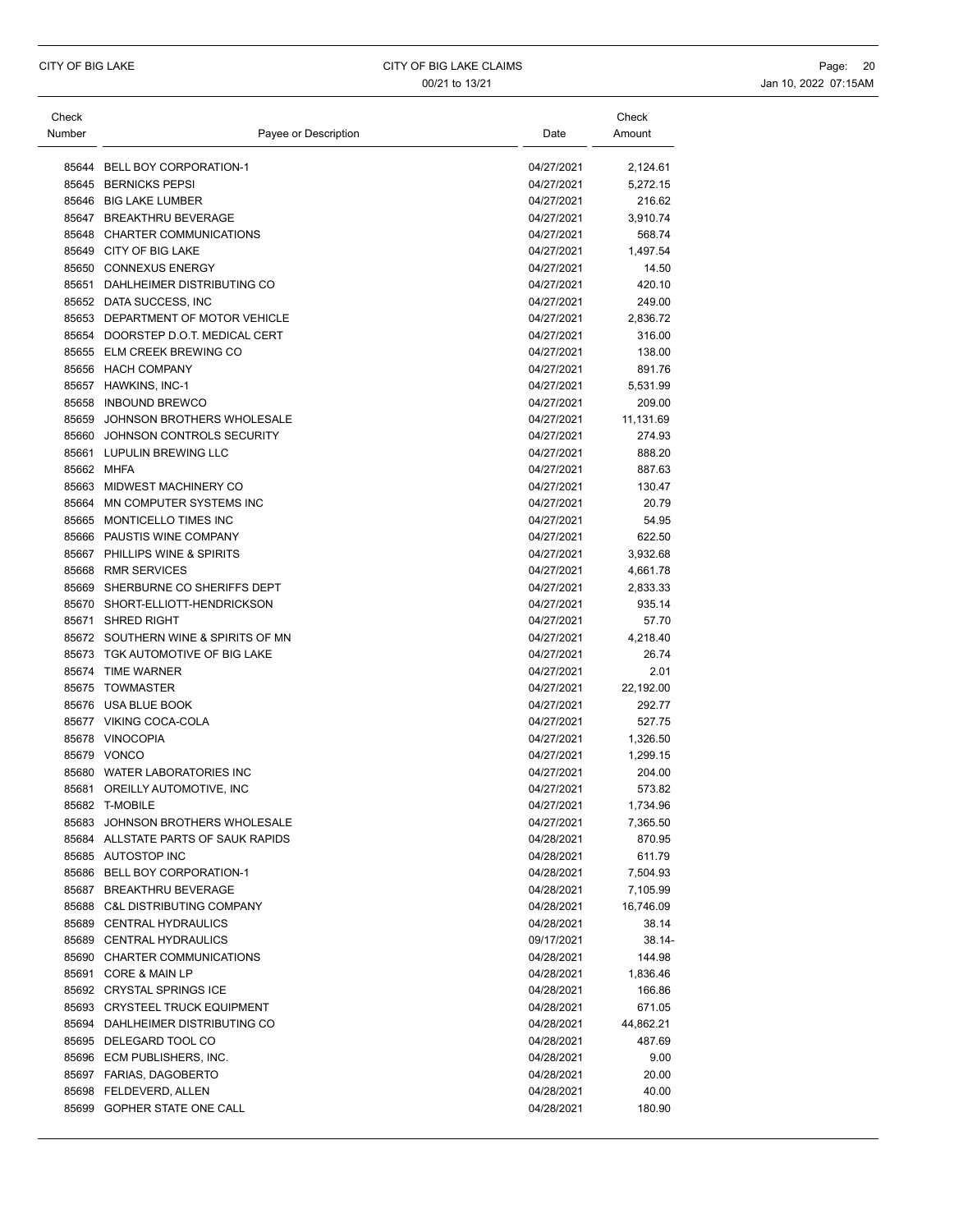| Check<br>Number | Payee or Description                 | Date       | Check<br>Amount |
|-----------------|--------------------------------------|------------|-----------------|
|                 |                                      |            |                 |
|                 | 85700 GRAINGER                       | 04/28/2021 | 69.52           |
|                 | 85701 GRANITE CITY JOBBING           | 04/28/2021 | 970.31          |
|                 | 85702 HACH COMPANY                   | 04/28/2021 | 34,828.35       |
|                 | 85703 HAWKINS, INC-1                 | 04/28/2021 | 4,996.55        |
|                 | 85704 HLS OUTDOORS                   | 04/28/2021 | 220.37          |
|                 | 85705 HOGLUND BUS COMPANY            | 04/28/2021 | 367.30          |
|                 | 85706 HOPKINS, JOHNATHAN             | 04/28/2021 | 17.00           |
|                 | 85707 HR EMPLOYMENT LAW              | 04/28/2021 | 211.00          |
|                 | 85708 INTERNATIONAL CODE COUNCIL     | 04/28/2021 | 132.07          |
|                 | 85709 JOHNSON BROTHERS WHOLESALE     | 04/28/2021 | 18,363.06       |
|                 | 85710 JOHNSON, TRUDY                 | 04/28/2021 | 13.00           |
|                 | 85711 LENS CUSTOM REMODELING, INC.   | 04/28/2021 | 8,737.00        |
|                 | 85712 MAAS, NANCY                    | 04/28/2021 | 27.00           |
|                 | 85713 MENARD, INC                    | 04/28/2021 | 103.34          |
|                 | 85714 MN NCPERS LIFE                 | 04/28/2021 | 48.00           |
|                 | 85715 OREILLY AUTOMOTIVE. INC        | 04/28/2021 | 29.27           |
|                 | 85716 PAUSTIS WINE COMPANY           | 04/28/2021 | 211.50          |
|                 | 85717 PHILLIPS WINE & SPIRITS        | 04/28/2021 | 3,307.67        |
|                 | 85718 POSTMASTER                     | 04/28/2021 | 71.45           |
|                 | 85719 REYNOLDS, REBECCA              | 04/28/2021 | 3.00            |
|                 | 85720 RMR SERVICES                   | 04/28/2021 | 2,330.58        |
|                 | 85721 ROYAL TIRE INC                 | 04/28/2021 | 194.28          |
|                 | 85722 SHERBURNE CO AUDITOR-TREASURER | 04/28/2021 | 3,086.96        |
|                 | 85723 SHERBURNE COUNTY ATTORNEY      | 04/28/2021 | 2,113.68        |
|                 | 85724 SIMPSON & SONS TREE SERVICE    | 04/28/2021 | 2,684.50        |
|                 | 85725 SOUTHERN WINE & SPIRITS OF MN  | 04/28/2021 | 3,515.51        |
|                 | 85726 STAPLES ADVANTAGE              | 04/28/2021 | 1,024.81        |
|                 | 85727 UNIQUE PAVING MATERIALS        | 04/28/2021 | 670.95          |
| 85728 VEIT      |                                      | 04/28/2021 | 800.00          |
|                 | 85729 VIKING COCA-COLA               | 04/28/2021 | 578.90          |
|                 | 85730 VONCO                          | 04/28/2021 | 2,153.71        |
|                 | 85731 WOLBECK, GINA                  | 04/28/2021 | 138.32          |
|                 | 85732 CONCRETE IDEA, INC             | 05/05/2021 | 12,022.25       |
|                 | 85733 CENTERPOINT ENERGY-HOUSTON, TX | 05/10/2021 | 1,780.46        |
|                 | 85734 CONNEXUS ENERGY                | 05/10/2021 | 27,653.17       |
|                 | 85735 ACE SOLID WASTE INC            | 05/11/2021 | 445.21          |
|                 | 85736 BELL BOY CORPORATION-1         | 05/11/2021 | 1,493.36        |
|                 | 85737 BERGANKDV                      | 05/11/2021 | 9.400.00        |
|                 | 85738 BERNICKS PEPSI                 | 05/11/2021 | 2,319.74        |
|                 | 85739 BOLTON & MENK INC              | 05/11/2021 | 3,627.50        |
|                 | 85740 BREAKTHRU BEVERAGE             | 05/11/2021 | 1,898.37        |
|                 | 85741 C&L DISTRIBUTING COMPANY       | 05/11/2021 | 90.50           |
|                 | 85742 CORE & MAIN LP                 | 05/11/2021 | 1,724.04        |
|                 | 85743 CRYSTAL SPRINGS ICE            | 05/11/2021 | 150.12          |
|                 | 85744 CURBSIDE WASTE                 | 05/11/2021 | 1,010.00        |
|                 | 85745 DAHLHEIMER DISTRIBUTING CO     | 05/11/2021 | 25,558.10       |
|                 | 85746 ECM PUBLISHERS, INC.           | 05/11/2021 | 639.20          |
|                 | 85747 ELM CREEK BREWING CO           | 05/11/2021 | 136.00          |
|                 | 85748 FIREMANS RELIEF ASSOCIATION    | 05/11/2021 | 4,000.00        |
|                 | 85749 FREIDAY, SARA                  | 05/11/2021 | 1,960.00        |
|                 | 85750 FROOGLE LLC                    | 05/11/2021 | 95.68           |
|                 | 85751 GRANITE CITY JOBBING           | 05/11/2021 | 1,159.65        |
|                 | 85752 GUARDIAN FLEET SAFETY          | 05/11/2021 | 60.00           |
|                 | 85753 HAWKINS, INC-1                 | 05/11/2021 | 2,874.24        |
|                 | 85754 HOGLUND BUS COMPANY            | 05/11/2021 | 584.97          |
|                 | 85755 IUOE LOCAL #49                 | 05/11/2021 | 420.00          |
|                 | 85756 IUOE LOCAL 49 FRINGE BENEFIT   | 05/11/2021 | 16,225.00       |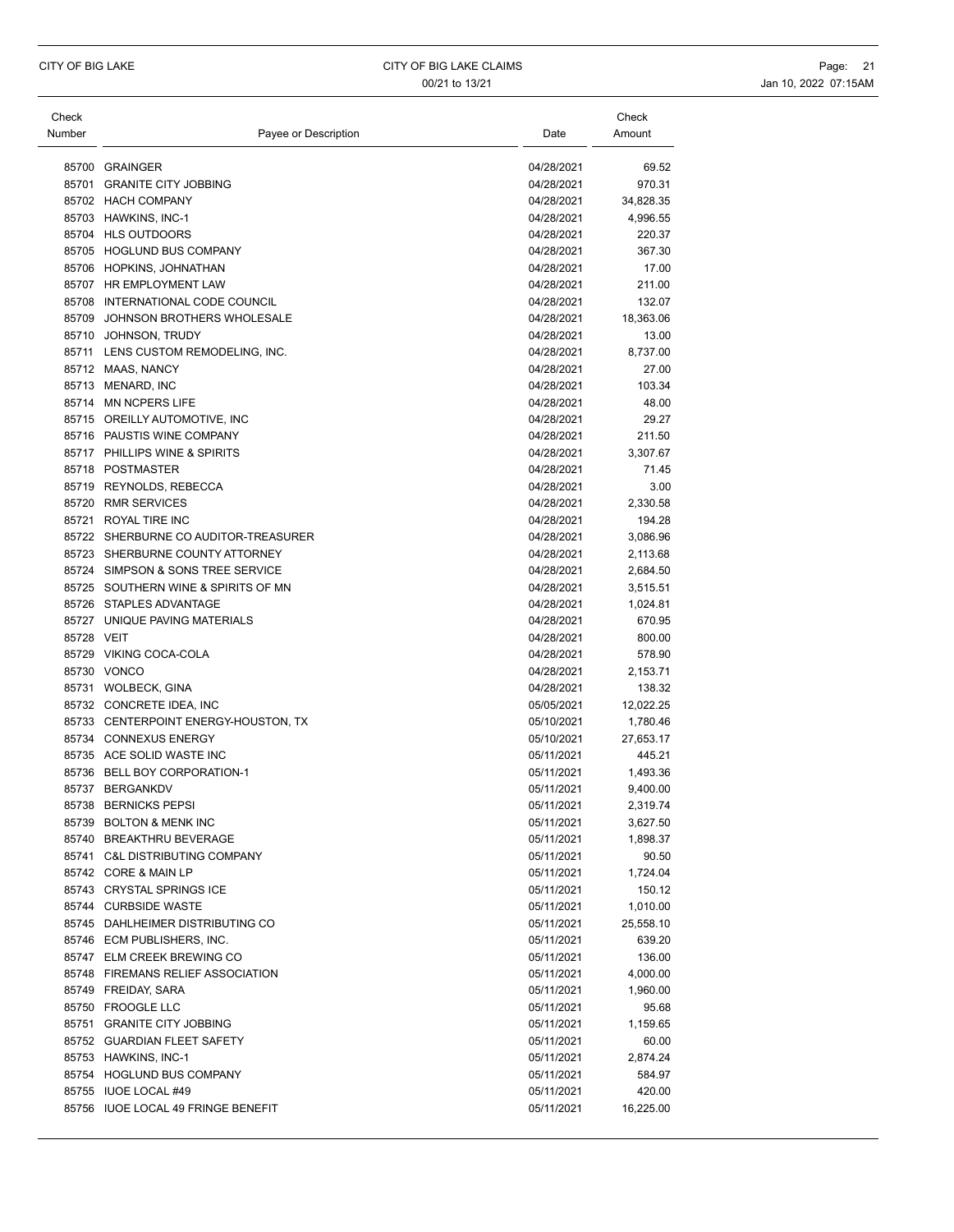| Check      |                                      |                          | Check              |
|------------|--------------------------------------|--------------------------|--------------------|
| Number     | Payee or Description                 | Date                     | Amount             |
|            |                                      |                          |                    |
| 85757      | JOHNSON BROTHERS WHOLESALE           | 05/11/2021               | 15,145.02          |
|            | 85758 MARCO TECHNOLOGIES LLC         | 05/11/2021               | 115.99             |
|            | 85759 MCCHESNEY HEATING AND          | 05/11/2021               | 1,175.00           |
| 85760      | <b>MIDSTATES EQUIPMENT</b>           | 05/11/2021               | 6,854.45           |
|            | 85761 MONTICELLO LIONS CLUB          | 05/11/2021               | 300.00             |
|            | 85762 NORTH STAR SIGNS AND ENGRAVING | 05/11/2021               | 153.00             |
|            | 85763 PATRIOT NEWS MN                | 05/11/2021               | 101.80             |
|            | 85764 PAUSTIS WINE COMPANY           | 05/11/2021               | 912.00             |
|            | 85765 PETTY CASH                     | 05/11/2021               | 25.00              |
|            | 85766 PHILLIPS WINE & SPIRITS        | 05/11/2021               | 8,897.75           |
|            | 85767 PLUNKETTS PEST CONTROL         | 05/11/2021               | 208.00             |
|            | 85768 PREMIER UPHOLSTERY, INC        | 05/11/2021               | 150.00             |
|            | 85769 ROYAL TIRE INC                 | 05/11/2021               | 77.15              |
|            | 85770 SOUTHERN WINE & SPIRITS OF MN  | 05/11/2021               | 6,151.25           |
|            | 85771 SUBURBAN TIRE WHOLESALE INC    | 05/11/2021               | 1,010.40           |
|            | 85772 SWANK MOTION PICTURE INC       | 05/11/2021               | 845.00             |
|            | 85773 THE STAMPIN PLACE              | 05/11/2021               | 138.30             |
|            | 85773 THE STAMPIN PLACE              | 11/24/2021               | 138.30-            |
|            | 85774 TOSHIBA FINANCIAL SERVICES     | 05/11/2021               | 175.19             |
|            | 85775 USA BLUE BOOK                  | 05/11/2021               | 69.17              |
|            | 85776 UTILITY CONSULTANTS            | 05/11/2021               | 1,832.70           |
| 85777 VEIT |                                      | 05/11/2021               | 1,309.18           |
|            | 85778 VIKING COCA-COLA               | 05/11/2021               | 238.30             |
|            | 85779 VINOCOPIA                      | 05/11/2021               | 500.50             |
|            | 85780 VONCO                          |                          |                    |
|            | 85781 AFLAC                          | 05/11/2021<br>05/14/2021 | 1,988.40<br>180.96 |
|            |                                      |                          |                    |
|            | 85782 ARTISAN BEER COMPANY           | 05/14/2021               | 368.40             |
|            | 85783 BELL BOY CORPORATION-1         | 05/14/2021               | 4,146.40           |
|            | 85784 BERNICKS PEPSI                 | 05/14/2021               | 6,213.09           |
|            | 85785 BREAKTHRU BEVERAGE             | 05/14/2021               | 11,375.53          |
|            | 85786 C&L DISTRIBUTING COMPANY       | 05/14/2021               | 48,593.87          |
|            | 85787 CENTRAL HYDRAULICS             | 05/14/2021               | 309.73             |
|            | 85788 CHARTER COMMUNICATIONS         | 05/14/2021               | 329.37             |
|            | 85789 CINTAS                         | 05/14/2021               | 686.66             |
|            | 85790 CLEARWAY COMMUNITY SOLAR LLC   | 05/14/2021               | 7,001.17           |
| 85791      | <b>CORE &amp; MAIN LP</b>            | 05/14/2021               | 1,611.38           |
|            | 85792 CRYSTAL SPRINGS ICE            | 05/14/2021               | 669.58             |
|            | 85793 DAHLHEIMER DISTRIBUTING CO     | 05/14/2021               | 17,391.10          |
|            | 85794 DAKOTA PAPER CO                | 05/14/2021               | 363.40             |
|            | 85795 ECM PUBLISHERS, INC.           | 05/14/2021               | 1,219.50           |
|            | 85796 GRANITE CITY JOBBING           | 05/14/2021               | 3,171.31           |
|            | 85797 HOPKINS, JOHNATHAN             | 05/14/2021               | 16.00              |
|            | 85798 JOHNSON BROTHERS WHOLESALE     | 05/14/2021               | 30,951.39          |
|            | 85799 JOHNSON, TRUDY                 | 05/14/2021               | 34.00              |
|            | 85800 KREMER, LIZ                    | 05/14/2021               | 30.00              |
|            | 85801 KWIK TRIP - CREDIT DEPT        | 05/14/2021               | 4,149.25           |
|            | 85802 LAKES & LEGENDS BREWING CO     | 05/14/2021               | 129.00             |
|            | 85803 LAW ENFORCEMENT LABOR SERVICE  | 05/14/2021               | 635.00             |
|            | 85804 LEAGUE OF MN CITIES INSURANCE  | 05/14/2021               | 2,902.05           |
|            | 85805 LUPULIN BREWING LLC            | 05/14/2021               | 961.30             |
|            | 85806 MAAS, NANCY                    | 05/14/2021               | 18.00              |
|            | 85807 MACQUEEN EMERGENCY GROUP       | 05/14/2021               | 73.96              |
|            | 85808 MCFOA-REGION IV                | 05/14/2021               | 135.00             |
|            | 85809 MHFA                           | 05/14/2021               | 793.33             |
|            | 85810 MIDWAY IRON INC.               | 05/14/2021               | 410.70             |
|            | 85811 MIDWEST SOUND AND STAGE INC    | 05/14/2021               | 2,500.00           |
|            | 85812 MN COMPUTER SYSTEMS INC        | 05/14/2021               | 48.25              |
|            |                                      |                          |                    |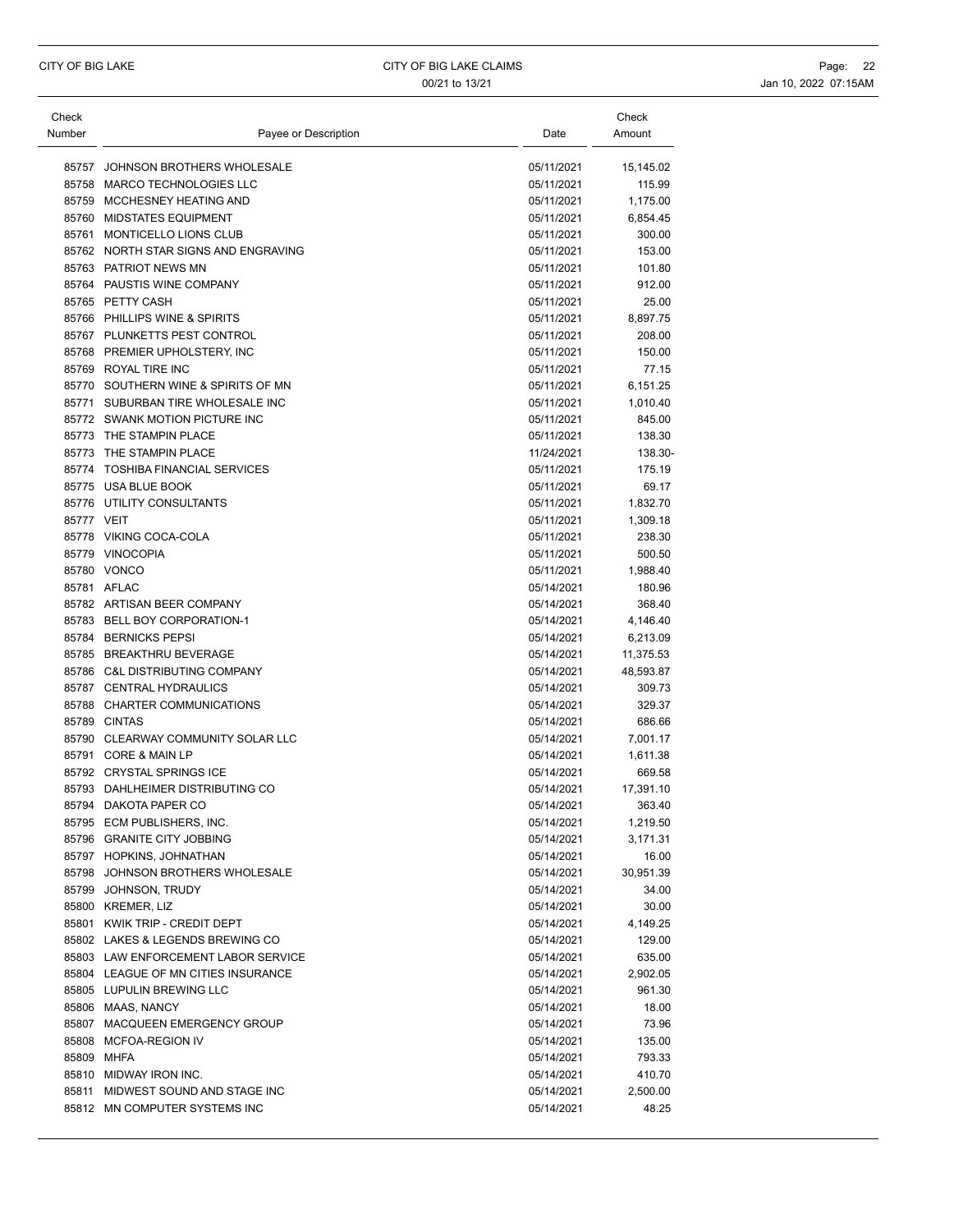| Check<br>Number | Payee or Description                 | Date       | Check<br>Amount |
|-----------------|--------------------------------------|------------|-----------------|
|                 | 85813 MONTICELLO PRINTING            | 05/14/2021 | 35.00           |
|                 | 85814 OREILLY AUTOMOTIVE, INC        | 05/14/2021 | 980.56          |
|                 | 85815 PAGGEN, JOE                    | 05/14/2021 | 24.00           |
|                 | 85816 PAUSTIS WINE COMPANY           | 05/14/2021 | 333.25          |
|                 | 85817 PHILLIPS WINE & SPIRITS        | 05/14/2021 | 5,271.93        |
|                 | 85818 QUADIENT LEASING USA, INC      | 05/14/2021 | 473.97          |
|                 | 85819 RELENTLESS IIC                 | 05/14/2021 | 1,198.00        |
|                 | 85820 SCOTT, CORRIE                  | 05/14/2021 | 27.89           |
|                 | 85821 SHERBURNE CO AUDITOR-TREASURER | 05/14/2021 | 680.00          |
|                 | 85822 SHRED RIGHT                    | 05/14/2021 | 80.00           |
|                 | 85823 SOUTHERN WINE & SPIRITS OF MN  | 05/14/2021 | 10,393.97       |
|                 | 85824 STREAMWORKS, LLC               | 05/14/2021 | 635.18          |
|                 | 85825 THE AMERICAN BOTTLING COMPANY  | 05/14/2021 | 135.00          |
|                 | 85826 THE POLICE AND SHERIFFS PRESS  | 05/14/2021 | 17.55           |
|                 | 85827 THECO INC                      | 05/14/2021 | 575.00          |
|                 | 85828 TIME WARNER                    | 05/14/2021 | 18.28           |
|                 | 85829 UNLIMITED SUPPLIES, INC        | 05/14/2021 | 221.36          |
|                 | 85830 USA BLUE BOOK                  | 05/14/2021 | 251.51          |
|                 | 85831 VARNER TRANSPORTATION LLC      | 05/14/2021 | 2,031.25        |
| 85832 VEIT      |                                      | 05/14/2021 | 640.00          |
|                 | 85833 VERIZON WIRELESS               | 05/14/2021 | 582.77          |
|                 | 85834 VIKING COCA-COLA               | 05/14/2021 | 502.15          |
|                 | 85835 VINOCOPIA                      | 05/14/2021 | 307.92          |
|                 | 85836 VONCO                          | 05/14/2021 | 826.69          |
|                 | 85837 WARREN, JADE                   | 05/14/2021 | 32.00           |
|                 | 85838 WATER LABORATORIES INC         | 05/14/2021 | 255.00          |
|                 | 85839 WINDSTREAM                     | 05/14/2021 | 1,191.32        |
|                 | 85840 WINE MERCHANTS                 | 05/14/2021 | 1,203.18        |
|                 | 85841 WINEBOW                        | 05/14/2021 | 445.00          |
|                 | 85842 XCEL ENERGY                    | 05/14/2021 | 3,423.05        |
|                 | 85843 MORRIS, MARGARITA              | 05/17/2021 | 30.00           |
|                 | 85844 ALLSTATE PARTS OF SAUK RAPIDS  | 05/28/2021 | 683.46          |
|                 | 85845 ARVIG                          | 05/28/2021 | 373.00          |
|                 | 85846 AUTOSTOP INC                   | 05/28/2021 | 160.85          |
|                 | 85847 BELL BOY CORPORATION-1         | 05/28/2021 | 1,917.90        |
|                 | 85848 BERNICKS PEPSI                 | 05/28/2021 | 5,524.35        |
|                 | 85849 BIG LAKE HIGH SCHOOL           | 05/28/2021 | 500.00          |
|                 | 85850 BRAUN INTERTEC CORPORATION     | 05/28/2021 | 4,914.50        |
|                 | 85851 BREAKTHRU BEVERAGE             | 05/28/2021 | 6,221.24        |
|                 | 85852 C&L DISTRIBUTING COMPANY       | 05/28/2021 | 41,739.90       |
|                 | 85853 CAMPBELL KNUTSON PROFESSIONAL  | 05/28/2021 | 4,791.07        |
|                 | 85854 CARLOS CREEK WINERY            | 05/28/2021 | 270.00          |
|                 | 85855 CHARTER COMMUNICATIONS         | 05/28/2021 | 225.31          |
|                 | 85856 CONNEXUS ENERGY                | 05/28/2021 | 25,650.71       |
|                 | 85857 CORE & MAIN LP                 | 05/28/2021 | 1,004.45        |
|                 | 85858 DAHL, JORGEN                   | 05/28/2021 | 21.58           |
|                 | 85859 DAHLHEIMER DISTRIBUTING CO     | 05/28/2021 | 59,051.76       |
|                 | 85860 DATA SUCCESS, INC              | 05/28/2021 | 314.00          |
|                 | 85861 DELEGARD TOOL CO               | 05/28/2021 | 276.84          |
|                 | 85862 ECM PUBLISHERS, INC.           | 05/28/2021 | 132.00          |
|                 | 85863 ELM CREEK BREWING CO           | 05/28/2021 | 144.00          |
|                 | 85864 GRANITE CITY JOBBING           | 05/28/2021 | 2,125.74        |
|                 | 85865 HAWKINS, INC-1                 | 05/28/2021 | 2,048.92        |
|                 | 85866 HAYEN, MATT                    | 05/28/2021 | 57.24           |
|                 | 85866 HAYEN, MATT                    | 11/24/2021 | 57.24-          |
|                 | 85867 JOHNSON BROTHERS WHOLESALE     | 05/28/2021 | 21,189.50       |
|                 | 85868 KEN GEROUX CONSTRUCTION        | 05/28/2021 | 2,077.48        |
|                 |                                      |            |                 |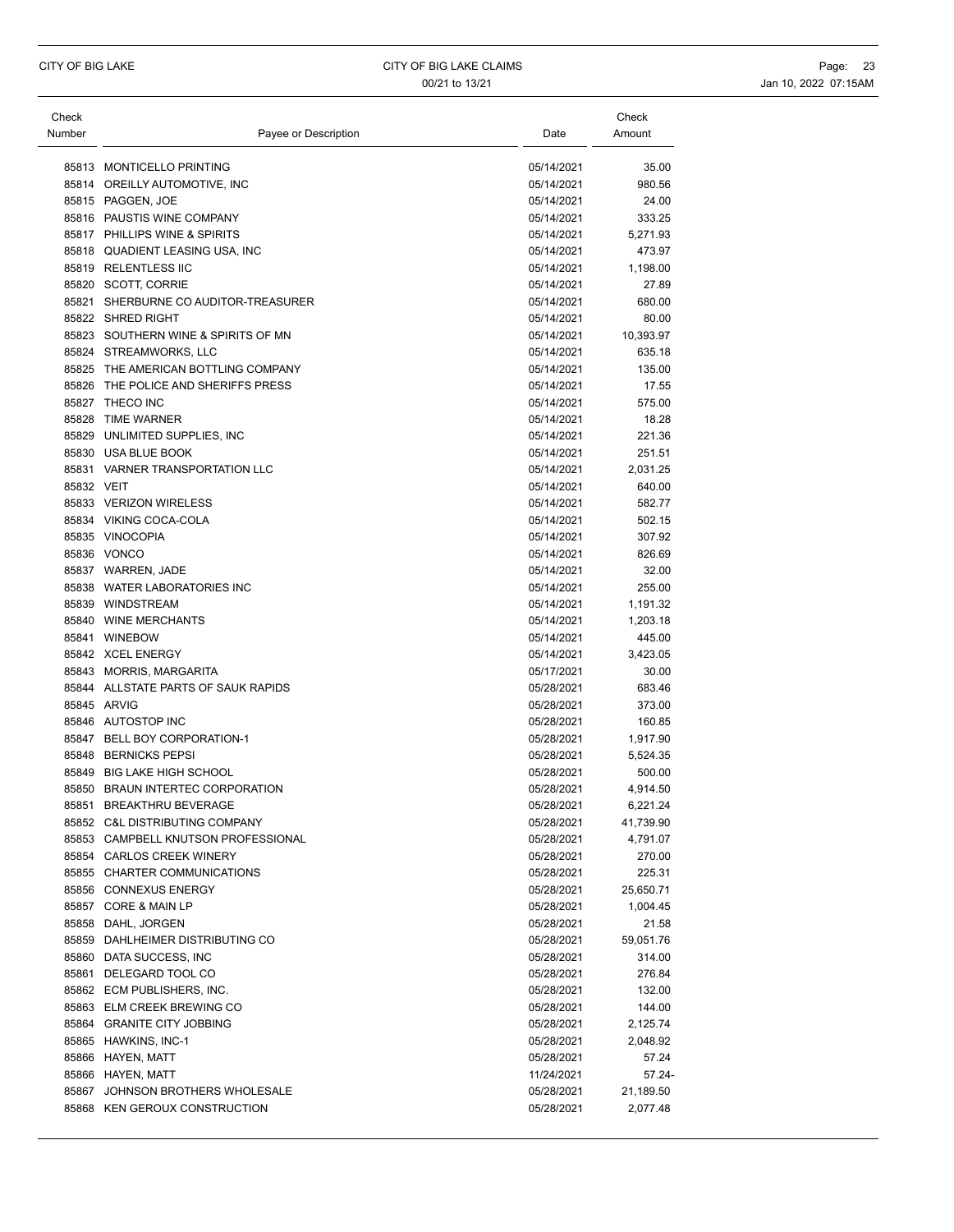| Check<br>Number | Payee or Description                | Date       | Check<br>Amount |
|-----------------|-------------------------------------|------------|-----------------|
|                 | 85869 KOLLAR, PHILIP                | 05/28/2021 | 40.00           |
|                 | 85870 LANDFORM                      | 05/28/2021 | 9,292.50        |
|                 | 85871 LUPULIN BREWING LLC           | 05/28/2021 | 943.90          |
|                 | 85872 MAJESTIC CREATIONS            | 05/28/2021 | 125.00          |
|                 | 85873 MICHAEL KELLER, PH.D., L.P.   | 05/28/2021 | 250.00          |
|                 | 85874 MIDWEST SOUND AND STAGE INC   | 05/28/2021 | 500.00          |
|                 | 85875 MN DEPT OF TRANSPORTATION     | 05/28/2021 | 643.40          |
|                 | 85876 MN NCPERS LIFE                | 05/28/2021 | 48.00           |
|                 | 85877 NAPA AUTO PARTS               | 05/28/2021 | 55.99           |
|                 | 85878 NEWLAND, SHANCE               | 05/28/2021 | 1,860.00        |
|                 | 85879 OMANN BROTHERS INC            | 05/28/2021 | 208.33          |
|                 | 85880 OVERLUND, ASHLI               | 05/28/2021 | 5.00            |
|                 | 85881 PAUSTIS WINE COMPANY          | 05/28/2021 | 753.25          |
|                 | 85882 PHILLIPS WINE & SPIRITS       | 05/28/2021 | 7,965.38        |
|                 | 85883 PITNEY BOWES GLOBAL FINANCIAL | 05/28/2021 | 382.71          |
|                 | 85884 QUALITY REFRIGERATION         | 05/28/2021 | 525.06          |
|                 | 85885 ROYAL TIRE INC                | 05/28/2021 | 503.32          |
|                 | 85886 RUSSELL SECURITY RESOURCE INC | 05/28/2021 | 98.00           |
|                 | 85887 SCOTT, CORRIE                 | 05/28/2021 | 37.95           |
|                 | 85888 TGK AUTOMOTIVE OF BIG LAKE    | 05/28/2021 | 4,924.55        |
|                 | 85889 UNIQUE PAVING MATERIALS       | 05/28/2021 | 291.60          |
| 85890 VEIT      |                                     | 05/28/2021 | 320.00          |
|                 | 85899 AQUAFIX                       | 06/01/2021 | 2,294.30        |
|                 | 85900 MOEDELL                       | 06/01/2021 | 100.00          |
|                 | 85901 THE AMERICAN BOTTLING COMPANY | 06/01/2021 | 183.50          |
|                 | 85902 BELL BOY CORPORATION-1        | 06/07/2021 | 1,849.45        |
|                 | 85903 BERNICKS PEPSI                | 06/07/2021 | 158.12          |
|                 | 85904 BIG LAKE CENTER OWNERS ASSOC. | 06/07/2021 | 177.00          |
|                 | 85905 BREAKTHRU BEVERAGE            | 06/07/2021 | 3,309.81        |
|                 | 85906 CARPENTER, DAVID              | 06/07/2021 | 20.00           |
|                 | 85907 CHARTER COMMUNICATIONS        | 06/07/2021 | 164.46          |
|                 | 85908 CITY OF BIG LAKE              | 06/07/2021 | 1,231.87        |
|                 | 85909 CONNEXUS ENERGY               | 06/07/2021 | 14.50           |
|                 | 85910 CRYSTAL SPRINGS ICE           | 06/07/2021 | 274.32          |
|                 | 85911 ELK RIVER WINLECTRIC CO.      | 06/07/2021 | 219.61          |
|                 | 85912 JOHNSON BROTHERS WHOLESALE    | 06/07/2021 | 9,358.81        |
|                 | 85913 LUPULIN BREWING LLC           | 06/07/2021 | 210.00          |
|                 | 85914 MIDWEST SOUND AND STAGE INC   | 06/07/2021 | 500.00          |
|                 | 85915 OMNI BREWING COMPANY LLC      | 06/07/2021 | 195.00          |
|                 | 85916 OVERLUND, ASHLI               | 06/07/2021 | 149.51          |
|                 | 85916 OVERLUND, ASHLI               | 09/17/2021 | 149.51-         |
|                 | 85917 PAUSTIS WINE COMPANY          | 06/07/2021 | 882.75          |
|                 | 85918 PHILLIPS WINE & SPIRITS       | 06/07/2021 | 5,074.01        |
|                 | 85919 RED BULL DISTRIBUTION CO, INC | 06/07/2021 | 144.00          |
|                 | 85920 ROYAL TIRE INC                | 06/07/2021 | 447.58          |
|                 | 85921 SHERBURNE CO SHERIFFS DEPT    | 06/07/2021 | 2,833.33        |
|                 | 85922 SHERBURNE COUNTY ATTORNEY     | 06/07/2021 | 1,975.63        |
|                 | 85923 SHORT-ELLIOTT-HENDRICKSON     | 06/07/2021 | 4,375.95        |
|                 | 85924 SIDESHOW BLOODY MARY MIX      | 06/07/2021 | 72.00           |
|                 | 85925 SOUTHERN WINE & SPIRITS OF MN | 06/07/2021 | 12,118.14       |
|                 | 85926 SR. PERSPECTIVE               | 06/07/2021 | 100.00          |
|                 | 85927 STAPLES ADVANTAGE             | 06/07/2021 | 165.73          |
|                 | 85928 SUNNY VANBROCKLIN             | 06/07/2021 | 100.00          |
|                 | 85929 THE STAMPIN PLACE             | 06/07/2021 | 66.85           |
|                 | 85930 THELEN MECHANICAL             | 06/07/2021 | 866.00          |
|                 | 85931 T-MOBILE                      | 06/07/2021 | 598.53          |
|                 | 85932 TRI-COUNTY HUMANE SOCIETY     | 06/07/2021 | 108.00          |
|                 |                                     |            |                 |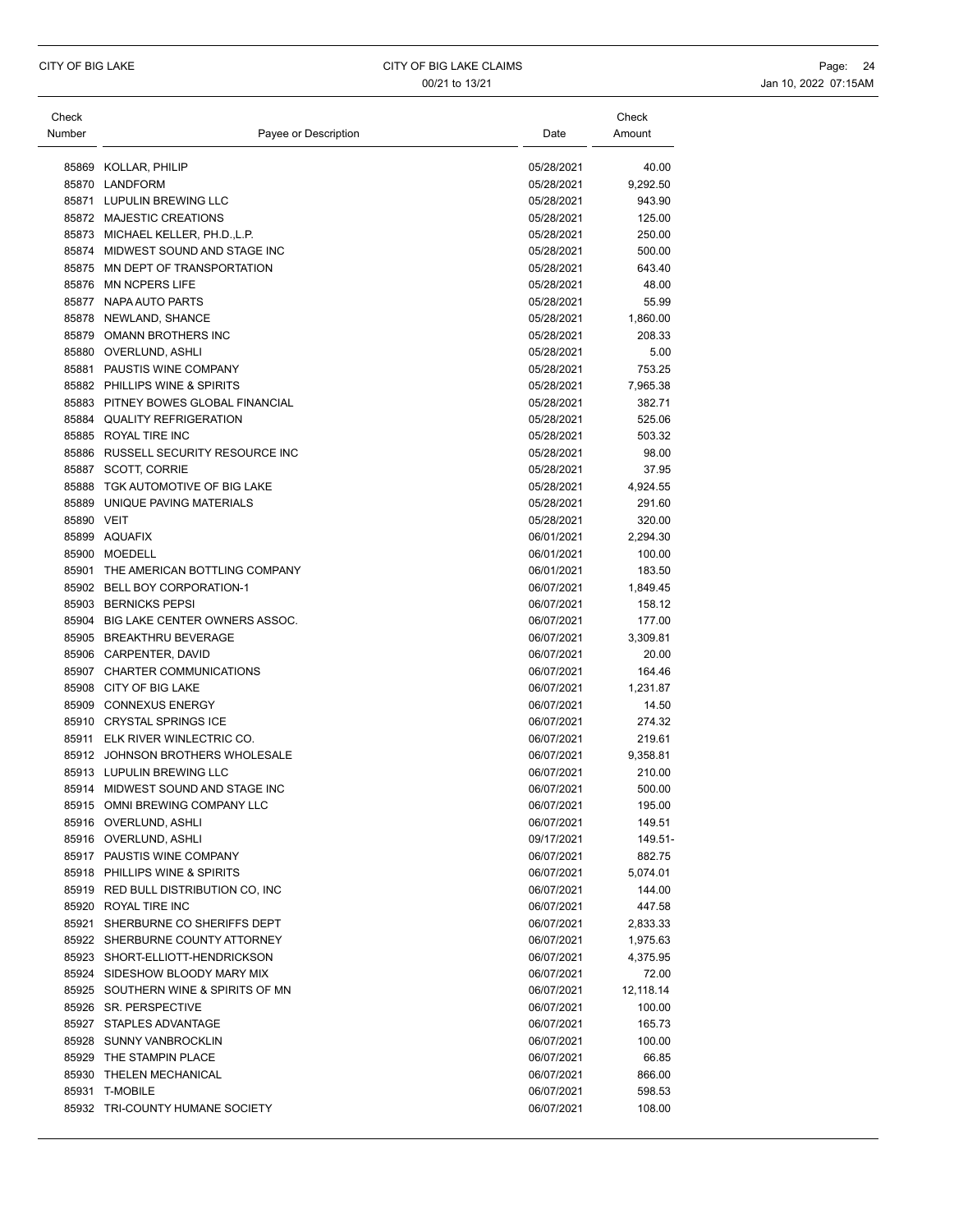| Check      |                                                              |                          | Check               |
|------------|--------------------------------------------------------------|--------------------------|---------------------|
| Number     | Payee or Description                                         | Date                     | Amount              |
|            |                                                              |                          |                     |
|            | 85933 UECKER, THOMAS G                                       | 06/07/2021               | 1,200.00            |
| 85934 VEIT |                                                              | 06/07/2021               | 480.00              |
|            | 85935 VIKING COCA-COLA                                       | 06/07/2021               | 1,008.10            |
|            | 85936 VINOCOPIA                                              | 06/07/2021               | 250.50              |
|            | 85937 VONCO                                                  | 06/07/2021               | 821.03              |
|            | 85938 WINE MERCHANTS                                         | 06/07/2021               | 209.00              |
|            | 85939 WINEBOW                                                | 06/07/2021               | 445.00              |
|            | 85940 WRUCK SEWER & PORTABLE RENTALS                         | 06/07/2021               | 395.00              |
|            | 85941 MARTINEZ, FRANCISCO                                    | 06/08/2021               | 96.00               |
|            | 85942 HINRICHS, RICHARD & SUSAN<br>85943 ACE SOLID WASTE INC | 06/11/2021<br>06/11/2021 | 18,950.00<br>671.98 |
|            | 85944 AFLAC                                                  | 06/11/2021               |                     |
|            | 85945 ALLSTATE PARTS OF SAUK RAPIDS                          | 06/11/2021               | 180.96<br>255.07    |
|            | 85946 ARTISAN BEER COMPANY                                   | 06/11/2021               | 240.32              |
|            | 85947 BERNICKS PEPSI                                         | 06/11/2021               | 1,921.40            |
|            | 85948 BIG LAKE LUMBER                                        | 06/11/2021               | 40.54               |
|            | 85949 BOLTON & MENK INC                                      | 06/11/2021               | 13,302.50           |
|            | 85950 BOURGET IMPORTS, LLC                                   | 06/11/2021               | 114.50              |
|            | 85951 BREAKTHRU BEVERAGE                                     | 06/11/2021               | 953.97              |
|            | 85952 CARLOS CREEK WINERY                                    | 06/11/2021               | 135.00              |
|            | 85953 CASEYS BUSINESS MASTERCARD                             | 06/11/2021               | 296.50              |
|            | 85954 CHARTER COMMUNICATIONS                                 | 06/11/2021               | 144.98              |
|            | 85955 CINTAS                                                 | 06/11/2021               | 612.66              |
|            | 85956 CRYSTAL SPRINGS ICE                                    | 06/11/2021               | 1,284.12            |
|            | 85957 CURBSIDE WASTE                                         | 06/11/2021               | 1,010.00            |
|            | 85958 DESIGN ELECTRIC, INC                                   | 06/11/2021               | 5,450.00            |
|            | 85959 ECM PUBLISHERS, INC.                                   | 06/11/2021               | 509.60              |
|            | 85960 ELM CREEK BREWING CO                                   | 06/11/2021               | 210.00              |
|            | 85961 ESS BROTHERS & SONS INC                                | 06/11/2021               | 327.00              |
|            | 85962 FIRST SYSTEMS TECHNOLOGY INC                           | 06/11/2021               | 3,248.48            |
|            | 85963 FLEXIBLE PIPE TOOL COMPANY                             | 06/11/2021               | 2,947.40            |
|            | 85964 FROOGLE LLC                                            | 06/11/2021               | 84.33               |
|            | 85965 GRANITE CITY JOBBING                                   | 06/11/2021               | 557.11              |
|            | 85966 HAWKINS, INC-1                                         | 06/11/2021               | 7,505.90            |
|            | 85967 IUOE LOCAL #49                                         | 06/11/2021               | 420.00              |
|            | 85968 IUOE LOCAL 49 FRINGE BENEFIT                           | 06/11/2021               | 15,900.00           |
|            | 85969 JOHNSON BROTHERS WHOLESALE                             | 06/11/2021               | 5,058.02            |
|            | 85970 KWIK TRIP - CREDIT DEPT                                | 06/11/2021               | 4,790.91            |
|            | 85971 ALL AMERICAN TITLE CO INC                              | 06/15/2021               | 52.93               |
|            | 85972 ALL AMERICAN TITLE CO INC                              | 06/15/2021               | 30.03               |
|            | 85973 ANCONA TITLE & ESCROW                                  | 06/15/2021               | 41.15               |
|            | 85974 ANDERSEN, ALEX & KELSIE                                | 06/15/2021               | 84.07               |
|            | 85975 ARANT, MATTHEW & JENNIFER                              | 06/15/2021               | 110.97              |
|            | 85976 BURNET TITLE                                           | 06/15/2021               | 212.56              |
|            | 85977 CARLOS A ORTIZ                                         | 06/15/2021               | 80.12               |
|            | 85978 DRAKE CONSTRUCTION INC                                 | 06/15/2021               | 10.15               |
|            | 85979 EXECUTIVE TITLE NORTHWEST LLC                          | 06/15/2021               | 17.83               |
|            | 85980 FSA TITLE SERVICES                                     | 06/15/2021               | 83.06               |
|            | 85981 GLAY, SAYKEH & ELISA                                   | 06/15/2021               | 116.43              |
|            | 85982 HOME SECURITY ABSTRACT & TITLE CO                      | 06/15/2021               |                     |
|            | 85983 HOME SECURITY ABSTRACT & TITLE CO                      | 06/15/2021               | 132.00<br>119.07    |
|            | 85984 JESK PROPERTIES LLC                                    | 06/15/2021               | 86.95               |
|            |                                                              |                          |                     |
|            | 85985 KOHORST, BRAD & LORI                                   | 06/15/2021               | 15.38               |
|            | 85986 LEGACY TITLE                                           | 06/15/2021               | 223.11              |
|            | 85987 LEGACY TITLE                                           | 06/15/2021               | 110.02              |
|            | 85988 OLSON, WADE                                            | 06/15/2021               | 96.07               |
|            | 85989 RESULTS TITLE                                          | 06/15/2021               | 12.52               |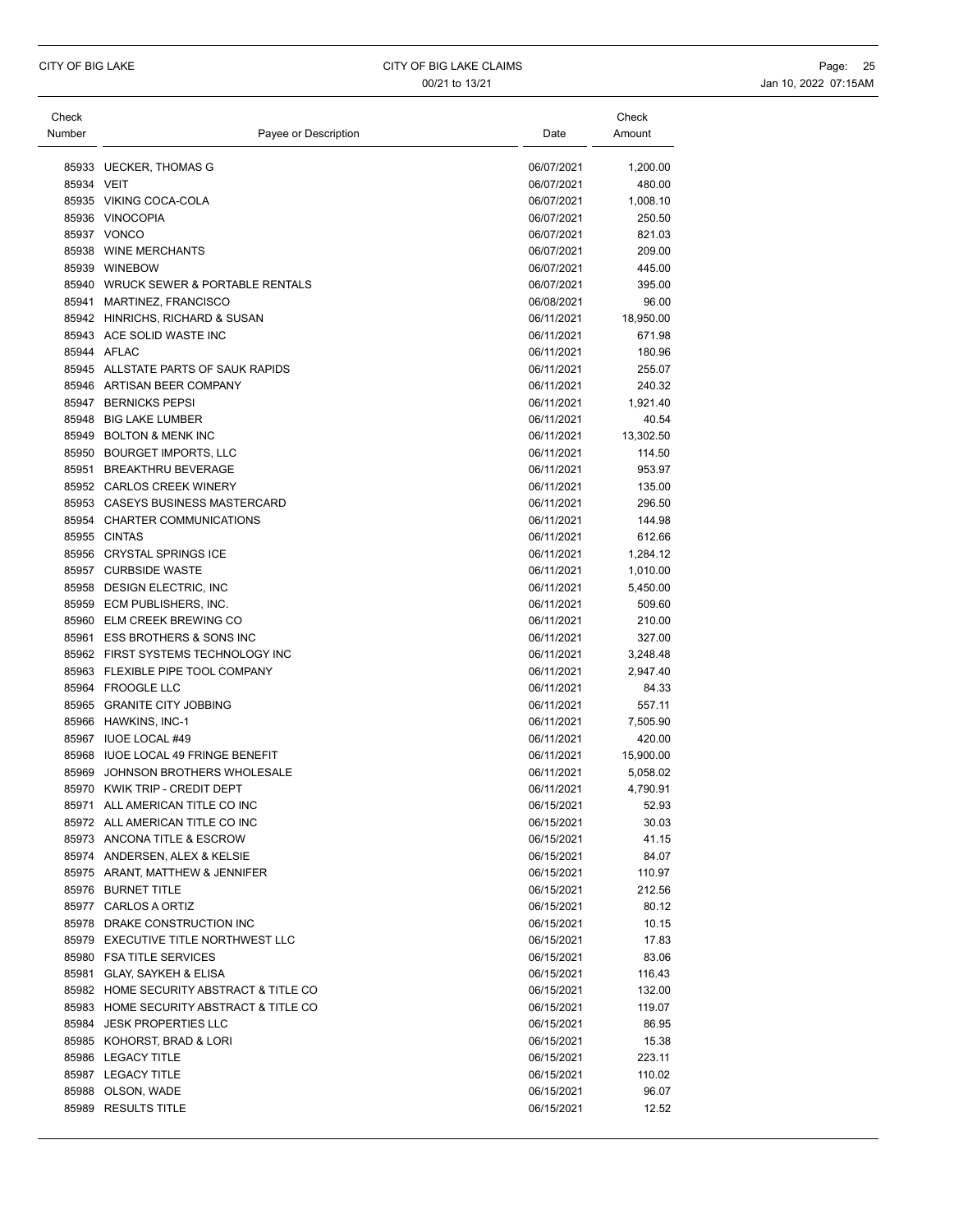| Check      |                                        |            | Check     |
|------------|----------------------------------------|------------|-----------|
| Number     | Payee or Description                   | Date       | Amount    |
|            |                                        |            |           |
|            | 85990 RG TITLE LLC                     | 06/15/2021 | 105.54    |
| 85991      | TITLE SPECIALISTS INC                  | 06/15/2021 | 56.03     |
|            | 85992 TITLESMART INC                   | 06/15/2021 | 109.95    |
|            | 85993 TITLESMART INC                   | 06/15/2021 | 492.86    |
|            | 85994 LAW ENFORCEMENT LABOR SERVICE    | 06/15/2021 | 635.00    |
|            | 85995 LUPULIN BREWING LLC              | 06/15/2021 | 2,985.70  |
|            | 85996 MACQUEEN EQUIPMENT LLC           | 06/15/2021 | 957.02    |
|            | 85997 MARSHALL, DEAN                   | 06/15/2021 | 40.00     |
|            | 85998 NUTRIEN AG SOLUTIONS             | 06/15/2021 | 233.00    |
|            | 85999 OMANN BROTHERS INC               | 06/15/2021 | 479.74    |
|            | 86000 PATRIOT NEWS MN                  | 06/15/2021 | 662.30    |
|            | 86001 PAUSTIS WINE COMPANY             | 06/15/2021 | 721.25    |
|            | 86002 PHILLIPS WINE & SPIRITS          | 06/15/2021 | 3,466.71  |
|            | 86003 PLAISTED COMPANIES INC.          | 06/15/2021 | 292.60    |
|            | 86004 PLUNKETTS PEST CONTROL           | 06/15/2021 | 67.60     |
|            | 86005 PRO GRAPHICS                     | 06/15/2021 | 100.00    |
|            | 86006 QUALITY REFRIGERATION            | 06/15/2021 | 300.00    |
|            | 86007 RAILROAD MANAGEMENT CO III, LL   | 06/15/2021 | 284.85    |
|            | 86008 RMR SERVICES                     | 06/15/2021 | 4,668.60  |
|            | 86009 S&P GLOBAL RATINGS               | 06/15/2021 | 13,250.00 |
|            | 86010 SHRED RIGHT                      | 06/15/2021 | 80.00     |
|            | 86011 SOUTHERN WINE & SPIRITS OF MN    | 06/15/2021 | 1,822.95  |
|            | 86012 THECO INC                        | 06/15/2021 | 2,685.08  |
|            | 86013 UTILITY CONSULTANTS              | 06/15/2021 | 1,026.40  |
|            | 86014 VARNER TRANSPORTATION LLC        | 06/15/2021 | 1,760.00  |
| 86015 VEIT |                                        | 06/15/2021 | 320.00    |
|            | 86016 VIKING INDUSTRIAL CENTER         | 06/15/2021 | 217.64    |
|            | 86017 VONCO                            | 06/15/2021 | 3,143.07  |
|            | 86018 WINE MERCHANTS                   | 06/15/2021 | 864.00    |
|            | 86019 XCEL ENERGY                      | 06/15/2021 | 3,411.85  |
|            | 86020 DANGER, ELIZABETH                | 06/15/2021 | 150.00    |
|            |                                        | 06/15/2021 |           |
|            | 86021 FREIDAY, SARA<br>86022 LADY LUCK |            | 2,125.00  |
|            | 86023 MIDWEST SOUND AND STAGE INC      | 06/15/2021 | 800.00    |
|            |                                        | 06/15/2021 | 500.00    |
|            | 86024 PREFERRED TITLE                  | 06/15/2021 | 175.00    |
|            | 86025 AMERICAN SOLUTINS FOR BUSINESS   | 06/16/2021 | 33.00     |
|            | 86026 ARTISAN BEER COMPANY             | 06/16/2021 | 42.90     |
|            | 86027 AZZ GALVANIZING SERVICES         | 06/16/2021 | 309.00    |
|            | 86028 BELL BOY CORPORATION-1           | 06/16/2021 | 6,152.38  |
|            | 86029 BERNICKS PEPSI                   | 06/16/2021 | 10,330.33 |
|            | 86030 BREAKTHRU BEVERAGE               | 06/16/2021 | 4,730.24  |
|            | 86031 C&L DISTRIBUTING COMPANY         | 06/16/2021 | 43,871.18 |
|            | 86032 CAMPBELL KNUTSON PROFESSIONAL    | 06/16/2021 | 3,386.63  |
|            | 86033 CENTERPOINT ENERGY-HOUSTON, TX   | 06/16/2021 | 2,033.07  |
|            | 86034 CHARTER COMMUNICATIONS           | 06/16/2021 | 329.37    |
|            | 86035 CLEARWAY COMMUNITY SOLAR LLC     | 06/16/2021 | 4,863.46  |
|            | 86036 COILS FLAGS & FLAGPOLES          | 06/16/2021 | 1,352.00  |
|            | 86037 CORE & MAIN LP                   | 06/16/2021 | 2,590.29  |
|            | 86038 CRYSTAL SPRINGS ICE              | 06/16/2021 | 660.42    |
|            | 86039 DAHLHEIMER DISTRIBUTING CO       | 06/16/2021 | 50,836.76 |
|            | 86040 ECM PUBLISHERS, INC.             | 06/16/2021 | 381.60    |
|            | 86041 GATES, MARILYN                   | 06/16/2021 | 5.00      |
|            | 86042 GOPHER STATE ONE CALL            | 06/16/2021 | 371.25    |
|            | 86043 GRANITE CITY JOBBING             | 06/16/2021 | 1,526.79  |
|            | 86044 HECHT, TYLER                     | 06/16/2021 | 57.24     |
|            | 86045 INDUSTRIAL PNEUMATIC SYSTEMS     | 06/16/2021 | 448.20    |
|            | 86046 IUOE LOCAL 49 FRINGE BENEFIT     | 06/16/2021 | 1,325.00  |
|            |                                        |            |           |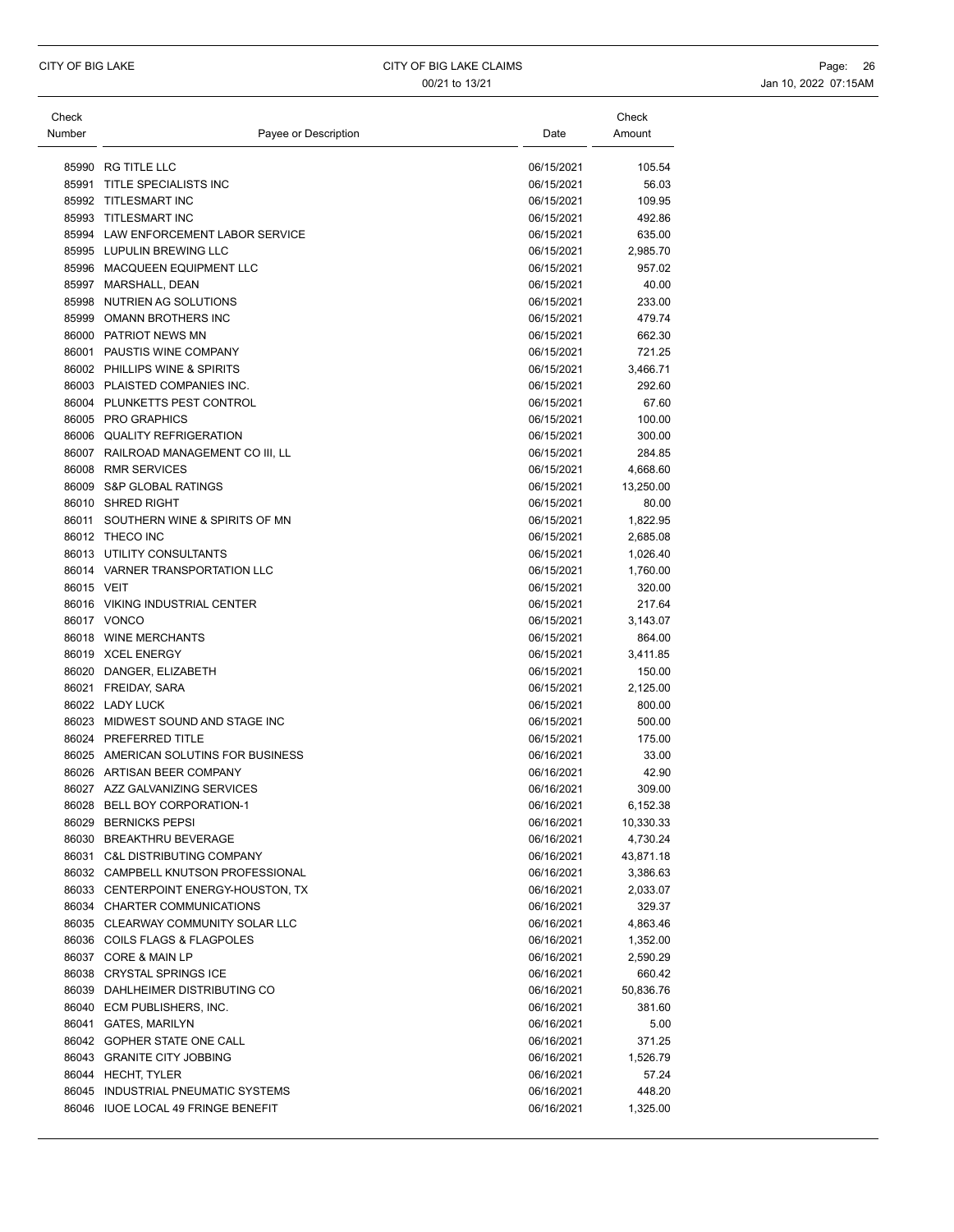| Check      |                                      |            | Check            |
|------------|--------------------------------------|------------|------------------|
| Number     | Payee or Description                 | Date       | Amount           |
|            | 86047 JOHNSON BROTHERS WHOLESALE     | 06/16/2021 | 12,495.67        |
|            | 86048 LANDFORM                       | 06/16/2021 | 6,360.25         |
|            | 86049 LUPULIN BREWING LLC            | 06/16/2021 | 100.00           |
|            | 86050 M&M EXPRESS SALES & SERVICE    | 06/16/2021 | 151.21           |
|            | 86051 MARCO TECHNOLOGIES LLC         | 06/16/2021 | 1,695.00         |
|            | 86052 MIDWEST MACHINERY CO           | 06/16/2021 | 134.14           |
|            | 86053 MINNESOTA EQUIPMENT            | 06/16/2021 | 1,599.98         |
|            | 86054 MONTICELLO PRINTING            | 06/16/2021 | 1,819.36         |
|            | 86055 NAN'S NAUGHTY AND NICE         | 06/16/2021 | 251.64           |
|            | 86056 NORTHLAND TRUST SERVICES       | 06/16/2021 | 6,750.00         |
|            | 86057 OREILLY AUTOMOTIVE, INC        | 06/16/2021 | 606.16           |
|            | 86058 PAUSTIS WINE COMPANY           | 06/16/2021 | 1,473.75         |
|            | 86059 PHILLIPS WINE & SPIRITS        | 06/16/2021 | 2,595.08         |
|            | 86060 ROYAL TIRE INC                 | 06/16/2021 | 1,649.97         |
|            | 86061 SCHMIDT, MELISSA & ROBBY       | 06/16/2021 | 149.51           |
|            | 86062 SHERBURNE CO AUDITOR-TREASURER | 06/16/2021 | 26,260.00        |
|            | 86063 SOUTHERN WINE & SPIRITS OF MN  | 06/16/2021 | 5,041.17         |
|            | 86065 THELEN MECHANICAL              | 06/16/2021 | 2,551.00         |
|            | 86066 UNLIMITED SUPPLIES. INC        | 06/16/2021 | 573.27           |
|            | 86067 USA BLUE BOOK                  | 06/16/2021 | 240.92           |
| 86068 VEIT |                                      | 06/16/2021 | 160.00           |
|            | 86069 VIKING COCA-COLA               | 06/16/2021 | 224.00           |
|            | 86070 VINOCOPIA                      | 06/16/2021 | 303.50           |
|            | 86071 VONCO                          | 06/16/2021 | 475.48           |
|            | 86072 W. D. LARSON COMPANIES         | 06/16/2021 | 793.56           |
|            | 86073 TLC REMODELING                 | 06/16/2021 | 50,534.18        |
|            | 86074 THE WINE COMPANY               | 06/16/2021 | 288.20           |
|            | 86075 BRATZEL, IRA                   | 06/23/2021 | 200.00           |
|            | 86076 HAGBERG, JACK                  | 06/30/2021 | 200.00           |
|            | 86077 3RD DIMENSION STONEWORKS       | 06/30/2021 | 1,701.00         |
|            | 86078 ALLSTATE PARTS OF SAUK RAPIDS  | 06/30/2021 | 305.20           |
|            | 86079 AMERICAN SOLUTINS FOR BUSINESS | 06/30/2021 | 352.75           |
|            | 86080 ANDERSON, LEE ANN & PHILLIP    | 06/30/2021 | 3,469.92         |
|            | 86080 ANDERSON, LEE ANN & PHILLIP    | 09/17/2021 | 3,469.92-        |
|            | 86081 ARTISAN BEER COMPANY           | 06/30/2021 | 272.00           |
|            | 86082 ARVIG - PERHAM                 | 06/30/2021 | 373.00           |
|            | 86083 ASHLEY JOHNSON                 | 06/30/2021 | 157.20           |
|            | 86083 ASHLEY JOHNSON                 | 09/17/2021 | 157.20-          |
|            | 86084 AUTOMATIC SYSTEMS CO           | 06/30/2021 | 182.00           |
|            | 86085 AUTOSTOP INC                   | 06/30/2021 | 515.05           |
|            | 86086 BELL BOY CORPORATION-1         | 06/30/2021 | 4,463.60         |
|            | 86087 BERNICKS PEPSI                 | 06/30/2021 | 6,120.83         |
|            | 86088 BIG LAKE CENTER OWNERS ASSOC.  | 06/30/2021 | 1,274.99         |
|            | 86089 BIG LAKE HARDWARE              | 06/30/2021 | 58.80            |
|            | 86090 BREAKTHRU BEVERAGE             | 06/30/2021 | 11,020.64        |
|            | 86091 C&L DISTRIBUTING COMPANY       | 06/30/2021 | 50,848.92        |
|            | 86092 CHARTER COMMUNICATIONS         | 06/30/2021 | 401.27           |
|            | 86093 CITY OF BIG LAKE               | 06/30/2021 | 13,542.70        |
|            | 86094 COASTWISE FIREGUARD            | 06/30/2021 | 1,569.96         |
|            | 86095 CONNEXUS ENERGY                | 06/30/2021 | 32,322.88        |
|            | 86096 CRYSTAL SPRINGS ICE            | 06/30/2021 | 1,156.68         |
|            | 86097 DAHLHEIMER DISTRIBUTING CO     | 06/30/2021 | 55,866.40        |
|            | 86098 DATA SUCCESS, INC              | 06/30/2021 | 298.95           |
|            | 86099 ECM PUBLISHERS, INC.           | 06/30/2021 |                  |
|            | 86100 EHLERS AND ASSOCIATES, INC.    | 06/30/2021 | 324.00<br>712.50 |
|            |                                      |            |                  |
|            | 86101 EISINGER, BAILEY               | 06/30/2021 | 800.00           |
|            | 86102 GRANITE CITY JOBBING           | 06/30/2021 | 2,941.27         |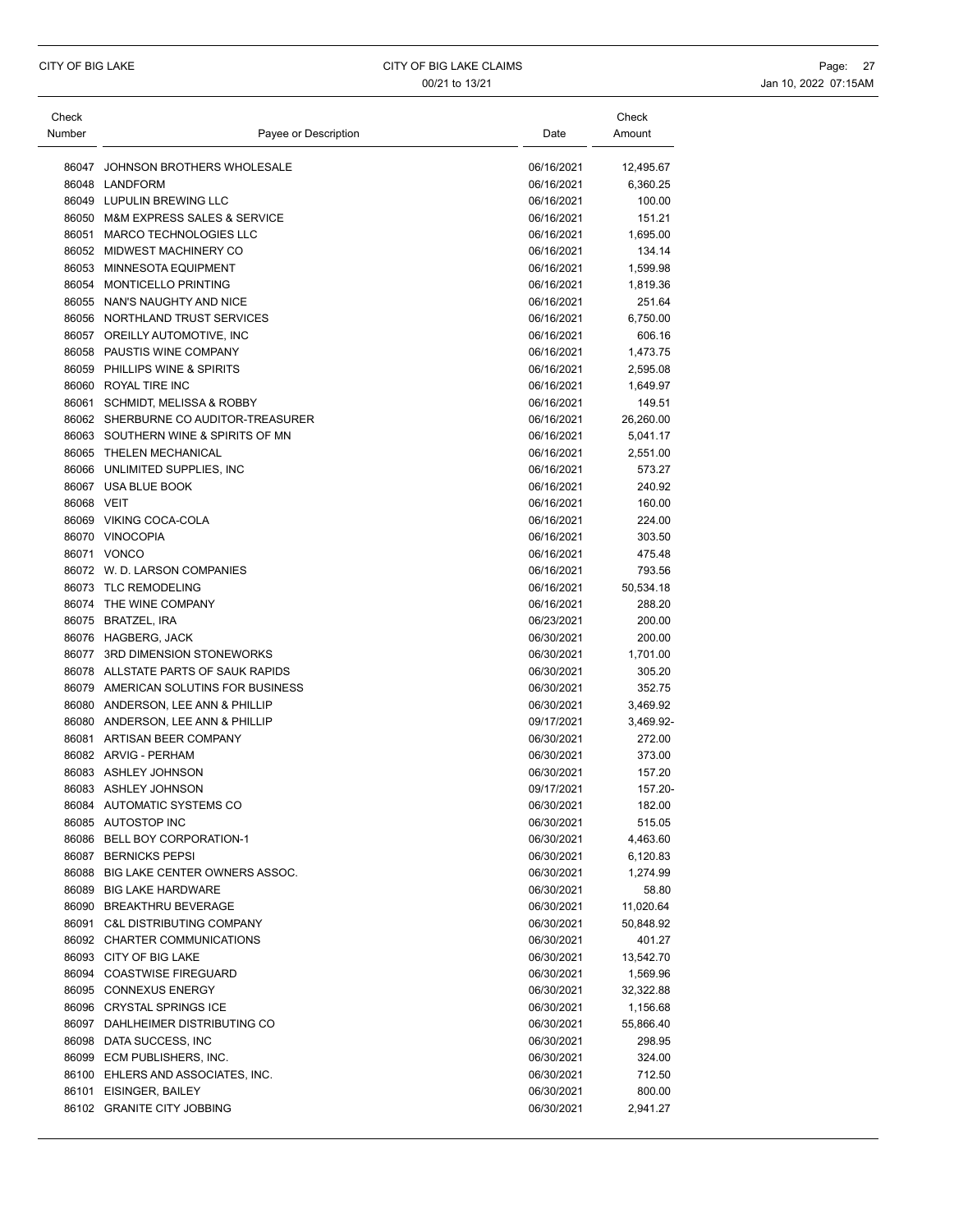| Check<br>Number | Payee or Description                 | Date       | Check<br>Amount |
|-----------------|--------------------------------------|------------|-----------------|
|                 |                                      |            |                 |
|                 | 86103 GUARDIAN FLEET SAFETY          | 06/30/2021 | 16,544.26       |
|                 | 86104 HAWKINS, INC-1                 | 06/30/2021 | 9,989.64        |
|                 | 86105 HECHT, TYLER                   | 06/30/2021 | 64.35           |
|                 | 86106 HLS OUTDOORS                   | 06/30/2021 | 752.39          |
|                 | 86107 INBOUND BREWCO                 | 06/30/2021 | 159.84          |
|                 | 86108 INDUSTRIAL PNEUMATIC SYSTEMS   | 06/30/2021 | 663.45          |
|                 | 86109 JOHNSON BROTHERS WHOLESALE     | 06/30/2021 | 35,685.66       |
|                 | 86110 LAKE RESTORATION INC.          | 06/30/2021 | 1,689.00        |
|                 | 86111 LUPULIN BREWING LLC            | 06/30/2021 | 1,581.80        |
|                 | 86112 MACQUEEN EQUIPMENT LLC         | 06/30/2021 | 174.05          |
|                 | 86113 MARSHALL, JOANNE               | 06/30/2021 | 5.00            |
|                 | 86114 MARTIN, SHANE                  | 06/30/2021 | 1,200.00        |
|                 | 86115 MIDWEST SOUND AND STAGE INC    | 06/30/2021 | 500.00          |
|                 | 86116 MIKELSON, TIM                  | 06/30/2021 | 69.08           |
| 86117           | MN COMPUTER SYSTEMS INC              | 06/30/2021 | 21.85           |
| 86118           | <b>MN NCPERS LIFE</b>                | 06/30/2021 | 48.00           |
|                 | 86119 MOEDELL                        | 06/30/2021 | 100.00          |
|                 | 86120 NOVAK-FLECK, INC               | 06/30/2021 | 3,720.00        |
|                 | 86121 OMANN BROTHERS INC             | 06/30/2021 | 415.00          |
|                 | 86122 OREILLY AUTOMOTIVE, INC        | 06/30/2021 | 29.27           |
|                 | 86123 PATRIOT NEWS MN                | 06/30/2021 | 101.80          |
|                 | 86124 PAUSTIS WINE COMPANY           | 06/30/2021 | 1,248.75        |
|                 | 86125 PETTY CASH                     | 06/30/2021 | 140.00          |
|                 | 86126 PHILLIPS WINE & SPIRITS        | 06/30/2021 | .00             |
|                 | 86127 PIEPER, TERRY                  | 06/30/2021 | 20.00           |
|                 | 86128 PROGRESSIVE BUILDERS           | 06/30/2021 | 11,160.00       |
|                 | 86129 RMR SERVICES                   | 06/30/2021 | 2,349.80        |
|                 | 86130 SCOTT, CORRIE                  | 06/30/2021 | 169.95          |
|                 | 86131 SHERBURNE CO SHERIFFS DEPT     | 06/30/2021 | 2,833.33        |
|                 | 86132 SHERBURNE COUNTY ATTORNEY      | 06/30/2021 | 1,068.22        |
|                 | 86133 SHORT-ELLIOTT-HENDRICKSON      | 06/30/2021 | 4,860.14        |
|                 | 86134 SOUTHERN WINE & SPIRITS OF MN  | 06/30/2021 | 12,407.45       |
|                 | 86135 THE AMERICAN BOTTLING COMPANY  | 06/30/2021 | 164.50          |
|                 | 86136 THE POLICE AND SHERIFFS PRESS  | 06/30/2021 | 17.55           |
|                 | 86137 THELEN MECHANICAL              | 06/30/2021 | 1,962.00        |
|                 | 86138 TOSHIBA FINANCIAL SERVICES     | 06/30/2021 | 175.19          |
|                 | 86139 TREETOP PRODUCTS INC           | 06/30/2021 | 2,599.82        |
|                 | 86140 UNLIMITED SUPPLIES, INC        | 06/30/2021 | 103.79          |
|                 |                                      | 06/30/2021 |                 |
| 86141 VEIT      |                                      |            | 1,120.00        |
|                 | 86142 VIKING AUTO SPRINKLER CO.      | 06/30/2021 | 375.00          |
|                 | 86143 VIKING COCA-COLA               | 06/30/2021 | 925.45          |
|                 | 86144 VINOCOPIA                      | 06/30/2021 | 643.96          |
|                 | 86145 VONCO                          | 06/30/2021 | 2,825.97        |
|                 | 86146 WACONIA BREWING COMPANY        | 06/30/2021 | 198.40          |
|                 | 86147 WINE MERCHANTS                 | 06/30/2021 | 555.00          |
|                 | 86148 WRUCK SEWER & PORTABLE RENTALS | 06/30/2021 | 711.00          |
|                 | 86149 XCEL ENERGY                    | 06/30/2021 | 20.89           |
|                 | 86150 MIDAS, BRIAN                   | 06/30/2021 | 950.00          |
|                 | 86151 ARTISAN BEER COMPANY           | 07/02/2021 | 321.92          |
|                 | 86152 BELL BOY CORPORATION-1         | 07/02/2021 | 1,785.01        |
|                 | 86153 BOLTON & MENK INC              | 07/02/2021 | 9,872.50        |
|                 | 86154 BREAKTHRU BEVERAGE             | 07/02/2021 | 2,619.40        |
|                 | 86155 C&L DISTRIBUTING COMPANY       | 07/02/2021 | 18,576.42       |
|                 | 86156 CASEYS BUSINESS MASTERCARD     | 07/02/2021 | 407.16          |
|                 | 86157 CHARTER COMMUNICATIONS         | 07/02/2021 | 144.98          |
|                 | 86158 CONNEXUS ENERGY                | 07/02/2021 | 14.50           |
|                 | 86159 DAHLHEIMER DISTRIBUTING CO     | 07/02/2021 | 26,133.38       |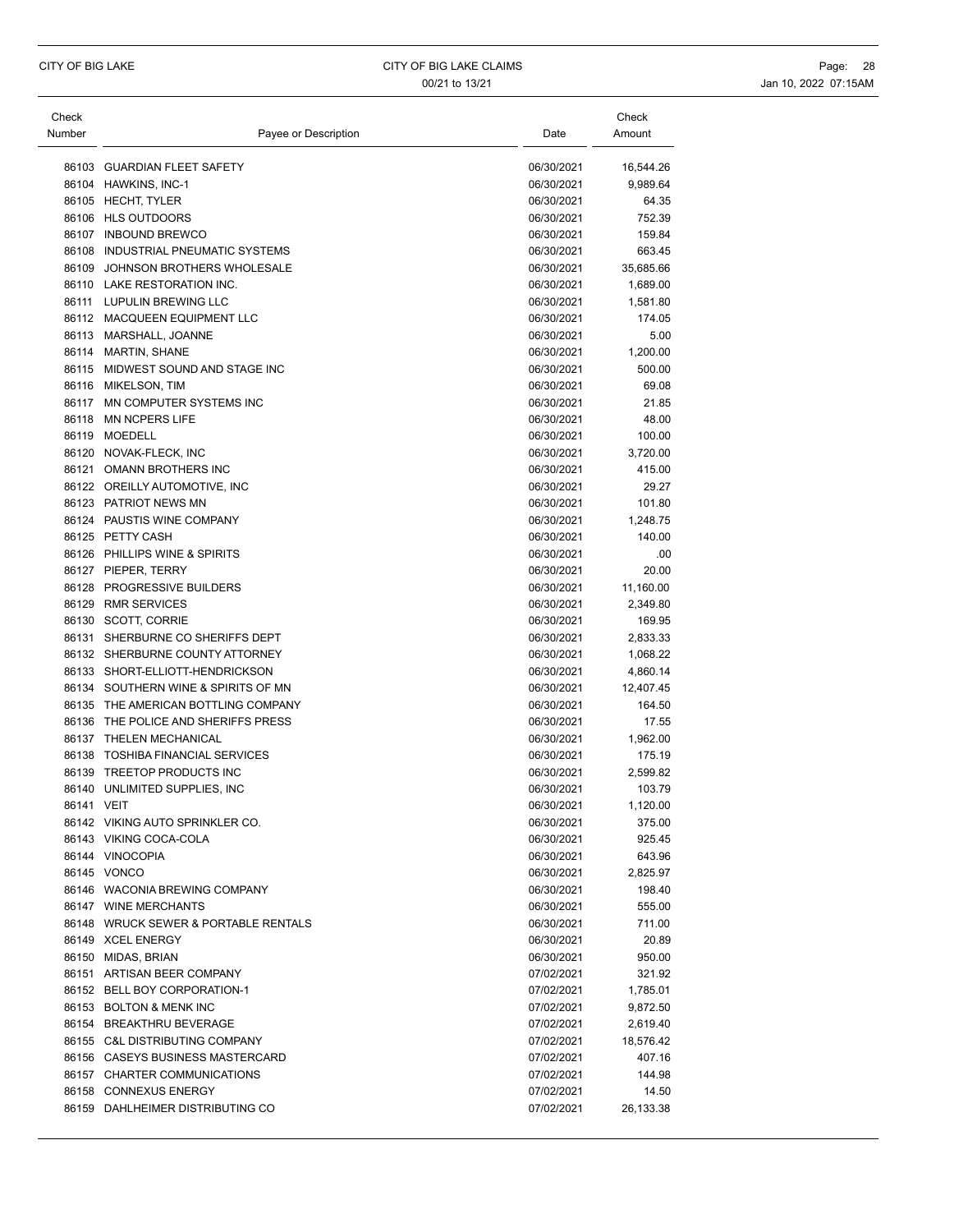| Check      |                                     |            | Check     |
|------------|-------------------------------------|------------|-----------|
| Number     | Payee or Description                | Date       | Amount    |
|            |                                     |            |           |
|            | 86160 DOORSTEP D.O.T. MEDICAL CERT  | 07/02/2021 | 89.00     |
|            | 86161 FROOGLE LLC                   | 07/02/2021 | 50.00     |
|            | 86162 GRANITE CITY JOBBING          | 07/02/2021 | 999.39    |
|            | 86163 HANNY, BILL                   | 07/02/2021 | 980.00    |
|            | 86164 HAWKINS, INC-1                | 07/02/2021 | 4,952.12  |
|            | 86165 HLS OUTDOORS                  | 07/02/2021 | 374.00    |
|            | 86166 IDEAL SERVICE, INC            | 07/02/2021 | 2,433.98  |
|            | 86167 INDIAN ISLAND WINERY          | 07/02/2021 | 245.28    |
|            | 86168 IUOE LOCAL #49                | 07/02/2021 | 420.00    |
|            | 86169 IUOE LOCAL 49 FRINGE BENEFIT  | 07/02/2021 | 15,900.00 |
|            | 86170 JOHNSON BROTHERS WHOLESALE    | 07/02/2021 | 14,912.86 |
|            | 86171 LAW ENFORCEMENT LABOR SERVICE | 07/02/2021 | 635.00    |
|            | 86172 LUPULIN BREWING LLC           | 07/02/2021 | 543.10    |
|            | 86173 MIDWEST MACHINERY CO          | 07/02/2021 | 575.35    |
|            | 86174 MIDWEST SOUND AND STAGE INC   | 07/02/2021 | 500.00    |
|            | 86175 MNCAR                         | 07/02/2021 | 1,100.00  |
|            | 86176 NYSTROM PUBLISHING            | 07/02/2021 | 2,021.24  |
|            | 86177 OLSON & SONS ELECTRIC         | 07/02/2021 | 43.89     |
|            |                                     |            |           |
|            | 86178 OMANN BROTHERS INC            | 07/02/2021 | 124.50    |
|            | 86179 PATHWAY PROPERTY MANAGEMENT   | 07/02/2021 | 150.00    |
|            | 86180 PATRIOT NEWS MN               | 07/02/2021 | 458.40    |
|            | 86181 PAUSTIS WINE COMPANY          | 07/02/2021 | 162.75    |
|            | 86182 PHILLIPS WINE & SPIRITS       | 07/02/2021 | 17,867.95 |
|            | 86183 RED BULL DISTRIBUTION CO, INC | 07/02/2021 | 130.50    |
|            | 86184 ROUND LAKE VINEYARDS & WINERY | 07/02/2021 | 144.00    |
|            | 86185 SHERBURNE COUNTY ATTORNEY     | 07/02/2021 | 2,732.00  |
|            | 86186 SITEONE LANDSCAPE SUPPLY      | 07/02/2021 | 728.10    |
|            | 86187 SMALL LOT MN                  | 07/02/2021 | 268.38    |
|            | 86188 SPECTRUM                      | 07/02/2021 | 164.30    |
|            | 86189 STAPLES ADVANTAGE             | 07/02/2021 | 578.84    |
|            | 86190 TECH SALES CO                 | 07/02/2021 | 155.00    |
|            | 86191 TIME WARNER                   | 07/02/2021 | 18.28     |
| 86192 VEIT |                                     | 07/02/2021 | 640.00    |
|            | 86193 VIKING COCA-COLA              | 07/02/2021 | 243.90    |
|            | 86194 WINE MERCHANTS                | 07/02/2021 | 136.00    |
|            | 86195 MN DEPT OF TRANSPORTATION     | 07/02/2021 | 5,000.00  |
|            | 86196 ELK RIVER WINLECTRIC CO.      | 07/06/2021 | 1,745.00  |
|            | 86197 NAGELL APPRAISAL & CONSULTING | 07/06/2021 | 1,800.00  |
|            | 86197 NAGELL APPRAISAL & CONSULTING | 08/26/2021 | 1,800.00- |
|            | 86198 BECKER VERNIER                | 07/07/2021 | 5.00      |
|            | 86199 BIG LAKE FIRE DEPARTMENT      | 07/07/2021 | 46,020.00 |
|            | 86200 BIG LAKE TOWNSHIP             | 07/07/2021 | 32,624.21 |
|            | 86201 JOHNSON BROTHERS WHOLESALE    | 07/08/2021 | 2,548.36  |
|            | 86202 NEUMAN, NATHAN                | 07/14/2021 | 200.00    |
|            | 86203 ACE SOLID WASTE INC           | 07/16/2021 | 1,541.51  |
|            | 86204 AFLAC                         | 07/16/2021 | 180.96    |
|            | 86205 ARVIG                         | 07/16/2021 | 373.00    |
|            | 86206 AUTOSTOP INC                  | 07/16/2021 | 485.88    |
|            | 86207 BELL BOY CORPORATION-1        | 07/16/2021 | 1,044.51  |
|            | 86208 BERNICKS PEPSI                | 07/16/2021 | 4,420.38  |
|            | 86209 BIG LAKE LUMBER               | 07/16/2021 | 88.05     |
|            | 86210 BUREAU CRIMINAL APPREHENSION  | 07/16/2021 | 150.00    |
|            | 86211 CENTERPOINT ENERGY            | 07/16/2021 | 155.39    |
|            | 86212 CENTRAL HYDRAULICS            | 07/16/2021 | 418.43    |
|            |                                     |            |           |
|            | 86213 CITY OF BIG LAKE              | 07/16/2021 | 750.00    |
|            | 86214 CIVIC SYSTEMS, LLC            | 07/16/2021 | 11,667.00 |
|            | 86215 CORE & MAIN LP                | 07/16/2021 | 1,398.18  |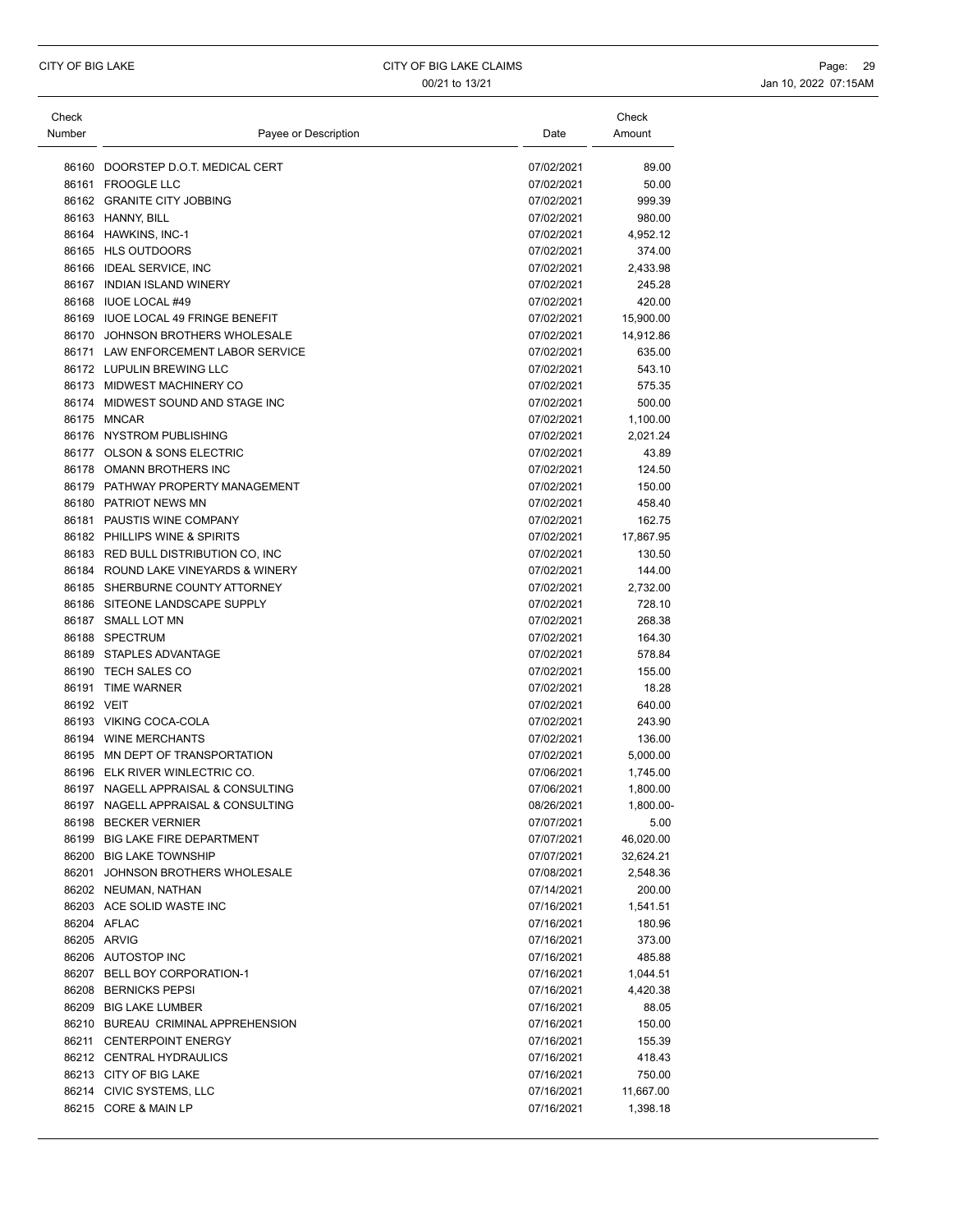| Check<br>Number | Payee or Description                                  | Date                     | Check<br>Amount       |
|-----------------|-------------------------------------------------------|--------------------------|-----------------------|
|                 |                                                       |                          |                       |
|                 | 86216 CRYSTAL SPRINGS ICE                             | 07/16/2021               | 934.38                |
|                 | 86217 CURBSIDE WASTE                                  | 07/16/2021               | 1,010.00              |
|                 | 86218 DAHLHEIMER DISTRIBUTING CO                      | 07/16/2021               | 28,808.12             |
|                 | 86219 DAKOTA SUPPLY GROUP                             | 07/16/2021               | 51.20                 |
|                 | 86220 ELECTRIC MOTOR SERVICE                          | 07/16/2021               | 1,188.35              |
|                 | 86221 FREIDAY, SARA                                   | 07/16/2021               | 2,310.00              |
|                 | 86222 FROOGLE LLC                                     | 07/16/2021               | 37.72                 |
|                 | 86223 HAWKINS, INC-1                                  | 07/16/2021               | 2,874.24              |
|                 | 86224 IDEAL SERVICE, INC                              | 07/16/2021               | 1,480.00              |
|                 | 86225 JOHNSON, TRUDY                                  | 07/16/2021               | 84.00                 |
|                 | 86226 LEAGUE OF MN CITIES INSURANCE                   | 07/16/2021               | 552.00                |
|                 | 86227 LILLO, KATIE                                    | 07/16/2021               | 213.00                |
|                 | 86228 MARTIN-MCALLISTER                               | 07/16/2021               | 2,200.00              |
|                 | 86229 MIDWEST PLAYSCAPES INC                          | 07/16/2021               | 1,123.00              |
|                 | 86230 MINNESOTA OFFICE OF                             | 07/16/2021               | 340.00                |
|                 | 86231 MONTICELLO PRINTING                             | 07/16/2021               | 35.00                 |
|                 | 86232 MONTICELLO VAC CTR                              | 07/16/2021               | 40.00                 |
|                 | 86233 PAUSTIS WINE COMPANY                            | 07/16/2021               | 300.25                |
|                 | 86234 PLAISTED COMPANIES INC.                         | 07/16/2021               | 266.67                |
|                 | 86235 RACE, ALRICK                                    | 07/16/2021               | 12.00                 |
|                 | 86236 SHRED RIGHT                                     | 07/16/2021               | 80.00                 |
|                 | 86237 SOUTHERN WINE & SPIRITS OF MN                   | 07/16/2021               | 8,682.97              |
|                 | 86238 TGK AUTOMOTIVE OF BIG LAKE                      | 07/16/2021               | 168.47                |
|                 | 86239 TIME WARNER                                     | 07/16/2021               | 18.28                 |
|                 | 86240 TRAUT COMPANIES                                 | 07/16/2021               | 178.00                |
|                 | 86241 TRYGGESETH, STEVE                               | 07/16/2021               | 58.00                 |
|                 | 86242 UTILITY CONSULTANTS                             | 07/16/2021               | 1,475.50              |
| 86243 VEIT      |                                                       | 07/16/2021               | 480.00                |
|                 | 86244 WATER LABORATORIES INC                          | 07/16/2021               | 170.00                |
|                 | 86245 WINDSTREAM                                      | 07/16/2021               | 608.44                |
|                 | 86246 XCEL ENERGY                                     | 07/16/2021               | 21.24                 |
|                 | 86247 BRATZEL, IRA                                    | 07/21/2021               | 200.00                |
|                 | 86248 ABRAHAMSON, CARLA<br>86249 ARTISAN BEER COMPANY | 07/22/2021<br>07/22/2021 | 25.00<br>53.50        |
|                 | 86250 BELL BOY CORPORATION-1                          | 07/22/2021               |                       |
|                 | 86251 BREAKTHRU BEVERAGE                              | 07/22/2021               | .00                   |
|                 | 86252 C&L DISTRIBUTING COMPANY                        |                          | 9,905.18              |
|                 | 86253 CANNON RIVER WINERY                             | 07/22/2021<br>07/22/2021 | 23,018.37<br>312.00   |
|                 | 86254 CHARTER COMMUNICATIONS                          | 07/22/2021               | 328.76                |
|                 | 86255 CLEARWAY COMMUNITY SOLAR LLC                    |                          |                       |
|                 | 86256 CONNEXUS ENERGY                                 | 07/22/2021<br>07/22/2021 | 9,499.45<br>33,993.67 |
|                 | 86257 CRYSTAL SPRINGS ICE                             | 07/22/2021               | 914.64                |
|                 | 86258 DAHLHEIMER DISTRIBUTING CO                      | 07/22/2021               | .00                   |
|                 | 86259 GRANITE CITY JOBBING                            | 07/22/2021               | 1,347.86              |
|                 | 86260 HAWKINS, INC-1                                  | 07/22/2021               | 3,787.11              |
|                 | 86261 JOHNSON BROTHERS WHOLESALE                      |                          |                       |
|                 | 86262 JP BROOKS HOMES                                 | 07/22/2021<br>07/22/2021 | 25,236.83             |
|                 | 86263 KWIK TRIP - CREDIT DEPT                         | 07/22/2021               | 7,440.00<br>5,631.27  |
|                 | 86264 LEITE, JOACIR                                   | 07/22/2021               | 10.00                 |
|                 | 86265 LUPULIN BREWING LLC                             | 07/22/2021               | 1,486.10              |
|                 | 86266 MCMANUS, NOLAN                                  | 07/27/2021               |                       |
|                 |                                                       |                          | .00                   |
|                 | 86267 MHFA<br>86268 MIDWEST MACHINERY CO              | 07/22/2021               | 887.63                |
|                 | 86269 MN COMPUTER SYSTEMS INC                         | 07/22/2021               | 469.12                |
|                 | 86270 MN NCPERS LIFE                                  | 07/22/2021               | 28.51                 |
|                 |                                                       | 07/22/2021               | 48.00                 |
|                 | 86271 NORTHERN STAR APTS, LLC                         | 07/22/2021               | 54,223.97             |
|                 | 86272 NOVAK-FLECK, INC                                | 07/22/2021               | 1,860.00              |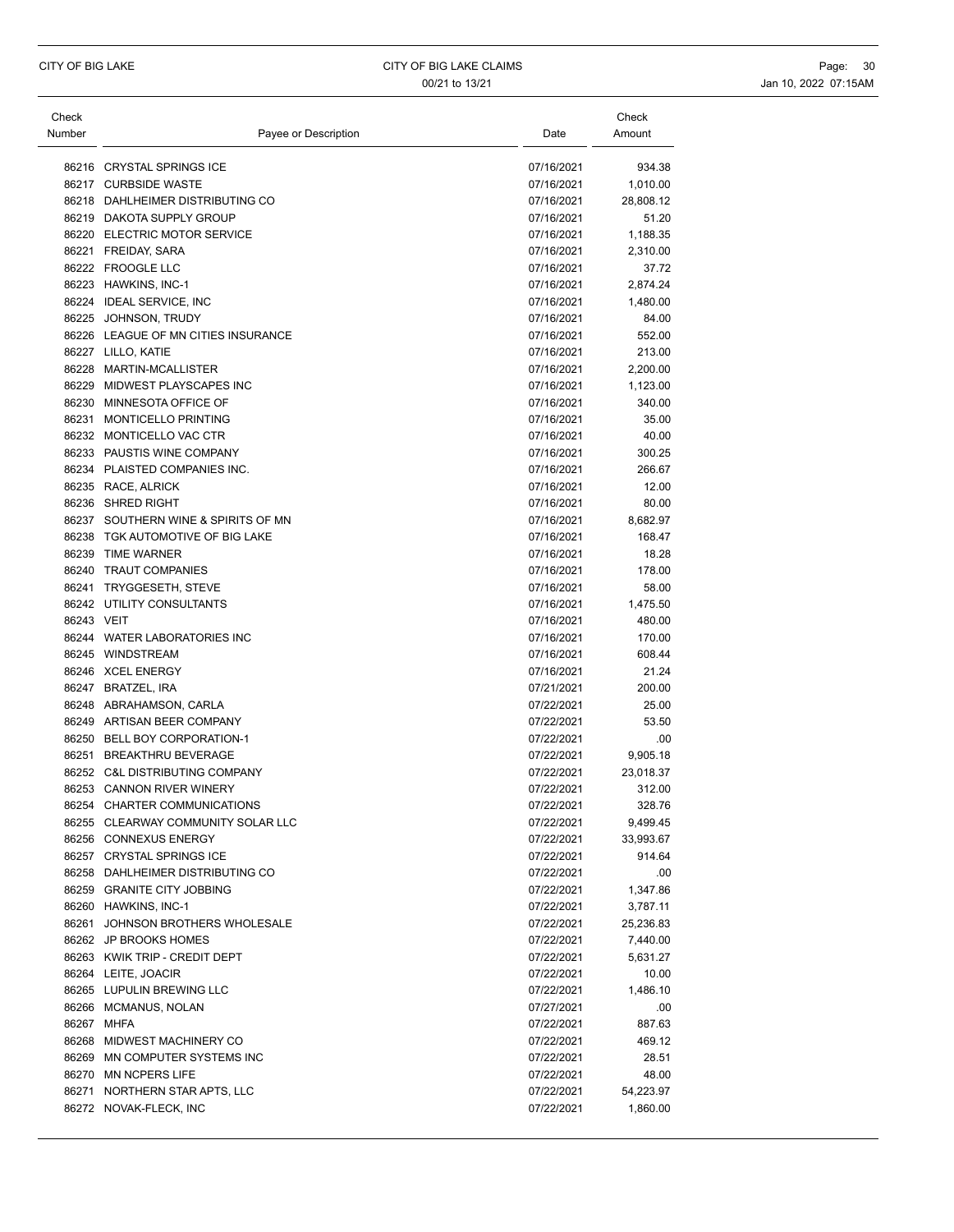| 86273 PATRIOT NEWS MN<br>07/22/2021<br>86274 PAUSTIS WINE COMPANY<br>07/22/2021<br>86275 PHILLIPS WINE & SPIRITS<br>07/22/2021<br>86276 SB22 LLC & AL1 LLC<br>07/22/2021<br>86277 SHERBURNE CO SHERIFFS DEPT<br>07/22/2021<br>86278 SHERBURNE COUNTY ATTORNEY<br>07/22/2021<br>86279 SHORT-ELLIOTT-HENDRICKSON<br>07/22/2021<br>86280 SOUTHERN WINE & SPIRITS OF MN<br>07/22/2021<br>86281 SUBURBAN TIRE WHOLESALE INC<br>07/22/2021<br>86282 TOSHIBA FINANCIAL SERVICES<br>07/22/2021<br>86283 UNLIMITED SUPPLIES, INC<br>07/22/2021<br>86284 VARNER TRANSPORTATION LLC<br>07/22/2021<br>86285 VIKING COCA-COLA<br>07/22/2021<br>86286 VILLAGE BANK<br>07/22/2021<br>86287 VINOCOPIA<br>07/22/2021<br>86288 WACONIA BREWING COMPANY<br>07/22/2021<br>86289 WINE MERCHANTS<br>07/22/2021<br>86290 XCEL ENERGY<br>07/22/2021<br>86291<br><b>MCMANUS, NOLAN</b><br>07/23/2021<br>86292 3RD DIMENSION STONEWORKS<br>07/26/2021<br>86293 MORDAL, NICK<br>07/26/2021<br>86294 SORENSEN STUDIOS<br>07/27/2021<br>86295 THE GARAGE GUYS LLC & LUPULIN<br>07/27/2021<br>86296 ANDERSON HEATHER<br>07/28/2021<br>86297 ARTISAN BEER COMPANY<br>07/28/2021<br>86298 ASTECH CORPORATION<br>07/28/2021<br>86299 BERNICKS PEPSI<br>07/28/2021<br>86300 BREAKTHRU BEVERAGE<br>07/28/2021<br>86301<br><b>C&amp;L DISTRIBUTING COMPANY</b><br>07/28/2021<br>11,179.61<br>86302 CHARTER COMMUNICATIONS<br>07/28/2021<br>86303 CITY OF BIG LAKE<br>07/28/2021<br>23,791.00<br>86304 CONNEXUS ENERGY<br>07/28/2021<br>14.50<br>86305 CRYSTAL SPRINGS ICE<br>07/28/2021<br>170.58<br>86306 DAHLHEIMER DISTRIBUTING CO<br>07/28/2021<br>110.40<br>86307 DATA SUCCESS, INC<br>07/28/2021<br>249.00<br>86308 ELK RIVER WINLECTRIC CO.<br>07/28/2021<br>86309 FELDEVERD, ALLEN<br>07/28/2021<br>86310 GRANITE CITY JOBBING<br>07/28/2021<br>86311 GUARDIAN FLEET SAFETY<br>07/28/2021<br>86312 HAWKINS, INC-1<br>07/28/2021<br>86313 HENNUM, CHAD<br>07/28/2021<br>86314 HOPKINS, JOHNATHAN<br>07/28/2021<br>86315 JACKSON TELFORD<br>07/28/2021<br>86316 JOHNSON BROTHERS WHOLESALE<br>07/28/2021<br>86317 JOHNSON CONTROLS SECURITY<br>07/28/2021<br>86318 LARSON, LINDA<br>07/28/2021<br>86319 LOGEAIS, JUSTIN<br>07/28/2021<br>86320 LY LEE VUE<br>07/28/2021<br>86321 MAAS, NANCY<br>07/28/2021<br>86322 NELSON JONATHAN<br>07/28/2021<br>86323 OMANN BROTHERS INC<br>07/28/2021<br>86324 PHILLIPS WINE & SPIRITS<br>07/28/2021<br>86325 SENG, MARY<br>07/28/2021<br>86326 SHERBURNE CO SHERIFFS DEPT<br>07/28/2021<br>86327 SHERBURNE COUNTY RECORDER<br>07/28/2021<br>86328 SOUTHERN WINE & SPIRITS OF MN<br>07/28/2021<br>86329 SPECTRUM<br>07/28/2021 | Check  |                      |      | Check     |
|----------------------------------------------------------------------------------------------------------------------------------------------------------------------------------------------------------------------------------------------------------------------------------------------------------------------------------------------------------------------------------------------------------------------------------------------------------------------------------------------------------------------------------------------------------------------------------------------------------------------------------------------------------------------------------------------------------------------------------------------------------------------------------------------------------------------------------------------------------------------------------------------------------------------------------------------------------------------------------------------------------------------------------------------------------------------------------------------------------------------------------------------------------------------------------------------------------------------------------------------------------------------------------------------------------------------------------------------------------------------------------------------------------------------------------------------------------------------------------------------------------------------------------------------------------------------------------------------------------------------------------------------------------------------------------------------------------------------------------------------------------------------------------------------------------------------------------------------------------------------------------------------------------------------------------------------------------------------------------------------------------------------------------------------------------------------------------------------------------------------------------------------------------------------------------------------------------------------------------------------------------------------------------------------------------------------------------------------------------------------------------------------------------------------------------------------------------------------------------------------------------------------------------------------------------------------------------------------------------------------------------------|--------|----------------------|------|-----------|
|                                                                                                                                                                                                                                                                                                                                                                                                                                                                                                                                                                                                                                                                                                                                                                                                                                                                                                                                                                                                                                                                                                                                                                                                                                                                                                                                                                                                                                                                                                                                                                                                                                                                                                                                                                                                                                                                                                                                                                                                                                                                                                                                                                                                                                                                                                                                                                                                                                                                                                                                                                                                                                        | Number | Payee or Description | Date | Amount    |
|                                                                                                                                                                                                                                                                                                                                                                                                                                                                                                                                                                                                                                                                                                                                                                                                                                                                                                                                                                                                                                                                                                                                                                                                                                                                                                                                                                                                                                                                                                                                                                                                                                                                                                                                                                                                                                                                                                                                                                                                                                                                                                                                                                                                                                                                                                                                                                                                                                                                                                                                                                                                                                        |        |                      |      | 101.80    |
|                                                                                                                                                                                                                                                                                                                                                                                                                                                                                                                                                                                                                                                                                                                                                                                                                                                                                                                                                                                                                                                                                                                                                                                                                                                                                                                                                                                                                                                                                                                                                                                                                                                                                                                                                                                                                                                                                                                                                                                                                                                                                                                                                                                                                                                                                                                                                                                                                                                                                                                                                                                                                                        |        |                      |      | 667.25    |
|                                                                                                                                                                                                                                                                                                                                                                                                                                                                                                                                                                                                                                                                                                                                                                                                                                                                                                                                                                                                                                                                                                                                                                                                                                                                                                                                                                                                                                                                                                                                                                                                                                                                                                                                                                                                                                                                                                                                                                                                                                                                                                                                                                                                                                                                                                                                                                                                                                                                                                                                                                                                                                        |        |                      |      | 3,871.02  |
|                                                                                                                                                                                                                                                                                                                                                                                                                                                                                                                                                                                                                                                                                                                                                                                                                                                                                                                                                                                                                                                                                                                                                                                                                                                                                                                                                                                                                                                                                                                                                                                                                                                                                                                                                                                                                                                                                                                                                                                                                                                                                                                                                                                                                                                                                                                                                                                                                                                                                                                                                                                                                                        |        |                      |      | 12,161.52 |
|                                                                                                                                                                                                                                                                                                                                                                                                                                                                                                                                                                                                                                                                                                                                                                                                                                                                                                                                                                                                                                                                                                                                                                                                                                                                                                                                                                                                                                                                                                                                                                                                                                                                                                                                                                                                                                                                                                                                                                                                                                                                                                                                                                                                                                                                                                                                                                                                                                                                                                                                                                                                                                        |        |                      |      | 180.00    |
|                                                                                                                                                                                                                                                                                                                                                                                                                                                                                                                                                                                                                                                                                                                                                                                                                                                                                                                                                                                                                                                                                                                                                                                                                                                                                                                                                                                                                                                                                                                                                                                                                                                                                                                                                                                                                                                                                                                                                                                                                                                                                                                                                                                                                                                                                                                                                                                                                                                                                                                                                                                                                                        |        |                      |      | 1,203.22  |
|                                                                                                                                                                                                                                                                                                                                                                                                                                                                                                                                                                                                                                                                                                                                                                                                                                                                                                                                                                                                                                                                                                                                                                                                                                                                                                                                                                                                                                                                                                                                                                                                                                                                                                                                                                                                                                                                                                                                                                                                                                                                                                                                                                                                                                                                                                                                                                                                                                                                                                                                                                                                                                        |        |                      |      | 5,379.57  |
|                                                                                                                                                                                                                                                                                                                                                                                                                                                                                                                                                                                                                                                                                                                                                                                                                                                                                                                                                                                                                                                                                                                                                                                                                                                                                                                                                                                                                                                                                                                                                                                                                                                                                                                                                                                                                                                                                                                                                                                                                                                                                                                                                                                                                                                                                                                                                                                                                                                                                                                                                                                                                                        |        |                      |      | 5,741.95  |
|                                                                                                                                                                                                                                                                                                                                                                                                                                                                                                                                                                                                                                                                                                                                                                                                                                                                                                                                                                                                                                                                                                                                                                                                                                                                                                                                                                                                                                                                                                                                                                                                                                                                                                                                                                                                                                                                                                                                                                                                                                                                                                                                                                                                                                                                                                                                                                                                                                                                                                                                                                                                                                        |        |                      |      | 912.00    |
|                                                                                                                                                                                                                                                                                                                                                                                                                                                                                                                                                                                                                                                                                                                                                                                                                                                                                                                                                                                                                                                                                                                                                                                                                                                                                                                                                                                                                                                                                                                                                                                                                                                                                                                                                                                                                                                                                                                                                                                                                                                                                                                                                                                                                                                                                                                                                                                                                                                                                                                                                                                                                                        |        |                      |      | 364.99    |
|                                                                                                                                                                                                                                                                                                                                                                                                                                                                                                                                                                                                                                                                                                                                                                                                                                                                                                                                                                                                                                                                                                                                                                                                                                                                                                                                                                                                                                                                                                                                                                                                                                                                                                                                                                                                                                                                                                                                                                                                                                                                                                                                                                                                                                                                                                                                                                                                                                                                                                                                                                                                                                        |        |                      |      | 178.68    |
|                                                                                                                                                                                                                                                                                                                                                                                                                                                                                                                                                                                                                                                                                                                                                                                                                                                                                                                                                                                                                                                                                                                                                                                                                                                                                                                                                                                                                                                                                                                                                                                                                                                                                                                                                                                                                                                                                                                                                                                                                                                                                                                                                                                                                                                                                                                                                                                                                                                                                                                                                                                                                                        |        |                      |      | 1,751.25  |
|                                                                                                                                                                                                                                                                                                                                                                                                                                                                                                                                                                                                                                                                                                                                                                                                                                                                                                                                                                                                                                                                                                                                                                                                                                                                                                                                                                                                                                                                                                                                                                                                                                                                                                                                                                                                                                                                                                                                                                                                                                                                                                                                                                                                                                                                                                                                                                                                                                                                                                                                                                                                                                        |        |                      |      | 170.55    |
|                                                                                                                                                                                                                                                                                                                                                                                                                                                                                                                                                                                                                                                                                                                                                                                                                                                                                                                                                                                                                                                                                                                                                                                                                                                                                                                                                                                                                                                                                                                                                                                                                                                                                                                                                                                                                                                                                                                                                                                                                                                                                                                                                                                                                                                                                                                                                                                                                                                                                                                                                                                                                                        |        |                      |      | 4,807.08  |
|                                                                                                                                                                                                                                                                                                                                                                                                                                                                                                                                                                                                                                                                                                                                                                                                                                                                                                                                                                                                                                                                                                                                                                                                                                                                                                                                                                                                                                                                                                                                                                                                                                                                                                                                                                                                                                                                                                                                                                                                                                                                                                                                                                                                                                                                                                                                                                                                                                                                                                                                                                                                                                        |        |                      |      | 539.99    |
|                                                                                                                                                                                                                                                                                                                                                                                                                                                                                                                                                                                                                                                                                                                                                                                                                                                                                                                                                                                                                                                                                                                                                                                                                                                                                                                                                                                                                                                                                                                                                                                                                                                                                                                                                                                                                                                                                                                                                                                                                                                                                                                                                                                                                                                                                                                                                                                                                                                                                                                                                                                                                                        |        |                      |      | 442.95    |
|                                                                                                                                                                                                                                                                                                                                                                                                                                                                                                                                                                                                                                                                                                                                                                                                                                                                                                                                                                                                                                                                                                                                                                                                                                                                                                                                                                                                                                                                                                                                                                                                                                                                                                                                                                                                                                                                                                                                                                                                                                                                                                                                                                                                                                                                                                                                                                                                                                                                                                                                                                                                                                        |        |                      |      | 545.45    |
|                                                                                                                                                                                                                                                                                                                                                                                                                                                                                                                                                                                                                                                                                                                                                                                                                                                                                                                                                                                                                                                                                                                                                                                                                                                                                                                                                                                                                                                                                                                                                                                                                                                                                                                                                                                                                                                                                                                                                                                                                                                                                                                                                                                                                                                                                                                                                                                                                                                                                                                                                                                                                                        |        |                      |      | 3,567.86  |
|                                                                                                                                                                                                                                                                                                                                                                                                                                                                                                                                                                                                                                                                                                                                                                                                                                                                                                                                                                                                                                                                                                                                                                                                                                                                                                                                                                                                                                                                                                                                                                                                                                                                                                                                                                                                                                                                                                                                                                                                                                                                                                                                                                                                                                                                                                                                                                                                                                                                                                                                                                                                                                        |        |                      |      | 1,860.00  |
|                                                                                                                                                                                                                                                                                                                                                                                                                                                                                                                                                                                                                                                                                                                                                                                                                                                                                                                                                                                                                                                                                                                                                                                                                                                                                                                                                                                                                                                                                                                                                                                                                                                                                                                                                                                                                                                                                                                                                                                                                                                                                                                                                                                                                                                                                                                                                                                                                                                                                                                                                                                                                                        |        |                      |      | 945.00    |
|                                                                                                                                                                                                                                                                                                                                                                                                                                                                                                                                                                                                                                                                                                                                                                                                                                                                                                                                                                                                                                                                                                                                                                                                                                                                                                                                                                                                                                                                                                                                                                                                                                                                                                                                                                                                                                                                                                                                                                                                                                                                                                                                                                                                                                                                                                                                                                                                                                                                                                                                                                                                                                        |        |                      |      | 120.00    |
|                                                                                                                                                                                                                                                                                                                                                                                                                                                                                                                                                                                                                                                                                                                                                                                                                                                                                                                                                                                                                                                                                                                                                                                                                                                                                                                                                                                                                                                                                                                                                                                                                                                                                                                                                                                                                                                                                                                                                                                                                                                                                                                                                                                                                                                                                                                                                                                                                                                                                                                                                                                                                                        |        |                      |      | 8,978.04  |
|                                                                                                                                                                                                                                                                                                                                                                                                                                                                                                                                                                                                                                                                                                                                                                                                                                                                                                                                                                                                                                                                                                                                                                                                                                                                                                                                                                                                                                                                                                                                                                                                                                                                                                                                                                                                                                                                                                                                                                                                                                                                                                                                                                                                                                                                                                                                                                                                                                                                                                                                                                                                                                        |        |                      |      | 3,123.47  |
|                                                                                                                                                                                                                                                                                                                                                                                                                                                                                                                                                                                                                                                                                                                                                                                                                                                                                                                                                                                                                                                                                                                                                                                                                                                                                                                                                                                                                                                                                                                                                                                                                                                                                                                                                                                                                                                                                                                                                                                                                                                                                                                                                                                                                                                                                                                                                                                                                                                                                                                                                                                                                                        |        |                      |      | 20.00     |
|                                                                                                                                                                                                                                                                                                                                                                                                                                                                                                                                                                                                                                                                                                                                                                                                                                                                                                                                                                                                                                                                                                                                                                                                                                                                                                                                                                                                                                                                                                                                                                                                                                                                                                                                                                                                                                                                                                                                                                                                                                                                                                                                                                                                                                                                                                                                                                                                                                                                                                                                                                                                                                        |        |                      |      | 182.50    |
|                                                                                                                                                                                                                                                                                                                                                                                                                                                                                                                                                                                                                                                                                                                                                                                                                                                                                                                                                                                                                                                                                                                                                                                                                                                                                                                                                                                                                                                                                                                                                                                                                                                                                                                                                                                                                                                                                                                                                                                                                                                                                                                                                                                                                                                                                                                                                                                                                                                                                                                                                                                                                                        |        |                      |      | 92,758.90 |
|                                                                                                                                                                                                                                                                                                                                                                                                                                                                                                                                                                                                                                                                                                                                                                                                                                                                                                                                                                                                                                                                                                                                                                                                                                                                                                                                                                                                                                                                                                                                                                                                                                                                                                                                                                                                                                                                                                                                                                                                                                                                                                                                                                                                                                                                                                                                                                                                                                                                                                                                                                                                                                        |        |                      |      | 1,760.22  |
|                                                                                                                                                                                                                                                                                                                                                                                                                                                                                                                                                                                                                                                                                                                                                                                                                                                                                                                                                                                                                                                                                                                                                                                                                                                                                                                                                                                                                                                                                                                                                                                                                                                                                                                                                                                                                                                                                                                                                                                                                                                                                                                                                                                                                                                                                                                                                                                                                                                                                                                                                                                                                                        |        |                      |      | 6,979.44  |
|                                                                                                                                                                                                                                                                                                                                                                                                                                                                                                                                                                                                                                                                                                                                                                                                                                                                                                                                                                                                                                                                                                                                                                                                                                                                                                                                                                                                                                                                                                                                                                                                                                                                                                                                                                                                                                                                                                                                                                                                                                                                                                                                                                                                                                                                                                                                                                                                                                                                                                                                                                                                                                        |        |                      |      |           |
|                                                                                                                                                                                                                                                                                                                                                                                                                                                                                                                                                                                                                                                                                                                                                                                                                                                                                                                                                                                                                                                                                                                                                                                                                                                                                                                                                                                                                                                                                                                                                                                                                                                                                                                                                                                                                                                                                                                                                                                                                                                                                                                                                                                                                                                                                                                                                                                                                                                                                                                                                                                                                                        |        |                      |      | 76.31     |
|                                                                                                                                                                                                                                                                                                                                                                                                                                                                                                                                                                                                                                                                                                                                                                                                                                                                                                                                                                                                                                                                                                                                                                                                                                                                                                                                                                                                                                                                                                                                                                                                                                                                                                                                                                                                                                                                                                                                                                                                                                                                                                                                                                                                                                                                                                                                                                                                                                                                                                                                                                                                                                        |        |                      |      |           |
|                                                                                                                                                                                                                                                                                                                                                                                                                                                                                                                                                                                                                                                                                                                                                                                                                                                                                                                                                                                                                                                                                                                                                                                                                                                                                                                                                                                                                                                                                                                                                                                                                                                                                                                                                                                                                                                                                                                                                                                                                                                                                                                                                                                                                                                                                                                                                                                                                                                                                                                                                                                                                                        |        |                      |      |           |
|                                                                                                                                                                                                                                                                                                                                                                                                                                                                                                                                                                                                                                                                                                                                                                                                                                                                                                                                                                                                                                                                                                                                                                                                                                                                                                                                                                                                                                                                                                                                                                                                                                                                                                                                                                                                                                                                                                                                                                                                                                                                                                                                                                                                                                                                                                                                                                                                                                                                                                                                                                                                                                        |        |                      |      |           |
|                                                                                                                                                                                                                                                                                                                                                                                                                                                                                                                                                                                                                                                                                                                                                                                                                                                                                                                                                                                                                                                                                                                                                                                                                                                                                                                                                                                                                                                                                                                                                                                                                                                                                                                                                                                                                                                                                                                                                                                                                                                                                                                                                                                                                                                                                                                                                                                                                                                                                                                                                                                                                                        |        |                      |      |           |
|                                                                                                                                                                                                                                                                                                                                                                                                                                                                                                                                                                                                                                                                                                                                                                                                                                                                                                                                                                                                                                                                                                                                                                                                                                                                                                                                                                                                                                                                                                                                                                                                                                                                                                                                                                                                                                                                                                                                                                                                                                                                                                                                                                                                                                                                                                                                                                                                                                                                                                                                                                                                                                        |        |                      |      | 89.34     |
|                                                                                                                                                                                                                                                                                                                                                                                                                                                                                                                                                                                                                                                                                                                                                                                                                                                                                                                                                                                                                                                                                                                                                                                                                                                                                                                                                                                                                                                                                                                                                                                                                                                                                                                                                                                                                                                                                                                                                                                                                                                                                                                                                                                                                                                                                                                                                                                                                                                                                                                                                                                                                                        |        |                      |      | 155.00    |
|                                                                                                                                                                                                                                                                                                                                                                                                                                                                                                                                                                                                                                                                                                                                                                                                                                                                                                                                                                                                                                                                                                                                                                                                                                                                                                                                                                                                                                                                                                                                                                                                                                                                                                                                                                                                                                                                                                                                                                                                                                                                                                                                                                                                                                                                                                                                                                                                                                                                                                                                                                                                                                        |        |                      |      | 762.58    |
|                                                                                                                                                                                                                                                                                                                                                                                                                                                                                                                                                                                                                                                                                                                                                                                                                                                                                                                                                                                                                                                                                                                                                                                                                                                                                                                                                                                                                                                                                                                                                                                                                                                                                                                                                                                                                                                                                                                                                                                                                                                                                                                                                                                                                                                                                                                                                                                                                                                                                                                                                                                                                                        |        |                      |      | 636.32    |
|                                                                                                                                                                                                                                                                                                                                                                                                                                                                                                                                                                                                                                                                                                                                                                                                                                                                                                                                                                                                                                                                                                                                                                                                                                                                                                                                                                                                                                                                                                                                                                                                                                                                                                                                                                                                                                                                                                                                                                                                                                                                                                                                                                                                                                                                                                                                                                                                                                                                                                                                                                                                                                        |        |                      |      | 2,758.11  |
|                                                                                                                                                                                                                                                                                                                                                                                                                                                                                                                                                                                                                                                                                                                                                                                                                                                                                                                                                                                                                                                                                                                                                                                                                                                                                                                                                                                                                                                                                                                                                                                                                                                                                                                                                                                                                                                                                                                                                                                                                                                                                                                                                                                                                                                                                                                                                                                                                                                                                                                                                                                                                                        |        |                      |      | 133.00    |
|                                                                                                                                                                                                                                                                                                                                                                                                                                                                                                                                                                                                                                                                                                                                                                                                                                                                                                                                                                                                                                                                                                                                                                                                                                                                                                                                                                                                                                                                                                                                                                                                                                                                                                                                                                                                                                                                                                                                                                                                                                                                                                                                                                                                                                                                                                                                                                                                                                                                                                                                                                                                                                        |        |                      |      | 178.00    |
|                                                                                                                                                                                                                                                                                                                                                                                                                                                                                                                                                                                                                                                                                                                                                                                                                                                                                                                                                                                                                                                                                                                                                                                                                                                                                                                                                                                                                                                                                                                                                                                                                                                                                                                                                                                                                                                                                                                                                                                                                                                                                                                                                                                                                                                                                                                                                                                                                                                                                                                                                                                                                                        |        |                      |      | 7.00      |
|                                                                                                                                                                                                                                                                                                                                                                                                                                                                                                                                                                                                                                                                                                                                                                                                                                                                                                                                                                                                                                                                                                                                                                                                                                                                                                                                                                                                                                                                                                                                                                                                                                                                                                                                                                                                                                                                                                                                                                                                                                                                                                                                                                                                                                                                                                                                                                                                                                                                                                                                                                                                                                        |        |                      |      | 14,801.09 |
|                                                                                                                                                                                                                                                                                                                                                                                                                                                                                                                                                                                                                                                                                                                                                                                                                                                                                                                                                                                                                                                                                                                                                                                                                                                                                                                                                                                                                                                                                                                                                                                                                                                                                                                                                                                                                                                                                                                                                                                                                                                                                                                                                                                                                                                                                                                                                                                                                                                                                                                                                                                                                                        |        |                      |      | 2,482.43  |
|                                                                                                                                                                                                                                                                                                                                                                                                                                                                                                                                                                                                                                                                                                                                                                                                                                                                                                                                                                                                                                                                                                                                                                                                                                                                                                                                                                                                                                                                                                                                                                                                                                                                                                                                                                                                                                                                                                                                                                                                                                                                                                                                                                                                                                                                                                                                                                                                                                                                                                                                                                                                                                        |        |                      |      | 60.00     |
|                                                                                                                                                                                                                                                                                                                                                                                                                                                                                                                                                                                                                                                                                                                                                                                                                                                                                                                                                                                                                                                                                                                                                                                                                                                                                                                                                                                                                                                                                                                                                                                                                                                                                                                                                                                                                                                                                                                                                                                                                                                                                                                                                                                                                                                                                                                                                                                                                                                                                                                                                                                                                                        |        |                      |      | 112.00    |
|                                                                                                                                                                                                                                                                                                                                                                                                                                                                                                                                                                                                                                                                                                                                                                                                                                                                                                                                                                                                                                                                                                                                                                                                                                                                                                                                                                                                                                                                                                                                                                                                                                                                                                                                                                                                                                                                                                                                                                                                                                                                                                                                                                                                                                                                                                                                                                                                                                                                                                                                                                                                                                        |        |                      |      | 495.00    |
|                                                                                                                                                                                                                                                                                                                                                                                                                                                                                                                                                                                                                                                                                                                                                                                                                                                                                                                                                                                                                                                                                                                                                                                                                                                                                                                                                                                                                                                                                                                                                                                                                                                                                                                                                                                                                                                                                                                                                                                                                                                                                                                                                                                                                                                                                                                                                                                                                                                                                                                                                                                                                                        |        |                      |      | 36.00     |
|                                                                                                                                                                                                                                                                                                                                                                                                                                                                                                                                                                                                                                                                                                                                                                                                                                                                                                                                                                                                                                                                                                                                                                                                                                                                                                                                                                                                                                                                                                                                                                                                                                                                                                                                                                                                                                                                                                                                                                                                                                                                                                                                                                                                                                                                                                                                                                                                                                                                                                                                                                                                                                        |        |                      |      | 51.00     |
|                                                                                                                                                                                                                                                                                                                                                                                                                                                                                                                                                                                                                                                                                                                                                                                                                                                                                                                                                                                                                                                                                                                                                                                                                                                                                                                                                                                                                                                                                                                                                                                                                                                                                                                                                                                                                                                                                                                                                                                                                                                                                                                                                                                                                                                                                                                                                                                                                                                                                                                                                                                                                                        |        |                      |      | 83.83     |
|                                                                                                                                                                                                                                                                                                                                                                                                                                                                                                                                                                                                                                                                                                                                                                                                                                                                                                                                                                                                                                                                                                                                                                                                                                                                                                                                                                                                                                                                                                                                                                                                                                                                                                                                                                                                                                                                                                                                                                                                                                                                                                                                                                                                                                                                                                                                                                                                                                                                                                                                                                                                                                        |        |                      |      | 2,770.85  |
|                                                                                                                                                                                                                                                                                                                                                                                                                                                                                                                                                                                                                                                                                                                                                                                                                                                                                                                                                                                                                                                                                                                                                                                                                                                                                                                                                                                                                                                                                                                                                                                                                                                                                                                                                                                                                                                                                                                                                                                                                                                                                                                                                                                                                                                                                                                                                                                                                                                                                                                                                                                                                                        |        |                      |      | 204.00    |
|                                                                                                                                                                                                                                                                                                                                                                                                                                                                                                                                                                                                                                                                                                                                                                                                                                                                                                                                                                                                                                                                                                                                                                                                                                                                                                                                                                                                                                                                                                                                                                                                                                                                                                                                                                                                                                                                                                                                                                                                                                                                                                                                                                                                                                                                                                                                                                                                                                                                                                                                                                                                                                        |        |                      |      | 2,833.33  |
|                                                                                                                                                                                                                                                                                                                                                                                                                                                                                                                                                                                                                                                                                                                                                                                                                                                                                                                                                                                                                                                                                                                                                                                                                                                                                                                                                                                                                                                                                                                                                                                                                                                                                                                                                                                                                                                                                                                                                                                                                                                                                                                                                                                                                                                                                                                                                                                                                                                                                                                                                                                                                                        |        |                      |      | 1,000.00  |
|                                                                                                                                                                                                                                                                                                                                                                                                                                                                                                                                                                                                                                                                                                                                                                                                                                                                                                                                                                                                                                                                                                                                                                                                                                                                                                                                                                                                                                                                                                                                                                                                                                                                                                                                                                                                                                                                                                                                                                                                                                                                                                                                                                                                                                                                                                                                                                                                                                                                                                                                                                                                                                        |        |                      |      | 4,507.51  |
|                                                                                                                                                                                                                                                                                                                                                                                                                                                                                                                                                                                                                                                                                                                                                                                                                                                                                                                                                                                                                                                                                                                                                                                                                                                                                                                                                                                                                                                                                                                                                                                                                                                                                                                                                                                                                                                                                                                                                                                                                                                                                                                                                                                                                                                                                                                                                                                                                                                                                                                                                                                                                                        |        |                      |      | 171.39    |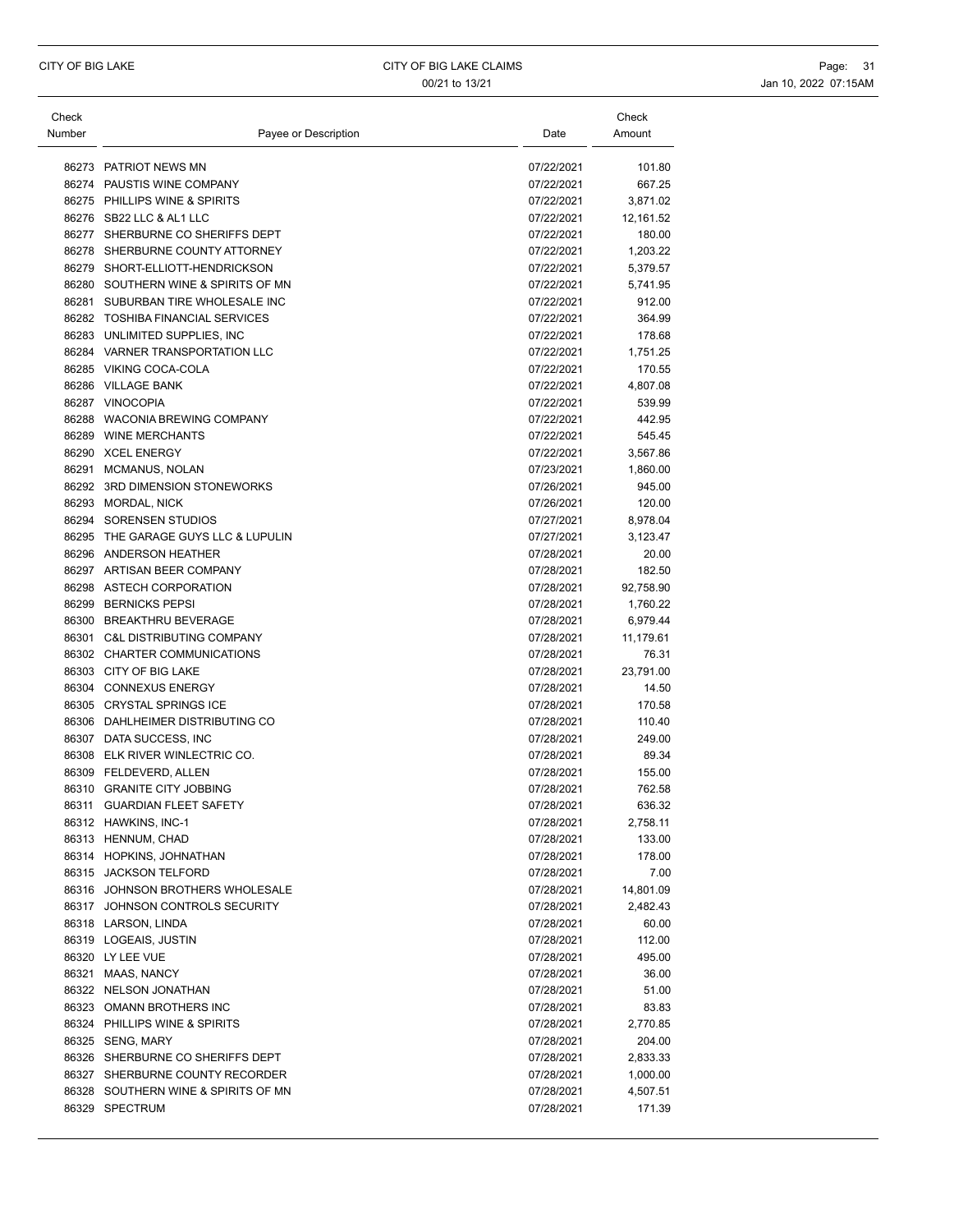| Check      |                                                 |                          | Check           |
|------------|-------------------------------------------------|--------------------------|-----------------|
| Number     | Payee or Description                            | Date                     | Amount          |
|            |                                                 |                          |                 |
|            | 86330 STANEC CONSULTING SERVICES INC            | 07/28/2021               | 27,076.26       |
|            | 86331 SVIHEL, JULIE                             | 07/28/2021               | 520.00          |
|            | 86332 TOTALCONTROL SYSTEMS, INC                 | 07/28/2021               | 1,183.67        |
|            | 86333 VERRETT ROSEGRETTA                        | 07/28/2021               | 50.00           |
|            | 86334 VIKING COCA-COLA                          | 07/28/2021               | 668.05          |
|            | 86335 VONCO                                     | 07/28/2021               | 3,183.74        |
|            | 86336 WINE MERCHANTS                            | 07/28/2021               | 422.78          |
|            | 86337 ADELMAN, MIKI                             | 07/29/2021               | 210.37          |
|            | 86338 ALL AMERICAN TITLE CO INC                 | 07/29/2021               | 19.01           |
|            | 86339 ALL AMERICAN TITLE CO INC                 | 07/29/2021               | 32.38           |
|            | 86340 ALL AMERICAN TITLE CO INC                 | 07/29/2021               | 98.75           |
|            | 86341 ANCONA TITLE & ESCROW                     | 07/29/2021               | 72.91           |
|            | 86342 BRADY, PAULA                              | 07/29/2021               | 21.67           |
|            | 86343 BULGER, ANTHONY E                         | 07/29/2021               | 73.01           |
|            | 86344 CAMRIA TITLE                              | 07/29/2021               | 138.03          |
|            | 86345 CUSTOM TITLE SERVICES LLC                 | 07/29/2021               | 97.06           |
|            | 86346 DAILY, JOHN B                             | 07/29/2021               | 77.39           |
|            | 86347 DIETZ, DALTON                             | 07/29/2021               | 33.64           |
|            | 86348 EDGEWATER TITLE GROUP LLC                 | 07/29/2021               | 200.65          |
|            | 86349 EDINA REALTY TITLE                        | 07/29/2021               | 106.43          |
|            | 86350 EDINA REALTY TITLE                        | 07/29/2021               | 85.69           |
|            | 86351 EDINA REALTY TITLE                        | 07/29/2021               | 32.88           |
|            | 86352 GCS TITLE                                 | 07/29/2021               | 24.76           |
|            | 86353 LEGACY TITLE                              | 07/29/2021               | 117.76          |
|            | 86354 MINNESOTA TITLE                           | 07/29/2021               | 30.42           |
|            | 86355 MINNESOTA TITLE                           | 07/29/2021               | 109.40          |
|            | 86356 MOHLER, GREGORY & ROBERTA                 | 07/29/2021               | 22.33           |
|            | 86357 MOWERS, CHRISTOPHER                       | 07/29/2021<br>07/29/2021 | 264.72<br>41.97 |
|            | 86358 NUSSBAUM, STEPHEN<br>86359 PARTNERS TITLE | 07/29/2021               | 67.19           |
|            | 86360 PETERSON, LINDA                           | 07/29/2021               | 68.95           |
|            | 86361 RESULTS TITLE                             | 07/29/2021               | 129.74          |
|            | 86362 SELECT EQUITY INVESTMENTS INC             | 07/29/2021               | 56.16           |
|            | 86363 SELECT PORTFOLIO SERVICING INC            | 07/29/2021               | 60.13           |
|            | 86364 THE TITLE GROUP                           | 07/29/2021               | 61.58           |
|            | 86365 THE TITLE GROUP                           | 07/29/2021               | 118.79          |
|            | 86366 THE TITLE GROUP INC                       | 07/29/2021               | 109.86          |
|            | 86367 TITLESMART INC                            | 07/29/2021               | 143.61          |
|            | 86368 TRADEMARK TITLE SERVICES INC              | 07/29/2021               | 73.15           |
|            | 86369 WATERMARK TITLE                           | 07/29/2021               | 27.12           |
|            | 86370 WOLLE, MARK                               | 07/29/2021               | 142.37          |
|            | 86373 CAMPBELL KNUTSON PROFESSIONAL             | 07/29/2021               | 3,783.98        |
|            | 86374 CHARTER COMMUNICATIONS                    | 07/29/2021               | 324.96          |
|            | 86375 CINTAS                                    | 07/29/2021               | 801.72          |
|            | 86376 DONOVAN, LEANN                            | 07/29/2021               | 100.00          |
|            | 86377 ECM PUBLISHERS, INC.                      | 07/29/2021               | 40.50           |
|            | 86378 GIRL SCOUT SERVICE UNIT 39                | 07/29/2021               | 120.00          |
|            | 86379 LINDSEY, MARY ANN                         | 07/29/2021               | 20.00           |
|            | 86380 LUPULIN BREWING LLC                       | 07/29/2021               | 348.00          |
|            | 86381 MN MUNICIPAL BEVERAGE ASSOC.              | 07/29/2021               | 158.00          |
|            | 86382 OREILLY AUTOMOTIVE, INC                   | 07/29/2021               | 157.68          |
|            | 86383 PERAYO, ANGEL                             | 07/29/2021               | 10.00           |
|            | 86384 SHERBURNE COUNTY ABSTRACT                 | 07/29/2021               | 40.00           |
|            | 86385 TOTALCONTROL SYSTEMS, INC                 | 07/29/2021               | 90.00           |
| 86386 VEIT |                                                 | 07/29/2021               | 640.00          |
|            | 86387 VONCO                                     | 07/29/2021               | 1,768.68        |
|            | 86388 WATERGUARDS LLC                           | 07/29/2021               | 1,720.00        |
|            |                                                 |                          |                 |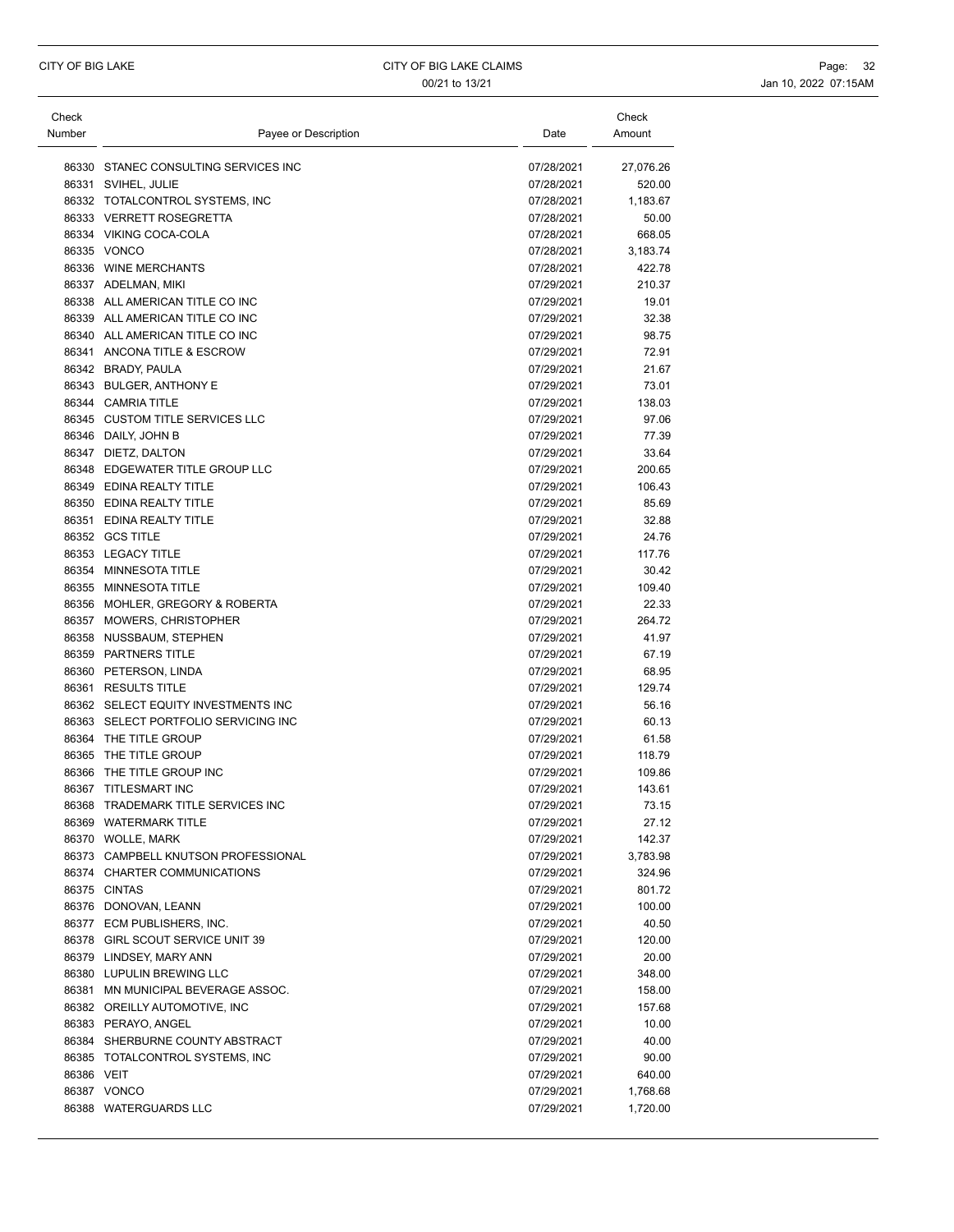| Check<br>Number | Payee or Description                 | Date       | Check<br>Amount |
|-----------------|--------------------------------------|------------|-----------------|
|                 |                                      |            |                 |
|                 | 86389 MOEDELL                        | 08/04/2021 | 100.00          |
|                 | 86390 SUNNY VANBROCKLIN              | 08/04/2021 | 100.00          |
|                 | 86391 AMERICAN SOLUTINS FOR BUSINESS | 08/04/2021 | 318.65          |
|                 | 86392 AQUAFIX                        | 08/04/2021 | 768.26          |
|                 | 86393 ARTISAN BEER COMPANY           | 08/04/2021 | 272.00          |
|                 | 86394 BELL BOY CORPORATION-1         | 08/04/2021 | 3,615.63        |
|                 | 86395 BERNICKS PEPSI                 | 08/04/2021 | 6,936.04        |
|                 | 86396 BIG LAKE COMMUNITY EDUCATION   | 08/04/2021 | 93.75           |
|                 | 86397 BIG LAKE LUMBER                | 08/04/2021 | 91.56           |
|                 | 86398 BIG LAKE TOWNSHIP              | 08/04/2021 | 2,500.00        |
|                 | 86399 BREAKTHRU BEVERAGE             | 08/04/2021 | 9,450.51        |
|                 | 86400 C&L DISTRIBUTING COMPANY       | 08/04/2021 | 44,727.53       |
|                 | 86401 CARLOS CREEK WINERY            | 08/04/2021 | 486.00          |
|                 | 86402 CERTIFIED LABORATORIES         | 08/04/2021 | 620.82          |
|                 | 86403 CHARTER COMMUNICATIONS         | 08/04/2021 | 144.98          |
|                 | 86404 COMO LAKE MARKETING PARTNERS   | 08/04/2021 | 12,485.00       |
|                 | 86405 CONCRETE IDEA, INC             | 08/04/2021 | 5,767.26        |
|                 | 86406 CORE & MAIN LP                 | 08/04/2021 | 3,631.80        |
|                 | 86407 CRYSTAL SPRINGS ICE            | 08/04/2021 | 448.22          |
|                 | 86408 DAHLHEIMER DISTRIBUTING CO     | 08/04/2021 | 78,501.63       |
|                 | 86409 DAKOTA PAPER CO                | 08/04/2021 | 441.04          |
|                 | 86410 DELEGARD TOOL CO               | 08/04/2021 | 121.50          |
|                 | 86411 DENZER CARMEN                  | 08/04/2021 | 13.00           |
|                 | 86412 EULL, JAKE                     | 08/04/2021 | 5.00            |
|                 | 86413 FELDEVERD, ALLEN               | 08/04/2021 | 106.00          |
|                 | 86414 FIRST SYSTEMS TECHNOLOGY INC   | 08/04/2021 | 3,248.52        |
|                 | 86415 GENERAL RENTAL CENTER          | 08/04/2021 | 38.00           |
|                 | 86416 GRANITE CITY JOBBING           | 08/04/2021 | 2,480.62        |
|                 | 86417 HAWKINS, INC-1                 | 08/04/2021 | 7,422.98        |
|                 | 86418 HENNUM, CHAD                   | 08/04/2021 | 40.00           |
|                 | 86419 HUBBARD ELECTRIC               | 08/04/2021 | 2,500.00        |
|                 | 86420 IDEAL RADIATOR REPAIR, INC.    | 08/04/2021 | 138.31          |
|                 | 86421 JOHNSON BROTHERS WHOLESALE     | 08/04/2021 | 26,877.53       |
|                 | 86422 JOHNSON, TRUDY                 | 08/04/2021 | 35.00           |
|                 | 86423 KNIFE RIVER                    | 08/04/2021 | 1,313.75        |
|                 | 86424 LANDFORM                       | 08/04/2021 | 4,827.00        |
|                 | 86425 LANGERUD, BOB                  | 08/04/2021 | 5.00            |
|                 | 86426 LARSON, LINDA                  | 08/04/2021 | 61.00           |
|                 | 86427 LUPULIN BREWING LLC            | 08/04/2021 | 669.00          |
|                 | 86428 LY LEE VUE                     | 08/04/2021 | 619.00          |
|                 | 86429 MAAS, NANCY                    | 08/04/2021 | 46.00           |
|                 | 86430 MADIGAN, DONNA                 | 08/04/2021 | 10.00           |
|                 | 86431 MIDWEST MACHINERY CO           | 08/04/2021 | 135.26          |
|                 | 86432 MONTICELLO PRINTING            | 08/04/2021 | 375.02          |
|                 | 86433 NAN'S NAUGHTY AND NICE         | 08/04/2021 | 251.64          |
|                 | 86434 NELSON JONATHAN                | 08/04/2021 | 66.00           |
|                 | 86435 NORTHLAND MECHANICAL           | 08/04/2021 | 1,616.75        |
|                 | 86436 NUTRIEN AG SOLUTIONS           | 08/04/2021 | 1,069.90        |
|                 | 86437 PAUSTIS WINE COMPANY           | 08/04/2021 | 1,809.75        |
|                 | 86438 PHILLIPS WINE & SPIRITS        | 08/04/2021 | 14,083.90       |
|                 | 86439 RACE, ALRICK                   | 08/04/2021 | 10.00           |
|                 | 86440 RED BULL DISTRIBUTION CO, INC  | 08/04/2021 | 212.50          |
|                 | 86441 RUSSELL SECURITY RESOURCE INC  | 08/04/2021 | 190.00          |
|                 | 86442 SENG, MARY                     | 08/04/2021 | 74.00           |
|                 | 86443 SIDESHOW BLOODY MARY MIX       | 08/04/2021 | 144.00          |
|                 | 86444 SOUTHERN WINE & SPIRITS OF MN  | 08/04/2021 | 14,528.79       |
|                 | 86445 SVIHEL, JULIE                  | 08/04/2021 | 626.00          |
|                 |                                      |            |                 |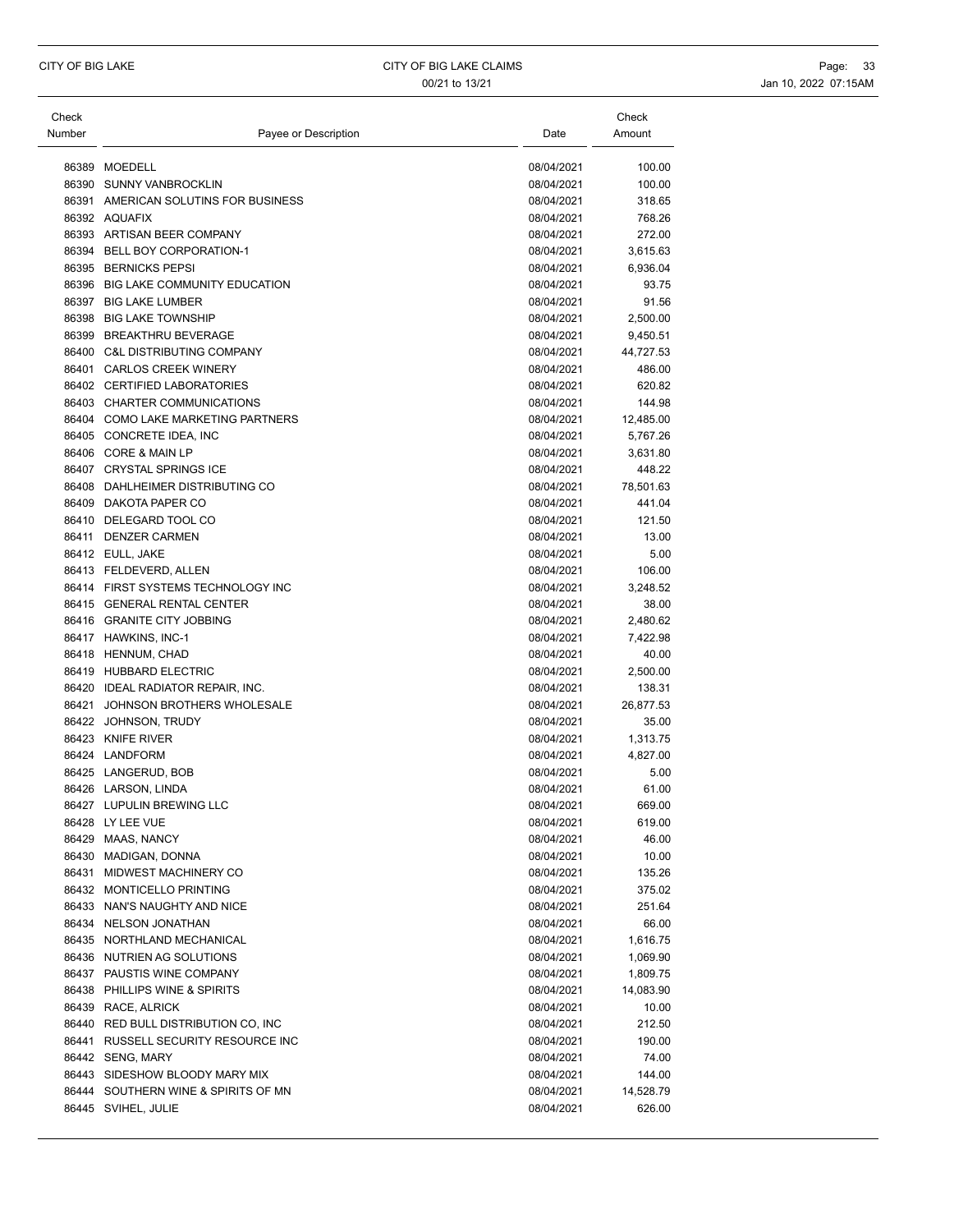| Check<br>Number | Payee or Description                  | Date       | Check<br>Amount |
|-----------------|---------------------------------------|------------|-----------------|
| 86446           | THE AMERICAN BOTTLING COMPANY         | 08/04/2021 | 237.50          |
|                 | 86447 T-MOBILE                        | 08/04/2021 | 1,169.27        |
| 86448 VEIT      |                                       | 08/04/2021 | 960.00          |
|                 | 86449 VERRETT ROSEGRETTA              | 08/04/2021 | 50.00           |
|                 | 86450 VIKING COCA-COLA                | 08/04/2021 | 497.20          |
|                 | 86451 VINOCOPIA                       | 08/04/2021 | 685.00          |
|                 | 86452 VONCO                           | 08/04/2021 | 2,364.97        |
|                 | 86453 WATER CONSERVATION SERV, INC.   | 08/04/2021 | 5,400.00        |
|                 | 86454 WINE MERCHANTS                  | 08/04/2021 | 1,800.00        |
|                 | 86455 SANDHILL VILLAS LLC             | 08/12/2021 | 94,376.25       |
|                 | 86456 3RD DIMENSION STONEWORKS        | 08/13/2021 | 2,520.00        |
|                 | 86457 ABRAHAMSON, CARLA               | 08/13/2021 | 15.00           |
|                 | 86458 ACE SOLID WASTE INC             | 08/13/2021 | 1,188.91        |
|                 | 86459 BIG LAKE CENTER OWNERS ASSOC.   | 08/13/2021 | 165.65          |
|                 | 86460 BIG LAKE FIRE DEPARTMENT        | 08/13/2021 | 950.00          |
|                 | 86461 BIG LAKE LUMBER                 | 08/13/2021 | 67.80           |
|                 | 86462 BOLTON & MENK INC               | 08/13/2021 | 5,654.00        |
|                 | 86463 BOURGET IMPORTS, LLC            | 08/13/2021 | 362.50          |
|                 | 86464 BRATZEL, IRA                    | 08/13/2021 | 200.00          |
|                 | 86465 BREAKTHRU BEVERAGE              | 08/13/2021 | 3,951.07        |
|                 | 86466 BRENTESON COMPANIES INC         | 08/13/2021 | 6,100.00        |
|                 | 86467 C&L DISTRIBUTING COMPANY        | 08/13/2021 | 17,372.91       |
|                 | 86468 CASEYS BUSINESS MASTERCARD      | 08/13/2021 | 390.13          |
|                 | 86469 CORE & MAIN LP                  | 08/13/2021 | 251.95          |
|                 | 86470 CRYSTAL SPRINGS ICE             | 08/13/2021 | 558.96          |
|                 | 86471 CURBSIDE WASTE                  | 08/13/2021 | 1,010.00        |
|                 | 86472 DAHLHEIMER DISTRIBUTING CO      | 08/13/2021 | 21,580.60       |
|                 | 86473 FREIDAY, SARA                   | 08/13/2021 | 1,925.00        |
|                 | 86474 FROOGLE LLC                     | 08/13/2021 | 76.41           |
|                 | 86475 GOPHER STATE ONE CALL           | 08/13/2021 | 245.70          |
|                 | 86476 GRANITE CITY JOBBING            | 08/13/2021 | 1,148.84        |
|                 | 86477 HAWKINS, INC-1                  | 08/13/2021 | 1,185.50        |
|                 | 86478 IUOE LOCAL #49                  | 08/13/2021 | 490.00          |
|                 | 86479 IUOE LOCAL 49 FRINGE BENEFIT    | 08/13/2021 | 18,550.00       |
|                 | 86480 JOHNSON BROTHERS WHOLESALE      | 08/13/2021 | 10,864.20       |
|                 | 86481 KOLLER, JOHN                    | 08/13/2021 | 239.26          |
|                 | 86482 KWIK TRIP - CREDIT DEPT         | 08/13/2021 | 6,296.65        |
|                 | 86483 LAKES & LEGENDS BREWING CO      | 08/13/2021 | 243.00          |
|                 | 86484 LAW ENFORCEMENT LABOR SERVICE   | 08/13/2021 | 635.00          |
|                 | 86485 LOCATORS AND SUPPLIES INC       | 08/13/2021 | 1,039.74        |
|                 | 86486 MEHR, JEFF                      | 08/13/2021 | 20.00           |
|                 | 86487 MN DEPT OF PUBLIC SAFETY        | 08/13/2021 | 54.25           |
|                 | 86488 MN MUNICIPAL BEVERAGE ASSOC.    | 08/13/2021 | 695.00          |
|                 | 86489 MONTICELLO, CITY OF             | 08/13/2021 | 180.00          |
|                 | 86490 NOLTING, MARY                   | 08/13/2021 | 20.00           |
|                 | 86491 OKSANA, MATVEICI                | 08/13/2021 | 10.00           |
|                 | 86492 PAUSTIS WINE COMPANY            | 08/13/2021 | 470.00          |
|                 | 86493 PHILLIPS WINE & SPIRITS         | 08/13/2021 | 658.01          |
|                 | 86494 ROYAL TIRE INC                  | 08/13/2021 | 97.15           |
|                 | 86495 SMALL LOT MN                    | 08/13/2021 | 268.88          |
|                 | 86496 SOUTHERN WINE & SPIRITS OF MN   | 08/13/2021 | 5,993.46        |
|                 | 86497 STAPLES ADVANTAGE               | 08/13/2021 | 285.20          |
|                 | 86498 TAFT STETTINIUS & HOLLISTER LLP | 08/13/2021 | 11,750.00       |
|                 | 86499 AFLAC                           | 08/19/2021 | 180.96          |
|                 | 86500 AMERICAN SOLUTINS FOR BUSINESS  | 08/19/2021 | 214.56          |
|                 | 86501 ARTISAN BEER COMPANY            | 08/19/2021 | 189.50          |
|                 | 86502 BEAUDRY                         | 08/19/2021 | 2,092.60        |
|                 |                                       |            |                 |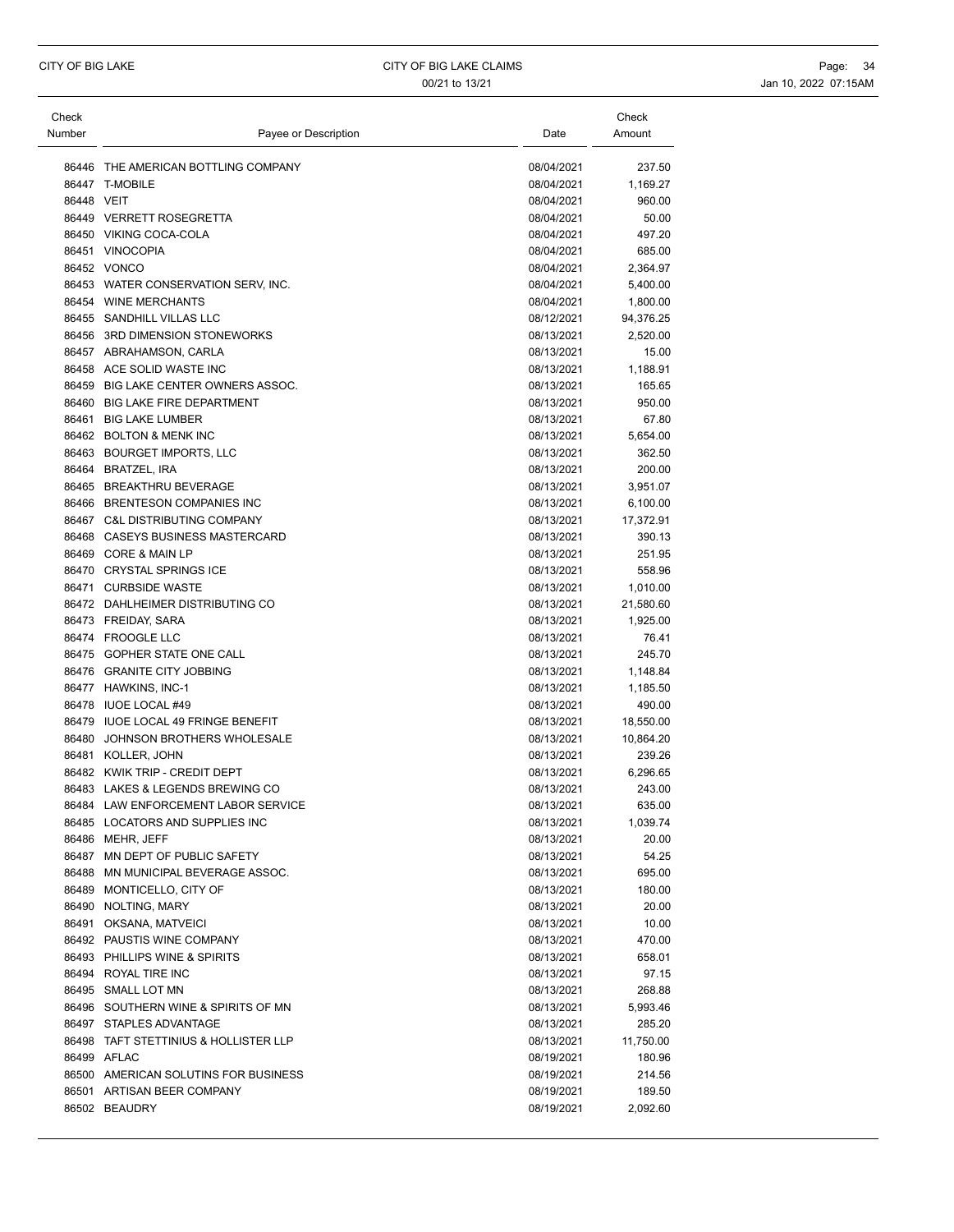| Check<br>Number | Payee or Description                                                     | Date                     | Check<br>Amount     |
|-----------------|--------------------------------------------------------------------------|--------------------------|---------------------|
|                 | 86503 BEECK MINERAL PAINTS                                               | 08/19/2021               | 752.74              |
|                 | 86504 BREAKTHRU BEVERAGE                                                 | 08/19/2021               | 3,026.62            |
|                 | 86505 BRENTESON, JOE                                                     | 08/19/2021               | 225.00              |
|                 | 86506 C&L DISTRIBUTING COMPANY                                           | 08/19/2021               | 16,675.67           |
|                 | 86507 CAMPBELL KNUTSON PROFESSIONAL                                      | 08/19/2021               | 2,956.61            |
|                 | 86508 CARLOS CREEK WINERY                                                | 08/19/2021               | 279.00              |
|                 | 86509 CENTERPOINT ENERGY                                                 | 08/19/2021               | 268.16              |
|                 | 86510 CENTRAL HYDRAULICS                                                 |                          | 38.14               |
|                 |                                                                          | 08/19/2021               |                     |
|                 | 86511 CEP ART & DESIGN                                                   | 08/19/2021               | 485.00<br>328.81    |
|                 | 86512 CHARTER COMMUNICATIONS<br>86513 CINTAS                             | 08/19/2021<br>08/19/2021 | 660.04              |
|                 | 86514 CORE & MAIN LP                                                     |                          |                     |
|                 | 86515 CRYSTAL SPRINGS ICE                                                | 08/19/2021<br>08/19/2021 | 1,711.42<br>291.88  |
|                 | 86516 DAHLHEIMER DISTRIBUTING CO                                         | 08/19/2021               |                     |
|                 | 86517 DAILEY DATA & ASSOCIATES, INC                                      | 08/19/2021               | 20,194.89<br>309.94 |
|                 | 86518 DAKOTA SUPPLY GROUP                                                | 08/19/2021               | 342.36              |
|                 | 86519 ECM PUBLISHERS, INC.                                               | 08/19/2021               | 49.50               |
|                 | 86520 ELM CREEK BREWING CO                                               | 08/19/2021               |                     |
|                 |                                                                          |                          | 215.00              |
|                 | 86521 GENERAL RENTAL CENTER                                              | 08/19/2021               | 175.00              |
|                 | 86522 GOENNER, KURT                                                      | 08/19/2021               | 234.99              |
|                 | 86523 GRANITE CITY JOBBING                                               | 08/19/2021               | 1,382.65            |
|                 | 86524 GREAT RIVER REGIONAL LIBRARY                                       | 08/19/2021               | 2,269.70            |
|                 | 86525 HANEY, GABRIELE                                                    | 08/19/2021               | 10.00               |
|                 | 86526 INSPECTRON, INC.                                                   | 08/19/2021               | 480.00              |
|                 | 86527 JOHNSON BROTHERS WHOLESALE                                         | 08/19/2021               | 14,590.81           |
|                 | 86528 KNIFE RIVER - ST. CLOUD                                            | 08/19/2021               | 1,313.75            |
|                 | 86529 LANG, JOY                                                          | 08/19/2021               | 5.00                |
|                 | 86530 LUPULIN BREWING LLC                                                | 08/19/2021               | 1,383.20            |
|                 | 86531 M&M EXPRESS SALES & SERVICE                                        | 08/19/2021               | 412.96              |
|                 | 86532 MIKELSON, TIM                                                      | 08/19/2021               | 23.00               |
|                 | 86533 MILLER, CAROL                                                      | 08/19/2021               | 20.00               |
|                 | 86534 MN COMPUTER SYSTEMS INC                                            | 08/19/2021               | 45.48               |
|                 | 86535 MN MUNICIPAL BEVERAGE ASSOC.                                       | 08/19/2021               | 2,700.00            |
|                 | 86536 MONTICELLO PRINTING                                                | 08/19/2021               | 137.65              |
|                 | 86537 NOBERG HOMES                                                       | 08/19/2021               | 1,860.00            |
|                 | 86538 NORLIN, SAM                                                        | 08/19/2021               | 62.34               |
|                 | 86539 NOVAK BUILDERS                                                     | 08/19/2021               | 1,860.00            |
|                 | 86540 NOVAK-FLECK, INC                                                   | 08/19/2021               | 3,720.00            |
|                 | 86541 OREILLY AUTOMOTIVE, INC                                            | 08/19/2021               | 484.18              |
|                 | 86542 PAUSTIS WINE COMPANY                                               | 08/19/2021               | 1,308.75            |
|                 | 86543 PHILLIPS WINE & SPIRITS                                            | 08/19/2021               | 1,793.61            |
|                 | 86544 PITNEY BOWES GLOBAL FINANCIAL                                      | 08/19/2021               | 492.95              |
|                 | 86545 PLUNKETTS PEST CONTROL                                             | 08/19/2021               | 208.00              |
|                 | 86546 PROFESSIONAL CREDIT ANALYSTS OF MINNESOT                           | 08/19/2021               | 14.00               |
|                 | 86547 QUADIENT LEASING USA, INC                                          | 08/19/2021               | 473.97              |
|                 | 86548 RY RYAN CONSTRUCTION, INC                                          | 08/19/2021               | 3,300.00            |
|                 | 86549 RYAN AUTO MALL                                                     | 08/19/2021               | 490.52              |
|                 | 86550 SHRED RIGHT                                                        | 08/19/2021               | 80.00               |
|                 | 86551 SOUTHERN WINE & SPIRITS OF MN                                      | 08/19/2021               | 5,009.92            |
|                 | 86552 STANEC CONSULTING SERVICES INC<br>86553 TGK AUTOMOTIVE OF BIG LAKE | 08/19/2021               | 18,769.00           |
|                 |                                                                          | 08/19/2021               | 28.89               |
|                 | 86554 THE STAMPIN PLACE                                                  | 08/19/2021               | 23.95               |
|                 | 86555 THELEN MECHANICAL                                                  | 08/19/2021               | 365.00              |
|                 | 86556 TIME WARNER                                                        | 08/19/2021               | 18.28               |
|                 | 86557 UTILITY CONSULTANTS                                                | 08/19/2021               | 1,346.00            |
|                 | 86558 UTILITY LOGIC<br>86559 VARNER TRANSPORTATION LLC                   | 08/19/2021               | 985.00              |
|                 |                                                                          | 08/19/2021               | 2,282.50            |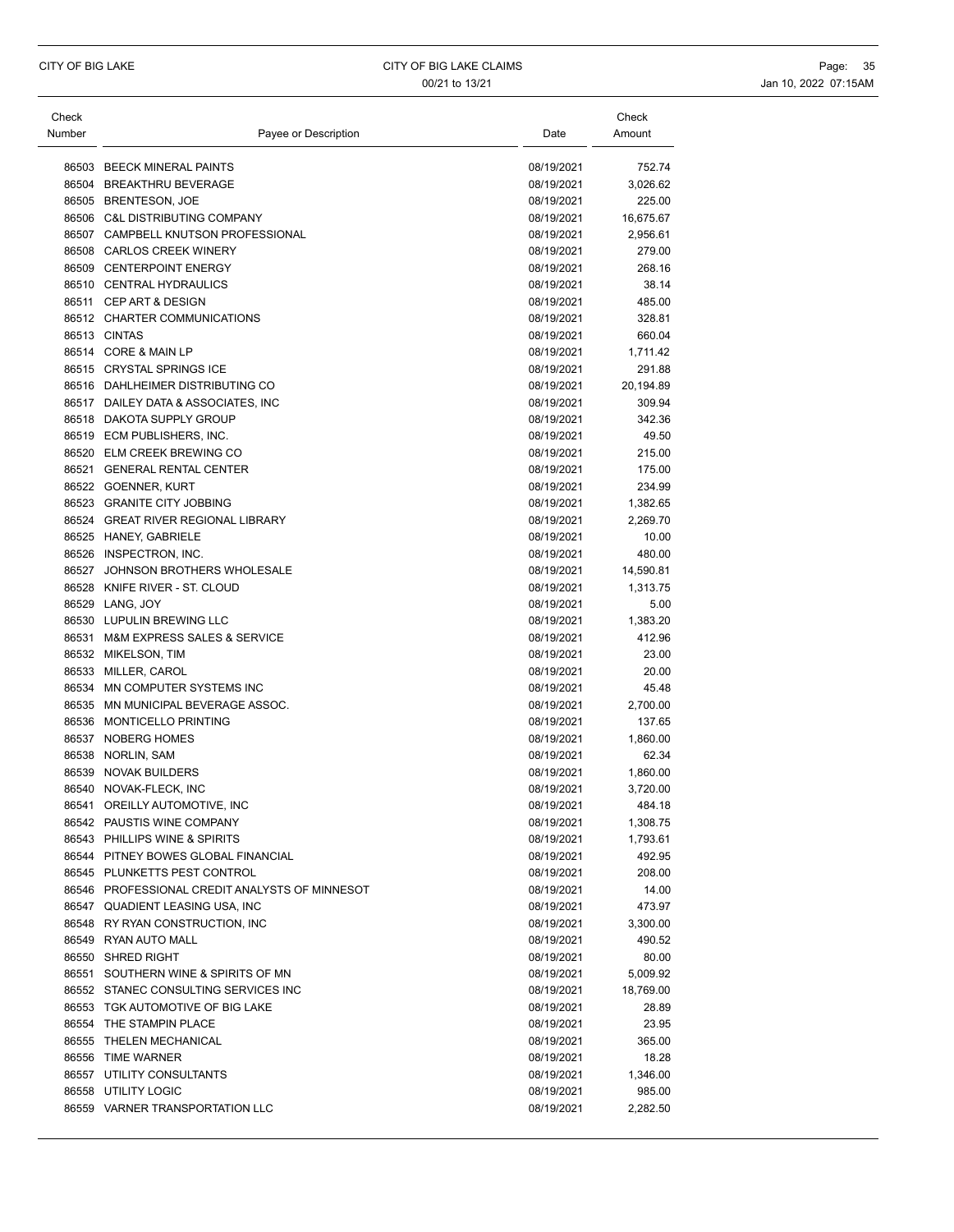| Check      |                                        |            | Check                |
|------------|----------------------------------------|------------|----------------------|
| Number     | Payee or Description                   | Date       | Amount               |
|            |                                        |            |                      |
| 86560 VEIT |                                        | 08/19/2021 | 160.00               |
|            | 86561 VIKING COCA-COLA                 | 08/19/2021 | 533.05               |
|            | 86562 VINOCOPIA                        | 08/19/2021 | 860.67               |
|            | 86563 VONCO                            | 08/19/2021 | 2,991.14             |
|            | 86564 WACONIA BREWING COMPANY          | 08/19/2021 | 203.00               |
|            | 86565 WATER LABORATORIES INC           | 08/19/2021 | 170.00               |
|            | 86566 WATERGUARDS LLC                  | 08/19/2021 | 3,020.00             |
|            | 86567 WINDSTREAM                       | 08/19/2021 | 593.48               |
|            | 86568 WINE MERCHANTS                   | 08/19/2021 | 384.48               |
|            | 86569 WRUCK SEWER & PORTABLE RENTALS   | 08/19/2021 | 727.00               |
|            | 86570 XCEL ENERGY                      | 08/19/2021 | 3,557.85             |
|            | 86571 CENTERPOINT ENERGY               | 08/23/2021 | 593.26               |
|            | 86572 ALL AMERICAN TITLE CO INC        | 08/24/2021 | 656.34               |
|            | 86573 ANCONA TITLE & ESCROW            | 08/24/2021 | 17.13                |
|            | 86574 ANCONA TITLE & ESCROW            | 08/24/2021 | 201.16               |
|            | 86575 ANCONA TITLE & ESCROW            | 08/24/2021 | 66.16                |
|            | 86576 ANDERSON, DANIEL & JEANETTE      | 08/24/2021 | 29.24                |
|            | 86577 BDG LLC                          | 08/24/2021 | 69.20                |
|            | 86578 BORRELL, PAUL                    | 08/24/2021 | 42.03                |
|            | 86579 BUCKNER, JOYCE                   | 08/24/2021 | 56.67                |
|            | 86580 BURNET TITLE                     | 08/24/2021 | 56.17                |
|            | 86581 CLOSING HUB                      | 08/24/2021 | 77.93                |
|            | 86582 CONAVATTI, BRYAN                 | 08/24/2021 | 127.85               |
|            | 86583 DEGROOT, CODY                    | 08/24/2021 | 72.67                |
|            | 86584 EDSTROM, NICOLE                  | 08/24/2021 | 96.18                |
|            | 86585 JEPPESEN, RACHEL                 | 08/24/2021 | 51.80                |
|            | 86586 KEY TITLE & CLOSING SERVICES LLC | 08/24/2021 | 62.01                |
|            | 86587 KLINGFUS, BRANDON                | 08/24/2021 | 200.00               |
|            | 86588 LEGACY TITLE                     | 08/24/2021 | 26.87                |
|            | 86589 MODERN TITLE LLC                 | 08/24/2021 | 35.30                |
|            | 86590 NORTHLAND TITLE                  | 08/24/2021 | 85.37                |
|            | 86591 NOVAK, JEFFREY                   | 08/24/2021 | 147.61               |
|            | 86592 PARTNERS TITLE                   | 08/24/2021 | 399.03               |
|            | 86593 PUPPE, RANDALL                   | 08/24/2021 | 79.56                |
|            | 86594 THE TITLE GROUP INC              | 08/24/2021 | 64.43                |
|            | 86595 TITLE SPECIALISTS INC            | 08/24/2021 | 64.53                |
|            | 86596 WATERMARK TITLE AGENCY           | 08/24/2021 | 56.39                |
|            | 86597 WOLTMAN, JEFF & BRENDA           | 08/24/2021 | 47.04                |
|            | 86598 ASTECH CORPORATION               | 08/24/2021 | 345, 184.55          |
|            | 86599 DANGER, ELIZABETH                | 08/25/2021 | .00                  |
|            | 86600 SHERBURNE COUNTY ATTORNEY        | 08/24/2021 | 924.80               |
|            | 86601 BRATZEL, IRA                     | 08/25/2021 | 200.00               |
|            | 86602 ALLSTATE PARTS OF SAUK RAPIDS    | 08/26/2021 | 162.78               |
|            | 86603 ARBOGST, MIKE                    | 08/26/2021 | 5.00                 |
|            | 86604 AUTOSTOP INC                     | 08/26/2021 |                      |
|            | 86605 BELL BOY CORPORATION-1           | 08/26/2021 | 1,319.92<br>2,546.17 |
|            | 86606 BIG LAKE CENTER OWNERS ASSOC.    | 08/26/2021 |                      |
|            | 86607 BREAKTHRU BEVERAGE               | 08/26/2021 | 685.51               |
|            |                                        |            | 3,848.99             |
|            | 86608 C&L DISTRIBUTING COMPANY         | 08/26/2021 | 14,522.46            |
|            | 86609 CERTIFIED LABORATORIES           | 08/26/2021 | 203.03               |
|            | 86610 CHARTER COMMUNICATIONS           | 08/26/2021 | 76.31                |
|            | 86611 CITY OF BIG LAKE                 | 08/26/2021 | 29,780.43            |
|            | 86612 CLEARWAY COMMUNITY SOLAR LLC     | 08/26/2021 | 8,105.55             |
|            | 86613 CORE & MAIN LP                   | 08/26/2021 | 3,387.03             |
|            | 86614 CRYSTAL SPRINGS ICE              | 08/26/2021 | 673.01               |
|            | 86615 DAHLHEIMER DISTRIBUTING CO       | 08/26/2021 | 26,536.97            |
|            | 86616 DANGER, ELIZABETH                | 08/26/2021 | .00                  |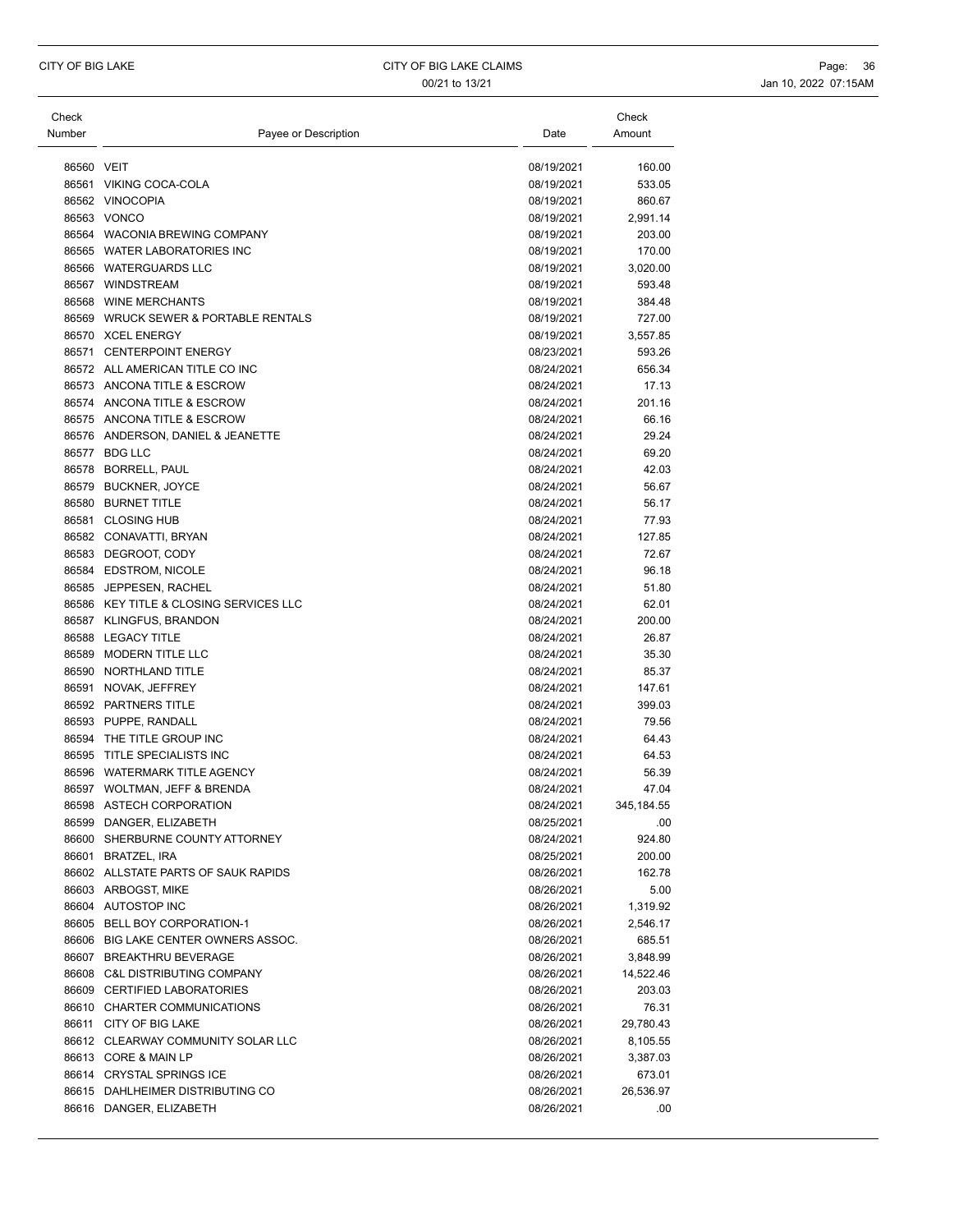| Check  |                                     |            | Check     |
|--------|-------------------------------------|------------|-----------|
| Number | Payee or Description                | Date       | Amount    |
|        |                                     |            |           |
|        | 86617 DATA SUCCESS, INC             | 08/26/2021 | 249.00    |
|        | 86618 GRANITE CITY JOBBING          | 08/26/2021 | 1,518.98  |
|        | 86619 JOHNSON BROTHERS WHOLESALE    | 08/26/2021 | 32,743.84 |
| 86620  | JOHNSON CONTROLS SECURITY           | 08/26/2021 | 2,921.50  |
|        | 86621 JP BROOKS HOMES               | 08/26/2021 | 3,720.00  |
|        | 86622 KARNE, RAJ                    | 08/26/2021 | 5.00      |
|        | 86623 KOPFF, ROBERT                 | 08/26/2021 | 40.00     |
|        | 86624 LANDFORM                      | 08/26/2021 | 1,121.00  |
|        | 86625 LEAGUE OF MN CITIES INSURANCE | 08/26/2021 | 250.00    |
|        | 86626 LUPULIN BREWING LLC           | 08/26/2021 | 1,426.60  |
|        | 86627 MARCO TECHNOLOGIES LLC        | 08/26/2021 | 246.48    |
|        | 86628 MENARDS                       | 08/26/2021 | 65.84     |
|        | 86629 MN NCPERS LIFE                | 08/26/2021 | 48.00     |
|        | 86630 NAGELL APPRAISAL & CONSULTING | 08/26/2021 | 1,800.00  |
|        | 86631 NUTRIEN AG SOLUTIONS          | 08/26/2021 | 229.90    |
|        | 86632 OLSON & SONS ELECTRIC         | 08/26/2021 | 39.22     |
|        | 86633 OMNI BREWING COMPANY LLC      | 08/26/2021 | 228.00    |
|        | 86634 PAUSTIS WINE COMPANY          | 08/26/2021 | 2,923.75  |
|        |                                     |            |           |
|        | 86635 PHILLIPS WINE & SPIRITS       | 08/26/2021 | 12,799.62 |
|        | 86636 PITNEY BOWES GLOBAL FINANCIAL | 08/26/2021 | 387.72    |
|        | 86637 PROGRESSIVE BUILDERS          | 08/26/2021 | 3,720.00  |
|        | 86638 QUALITY REFRIGERATION         | 08/26/2021 | 1,039.87  |
|        | 86639 RIVERROAD ELECTRIC, INC       | 08/26/2021 | 498.10    |
|        | 86640 ROYAL TIRE INC                | 08/26/2021 | 97.15     |
|        | 86641 SHERBURNE COUNTY ATTORNEY     | 08/26/2021 | 836.57    |
|        | 86642 SHORT-ELLIOTT-HENDRICKSON     | 08/26/2021 | 565.50    |
|        | 86643 SOUTHERN WINE & SPIRITS OF MN | 08/26/2021 | 6,192.44  |
|        | 86644 SPECTRUM                      | 08/26/2021 | 164.54    |
|        | 86645 STAPLES ADVANTAGE             | 08/26/2021 | 458.24    |
|        | 86646 THE AMERICAN BOTTLING COMPANY | 08/26/2021 | 143.00    |
|        | 86647 T-MOBILE                      | 08/26/2021 | 628.62    |
|        | 86648 US POSTAL SERVICE             | 08/26/2021 | 235.00    |
|        | 86649 VINOCOPIA                     | 08/26/2021 | 177.71    |
|        | 86650 WINE MERCHANTS                | 08/26/2021 | 144.00    |
|        | 86651 WINEBOW                       | 08/26/2021 | 486.00    |
|        | 86652 US POSTAL SERVICE             | 08/27/2021 | 10.00     |
|        | 86653 ANDERSON, HEATHER             | 08/31/2021 | 5.00      |
|        | 86654 ANDERSON, JERI                | 08/31/2021 | 68.00     |
|        | 86655 BAER, STEVE                   | 08/31/2021 | 150.00    |
|        | 86656 CONNEXUS ENERGY               | 08/31/2021 | 30,648.62 |
|        | 86657 DENZER CARMEN                 | 08/31/2021 | 14.00     |
|        | 86658 FELDEVERD, ALLEN              | 08/31/2021 | 249.00    |
|        | 86659 HENNUM, CHAD                  | 08/31/2021 | 267.00    |
|        | 86660 LARSON, LINDA                 | 08/31/2021 | 43.00     |
|        | 86661 LETOURNEAU, KENYA             | 08/31/2021 | 25.00     |
|        | 86662 LILLO, KATIE                  | 08/31/2021 | 11.00     |
|        | 86663 LOGEAIS, JUSTIN               | 08/31/2021 | 60.00     |
|        | 86664 LY LEE VUE                    | 08/31/2021 | 772.00    |
|        | 86665 MAAS, NANCY                   | 08/31/2021 | 38.00     |
|        | 86666 NELSON JONATHAN               | 08/31/2021 | 20.00     |
|        | 86667 RACE, ALRICK                  | 08/31/2021 | 5.00      |
|        | 86668 SENG, MARY                    | 08/31/2021 | 42.00     |
|        | 86669 STAPLES ADVANTAGE             | 08/31/2021 | 135.96    |
|        | 86670 SVIHEL, JULIE                 |            | 700.00    |
|        |                                     | 08/31/2021 |           |
|        | 86671 VAN NGUYEN                    | 08/31/2021 | 5.00      |
|        | 86672 ALLSTATE PARTS OF SAUK RAPIDS | 09/03/2021 | 78.02     |
|        | 86673 ARTISAN BEER COMPANY          | 09/03/2021 | 272.00    |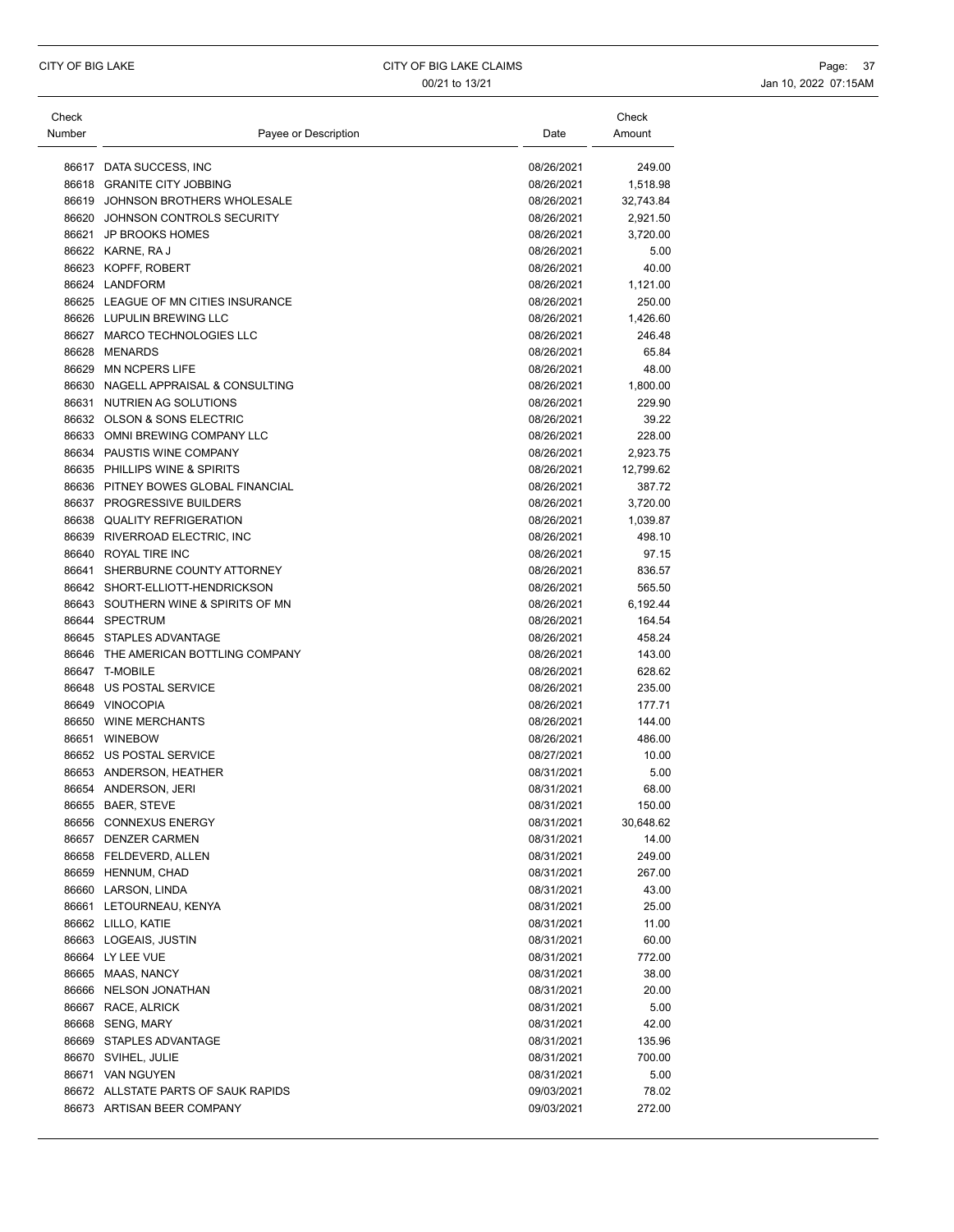| Check  |                                     |            | Check     |
|--------|-------------------------------------|------------|-----------|
| Number | Payee or Description                | Date       | Amount    |
|        | 86674 ARVIG - PERHAM                | 09/03/2021 | 373.00    |
|        | 86675 BELL BOY CORPORATION-1        | 09/03/2021 | 302.57    |
|        | 86676 BERNICKS PEPSI                | 09/03/2021 | 3,592.27  |
|        | 86677 BIG LAKE CHAMBER OF COMMERCE  | 09/03/2021 | 15.00     |
| 86678  | <b>BREAKTHRU BEVERAGE</b>           | 09/03/2021 | 5,625.45  |
|        | 86679 C&L DISTRIBUTING COMPANY      | 09/03/2021 | 17,555.19 |
|        | 86680 CENTRAL MCGOWAN INC           | 09/03/2021 | 143.50    |
|        | 86681 DAHLHEIMER DISTRIBUTING CO    | 09/03/2021 | 22,304.65 |
|        | 86682 DRAKE CONSTRUCTION            | 09/03/2021 | 1,860.00  |
|        | 86683 GRANITE CITY JOBBING          | 09/03/2021 | 958.89    |
|        | 86684 HANSEN, JENNIFER              | 09/03/2021 | 255.00    |
|        | 86685 HENRY, TOM                    | 09/03/2021 | 950.00    |
|        | 86686 JOHNSON BROTHERS WHOLESALE    | 09/03/2021 | 7,994.56  |
|        | 86687 MHSRC/RANGE                   | 09/03/2021 | 595.00    |
| 86688  | MIDWEST MACHINERY CO                | 09/03/2021 | 78.02     |
| 86689  | MN MUNICIPAL BEVERAGE ASSOC.        | 09/03/2021 | 53.25     |
|        | 86690 NUTRIEN AG SOLUTIONS          | 09/03/2021 | 229.90    |
|        | 86691 PHILLIPS WINE & SPIRITS       | 09/03/2021 | 5,507.13  |
|        | 86692 QUALITY FLOW SYSTEMS          | 09/03/2021 | 1,654.00  |
|        | 86693 SHRED RIGHT                   | 09/03/2021 | 80.00     |
|        | 86694 WOITEL, MATT                  | 09/03/2021 | 10.00     |
|        | 86695 NEUMAN, NATHAN                | 09/08/2021 | 200.00    |
|        | 86696 AMSTERDAM PRINTING AND LITHO  | 09/10/2021 | 351.81    |
|        | 86697 BERNICKS PEPSI                | 09/10/2021 | 5,026.00  |
| 86698  | BIG LAKE CHAMBER OF COMMERCE        | 09/10/2021 | 200.00    |
|        | 86699 BOURGET IMPORTS, LLC          | 09/10/2021 | 302.50    |
|        | 86700 BREAKTHRU BEVERAGE            | 09/10/2021 | 11,483.08 |
|        | 86701 C&L DISTRIBUTING COMPANY      | 09/10/2021 | 16,150.40 |
|        | 86702 CASEYS BUSINESS MASTERCARD    | 09/10/2021 | 449.17    |
|        | 86703 CHARTER COMMUNICATIONS        | 09/10/2021 | 539.29    |
|        | 86704 CITY OF BIG LAKE              | 09/10/2021 | 100.00    |
|        | 86705 COMMISSIONER OF FINANCE       | 09/10/2021 | 1,151.11  |
|        | 86706 CONNEXUS ENERGY               | 09/10/2021 | 14.50     |
|        | 86707 COUNTRY LUMBER                | 09/10/2021 | 176.24    |
|        | 86708 CRYSTAL SPRINGS ICE           | 09/10/2021 | 248.64    |
|        | 86709 CURBSIDE CHICKEN              | 09/10/2021 | 20.00     |
|        | 86710 CURBSIDE WASTE                | 09/10/2021 | 1,010.00  |
|        | 86711 DAHLHEIMER DISTRIBUTING CO    | 09/10/2021 | 23,431.81 |
|        | 86712 DANGER, ELIZABETH             | 09/10/2021 | 150.00    |
|        | 86713 DAVIDS PHOTOGRAPY             | 09/10/2021 | 1,000.00  |
|        | 86714 ECM PUBLISHERS, INC.          | 09/10/2021 | 72.00     |
|        | 86715 EL CHARRITO CATERING          | 09/10/2021 | 20.00     |
|        | 86716 FROOGLE LLC                   | 09/10/2021 | 64.97     |
|        | 86717 GANJE, DANIELLE               | 09/10/2021 | 21.81     |
|        | 86718 GRANITE CITY JOBBING          | 09/10/2021 | 1,026.78  |
|        | 86719 HAWKINS, INC-1                | 09/10/2021 | 12,790.47 |
|        | 86720 IUOE LOCAL #49                | 09/10/2021 | 455.00    |
|        | 86721 KRACKLIN ROSIES               | 09/10/2021 | 15.00     |
|        | 86722 LAKE RESTORATION INC.         | 09/10/2021 | 9,998.00  |
|        | 86723 LAW ENFORCEMENT LABOR SERVICE | 09/10/2021 | 635.00    |
|        | 86724 M&M EXPRESS SALES & SERVICE   | 09/10/2021 | 13.14     |
|        | 86725 MARTIE S FARM SERVICE         | 09/10/2021 | 1,150.00  |
|        | 86726 MEL'S RUGS DIRECT             | 09/10/2021 | 30.00     |
|        | 86727 NUTRIEN AG SOLUTIONS          | 09/10/2021 | 1,794.95  |
|        | 86728 OFF & ON LLC                  | 09/10/2021 | 1,000.00  |
|        | 86729 PAPER ROLL SUPPLIES           | 09/10/2021 | 70.87     |
|        | 86730 PATRIOT NEWS MN               | 09/10/2021 | 789.40    |
|        |                                     |            |           |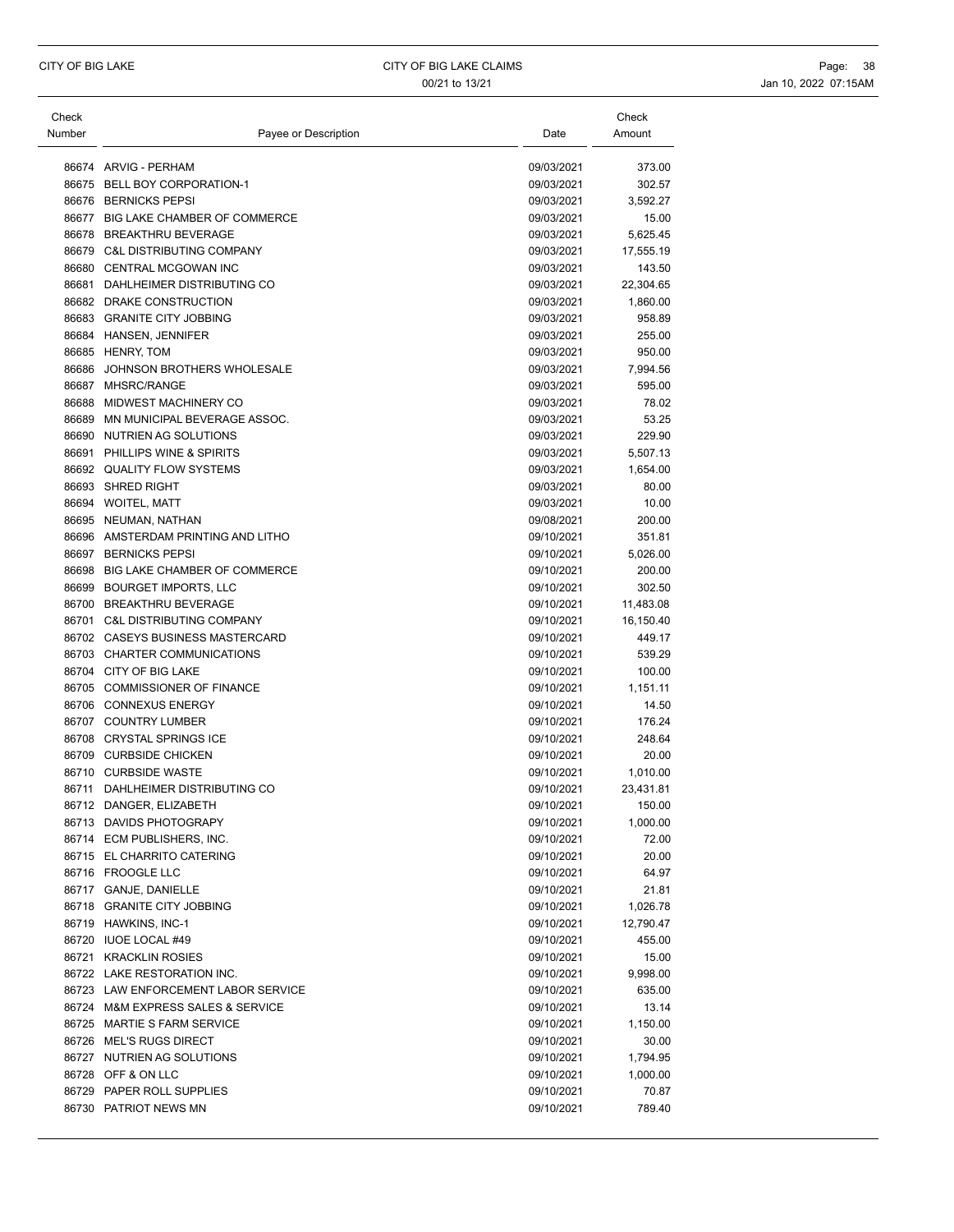| Check      |                                     |            | Check      |
|------------|-------------------------------------|------------|------------|
| Number     | Payee or Description                | Date       | Amount     |
|            | 86731 PLAISTED COMPANIES INC.       | 09/10/2021 | 1,783.78   |
|            | 86732 RAYMIES'S PIZZA               | 09/21/2021 | .00        |
|            | 86733 RDO EQUIPMENT CO              | 09/10/2021 | 436.75     |
| 86734      | RED BULL DISTRIBUTION CO, INC       | 09/10/2021 | 301.00     |
|            | 86735 RMR SERVICES                  | 09/10/2021 | 4,721.30   |
|            | 86736 ROCKET CONCESSIONS            | 09/10/2021 | 80.00      |
|            | 86737 ROY C INC                     | 09/10/2021 | 873.34     |
|            | 86738 SEXTON, ISABELLA              | 09/10/2021 | 13.80      |
|            | 86739 SHERBURNE CO AREA UNITED WAY  | 09/10/2021 | .00        |
|            | 86740 SHERBURNE CO SHERIFFS DEPT    | 09/10/2021 | 2,833.33   |
|            | 86741 SHERBURNE COUNTY 4H           | 09/10/2021 | 41.56      |
|            | 86742 SHERBURNE COUNTY ATTORNEY     | 09/23/2021 | .00        |
|            | 86743 SILVER BELL TROPHIES & AWARDS | 09/10/2021 | 570.00     |
|            | 86744 SITEONE LANDSCAPE SUPPLY      | 09/10/2021 | 352.66     |
|            | 86745 SOUTHERN WINE & SPIRITS OF MN | 09/10/2021 | 9,274.82   |
|            | 86746 SUMMIT FIRE PROTECTION        | 09/10/2021 | 1,767.75   |
| 86747 TASC |                                     | 09/10/2021 | 250.00     |
|            | 86748 THELEN MECHANICAL             | 09/10/2021 | 387.00     |
|            | 86749 VARNER TRANSPORTATION LLC     | 09/10/2021 | 1,721.25   |
|            | 86750 VERIZON WIRELESS              | 09/10/2021 | 615.57     |
|            | 86751 WATERGUARDS LLC               | 09/10/2021 | 1,820.00   |
|            | 86752 WINTA ICE CREAM               | 09/10/2021 | 80.00      |
|            | 86753 ACE SOLID WASTE INC           | 09/15/2021 | 1,188.91   |
|            | 86754 AFLAC                         | 09/15/2021 | 180.96     |
|            | 86755 ARTISAN BEER COMPANY          | 09/15/2021 | 53.50      |
|            | 86756 AUTOSTOP INC                  | 09/15/2021 | 204.53     |
|            | 86757 AXON ENTERPRISE, INC          | 09/15/2021 | 451.44     |
|            | 86758 BELL BOY CORPORATION-1        | 09/15/2021 | 1,349.27   |
| 86759      | <b>BERNICKS PEPSI</b>               | 09/15/2021 | 1,809.31   |
|            | 86760 BIG LAKE CENTER OWNERS ASSOC. | 09/15/2021 | 161.97     |
| 86761      | <b>BIG LAKE FIRE DEPARTMENT</b>     | 09/15/2021 | 5,700.00   |
|            | 86762 BOLTON & MENK INC             | 09/15/2021 | 9,424.00   |
|            | 86763 BREAKTHRU BEVERAGE            | 09/15/2021 | 116.61     |
| 86764      | <b>C&amp;L DISTRIBUTING COMPANY</b> | 09/15/2021 | 16,854.35  |
|            | 86765 CARRIE JOHNSON BRIDAL COLLECT | 09/29/2021 | .00        |
|            | 86766 CENTERPOINT ENERGY            | 09/15/2021 | 758.19     |
|            | 86767 CEP ART & DESIGN              | 09/15/2021 | 144.00     |
|            | 86768 CORE & MAIN LP                | 09/15/2021 | 4,077.63   |
|            | 86769 CRYSTAL SPRINGS ICE           | 09/15/2021 | 283.18     |
|            | 86770 DAHLHEIMER DISTRIBUTING CO    | 09/15/2021 | 9,046.35   |
|            | 86771 ECM PUBLISHERS, INC.          | 09/15/2021 | 25.00      |
|            | 86772 ESS BROTHERS & SONS INC       | 09/15/2021 | 39.60      |
|            | 86773 FREIDAY, SARA                 | 09/15/2021 | 2,525.00   |
|            | 86774 GUARDIAN FLEET SAFETY         | 09/15/2021 | 520.00     |
|            | 86775 JOHNSON BROTHERS WHOLESALE    | 09/15/2021 | 12,556.22  |
|            | 86776 KWIK TRIP - CREDIT DEPT       | 09/15/2021 | 6,759.74   |
|            | 86777 LEAGUE OF MN CITIES           | 09/15/2021 | 11,526.00  |
|            | 86778 LEAGUE OF MN CITIES INSURANCE | 09/15/2021 | 171,825.00 |
|            | 86779 LUPULIN BREWING LLC           | 09/15/2021 | 810.40     |
|            | 86780 MACQUEEN EQUIPMENT LLC        | 09/15/2021 | 204.88     |
|            | 86781 MN MAYOR S ASSOCIATION        | 09/15/2021 | 30.00      |
|            | 86782 NEWMAN TRAFFIC SIGNS          | 09/15/2021 | 1,095.79   |
|            | 86783 NORTHLAND MECHANICAL          | 09/15/2021 | 2,837.00   |
|            | 86784 PATRIOT NEWS MN               | 09/15/2021 | 101.80     |
|            | 86785 PAUSTIS WINE COMPANY          | 09/15/2021 | 613.50     |
|            | 86786 PHILLIPS WINE & SPIRITS       | 09/15/2021 | 2,172.68   |
|            | 86787 SHERBURNE CO AREA UNITED WAY  | 09/29/2021 | .00        |
|            |                                     |            |            |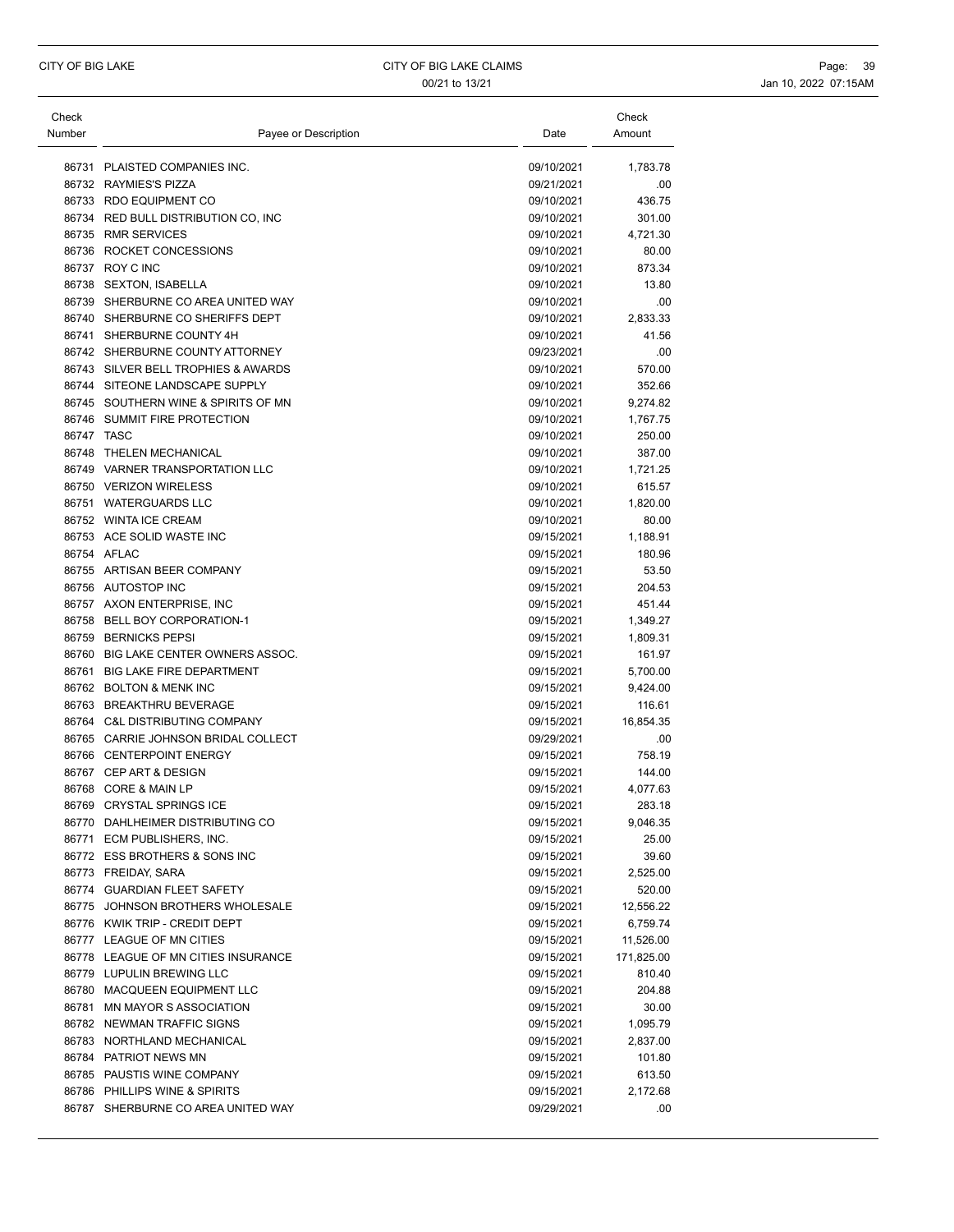| Check      |                                      |            | Check     |
|------------|--------------------------------------|------------|-----------|
| Number     | Payee or Description                 | Date       | Amount    |
|            |                                      |            |           |
|            | 86788 SMALL LOT MN                   | 09/15/2021 | 378.00    |
|            | 86789 SOUTHERN WINE & SPIRITS OF MN  | 09/15/2021 | 4,374.49  |
|            | 86790 STAPLES ADVANTAGE              | 09/15/2021 | 21.23     |
|            | 86790 STAPLES ADVANTAGE              | 10/25/2021 | $21.23 -$ |
|            | 86791 TIME WARNER                    | 09/15/2021 | 18.28     |
|            | 86792 UTILITY CONSULTANTS            | 09/15/2021 | 1,283.00  |
|            | 86793 VIKING COCA-COLA               | 09/15/2021 | 598.65    |
|            | 86794 VINOCOPIA                      | 09/15/2021 | 106.50    |
|            | 86795 WINEBOW                        | 09/15/2021 | 618.75    |
|            | 86796 WRUCK SEWER & PORTABLE RENTALS | 09/15/2021 | 727.00    |
|            | 86797 ARBOGST, MIKE                  | 09/16/2021 | 3,576.50  |
|            | 86798 ARVIG - PERHAM                 | 09/16/2021 | 378.59    |
|            | 86799 BERNICKS PEPSI                 | 09/16/2021 | 2,293.00  |
|            | 86800 BIG LAKE HIGH SCHOOL           | 09/16/2021 | 500.00    |
|            | 86801 BREAKTHRU BEVERAGE             | 09/16/2021 | 2,219.80  |
|            | 86802 CAMPBELL KNUTSON PROFESSIONAL  | 09/16/2021 | 5,811.01  |
|            | 86803 CHARTER COMMUNICATIONS         | 09/16/2021 | 328.74    |
|            | 86804 CINTAS                         | 09/16/2021 | 455.17    |
|            | 86805 ENVIRONMENTAL SENTRY           | 09/16/2021 | 5,390.00  |
|            | 86806 MARTIN-MCALLISTER              | 09/16/2021 | 2,600.00  |
| 86807 EHTS |                                      | 09/17/2021 | 265.00    |
|            | 86808 XCEL ENERGY                    | 09/22/2021 | 5,267.93  |
|            | 86809 BAER, STEVE                    | 09/22/2021 | 150.00    |
|            | 86810 BELL BOY CORPORATION-1         | 09/23/2021 | 1,329.74  |
|            | 86811 BIG LAKE HARDWARE              | 09/23/2021 | 2,312.39  |
|            | 86812 C&L DISTRIBUTING COMPANY       | 09/23/2021 | 25,658.86 |
|            | 86813 CHARTER COMMUNICATIONS         | 09/23/2021 | 76.31     |
|            | 86814 CLEARWAY COMMUNITY SOLAR LLC   | 09/23/2021 | 8,251.48  |
|            | 86815 CRYSTAL SPRINGS ICE            | 09/23/2021 | 308.10    |
|            | 86816 DAHLHEIMER DISTRIBUTING CO     | 09/23/2021 | 27,774.21 |
|            | 86817 DATA SUCCESS, INC              | 09/23/2021 | 249.00    |
|            | 86818 ECM PUBLISHERS, INC.           | 09/23/2021 | 881.60    |
|            | 86819 GRANITE CITY JOBBING           | 09/23/2021 | 2,686.07  |
|            | 86820 H & L MESABI INC               | 09/23/2021 | 8,064.00  |
|            | 86821 INSPECTRON, INC.               | 09/23/2021 | 6,540.00  |
|            | 86822 IUOE LOCAL 49 FRINGE BENEFIT   | 09/23/2021 | 17,225.00 |
|            | 86823 JENKOWSKI LUKE                 | 09/23/2021 | 20.00     |
|            | 86824 JOHNSON BROTHERS WHOLESALE     | 09/23/2021 | 19,846.38 |
|            | 86825 LANDFORM                       | 09/23/2021 | 1.725.75  |
|            | 86826 LUPULIN BREWING LLC            | 09/23/2021 | 784.80    |
|            | 86827 MN COMPUTER SYSTEMS INC        | 09/23/2021 | 54.70     |
|            | 86828 OMANN BROTHERS INC             | 09/23/2021 | 255.85    |
|            | 86829 PAUSTIS WINE COMPANY           | 09/23/2021 | 323.25    |
|            | 86830 PHILLIPS WINE & SPIRITS        | 09/23/2021 | 3,647.88  |
|            | 86831 ROSS LUND BETSEY               | 09/23/2021 | 15.00     |
|            | 86832 SHERBURNE CO SHERIFFS DEPT     | 09/23/2021 | 2,833.33  |
|            | 86833 SHERBURNE COUNTY ATTORNEY      | 09/23/2021 | 2,775.32  |
|            | 86834 SOUTHERN WINE & SPIRITS OF MN  | 09/23/2021 | 10,073.69 |
|            | 86835 SPECTRUM                       | 09/23/2021 | 164.21    |
|            | 86836 STAPLES ADVANTAGE              | 09/23/2021 | 450.26    |
|            | 86837 TAYLOR, TIMOTHY                | 09/23/2021 | 5,925.00  |
|            | 86838 THE AMERICAN BOTTLING COMPANY  | 09/23/2021 | 170.00    |
|            | 86839 TOSHIBA FINANCIAL SERVICES     | 09/23/2021 | 175.19    |
|            | 86840 VERIZON WIRELESS               | 09/23/2021 | 991.94    |
|            | 86841 VIKING COCA-COLA               | 09/23/2021 | 319.60    |
|            | 86842 WATER LABORATORIES INC         | 09/23/2021 | 170.00    |
|            | 86843 WINDSTREAM                     | 09/23/2021 | 594.93    |
|            |                                      |            |           |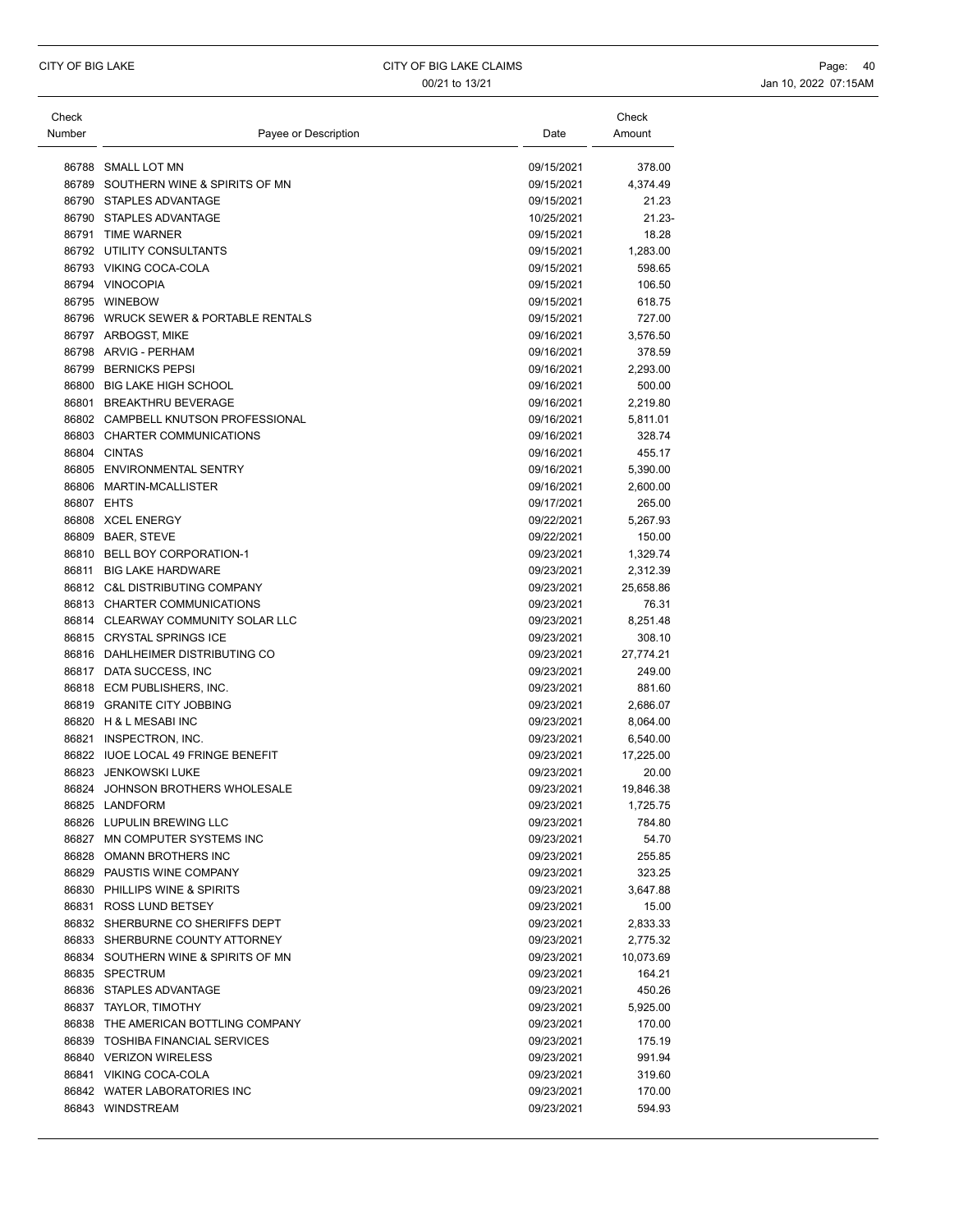| Check<br>Number | Payee or Description                    | Date       | Check<br>Amount |
|-----------------|-----------------------------------------|------------|-----------------|
|                 |                                         |            |                 |
|                 | 86844 ALL AMERICAN TITLE CO INC         | 09/23/2021 | 172.77          |
|                 | 86845 ALL AMERICAN TITLE CO INC         | 09/23/2021 | 147.59          |
|                 | 86846 ANCONA TITLE & ESCROW             | 09/23/2021 | 134.57          |
|                 | 86847 BANKERS TITLE-BURNSVILLE          | 09/23/2021 | 114.97          |
|                 | 86848 BURNET TITLE                      | 09/23/2021 | 435.31          |
|                 | 86849 BURNET TITLE                      | 09/23/2021 | 96.20           |
|                 | 86850 CAMBRIA TITLE TRUST ACCOUNT       | 09/23/2021 | 225.57          |
|                 | 86851 CARR, NICHOLAS & NICOLE           | 09/23/2021 | 168.20          |
|                 | 86852 CLOSING HUB                       | 09/23/2021 | 260.00          |
|                 | 86853 CLOSING HUB                       | 09/23/2021 | 131.29          |
|                 | 86854 DUBOIS, JULIE A                   | 09/23/2021 | 264.08          |
|                 | 86855 KRESA, GERROD & APRIL             | 09/23/2021 | 234.07          |
|                 | 86856 LALIM, ALISON & NATHAN            | 09/23/2021 | 157.37          |
|                 | 86857 LEGACY TITLE                      | 09/23/2021 | 541.58          |
|                 | 86858 LEGACY TITLE                      | 09/23/2021 | 97.37           |
|                 | 86859 LEGACY TITLE                      | 09/23/2021 | 231.08          |
|                 | 86860 LUCAS B HASE                      | 09/23/2021 | 333.07          |
|                 | 86861 MINNESOTA TITLE                   | 09/23/2021 | 125.56          |
|                 | 86862 MINNESOTA TITLE                   | 09/23/2021 | 32.90           |
|                 | 86863 MINOR, LUKE & HAILEY              | 09/23/2021 | 135.23          |
|                 | 86864 NEVENHOVEN, HAROLD JAMES          | 09/23/2021 | 51.95           |
|                 | 86865 PEARCE, JESSICA & MATTHEW         | 09/23/2021 | 186.99          |
|                 | 86866 PEARCE, MATTHEW & JESSICA         | 09/23/2021 | 68.01           |
|                 | 86867 SHERBURNE COUNTY ABSTRACT & TITLE | 09/23/2021 | 100.00          |
| 86868           | STRATER, LINDA LEE                      | 09/23/2021 | 53.59           |
|                 | 86869 THE TITLE GROUP                   | 09/23/2021 | 52.85           |
|                 | 86870 TWIN CITY TITLE COMPANY LLC       | 09/23/2021 | 55.22           |
|                 | 86871 WATERMARK TITLE AGENCY            | 09/23/2021 | 444.69          |
|                 | 86872 BRAVO MACARIO                     | 09/24/2021 | 30.00           |
|                 | 86873 CLEAN AIR FURNACE, DUCT, & DRYER  | 09/24/2021 | 2,751.00        |
|                 | 86874 CONNEXUS ENERGY                   | 09/24/2021 | 15.50           |
|                 | 86875 STEPP MANUFACTURING CO INC        | 09/24/2021 | 159.61          |
|                 | 86876 BIG LAKE SCHOOL DISTRICT #727     | 09/23/2021 | 7,906.40        |
|                 | 86877 ARTISAN BEER COMPANY              | 09/29/2021 | 237.50          |
|                 | 86878 BELL BOY CORPORATION-1            | 09/29/2021 | 3,760.56        |
|                 | 86879 BERNICKS PEPSI                    | 09/29/2021 | 2,503.63        |
|                 | 86880 BIG LAKE CHAMBER OF COMMERCE      | 09/29/2021 | 30.00           |
|                 | 86881 BREAKTHRU BEVERAGE                | 09/29/2021 | 3,662.75        |
|                 | 86882 C&L DISTRIBUTING COMPANY          | 09/29/2021 | 16,634.07       |
|                 | 86883 CHARTER COMMUNICATIONS            | 09/29/2021 | 469.94          |
|                 | 86884 CITY OF BIG LAKE                  | 09/29/2021 | 22,508.89       |
|                 | 86885 CONNEXUS ENERGY                   | 09/29/2021 | 28,135.45       |
|                 | 86886 CORE & MAIN LP                    | 09/29/2021 | 2,672.24        |
|                 | 86887 CRYSTAL SPRINGS ICE               | 09/29/2021 | 599.28          |
|                 | 86888 DAHLHEIMER DISTRIBUTING CO        | 09/29/2021 | 22,231.21       |
|                 | 86889 DAILEY DATA & ASSOCIATES, INC     | 09/29/2021 | 765.23          |
|                 | 86890 ECM PUBLISHERS, INC.              | 09/29/2021 | 284.60          |
|                 | 86891 GRANITE CITY JOBBING              | 09/29/2021 | 1,484.82        |
|                 | 86892 GRESSER MOTOR & SPORTS CR         | 09/29/2021 | 90.00           |
|                 | 86893 HAWKINS, INC-1                    | 09/29/2021 | 7,880.29        |
|                 | 86894 HUYNH TAN                         | 09/29/2021 | 5.00            |
|                 | 86895 HUYNH TRIEU                       | 09/29/2021 | 20.00           |
|                 | 86896 JOHNSON BROTHERS WHOLESALE        | 09/29/2021 | 7,224.51        |
|                 | 86897 LUPULIN BREWING LLC               | 09/29/2021 | 506.77          |
|                 | 86898 MARTI, JEANNE                     | 09/29/2021 | 200.00          |
|                 | 86899 MCCHESNEY HEATING AND             | 09/29/2021 | 719.00          |
|                 | 86900 NEWMAN TRAFFIC SIGNS              | 09/29/2021 | 222.06          |
|                 |                                         |            |                 |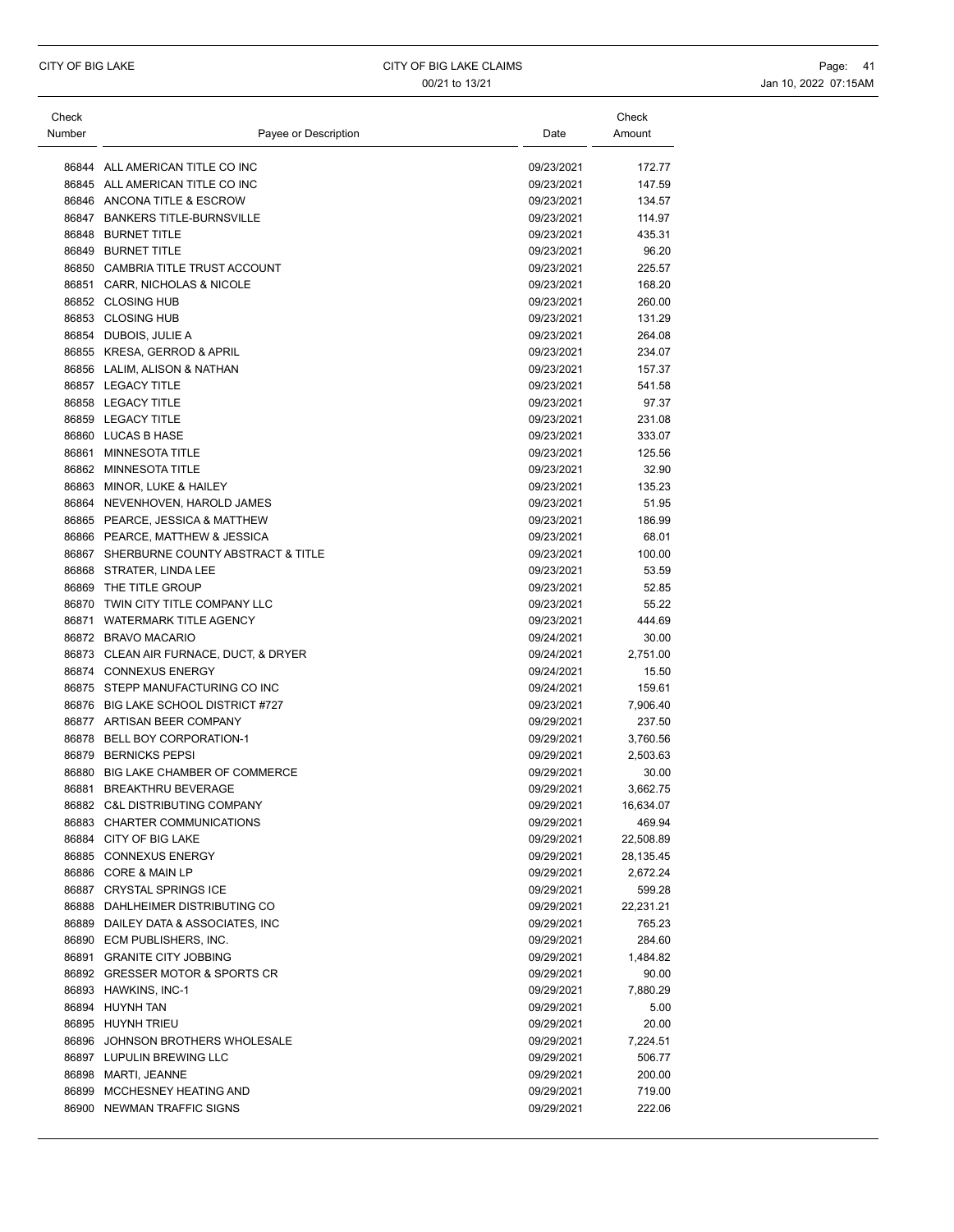| Check      |                                         |            | Check      |
|------------|-----------------------------------------|------------|------------|
| Number     | Payee or Description                    | Date       | Amount     |
|            |                                         |            |            |
|            | 86901 OREILLY AUTOMOTIVE, INC           | 09/29/2021 | 1,587.91   |
|            | 86902 SPERLING, DAVID                   | 09/29/2021 | 480.00     |
|            | 86903 WATERGUARDS LLC                   | 09/29/2021 | 120.00     |
|            | 86904 AERO INVESTMENTS INC              | 10/06/2021 | 1,700.00   |
|            | 86905 ARTISAN BEER COMPANY              | 10/06/2021 | 102.50     |
|            | 86906 ASTECH CORPORATION                | 10/06/2021 | 475,004.34 |
|            | 86907 BEAN HEATHER                      | 10/06/2021 | 5.00       |
|            | 86908 BENSON LUCINDA                    | 10/06/2021 | 20.00      |
|            | 86909 BERNICKS PEPSI                    | 10/06/2021 | 3,076.80   |
|            | 86910 BIG LAKE CHAMBER OF COMMERCE      | 10/06/2021 | 700.00     |
|            | 86911 BIG LAKE REFRIGERATION            | 10/06/2021 | 274.91     |
|            | 86912 BREAKTHRU BEVERAGE                | 10/06/2021 | 8,692.70   |
|            | 86913 BRUCE FRANDLE                     | 10/06/2021 | 90.72      |
|            | 86914 CENTRAL HYDRAULICS                | 10/06/2021 | 795.66     |
|            | 86915 CEP ART & DESIGN                  | 10/06/2021 | 424.00     |
|            | 86916 CHARTER COMMUNICATIONS            | 10/06/2021 | 361.35     |
|            | 86917 CINTAS                            | 10/06/2021 | 352.45     |
|            | 86918 DAHLHEIMER DISTRIBUTING CO        | 10/06/2021 | 386.60     |
|            | 86919 IUOE LOCAL 49 FRINGE BENEFIT      | 10/06/2021 | 17,225.00  |
| 86920      | JOHNSON BROTHERS WHOLESALE              | 10/06/2021 | 24,305.62  |
|            | 86921 LUPULIN BREWING LLC               | 10/06/2021 | 435.07     |
|            | 86922 MARTIE S FARM SERVICE             | 10/06/2021 | 36.00      |
|            | 86923 MATTSON, DANA                     | 10/06/2021 | 90.72      |
| 86924 MHFA |                                         | 10/06/2021 | 63,537.00  |
|            | 86925 MN NCPERS LIFE                    | 10/06/2021 | 48.00      |
|            | 86926 MONTICELLO, CITY OF               | 10/06/2021 | 180.00     |
|            | 86927 OMANN BROTHERS INC                | 10/06/2021 | 127.50     |
|            | 86928 PAUSTIS WINE COMPANY              | 10/06/2021 | 3,007.50   |
|            | 86929 PHILLIPS WINE & SPIRITS           | 10/06/2021 | 6,931.54   |
|            | 86930 POMERLEAU RAYMIE                  | 10/06/2021 | 70.00      |
|            | 86931 PROGRESSIVE BUILDERS              | 10/06/2021 | 3,720.00   |
|            | 86932 RDO EQUIPMENT CO                  | 10/06/2021 | 324.26     |
|            | 86933 RED BULL DISTRIBUTION CO, INC     | 10/06/2021 | 189.50     |
|            | 86934 RED CEDAR CONSULTING              | 10/06/2021 | 2,354.00   |
|            | 86935 ROYAL TIRE INC                    | 10/06/2021 | 864.40     |
|            | 86936 SHORT-ELLIOTT-HENDRICKSON         | 10/06/2021 | 1,183.05   |
|            | 86937 SHRED RIGHT                       | 10/06/2021 | 80.00      |
|            | 86938 SOUTHERN WINE & SPIRITS OF MN     | 10/06/2021 | 15,695.29  |
|            | 86939 THE ARBITRAGE GROUP, INC          | 10/06/2021 | 1,000.00   |
|            | 86940 USA BLUE BOOK                     | 10/06/2021 | 439.27     |
|            | 86941 VIKING COCA-COLA                  | 10/06/2021 | 932.25     |
|            | 86942 VONCO                             | 10/06/2021 | 4,011.99   |
|            | 86943 WATER CONSERVATION SERVICES INC   | 10/06/2021 | 305.68     |
|            | 86944 WINE MERCHANTS                    | 10/06/2021 | 144.00     |
|            | 86945 WINEBOW                           | 10/06/2021 | 411.00     |
|            | 86946 WRUCK SEWER & PORTABLE RENTALS    | 10/06/2021 | 1,269.00   |
|            | 86947 ESTATE OF JOHN BROTT              | 10/12/2021 | 65.32      |
|            | 86948 GILCHRIST, AMY                    | 10/12/2021 | 527.53     |
|            | 86949 HOME SECURITY ABSTRACT & TITLE CO | 10/12/2021 | 194.58     |
|            | 86950 HOME SECURITY ABSTRACT & TITLE CO | 10/12/2021 | 47.44      |
|            | 86951 KENISTON, JASON                   | 10/12/2021 | 239.26     |
|            | 86952 LAND TITLE                        | 10/12/2021 | 118.19     |
|            | 86953 LANGE, MARGARET                   | 10/12/2021 | 82.52      |
|            | 86954 LEGACY TITLE                      | 10/12/2021 | 58.42      |
|            | 86955 LEHNE, ALLAN & CLAIRE             | 10/12/2021 | 12.54      |
|            | 86956 POWERS, KRISTI & BRIAN            | 10/12/2021 | 207.49     |
|            | 86957 PREFERRED TITLE INC               | 10/12/2021 | 30.06      |
|            |                                         |            |            |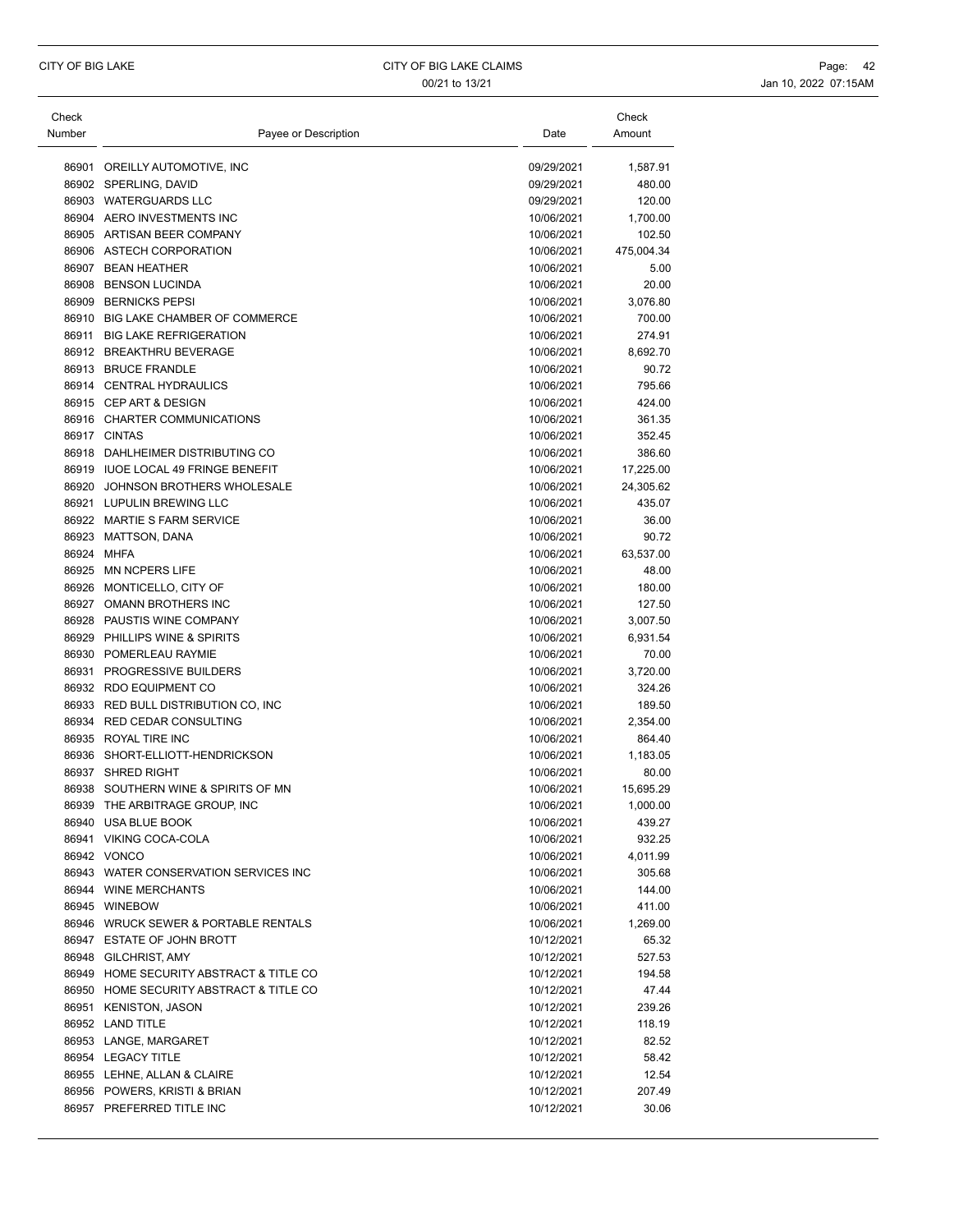| Check<br>Number | Payee or Description                       | Date       | Check<br>Amount |
|-----------------|--------------------------------------------|------------|-----------------|
|                 |                                            |            |                 |
|                 | 86958 PREFERRED TITLE INC                  | 10/12/2021 | 369.81          |
|                 | 86959 QUARRY TITLE & CLOSING LLC           | 10/12/2021 | 132.25          |
|                 | 86960 RAMIREZ, FELIX & LINDSAY             | 10/12/2021 | 400.00          |
|                 | 86961 RONDO, NAOMIE & RAYMOND              | 10/12/2021 | 121.33          |
|                 | 86962 SHERBURNE COUNTY ABSTRACT & TITLE CO | 10/12/2021 | 48.17           |
|                 | 86963 TITLESMART INC                       | 10/12/2021 | 61.07           |
|                 | 86964 TITLESMART INC                       | 10/12/2021 | 67.52           |
|                 | 86965 ACE SOLID WASTE INC                  | 10/12/2021 | 483.00          |
|                 | 86966 ANDERSON HEATHER                     | 10/12/2021 | 15.00           |
|                 | 86967 ANDERSON, JERI                       | 10/12/2021 | 36.00           |
|                 | 86968 ANDERSON-CRANE                       | 10/12/2021 | 41.53           |
|                 | 86969 APPLIED CONCEPTS, INC                | 10/12/2021 | 6,160.00        |
|                 | 86970 ARTISAN BEER COMPANY                 | 10/12/2021 | 272.00          |
|                 | 86971 AUTOSTOP INC                         | 10/12/2021 | 1,394.51        |
|                 | 86972 BELL BOY CORPORATION-1               | 10/12/2021 | 3,451.00        |
|                 | 86973 BERNICKS PEPSI                       | 10/12/2021 | 2,768.42        |
|                 | 86974 BIG LAKE CENTER OWNERS ASSOC.        | 10/12/2021 | 2,143.90        |
|                 | 86975 BIG LAKE CHAMBER OF COMMERCE         | 10/12/2021 | 60.00           |
|                 | 86976 BOLTON & MENK INC                    | 10/12/2021 | 50,252.00       |
|                 | 86977 BREAKTHRU BEVERAGE                   | 10/12/2021 | 2,228.53        |
|                 | 86978 C&L DISTRIBUTING COMPANY             | 10/12/2021 | 7,852.97        |
|                 | 86979 CARLOS CREEK WINERY                  | 10/12/2021 | 708.00          |
|                 | 86980 CASEYS BUSINESS MASTERCARD           | 10/12/2021 | 589.81          |
|                 | 86981 CONNEXUS ENERGY                      | 10/12/2021 | 25,479.25       |
|                 | 86982 CRYSTAL SPRINGS ICE                  | 10/12/2021 | 134.39          |
|                 | 86983 CURBSIDE WASTE                       | 10/12/2021 | 1,010.00        |
|                 | 86984 DAHLHEIMER DISTRIBUTING CO           | 10/12/2021 | 53,225.76       |
|                 | 86985 DENZER CARMEN                        | 10/12/2021 | 20.00           |
|                 | 86986 DIAMOND VOGEL PAINT CENTER           | 10/12/2021 | 1,838.45        |
|                 | 86986 DIAMOND VOGEL PAINT CENTER           | 12/15/2021 | 1,838.45-       |
|                 | 86987 DOORSTEP D.O.T. MEDICAL CERT         | 10/12/2021 | 395.00          |
|                 | 86988 ECM PUBLISHERS, INC.                 | 10/12/2021 | 117.60          |
|                 | 86989 FELDEVERD, ALLEN                     | 10/12/2021 | 259.00          |
|                 | 86990 FLOW MEASUREMENT & CONTROL CO        | 10/12/2021 | 534.00          |
|                 | 86991 FREDERICK, MACKENZIE                 | 10/12/2021 | 75.00           |
|                 | 86992 FREIDAY, SARA                        | 10/12/2021 | 1,920.00        |
|                 | 86993 GOPHER STATE ONE CALL                | 10/12/2021 | 877.50          |
|                 | 86994 GRANITE CITY JOBBING                 | 10/12/2021 | 919.39          |
|                 | 86995 GREGORY VALERIE                      | 10/12/2021 | 13.00           |
|                 | 86996 HEIMAN INC                           | 10/12/2021 | 45,172.00       |
|                 | 86997 HENNUM, CHAD                         | 10/12/2021 | 71.00           |
|                 | 86998 HLS OUTDOORS                         | 10/12/2021 | 286.66          |
|                 | 86999 HOPKINS, JOHNATHAN                   | 10/12/2021 | 2.00            |
|                 | 87000 IUOE LOCAL #49                       | 10/12/2021 | 455.00          |
|                 | 87001 JOHNSON BRETT                        | 10/12/2021 | 62.72           |
|                 | 87002 JOHNSON BROTHERS WHOLESALE           | 10/12/2021 | 28,935.57       |
|                 | 87003 LARSON, LINDA                        | 10/12/2021 | 30.00           |
|                 | 87004 LAW ENFORCEMENT LABOR SERVICE        | 10/12/2021 | 635.00          |
|                 | 87005 LILLO, KATIE                         | 10/12/2021 | 303.00          |
|                 | 87006 LOCATORS AND SUPPLIES INC            | 10/12/2021 | 2,242.95        |
|                 | 87007 LOGEAIS, JUSTIN                      | 10/12/2021 | 7.00            |
|                 | 87008 LUPULIN BREWING LLC                  | 10/12/2021 | 1,368.10        |
|                 | 87009 LY LEE VUE                           | 10/12/2021 | 1,024.00        |
|                 | 87010 MAAS, NANCY                          | 10/12/2021 | 70.00           |
| 87011 MHFA      |                                            | 10/12/2021 | 461.81          |
|                 | 87012 MIDWAY IRON INC.                     | 10/12/2021 | 437.76          |
|                 | 87013 MIDWEST MACHINERY CO                 | 10/12/2021 | 894.82          |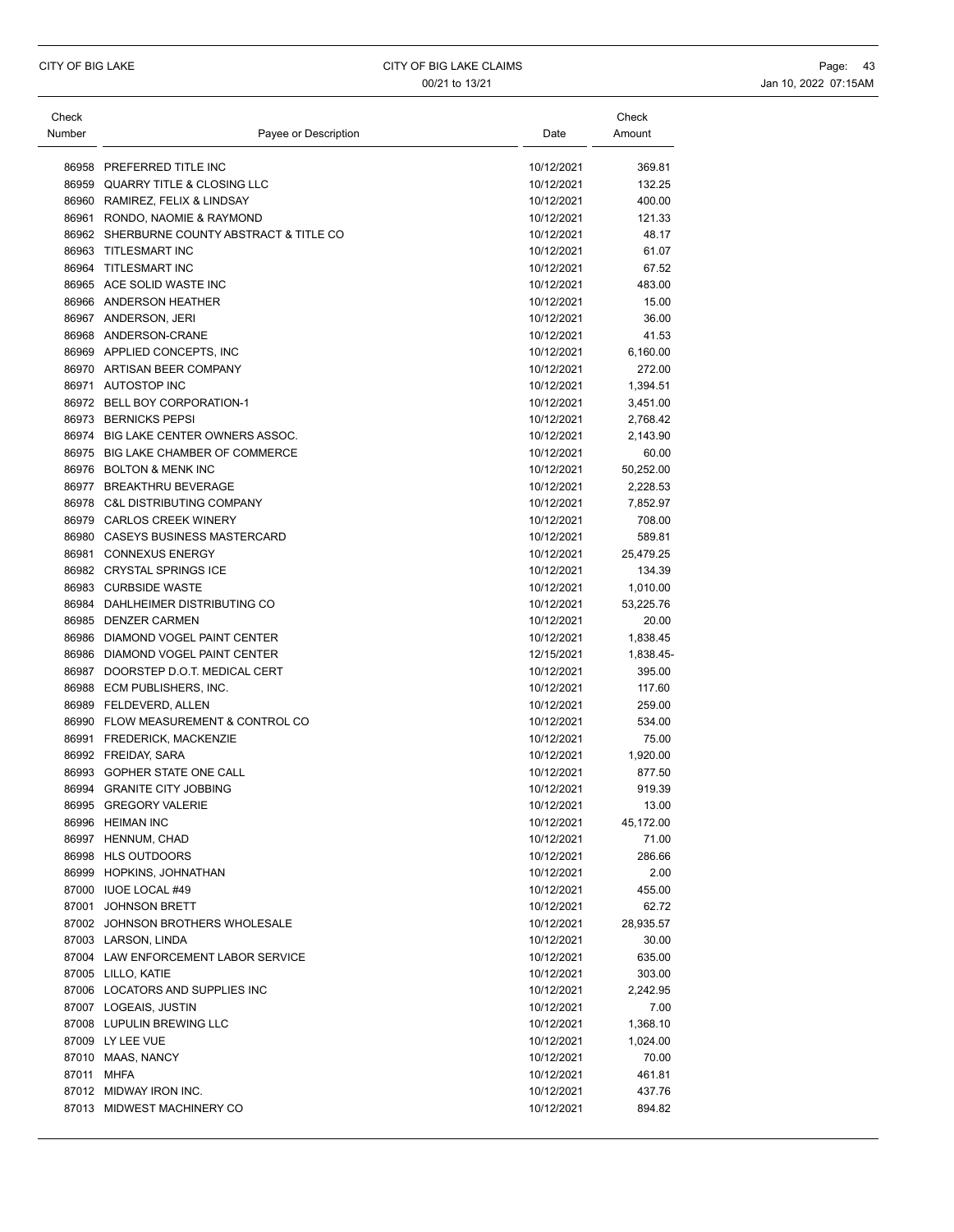| Check<br>Number | Payee or Description                  | Date       | Check<br>Amount |
|-----------------|---------------------------------------|------------|-----------------|
|                 | 87014 MN COMPUTER SYSTEMS INC         | 10/12/2021 | 65.23           |
|                 | 87015 OMANN BROTHERS INC              | 10/12/2021 | 511.70          |
|                 | 87016 PATRIOT NEWS MN                 | 10/12/2021 | 295.00          |
|                 | 87017 PAUSTIS WINE COMPANY            | 10/12/2021 | 596.50          |
|                 | 87018 PETTY CASH                      | 10/12/2021 | 29.80           |
|                 | 87019 PHILLIPS WINE & SPIRITS         | 10/12/2021 | 3,619.44        |
|                 | 87020 PLAISTED COMPANIES INC.         | 10/12/2021 | 279.28          |
|                 | 87021 PRIGGE, NICK                    | 10/12/2021 | 219.00          |
|                 | 87022 RACE, ALRICK                    | 10/12/2021 | 10.00           |
|                 | 87023 RMR SERVICES                    | 10/12/2021 | 2,371.50        |
|                 | 87024 ROY C INC                       | 10/12/2021 | 1,053.95        |
|                 | 87025 SHERBURNE CO SHERIFFS DEPT      | 10/12/2021 | 2,833.33        |
|                 | 87026 SOUTHERN WINE & SPIRITS OF MN   | 10/12/2021 | 12,080.46       |
|                 | 87027 STANTEC CONSULTING SERVICES INC | 10/12/2021 | 3,964.50        |
|                 | 87028 STAPLES ADVANTAGE               | 10/12/2021 | 257.24          |
|                 | 87029 SVIHEL, JULIE                   | 10/12/2021 | 561.00          |
|                 | 87030 TOTALCONTROL SYSTEMS, INC       | 10/12/2021 | 61,448.00       |
|                 | 87031 TRAUT COMPANIES                 | 10/12/2021 | 17,585.00       |
|                 | 87032 USA BLUE BOOK                   | 10/12/2021 | 1,311.74        |
|                 | 87033 UTILITY CONSULTANTS             | 10/12/2021 | 1,144.90        |
|                 | 87034 VIKING COCA-COLA                | 10/12/2021 | 252.10          |
|                 | 87035 VONCO                           | 10/12/2021 | 165.87          |
|                 | 87036 WATER LABORATORIES INC          | 10/12/2021 | 170.00          |
|                 | 87037 WH SECURITY                     | 10/12/2021 | 102.00          |
|                 | 87038 WINDSTREAM                      | 10/12/2021 | 589.93          |
|                 | 87040 AFLAC                           | 10/13/2021 | 180.96          |
|                 | 87041 BIG LAKE FIRE DEPARTMENT        | 10/13/2021 | 46,020.00       |
|                 | 87042 BRAUN INTERTEC CORPORATION      | 10/13/2021 | 601.00          |
|                 | 87043 BREAKTHRU BEVERAGE              | 10/13/2021 | 3,780.18        |
|                 | 87044 C&L DISTRIBUTING COMPANY        | 10/13/2021 | 17,803.65       |
| 87045 CDI       |                                       | 10/13/2021 | 9,500.00        |
|                 | 87046 CENTERPOINT ENERGY              | 10/13/2021 | 1,150.14        |
|                 | 87047 CHARTER COMMUNICATIONS          | 10/13/2021 | 326.98          |
|                 | 87048 CINTAS                          | 10/13/2021 | 646.24          |
|                 | 87049 CITY OF BIG LAKE                | 10/13/2021 | 100.00          |
|                 | 87050 CLEARWAY COMMUNITY SOLAR LLC    | 10/13/2021 | 7,984.17        |
|                 | 87051 CRYSTAL SPRINGS ICE             | 10/13/2021 | 291.85          |
|                 | 87052 ECM PUBLISHERS, INC.            | 10/13/2021 | 362.00          |
|                 | 87053 FIREMANS RELIEF ASSOCIATION     | 10/13/2021 | 116,533.87      |
|                 | 87054 GRANITE CITY JOBBING            | 10/13/2021 | 1,815.78        |
|                 | 87055 INSPECTRON, INC.                | 10/13/2021 | 4,410.00        |
|                 | 87056 LANDFORM                        | 10/13/2021 | 4,660.50        |
|                 | 87057 MOENING ERIC                    | 10/13/2021 | 300.00          |
|                 | 87058 MONTICELLO PRINTING             | 10/13/2021 | 1,736.34        |
|                 | 87059 NYSTROM PUBLISHING              | 10/13/2021 | 2,122.60        |
|                 | 87060 OREILLY AUTOMOTIVE, INC         | 10/13/2021 | 1,334.95        |
|                 | 87061 PHILLIPS WINE & SPIRITS         | 10/13/2021 | 4,013.86        |
|                 | 87062 PLUNKETTS PEST CONTROL          | 10/13/2021 | 67.60           |
|                 | 87063 SHERBURNE COUNTY ATTORNEY       | 10/13/2021 | 1,416.52        |
|                 | 87064 STREICHERS                      | 10/13/2021 | 1,653.41        |
|                 | 87065 TIME WARNER                     | 10/13/2021 | 18.28           |
|                 | 87066 TOSHIBA FINANCIAL SERVICES      | 10/13/2021 | 175.19          |
|                 | 87067 VARNER TRANSPORTATION LLC       | 10/13/2021 | 2,057.90        |
|                 | 87068 VERIZON WIRELESS                | 10/13/2021 | 2,187.86        |
|                 | 87069 VIKING COCA-COLA                | 10/13/2021 | 513.00          |
|                 | 87070 WINE MERCHANTS                  | 10/13/2021 | 221.54          |
|                 | 87071 XCEL ENERGY                     | 10/13/2021 | 3,625.08        |
|                 |                                       |            |                 |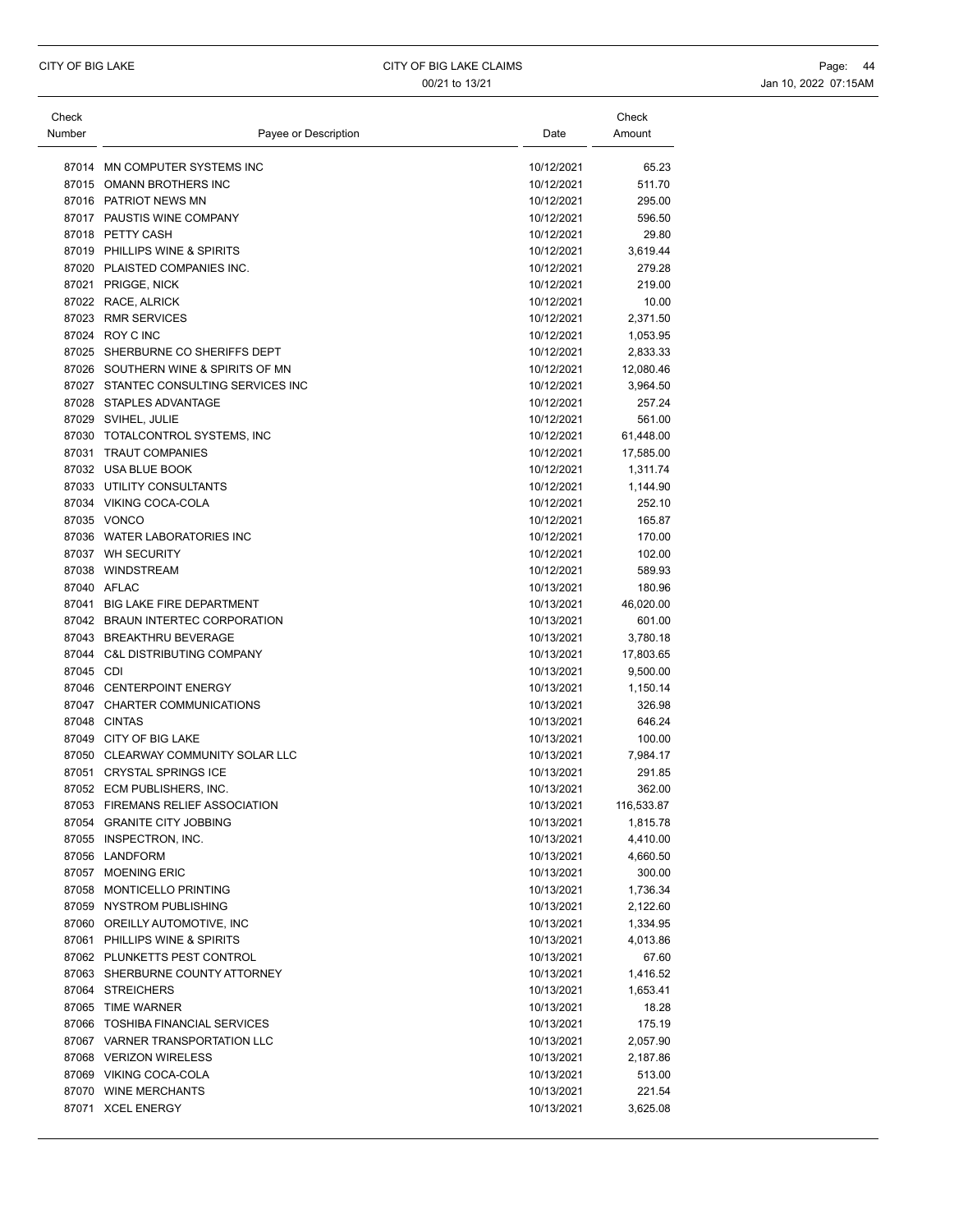| Check  |                                       |            | Check     |
|--------|---------------------------------------|------------|-----------|
| Number | Payee or Description                  | Date       | Amount    |
|        |                                       |            |           |
|        | 87072 BELL BOY CORPORATION-1          | 10/13/2021 | 997.65    |
|        | 87073 CAMPBELL KNUTSON PROFESSIONAL   | 10/13/2021 | 4,487.11  |
|        | 87074 DAHLHEIMER DISTRIBUTING CO      | 10/13/2021 | 15,225.52 |
|        | 87075 KWIK TRIP - CREDIT DEPT         | 10/13/2021 | 6,186.79  |
|        | 87076 BREAKTHRU BEVERAGE              | 10/14/2021 | 2,782.98  |
|        | 87077 C&L DISTRIBUTING COMPANY        | 10/14/2021 | 18,301.45 |
|        | 87078 GRANITE CITY JOBBING            | 10/14/2021 | 654.37    |
|        | 87079 SOUTHERN WINE & SPIRITS OF MN   | 10/14/2021 | 3,091.65  |
|        | 87080 VIKING COCA-COLA                | 10/14/2021 | 229.10    |
|        | 87081 ARTISAN BEER COMPANY            | 10/19/2021 | 53.50     |
|        | 87082 BERNICKS PEPSI                  | 10/19/2021 | 1,321.26  |
|        | 87083 BIG LAKE TOWNSHIP               | 10/19/2021 | 578.94    |
|        | 87084 C&L DISTRIBUTING COMPANY        | 10/19/2021 | 2,880.60  |
|        | 87085 COMMISSIONER OF FINANCE         | 10/19/2021 | 13.00     |
|        | 87086 CRYSTAL SPRINGS ICE             | 10/19/2021 | 229.09    |
|        | 87087 DAHLHEIMER DISTRIBUTING CO      | 10/19/2021 | 454.80    |
|        | 87088 ECM PUBLISHERS, INC.            | 10/19/2021 | 25.00     |
|        | 87089 G&M OUTDOOR SERVICES            | 10/19/2021 | 100.00    |
|        | 87090 GUARDIAN FLEET SAFETY           | 10/19/2021 | 559.32    |
|        | 87091 INDIAN ISLAND WINERY            | 10/19/2021 | 258.24    |
|        | 87092 IUOE LOCAL 49 FRINGE BENEFIT    | 10/19/2021 | 1,325.00  |
|        | 87093 JOHNSON BROTHERS WHOLESALE      | 10/19/2021 | 10,946.56 |
|        | 87094 MARY OF THE VISITATION          | 10/19/2021 | 1,900.00  |
|        | 87095 MCCHESNEY HEATING AND           | 10/19/2021 | 1,863.70  |
|        | 87096 NORTHLAND SECURITIES, INC       | 10/19/2021 | 4,000.00  |
|        | 87097 PAUSTIS WINE COMPANY            | 10/19/2021 | 1,422.50  |
|        | 87098 PHILLIPS WINE & SPIRITS         | 10/19/2021 | 2,934.31  |
| 87099  | SHERBURNE COUNTY ATTORNEY             | 10/19/2021 | 26.00     |
|        | 87100 SHORT-ELLIOTT-HENDRICKSON       | 10/19/2021 | 3,696.33  |
|        | 87101 SOUTHERN WINE & SPIRITS OF MN   | 10/19/2021 | 350.33    |
|        | 87102 STANTEC CONSULTING SERVICES INC | 10/19/2021 | 61,850.03 |
|        | 87103 TFORCE FREIGHT                  | 10/19/2021 | 166.32    |
|        | 87104 THE AMERICAN BOTTLING COMPANY   | 10/19/2021 | 170.00    |
|        | 87105 THE AURORA GROUP                | 10/19/2021 | 672.00    |
|        | 87105 THE AURORA GROUP                | 11/18/2021 | 672.00-   |
|        | 87106 VINOCOPIA                       | 10/19/2021 | 2,422.25  |
|        | 87107 WINE MERCHANTS                  | 10/19/2021 | 249.32    |
|        | 87108 XCEL ENERGY                     | 10/19/2021 | 688.43    |
|        | 87109 VIKING COCA-COLA                | 10/20/2021 | 280.00    |
|        | 87110 POST BOARD                      | 10/25/2021 | 90.00     |
| 87111  | <b>CONNEXUS ENERGY</b>                | 10/28/2021 | 26,177.95 |
|        | 87112 VIKING COCA-COLA                | 10/28/2021 | 518.70    |
|        | 87113 C&L DISTRIBUTING COMPANY        | 10/29/2021 | 76.70     |
|        | 87114 DELEGARD TOOL CO                | 10/29/2021 | 18.98     |
|        | 87115 PLEAA                           | 10/29/2021 | 80.00     |
|        | 87115 PLEAA                           | 11/04/2021 | 80.00-    |
|        | 87116 ARTISAN BEER COMPANY            | 11/03/2021 | 314.90    |
|        | 87117 ARVIG - PERHAM                  | 11/03/2021 | 373.00    |
|        | 87118 BELL BOY CORPORATION-1          | 11/03/2021 | 1,071.73  |
|        | 87119 BERNICKS PEPSI                  | 11/03/2021 | 2,480.10  |
|        | 87120 BREAKTHRU BEVERAGE              | 11/03/2021 | 8,118.54  |
|        | 87121 BUREAU CRIMINAL APPREHENSION    | 11/03/2021 | 150.00    |
|        | 87122 C&L DISTRIBUTING COMPANY        | 11/03/2021 | 27,689.71 |
|        | 87123 CARLOS CREEK WINERY             | 11/03/2021 | 162.00    |
|        | 87124 CHARTER COMMUNICATIONS          | 11/03/2021 | 401.27    |
|        | 87125 CITY OF BIG LAKE                | 11/03/2021 | 19,665.21 |
|        | 87126 COMMISSIONER OF FINANCE         | 11/03/2021 | 40.00     |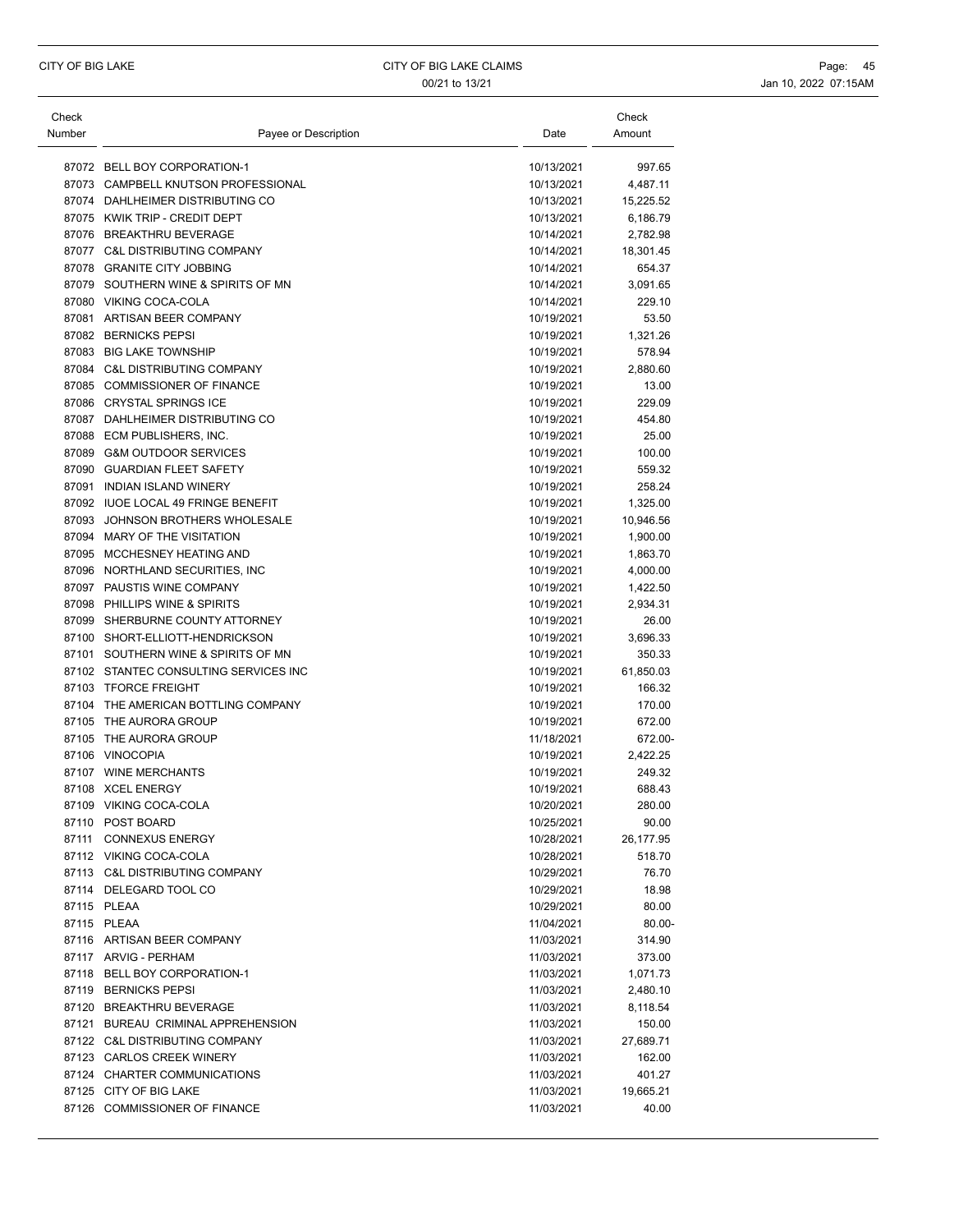| Check  |                                        |            | Check     |
|--------|----------------------------------------|------------|-----------|
| Number | Payee or Description                   | Date       | Amount    |
|        |                                        |            |           |
|        | 87127 CONNEXUS ENERGY                  | 11/03/2021 | 14.50     |
|        | 87128 CORE & MAIN LP                   | 11/03/2021 | 3,912.85  |
|        | 87129 DAHLHEIMER DISTRIBUTING CO       | 11/03/2021 | 30,535.70 |
|        | 87130 DAKOTA PAPER CO                  | 11/03/2021 | 344.40    |
|        | 87131 DATA SUCCESS, INC                | 11/03/2021 | 249.00    |
|        | 87132 ECM PUBLISHERS, INC.             | 11/03/2021 | 25.00     |
|        | 87133 FSSOLUTIONS                      | 11/03/2021 | 9.00      |
|        | 87152 GRANITE CITY JOBBING             | 11/03/2021 | 1,389.41  |
|        | 87153 HACH COMPANY                     | 11/03/2021 | 126.99    |
|        | 87154 HAWKINS, INC-1                   | 11/03/2021 | 4,110.69  |
|        | 87155 HUBBARD ELECTRIC                 | 11/03/2021 | 839.51    |
|        | 87156 JOHNSON BROTHERS WHOLESALE       | 11/03/2021 | 12,259.89 |
|        | 87157 JOHNSON CONTROLS SECURITY        | 11/03/2021 | 295.55    |
|        | 87158 KUSTOM SIGNALS INC               | 11/03/2021 | 150.22    |
|        | 87159 M&M EXPRESS SALES & SERVICE      | 11/03/2021 | 21.92     |
|        | 87160 MINUTEMAN PRESS                  | 11/03/2021 | 984.55    |
|        | 87161 NAN'S NAUGHTY AND NICE           | 11/03/2021 | 167.76    |
|        | 87162 NEWMAN TRAFFIC SIGNS             | 11/03/2021 | 503.44    |
|        | 87163 OMANN BROTHERS INC               | 11/03/2021 | 511.70    |
|        | 87164 PATRIOT NEWS MN                  | 11/03/2021 | 200.00    |
|        | 87165 PHILLIPS WINE & SPIRITS          | 11/03/2021 | 4,120.73  |
|        | 87166 RED BULL DISTRIBUTION CO, INC    | 11/03/2021 | 189.50    |
|        | 87167 SHERBURNE COUNTY ATTORNEY        | 11/03/2021 | 95.00     |
|        | 87168 SOUTHERN WINE & SPIRITS OF MN    | 11/03/2021 | 4,658.98  |
|        | 87169 SPECTRUM                         | 11/03/2021 | 164.34    |
|        | 87170 STAPLES ADVANTAGE                | 11/03/2021 | 5.51      |
|        | 87171 PHILLIPS WINE & SPIRITS          | 11/05/2021 | 162.80    |
|        | 87172 ANCONA TITLE & ESCROW            | 11/05/2021 | 99.95     |
|        | 87173 CAMBRIA TITLE                    | 11/05/2021 | 298.28    |
|        | 87174 EXECUTIVE ASSOCIATES TITLE       | 11/05/2021 | 142.94    |
|        | 87175 EXECUTIVE ASSOCIATES TITLE       | 11/05/2021 | 27.30     |
|        | 87176 KEY TITLE & CLOSING SERVICES LLC | 11/05/2021 | 36.88     |
|        | 87177 LENDSERV NATIONAL TITLE INC      | 11/05/2021 | 74.93     |
|        | 87178 LENERTZ, ANDREW                  | 11/05/2021 | 80.76     |
|        | 87179 MIDLAND TITLE                    | 11/05/2021 | 247.28    |
|        | 87180 MINNESOTA TITLE                  | 11/05/2021 | 68.50     |
|        | 87181 MINNESOTA TITLE                  | 11/05/2021 | 69.80     |
|        | 87182 PREFERRED TITLE INC              | 11/05/2021 | 178.10    |
|        | 87183 RESULTS TITLE                    | 11/05/2021 | 67.10     |
|        | 87184 SCHULTZ, DAN                     | 11/05/2021 | 229.68    |
|        | 87185 TITLE SPECIALISTS INC            | 11/05/2021 | 154.24    |
|        | 87186 VANSTEENWYK, DENINE              | 11/05/2021 | 54.68     |
|        | 87187 WEED, AARON                      | 11/05/2021 | 109.20    |
|        | 87188 ZILLOW GROUP                     | 11/05/2021 | 20.09     |
|        | 87189 ACE SOLID WASTE INC              | 11/10/2021 | 718.30    |
|        | 87190 AFLAC                            | 11/10/2021 | 180.96    |
|        | 87191 ALLSTATE PARTS OF SAUK RAPIDS    | 11/10/2021 | 335.76    |
|        | 87192 AUTOSTOP INC                     | 11/10/2021 | 1,060.86  |
|        | 87193 BELL BOY CORPORATION-1           | 11/10/2021 | 3,278.79  |
|        | 87194 BERNICKS PEPSI                   | 11/10/2021 | 2,642.34  |
|        | 87195 BIG LAKE CHAMBER OF COMMERCE     | 11/10/2021 | 30.00     |
|        | 87196 BIG LAKE COMMUNITY EDUCATION     | 11/10/2021 | 100.00    |
|        | 87197 BIG LAKE HARDWARE                | 11/10/2021 | 14.71     |
|        | 87198 BIG LAKE LUMBER                  | 11/10/2021 | 12.41     |
|        | 87199 BLUE WATER SCIENCE               | 11/10/2021 | 1,500.00  |
|        | 87200 BOLTON & MENK INC                | 11/10/2021 | 65,539.00 |
|        | 87201 BREAKTHRU BEVERAGE               | 11/10/2021 | 7,795.32  |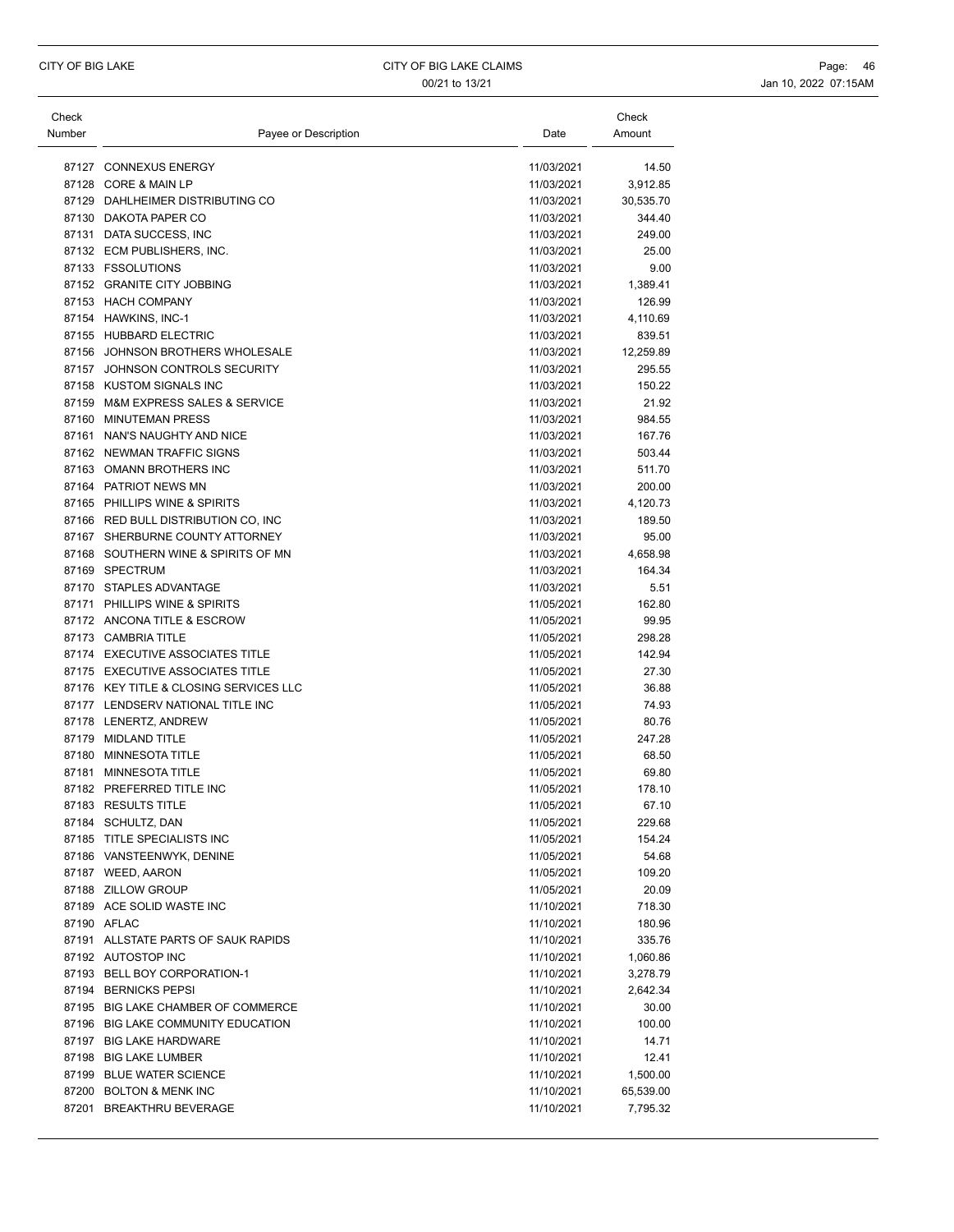| Check  |                                      |            | Check      |
|--------|--------------------------------------|------------|------------|
| Number | Payee or Description                 | Date       | Amount     |
|        |                                      |            |            |
|        | 87202 C&L DISTRIBUTING COMPANY       | 11/10/2021 | 13,519.54  |
|        | 87203 C&R CARPET RESTORATION         | 11/10/2021 | 1,050.00   |
|        | 87204 CANNON RIVER WINERY            | 11/10/2021 | 370.00     |
|        | 87205 CENTRAL MCGOWAN INC            | 11/10/2021 | 12.26      |
|        | 87206 CEP ART & DESIGN               | 11/10/2021 | 22.50      |
|        | 87207 CHARTER COMMUNICATIONS         | 11/10/2021 | 358.82     |
|        | 87208 COMMISSIONER OF FINANCE        | 11/10/2021 | 105.20     |
|        | 87209 CRYSTAL SPRINGS ICE            | 11/10/2021 | 297.42     |
|        | 87210 DAHLHEIMER DISTRIBUTING CO     | 11/10/2021 | 17,017.35  |
|        | 87211 DELEGARD TOOL CO               | 11/10/2021 | 136.75     |
|        | 87212 ECM PUBLISHERS, INC.           | 11/10/2021 | 162.00     |
|        | 87213 FROOGLE LLC                    | 11/10/2021 | 84.86      |
|        | 87214 GRANITE CITY JOBBING           | 11/10/2021 | 2,797.79   |
|        | 87215 IUOE LOCAL #49                 | 11/10/2021 | 455.00     |
|        | 87216 JOHNSON BROTHERS WHOLESALE     | 11/10/2021 | 26,188.51  |
|        | 87217 LAW ENFORCEMENT LABOR SERVICE  | 11/10/2021 | 698.50     |
|        | 87218 M&M EXPRESS SALES & SERVICE    | 11/10/2021 | 319.81     |
| 87219  | MHSRC/RANGE                          | 11/10/2021 | 910.00     |
|        | 87220 MN DEPT OF HEALTH              | 11/10/2021 | 250.00     |
|        | 87221 MN NCPERS LIFE                 | 11/10/2021 | 64.00      |
|        | 87222 OREILLY AUTOMOTIVE, INC        | 11/10/2021 | 1,155.83   |
|        | 87223 PATRIOT NEWS MN                | 11/10/2021 | 66.20      |
|        | 87224 PAUSTIS WINE COMPANY           | 11/10/2021 | 457.75     |
|        | 87225 PHILLIPS WINE & SPIRITS        | 11/10/2021 | 9,767.02   |
|        | 87226 QUADIENT LEASING USA, INC      | 11/10/2021 | 473.97     |
|        | 87227 SHERBURNE CO SHERIFFS DEPT     | 11/10/2021 | 180.00     |
|        | 87228 SHERBURNE COUNTY ATTORNEY      | 11/10/2021 | 210.40     |
|        | 87229 SHRED RIGHT                    | 11/10/2021 | 80.00      |
|        | 87230 SOUTHERN WINE & SPIRITS OF MN  | 11/10/2021 | 5,990.16   |
|        | 87231 STAPLES ADVANTAGE              | 11/10/2021 | 184.95     |
|        | 87232 STREICHERS                     | 11/10/2021 | 1,677.75   |
|        | 87233 SUBURBAN TIRE WHOLESALE INC    | 11/10/2021 | 456.00     |
|        | 87234 TACTICAL SOLUTIONS             | 11/10/2021 | 406.00     |
|        | 87235 TGK AUTOMOTIVE OF BIG LAKE     | 11/10/2021 | 2,098.48   |
|        | 87236 TITAN MACHINERY                | 11/10/2021 | 493.80     |
|        | 87237 TRAUT COMPANIES                | 11/10/2021 | 10,989.50  |
|        | 87238 USA BLUE BOOK                  | 11/10/2021 | 140.30     |
|        | 87239 UTILITY CONSULTANTS            | 11/10/2021 | 1,026.40   |
|        | 87240 VARNER TRANSPORTATION LLC      | 11/10/2021 | 1,686.10   |
|        | 87241 VIKING COCA-COLA               | 11/10/2021 | 485.15     |
|        | 87242 VINOCOPIA                      | 11/10/2021 | 525.66     |
|        | 87243 VONCO                          | 11/10/2021 | 380.58     |
|        | 87244 WH SECURITY                    | 11/10/2021 | 554.00     |
|        | 87245 WINE MERCHANTS                 | 11/10/2021 | 1,232.00   |
|        | 87246 WINEBOW                        | 11/10/2021 | 402.75     |
|        | 87247 ZIEMER, MIKE                   | 11/10/2021 | 164.99     |
|        | 87248 AMERICAN SOLUTINS FOR BUSINESS | 11/18/2021 | 156.61     |
|        | 87249 ARTISAN BEER COMPANY           | 11/18/2021 | 368.40     |
|        | 87250 ARVIG - PERHAM                 | 11/18/2021 | 751.59     |
|        | 87251 ASTECH CORPORATION             | 11/18/2021 | 721,496.12 |
|        | 87252 BELL BOY CORPORATION-1         | 11/18/2021 | 2,620.08   |
|        | 87253 BERNICKS PEPSI                 | 11/18/2021 | 4,823.47   |
|        | 87254 BREAKTHRU BEVERAGE             | 11/18/2021 | 7,487.35   |
|        | 87255 BROTHERS FIRE & SECURITY       | 11/18/2021 | 470.40     |
|        | 87256 C&L DISTRIBUTING COMPANY       | 11/18/2021 | 14,981.46  |
|        | 87257 CAMPBELL KNUTSON PROFESSIONAL  | 11/18/2021 | 2,786.01   |
|        | 87258 CENTERPOINT ENERGY-HOUSTON, TX | 11/18/2021 | 1,969.13   |
|        |                                      |            |            |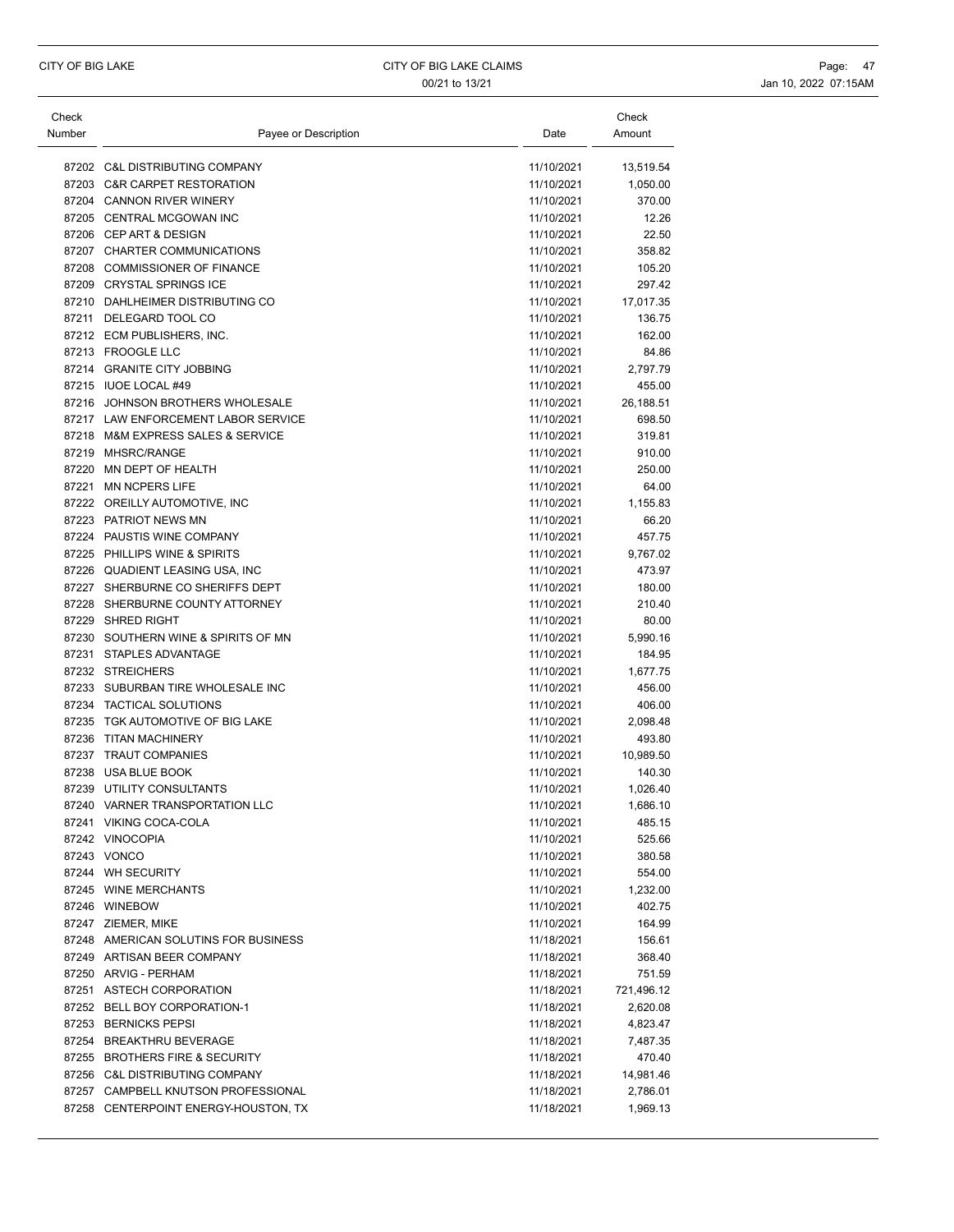| Check<br>Number | Payee or Description                                | Date                     | Check<br>Amount   |
|-----------------|-----------------------------------------------------|--------------------------|-------------------|
|                 | 87259 CHARTER COMMUNICATIONS                        | 11/18/2021               | 76.31             |
|                 | 87260 CINTAS                                        | 11/18/2021               | 673.02            |
|                 | 87261 CORE & MAIN LP                                | 11/18/2021               | 2,967.75          |
|                 | 87262 CURBSIDE WASTE                                | 11/18/2021               | 1,010.00          |
|                 | 87263 DAHLHEIMER DISTRIBUTING CO                    | 11/18/2021               | 17,072.62         |
|                 | 87264 ECM PUBLISHERS, INC.                          | 11/18/2021               | 27.00             |
|                 | 87265 FREIDAY, SARA                                 | 11/18/2021               | 1,200.00          |
|                 | 87266 GRANITE CITY JOBBING                          | 11/18/2021               | 408.96            |
|                 | 87267 GROSS PAUL                                    | 11/18/2021               | 5.00              |
|                 | 87268 INSPECTRON, INC.                              | 11/18/2021               | 6,480.00          |
|                 | 87269 IUOE LOCAL 49 FRINGE BENEFIT                  | 11/18/2021               | 18,550.00         |
|                 | 87270 JOHNSON BROTHERS WHOLESALE                    | 11/18/2021               | 17,270.32         |
|                 | 87271 MACQUEEN EMERGENCY GROUP                      | 11/18/2021               | 788,407.00        |
|                 | 87272 NORTHLAND MECHANICAL                          | 11/18/2021               | 14, 114. 15       |
|                 | 87273 PAUSTIS WINE COMPANY                          | 11/18/2021               | 1,197.75          |
|                 | 87274 PHILLIPS WINE & SPIRITS                       | 11/18/2021               | 5,924.48          |
|                 | 87275 RMR SERVICES                                  | 11/18/2021               | 2,373.98          |
|                 | 87276 SOUTHERN WINE & SPIRITS OF MN                 | 11/18/2021               | 11,346.05         |
|                 | 87277 STAPLES ADVANTAGE                             | 11/18/2021               | 365.37            |
|                 | 87278 STEVE BAER                                    | 11/18/2021               | 150.00            |
|                 | 87279 STYLE CATERING                                | 11/18/2021               | 652.86            |
|                 | 87280 THE AMERICAN BOTTLING COMPANY                 | 11/18/2021               | 148.50            |
|                 | 87281 THE AURORA GROUP                              | 11/18/2021               | 672.00            |
|                 | 87282 UNLIMITED SUPPLIES, INC                       | 11/18/2021               | 308.29            |
|                 | 87283 VERIZON WIRELESS                              | 11/18/2021               | 2,464.34          |
|                 | 87284 VINOCOPIA                                     | 11/18/2021               | 920.50            |
|                 | 87285 WACONIA BREWING COMPANY                       | 11/18/2021               | 346.05            |
|                 | 87286 WATER LABORATORIES INC                        | 11/18/2021               | 170.00            |
|                 | 87287 WINDSTREAM                                    | 11/18/2021               | 190.16            |
|                 | 87288 WINE MERCHANTS                                | 11/18/2021               | 1,507.75          |
|                 | 87289 XCEL ENERGY                                   | 11/18/2021               | 3,674.72          |
|                 | 87290 MATTSON, DANA<br>87291 BELL BOY CORPORATION-1 | 11/18/2021<br>11/24/2021 | 45.84<br>2,576.77 |
|                 | 87292 BERNICKS PEPSI                                | 11/24/2021               | 1,923.12          |
|                 | 87293 BIG LAKE CENTER OWNERS ASSOC.                 | 11/24/2021               | 1,147.13          |
|                 | 87294 BLUE LAKE PLASTICS LLC                        | 11/24/2021               | 3,290.00          |
|                 | 87295 BREAKTHRU BEVERAGE                            | 11/24/2021               | 4,260.48          |
|                 | 87296 C&L DISTRIBUTING COMPANY                      | 11/24/2021               | 25,224.86         |
|                 | 87297 CARLOS CREEK WINERY                           | 11/24/2021               | 162.00            |
|                 | 87298 CHARTER COMMUNICATIONS                        | 11/24/2021               | 651.94            |
|                 | 87299 CITY OF BIG LAKE                              | 11/24/2021               | 8,799.58          |
|                 | 87300 CLEARWAY COMMUNITY SOLAR LLC                  | 11/24/2021               | 7,183.41          |
|                 | 87301 CONNEXUS ENERGY                               | 11/24/2021               | 14.50             |
|                 | 87302 CRYSTAL SPRINGS ICE                           | 11/24/2021               | 293.20            |
|                 | 87303 DAHLHEIMER DISTRIBUTING CO                    | 11/24/2021               | 29,251.80         |
|                 | 87304 DEPARTMENT OF MOTOR VEHICLE                   | 11/24/2021               | 12,729.14         |
|                 | 87305 DRAKE CONSTRUCTION                            | 11/24/2021               | 1,860.00          |
|                 | 87306 ECM PUBLISHERS, INC.                          | 11/24/2021               | 190.00            |
|                 | 87307 ELK RIVER WINLECTRIC CO.                      | 11/24/2021               | 35.76             |
|                 | 87308 FASTENAL                                      | 11/24/2021               | 544.96            |
|                 | 87309 FLAHERTY S HAPPY TYME COMPANY                 | 11/24/2021               | 124.35            |
|                 | 87310 GRANITE CITY JOBBING                          | 11/24/2021               | 1,754.83          |
|                 | 87311 HACH COMPANY                                  | 11/24/2021               | 3,093.50          |
|                 | 87312 HAWKINS, INC-1                                | 11/24/2021               | 283.08            |
|                 | 87313 JOHNSON BROTHERS WHOLESALE                    | 11/24/2021               | 12,377.18         |
|                 | 87314 KOMLINE-SANDERSON                             | 11/24/2021               | 2,310.00          |
|                 | 87315 LANDFORM                                      | 11/24/2021               | 11,262.75         |
|                 |                                                     |                          |                   |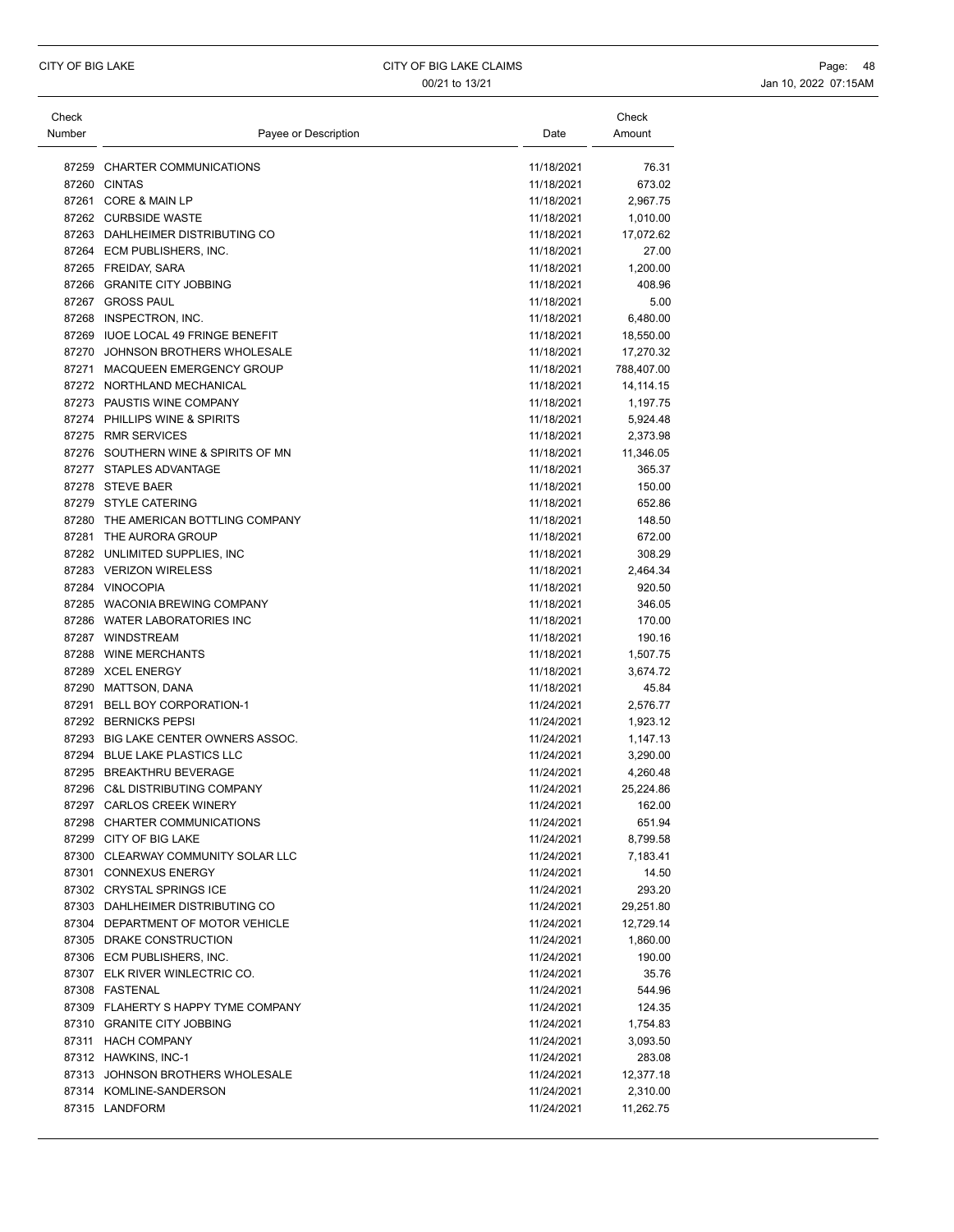| Check<br>Number | Payee or Description                                        | Date                     | Check<br>Amount  |
|-----------------|-------------------------------------------------------------|--------------------------|------------------|
|                 |                                                             |                          |                  |
|                 | 87316 MCDOWALL CO.                                          | 11/24/2021               | 1,823.64         |
|                 | 87317 MN COMPUTER SYSTEMS INC                               | 11/24/2021               | 57.82            |
|                 | 87318 NAPA AUTO PARTS                                       | 11/24/2021               | 18.24            |
|                 | 87319 NOVAK-FLECK, INC                                      | 11/24/2021               | 1,860.00         |
|                 | 87320 NUTRIEN AG SOLUTIONS                                  | 11/24/2021               | 401.80           |
|                 | 87321 OFFICE DEPOT                                          | 11/24/2021               | 76.37            |
|                 | 87322 OMANN BROTHERS INC                                    | 11/24/2021               | 446.25           |
|                 | 87323 PAUSTIS WINE COMPANY<br>87324 PHILLIPS WINE & SPIRITS | 11/24/2021               | 767.50           |
|                 |                                                             | 11/24/2021<br>11/24/2021 | 2,711.85         |
|                 | 87325 PITNEY BOWES GLOBAL FINANCIAL                         |                          | 387.72           |
|                 | 87326 RED BULL DISTRIBUTION CO, INC                         | 11/24/2021               | 176.50           |
|                 | 87327 ROYAL TIRE INC                                        | 11/24/2021               | 1,583.48         |
|                 | 87328 SHERBURNE COUNTY ATTORNEY                             | 11/24/2021               | 584.09           |
|                 | 87329 SHORT-ELLIOTT-HENDRICKSON                             | 11/24/2021               | 2,713.91         |
|                 | 87330 SOUTHERN WINE & SPIRITS OF MN                         | 11/24/2021               | 6,051.53         |
|                 | 87331 SPECTRUM                                              | 11/24/2021               | 165.03           |
|                 | 87332 SPERLING, DAVID                                       | 11/24/2021               | 90.00            |
|                 | 87333 STANTEC CONSULTING SERVICES INC                       | 11/24/2021               | 23,641.60        |
|                 | 87334 TRAUT COMPANIES                                       | 11/24/2021               | 795.00           |
|                 | 87335 USA BLUE BOOK                                         | 11/24/2021               | 79.38            |
|                 | 87336 VICTORY DOOR SYSTEMS. INC                             | 11/24/2021<br>11/24/2021 | 190.00<br>335.30 |
|                 | 87337 VIKING COCA-COLA<br>87338 VINOCOPIA                   | 11/24/2021               | 528.00           |
|                 |                                                             | 11/24/2021               |                  |
|                 | 87339 VONCO                                                 |                          | 1,969.10         |
|                 | 87340 WACONIA BREWING COMPANY<br>87341 WINE MERCHANTS       | 11/24/2021<br>11/24/2021 | 147.65           |
|                 | 87342 WRUCK SEWER & PORTABLE RENTALS                        | 11/24/2021               | 432.00<br>727.00 |
|                 | 87343 XCEL ENERGY                                           | 11/24/2021               |                  |
|                 |                                                             |                          | 1,241.49         |
|                 | 87344 CONNEXUS ENERGY<br>87345 DAHLEN ISABELLA              | 11/30/2021               | 24,157.85        |
|                 | 87346 DOLL SHANNON                                          | 11/30/2021<br>11/30/2021 | 30.00<br>2.00    |
|                 | 87347 HAUER, LISA                                           | 11/30/2021               | 5.00             |
|                 |                                                             |                          | 2.00             |
|                 | 87348 HOPKINS, JOHNATHAN<br>87349 ROELIKE PATRICIA          | 11/30/2021<br>11/30/2021 | 6.00             |
|                 | 87350 SCHMIDT IMHOLTE MELDOY                                | 11/30/2021               | 11.00            |
|                 | 87351 ARMSTRONG, BENJAMIN                                   | 12/02/2021               | 372.66           |
|                 | 87352 BLACK, JOANN                                          | 12/02/2021               |                  |
|                 | 87353 COSTELLO, SEAN & LINDA                                | 12/02/2021               | 111.59<br>155.76 |
|                 | 87354 CUSTOM TITLE SERVICES LLC                             | 12/02/2021               | 51.87            |
|                 | 87355 EDINA REALTY TITLE                                    | 12/02/2021               | 56.14            |
|                 | 87356 ESTATE OF JOSEPH RUH                                  | 12/02/2021               | 34.11            |
|                 | 87357 KEY TITLE & CLOSING SERVICES LLC                      | 12/02/2021               | 66.75            |
|                 | 87358 KNIGHT BARRY TITLE UNITED LLC                         | 12/02/2021               | 102.84           |
|                 | 87359 LACOUNT, ANDREW & CARLIE                              | 12/02/2021               | 86.78            |
|                 | 87360 LEGACY TITLE                                          |                          | 622.90           |
|                 | 87361 LEGACY TITLE                                          | 12/02/2021<br>12/02/2021 | 150.78           |
|                 | 87362 MINNESOTA TITLE                                       | 12/02/2021               | 38.63            |
|                 | 87363 MULVANEY, LUKE & JADA                                 | 12/02/2021               | 18.83            |
|                 | 87364 RESULTS TITLE                                         | 12/02/2021               | 87.01            |
|                 | 87365 RG TITLE LLC                                          | 12/02/2021               | 115.44           |
|                 | 87366 ROBINSON, ELIZABETH & DALLAS                          | 12/02/2021               | 173.58           |
|                 | 87367 THE TITLE GROUP                                       | 12/02/2021               | 285.00           |
|                 | 87368 TWARDY FAMILY LLC                                     | 12/02/2021               | 182.40           |
|                 | 87369 WATERMARK TITLE AGENCY                                | 12/02/2021               | 355.87           |
|                 | 87370 ZILLOW CLOSING SERVICES LLC                           | 12/02/2021               | 40.05            |
|                 | 87371 BEAUDRY                                               | 12/03/2021               | 2,017.58         |
|                 | 87372 BELL BOY CORPORATION-1                                | 12/03/2021               | 2,564.89         |
|                 |                                                             |                          |                  |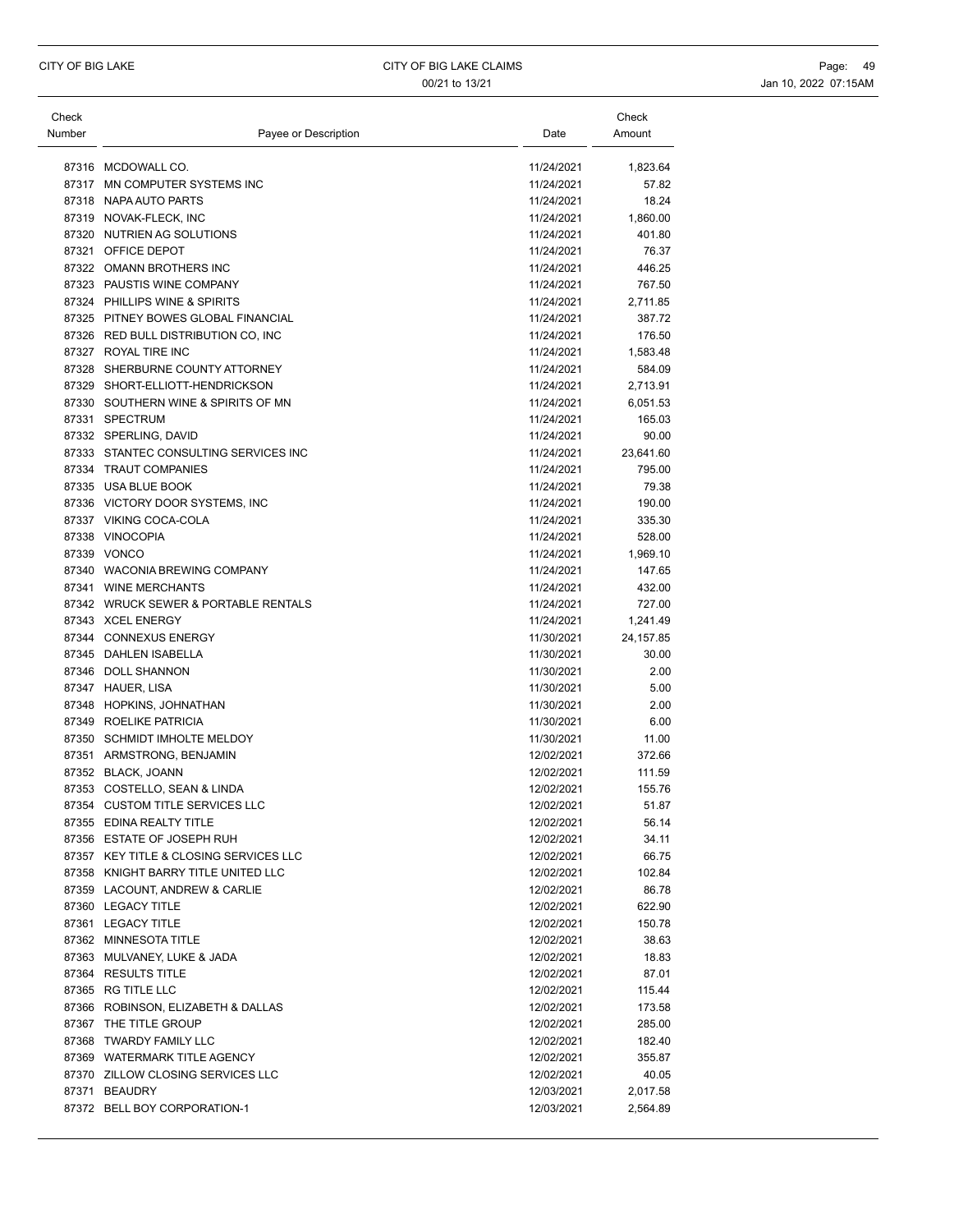| Check      |                                      |            | Check     |
|------------|--------------------------------------|------------|-----------|
| Number     | Payee or Description                 | Date       | Amount    |
|            |                                      |            |           |
|            | 87373 BERNICKS PEPSI                 | 12/03/2021 | 2,889.72  |
|            | 87374 CASEYS GENERAL STORES - HQ     | 12/03/2021 | 19,262.50 |
|            | 87375 CHARTER COMMUNICATIONS         | 12/03/2021 | 213.85    |
|            | 87376 COMMISSIONER OF FINANCE        | 12/03/2021 | 28.00     |
|            | 87377 COMPASS MINERALS AMERICA       | 12/03/2021 | 25,914.26 |
|            | 87378 CORE & MAIN LP                 | 12/03/2021 | 3,267.28  |
|            | 87379 CRYSTAL SPRINGS ICE            | 12/03/2021 | 176.83    |
|            | 87380 CRYSTEEL TRUCK EQUIPMENT       | 12/03/2021 | 102.30    |
|            | 87381 DAHLHEIMER DISTRIBUTING CO     | 12/03/2021 | 18,349.10 |
|            | 87382 ECM PUBLISHERS, INC.           | 12/03/2021 | 169.02    |
|            | 87383 GRANITE CITY JOBBING           | 12/03/2021 | 720.18    |
|            | 87384 GUARDIAN TRACKING              | 12/03/2021 | 1,033.00  |
|            | 87385 HAWKINS, INC-1                 | 12/03/2021 | 13,038.90 |
|            | 87386 INDIAN ISLAND WINERY           | 12/03/2021 | 525.12    |
|            | 87387 LAW ENFORCEMENT LABOR SERVICE  | 12/03/2021 | 698.50    |
|            | 87388 LUPULIN BREWING LLC            | 12/03/2021 | 939.82    |
|            | 87389 MN NCPERS LIFE                 | 12/03/2021 | 64.00     |
|            | 87390 NORTHLAND MECHANICAL           | 12/03/2021 | 3,150.00  |
|            | 87391 OFFICE DEPOT                   | 12/03/2021 | 184.25    |
|            | 87392 PATRIOT NEWS MN                | 12/03/2021 | 400.70    |
|            | 87393 PAUSTIS WINE COMPANY           | 12/03/2021 | 620.50    |
|            | 87394 PETTY CASH                     | 12/03/2021 | 50.00     |
|            | 87395 SCOTT, CORRIE                  | 12/03/2021 | 57.93     |
|            | 87396 SHERBURNE COUNTY ATTORNEY      | 12/03/2021 | 506.00    |
|            | 87397 STAPLES ADVANTAGE              | 12/03/2021 | 660.79    |
|            | 87398 STREICHERS                     | 12/03/2021 | 1,448.95  |
| 87399 TASC |                                      | 12/03/2021 | 393.76    |
|            | 87400 TGK AUTOMOTIVE OF BIG LAKE     | 12/03/2021 | 28.89     |
|            | 87401 THECO INC                      | 12/03/2021 | 400.00    |
|            | 87402 TOTALCONTROL SYSTEMS, INC      | 12/03/2021 | 14,167.26 |
|            | 87403 VINOCOPIA                      | 12/03/2021 | 2,098.24  |
|            | 87404 VONCO                          | 12/03/2021 | 754.75    |
|            | 87405 WINE MERCHANTS                 | 12/03/2021 | 38.40     |
|            | 87406 WRUCK SEWER & PORTABLE RENTALS | 12/03/2021 | 727.00    |
|            | 87408 ACE SOLID WASTE INC            | 12/10/2021 | 722.57    |
|            | 87409 ALL STATE COMMUNICATIONS       | 12/10/2021 | 270.00    |
|            | 87410 ARTISAN BEER COMPANY           | 12/10/2021 | 53.50     |
|            | 87411 BELL BOY CORPORATION-1         | 12/10/2021 | 2,119.13  |
|            | 87412 BERNICKS PEPSI                 | 12/10/2021 | 2,415.10  |
|            | 87413 BIG LAKE CHAMBER OF COMMERCE   | 12/15/2021 | .00       |
|            | 87414 BIG LAKE TOWNSHIP              | 12/10/2021 | 32,307.99 |
|            | 87415 BOLTON & MENK INC              | 12/10/2021 | 43,927.00 |
|            | 87416 BOURGET IMPORTS, LLC           | 12/10/2021 | 114.50    |
|            | 87417 BREAKTHRU BEVERAGE             | 12/10/2021 | 10,738.43 |
|            | 87418 BRENTESON COMPANIES INC        | 12/10/2021 | 70,220.00 |
|            | 87419 C&L DISTRIBUTING COMPANY       | 12/10/2021 | 25,412.96 |
|            | 87420 CAMPBELL KNUTSON PROFESSIONAL  | 12/10/2021 | 2,579.08  |
|            | 87421 CARLOS CREEK WINERY            | 12/10/2021 | 324.00    |
|            | 87422 CASEYS BUSINESS MASTERCARD     | 12/10/2021 | 17.88     |
|            | 87423 CHARTER COMMUNICATIONS         | 12/10/2021 | 474.13    |
|            | 87424 CRYSTAL SPRINGS ICE            | 12/10/2021 | 244.68    |
|            | 87425 CURBSIDE WASTE                 | 12/10/2021 | 1,010.00  |
|            | 87426 DAHLHEIMER DISTRIBUTING CO     | 12/10/2021 | 9,397.54  |
|            | 87427 DAILEY DATA & ASSOCIATES, INC  | 12/10/2021 | 2,700.00  |
|            | 87428 ECM PUBLISHERS, INC.           | 12/10/2021 | 1,402.08  |
|            | 87429 FOX, STACEY                    | 12/10/2021 | 361.47    |
|            | 87430 FREIDAY, SARA                  | 12/10/2021 |           |
|            |                                      |            | 2,175.00  |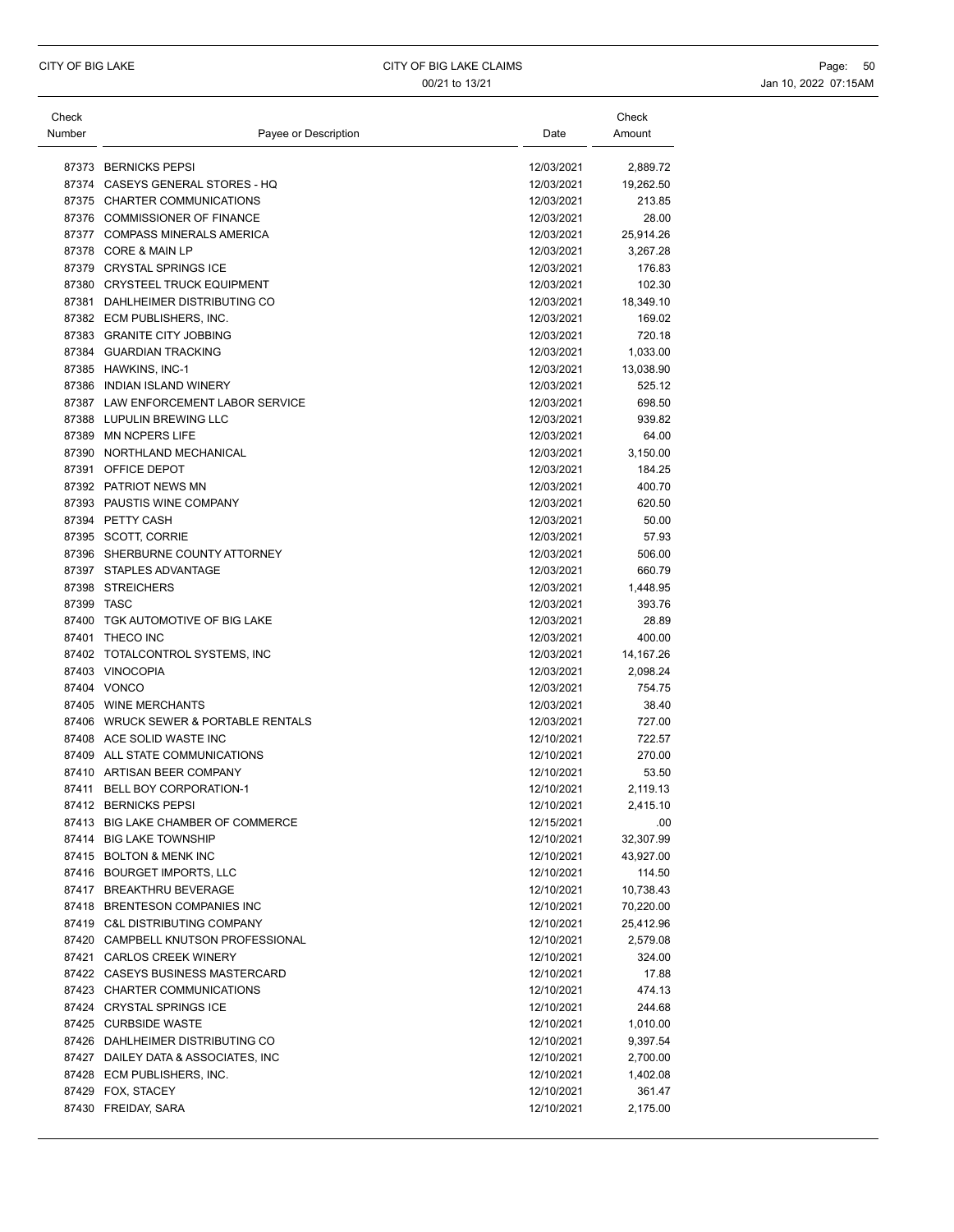| Check<br>Number | Payee or Description                                                 | Date                     | Check<br>Amount  |
|-----------------|----------------------------------------------------------------------|--------------------------|------------------|
|                 | 87431 FROOGLE LLC                                                    | 12/10/2021               | 70.34            |
|                 | 87432 GFOA                                                           | 12/10/2021               | 65.00            |
|                 | 87433 GOPHER STATE ONE CALL                                          | 12/10/2021               | 492.75           |
|                 | 87434 GRANITE CITY JOBBING                                           | 12/10/2021               | 3.448.98         |
|                 | 87435 HUBBARD ELECTRIC                                               | 12/10/2021               | 417.82           |
|                 | 87436 INSPECTRON, INC.                                               | 12/10/2021               | 4,380.00         |
|                 | 87437 IUOE LOCAL 49 FRINGE BENEFIT                                   | 12/10/2021               | 18,550.00        |
|                 | 87438 JOHNSON BROTHERS WHOLESALE                                     | 12/10/2021               | 20,735.54        |
|                 | 87439 JP BROOKS HOMES                                                | 12/10/2021               | 20,180.00        |
|                 | 87440 MN DEPT OF AGRICULTURE                                         | 12/10/2021               | 60.00            |
|                 | 87441 MN FARMERS MARKET ASSOCIATION                                  | 12/10/2021               | 20.00            |
|                 | 87442 MONTICELLO PRINTING                                            | 12/10/2021               | 124.18           |
|                 | 87443 NORTHERN LIGHTS DISPLAY LLC                                    | 12/10/2021               | 25.00            |
|                 | 87444 NUTRIEN AG SOLUTIONS                                           | 12/28/2021               | .00              |
|                 | 87445 OREILLY AUTOMOTIVE, INC                                        | 12/10/2021               | 228.24           |
|                 | 87446 PAT KERNS WINE MERCHANTS                                       | 12/15/2021               | .00              |
|                 | 87447 PAUSTIS WINE COMPANY                                           | 12/10/2021               | 1,812.50         |
|                 | 87448 PHILLIPS WINE & SPIRITS                                        | 12/10/2021               | 9,048.35         |
|                 | 87449 PLUNKETTS PEST CONTROL                                         | 12/10/2021               | 67.60            |
|                 | 87450 QUALITY REFRIGERATION                                          | 12/10/2021               | 300.00           |
|                 | 87451 RED BULL DISTRIBUTION CO, INC                                  | 12/10/2021               | 81.50            |
|                 | 87452 RUSSELL SECURITY RESOURCE INC                                  | 12/10/2021               | 291.64           |
|                 | 87453 SCHWICKERTS TECTA AMERICA LLC                                  | 12/10/2021               | 894.14           |
|                 | 87454 SHERBURNE CO AUDITOR-TREASURER<br>87455 SHERBURNE SOIL & WATER | 12/10/2021               | 36,071.02        |
|                 | 87456 SOUTHERN WINE & SPIRITS OF MN                                  | 12/10/2021<br>12/10/2021 | 900.00<br>598.84 |
|                 | 87457 STAPLES ADVANTAGE                                              | 12/10/2021               | 244.41           |
|                 | 87458 STREICHERS                                                     | 12/10/2021               | 29.99            |
| 87459           | THE POLICE AND SHERIFFS PRESS                                        | 12/10/2021               | 17.58            |
|                 | 87460 THE WINE COMPANY                                               | 12/10/2021               | 294.30           |
|                 | 87461 TOFTS OUTDOOR SUPPLY LLC                                       | 12/10/2021               | 30,173.36        |
|                 | 87462 UNLIMITED SUPPLIES, INC                                        | 12/10/2021               | 148.42           |
|                 | 87463 USA BLUE BOOK                                                  | 12/10/2021               | 1,870.93         |
|                 | 87464 UTILITY CONSULTANTS                                            | 12/10/2021               | 1,149.40         |
|                 | 87465 VIKING COCA-COLA                                               | 12/10/2021               | 732.80           |
|                 | 87466 VIKING INDUSTRIAL CENTER                                       | 12/10/2021               | 349.50           |
|                 | 87467 VONCO                                                          | 12/10/2021               | 348.19           |
|                 | 87468 WATER LABORATORIES INC                                         | 12/10/2021               | 170.00           |
|                 | 87469 WINE MERCHANTS                                                 | 12/10/2021               | 680.00           |
|                 | 87470 XCEL ENERGY                                                    | 12/10/2021               | 3,596.08         |
|                 | 87471 AFLAC                                                          | 12/15/2021               | 180.96           |
|                 | 87472 APP PROFESSIONAL PLUMBING                                      | 12/15/2021               | 300.00           |
|                 | 87473 AUTOSTOP INC                                                   | 12/15/2021               | 69.53            |
|                 | 87474 BERNICKS PEPSI                                                 | 12/15/2021               | 1,579.64         |
|                 | 87475 BIG LAKE CENTER OWNERS ASSOC.                                  | 12/15/2021               | 1,119.79         |
|                 | 87476 BOLTON & MENK INC                                              | 12/15/2021               | 328.00           |
|                 | 87477 BRATZEL, IRA                                                   | 12/15/2021               | 200.00           |
|                 | 87478 BREAKTHRU BEVERAGE                                             | 12/15/2021               | 2,615.22         |
|                 | 87479 CENTERPOINT ENERGY-HOUSTON, TX                                 | 12/15/2021               | 6,159.49         |
|                 | 87480 CINTAS                                                         | 12/15/2021               | 873.00           |
|                 | 87481 CMSHRM                                                         | 12/15/2021               | 110.00           |
|                 | 87482 CORE & MAIN LP                                                 | 12/15/2021               | 67.49            |
|                 | 87483 CRYSTAL SPRINGS ICE                                            | 12/15/2021               | 154.58           |
|                 | 87484 DATA SUCCESS, INC                                              | 12/15/2021               | 108.75           |
|                 | 87485 ELM CREEK BREWING CO                                           | 12/15/2021               | 218.00           |
|                 | 87486 FLAHERTY S HAPPY TYME COMPANY                                  | 12/15/2021               | 59.40            |
|                 | 87487 GREAT NORTHERN ENVIRONMENTAL                                   | 12/15/2021               | 14,870.00        |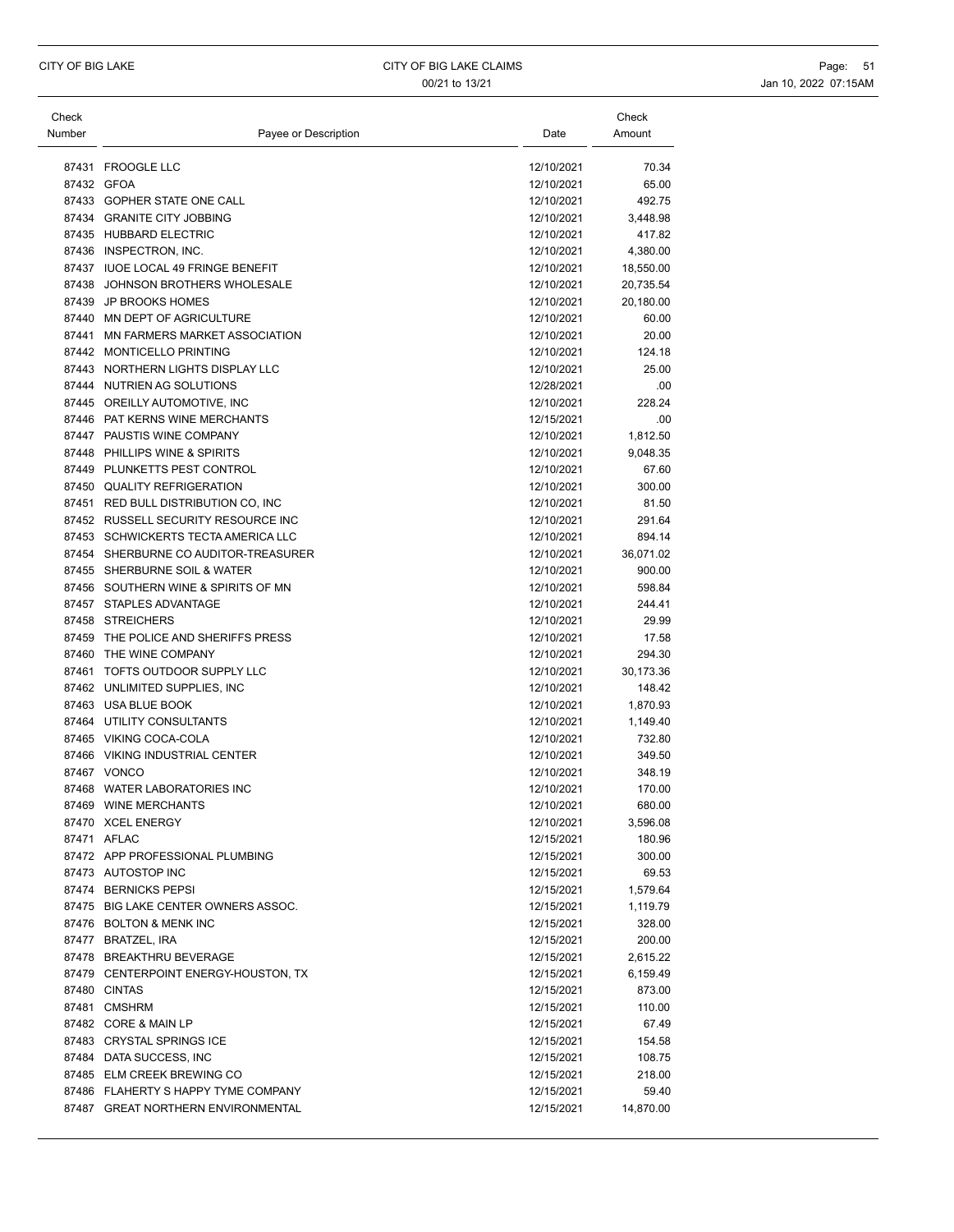| Check<br>Number | Payee or Description                  | Date       | Check<br>Amount |
|-----------------|---------------------------------------|------------|-----------------|
|                 |                                       |            |                 |
|                 | 87488 IUOE LOCAL #49                  | 12/15/2021 | 455.00          |
| 87489           | JOHNSON BROTHERS WHOLESALE            | 12/15/2021 | 18,128.90       |
|                 | 87490 LANDFORM                        | 12/15/2021 | 2,124.50        |
|                 | 87491 MINNESOTA RECREATION AND PARK   | 12/15/2021 | 300.00          |
|                 | 87492 MN COMPUTER SYSTEMS INC         | 12/15/2021 | 58.01           |
|                 | 87493 MN FARMERS MARKET ASSOCIATION   | 12/15/2021 | 70.00           |
| 87494           | <b>MONARCH</b>                        | 12/15/2021 | 77,718.81       |
|                 | 87495 PATRIOT NEWS MN                 | 12/15/2021 | 295.00          |
|                 | 87496 PAUSTIS WINE COMPANY            | 12/15/2021 | 1,389.25        |
|                 | 87497 PHILLIPS WINE & SPIRITS         | 12/15/2021 | 7,583.19        |
|                 | 87498 SAND CREEK GROUP LTD            | 12/15/2021 | 2,700.00        |
|                 | 87499 SHERBURNE CO SHERIFFS DEPT      | 12/15/2021 | 5,666.66        |
|                 | 87500 SHERBURNE COUNTY ATTORNEY       | 12/15/2021 | 697.42          |
|                 | 87501 SHERBURNE COUNTY RECORDER       | 12/15/2021 | 1,000.00        |
|                 | 87502 SHRED RIGHT                     | 12/15/2021 | 80.00           |
|                 | 87503 SOUTHERN WINE & SPIRITS OF MN   | 12/15/2021 | 13,666.04       |
|                 | 87504 STANTEC CONSULTING SERVICES INC | 12/15/2021 | 2,951.00        |
|                 | 87505 STAPLES ADVANTAGE               | 12/15/2021 | 71.45           |
|                 | 87506 STREICHERS                      | 12/15/2021 | 1,203.74        |
|                 | 87507 THE AMERICAN BOTTLING COMPANY   | 12/15/2021 | 135.00          |
|                 | 87508 TOSHIBA FINANCIAL SERVICES      | 12/15/2021 | 277.72          |
|                 | 87509 TRI-COUNTY LAW ENFORCEMENT      | 12/15/2021 | 75.00           |
|                 | 87510 USA BLUE BOOK                   | 12/15/2021 | 4,717.21        |
|                 | 87511 VERIZON WIRELESS                | 12/15/2021 | 2,513.22        |
|                 | 87512 VIKING COCA-COLA                | 12/15/2021 | 285.45          |
|                 | 87513 VINOCOPIA                       | 12/15/2021 | 1,097.10        |
|                 | 87514 WINDSTREAM                      | 12/15/2021 | 341.30          |
|                 | 87515 WINE MERCHANTS                  | 12/15/2021 | 384.00          |
|                 | 87516 XCEL ENERGY                     | 12/15/2021 | 21.24           |
|                 | 87517 AUTOSTOP INC                    | 12/17/2021 | 6,126.47        |
|                 | 87518 BELL BOY CORPORATION-1          | 12/17/2021 | 2,182.79        |
| 87519           | BIG LAKE CHAMBER OF COMMERCE          | 12/17/2021 | 15.00           |
|                 | 87520 BIG LAKE LUMBER                 | 12/17/2021 | 47.40           |
| 87521           | <b>C&amp;L DISTRIBUTING COMPANY</b>   | 12/17/2021 | 21,134.15       |
|                 | 87522 CHARTER COMMUNICATIONS          | 12/17/2021 | 76.31           |
|                 | 87523 CITY OF BIG LAKE                | 12/17/2021 | 1,054.52        |
|                 | 87524 DAHLHEIMER DISTRIBUTING CO      | 12/17/2021 | 35,315.05       |
|                 | 87525 GUARDIAN FLEET SAFETY           | 12/17/2021 | 546.29          |
|                 | 87526 M&M EXPRESS SALES & SERVICE     | 12/17/2021 | 2.65            |
|                 | 87527 MACQUEEN EQUIPMENT LLC          | 12/17/2021 | 1,338.57        |
|                 | 87528 MIDWEST MACHINERY CO            | 12/17/2021 | 31.55           |
|                 | 87529 MN POLLUTION CONTROL AGENCY     | 12/17/2021 | 23.00           |
|                 | 87530 SPECTRUM                        | 12/17/2021 | 188.70          |
|                 | 87531 UNLIMITED SUPPLIES, INC         | 12/17/2021 | 158.09          |
|                 | 87532 VICTORY DOOR SYSTEMS, INC       | 12/17/2021 | 150.00          |
|                 | 87533 WINEBOW                         | 12/17/2021 | 535.75          |
|                 | 87534 ALL STATE COMMUNICATIONS        | 12/22/2021 | 270.00          |
|                 | 87535 APPLIED CONCEPTS, INC           | 12/22/2021 | 3,080.00        |
|                 | 87536 ARTISAN BEER COMPANY            | 12/22/2021 | 102.50          |
|                 | 87537 BAKER MARLYS                    | 12/30/2021 | .00             |
|                 | 87538 BERNICKS PEPSI                  | 12/22/2021 | 2,205.42        |
|                 | 87539 BREAKTHRU BEVERAGE              | 12/22/2021 | 7,684.79        |
|                 | 87540 DAHLHEIMER DISTRIBUTING CO      | 12/22/2021 | 8,071.60        |
|                 | 87541 DEHMER FIRE PROTECTION          | 12/22/2021 | 60.00           |
|                 | 87542 DOLL SHANNON                    | 12/22/2021 | 13.00           |
|                 | 87543 DROSSEL MOLLY                   | 12/22/2021 | 38.00           |
|                 | 87544 ECM PUBLISHERS, INC.            | 12/22/2021 | 25.00           |
|                 |                                       |            |                 |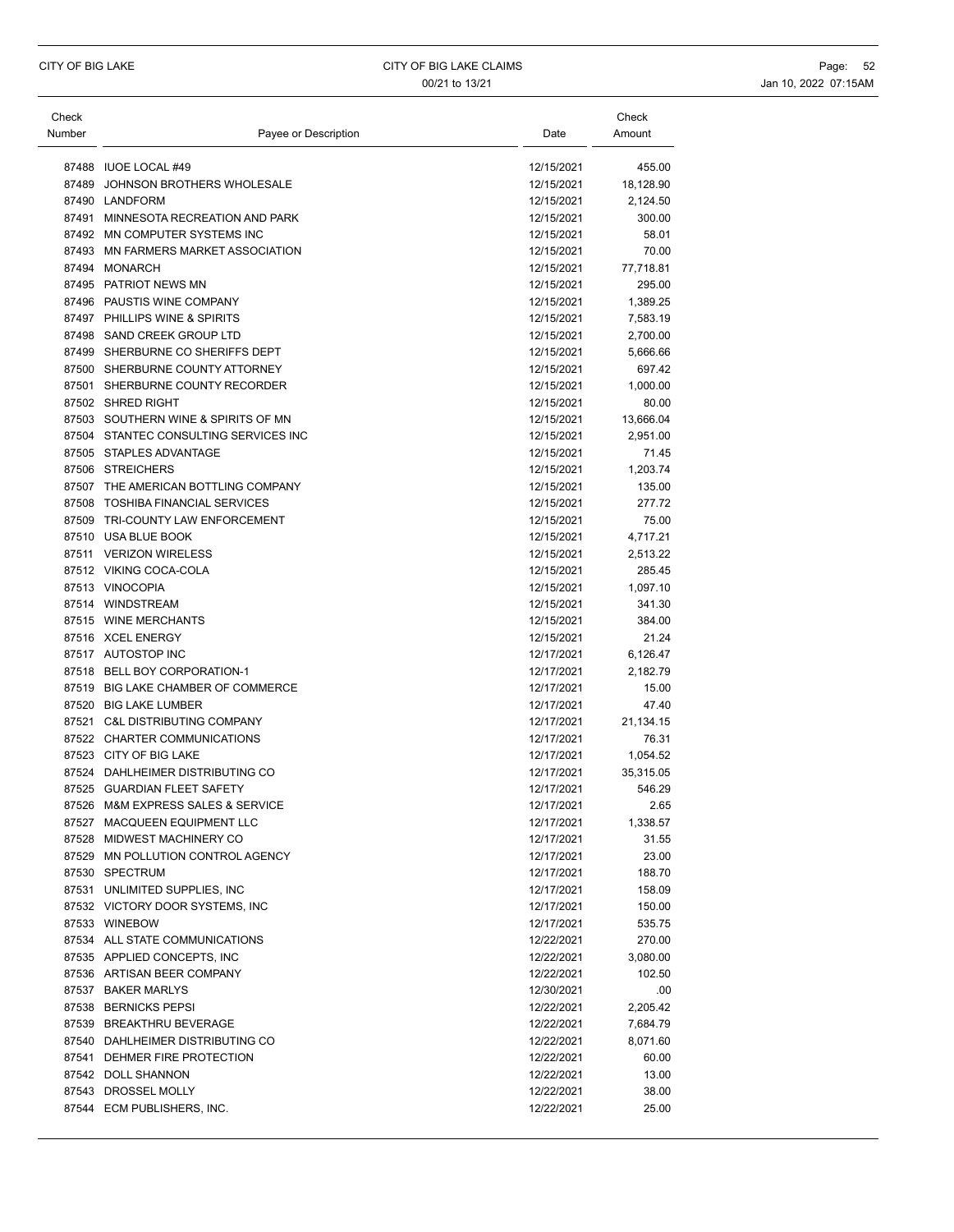| Check       |                                       |            | Check      |
|-------------|---------------------------------------|------------|------------|
| Number      | Payee or Description                  | Date       | Amount     |
|             |                                       |            |            |
|             | 87545 EDAM                            | 12/22/2021 | 295.00     |
|             | 87546 ELK RIVER WINLECTRIC CO.        | 12/22/2021 | 108.55     |
|             | 87547 FELDEVERD, ALLEN                | 12/22/2021 | 34.00      |
|             | 87548 FLAHERTY S HAPPY TYME COMPANY   | 12/22/2021 | 59.40      |
|             | 87549 GRANITE CITY JOBBING            | 12/22/2021 | 1,605.43   |
|             | 87550 GRIFFITH LYNN                   | 12/22/2021 | 11.00      |
|             | 87551 HAUER, LISA                     | 12/22/2021 | 10.00      |
|             | 87552 HENNUM, CHAD                    | 12/22/2021 | 20.00      |
|             | 87553 HOPKINS, JOHNATHAN              | 12/22/2021 | 12.00      |
|             | 87554 JOHNSON BROTHERS WHOLESALE      | 12/22/2021 | 20,648.46  |
|             | 87555 MONTICELLO VAC CTR              | 12/22/2021 | 518.00     |
|             | 87556 NORTHLAND BUSINESS SYSTEMS      | 12/22/2021 | 160.84     |
|             | 87557 PAGGEN, JOE                     | 12/22/2021 | 4.00       |
|             | 87558 PAUSTIS WINE COMPANY            | 12/22/2021 | 1,260.50   |
|             | 87559 PHILLIPS WINE & SPIRITS         | 12/22/2021 | 7,052.32   |
|             | 87560 REYNOLDS, REBECCA               | 12/22/2021 | 20.00      |
|             | 87561 RUSSELL SECURITY RESOURCE INC   | 12/22/2021 | 1,155.00   |
|             | 87562 SCHMIDT IMHOLTE MELDOY          | 12/22/2021 | 25.00      |
|             | 87563 SHORT-ELLIOTT-HENDRICKSON       | 12/22/2021 | 2,700.00   |
|             | 87564 SHRED RIGHT                     | 12/22/2021 | 80.00      |
|             | 87565 SOUTHERN WINE & SPIRITS OF MN   | 12/22/2021 | 13,231.50  |
|             | 87566 STAPLES ADVANTAGE               | 12/22/2021 | 589.63     |
|             | 87567 STREICHERS                      | 12/22/2021 | 42.99      |
|             | 87568 TAFT STETTINIUS & HOLLISTER LLP | 12/22/2021 | 5,500.00   |
|             | 87569 VERRETT ROSEGRETTA              | 12/22/2021 | 6.00       |
|             | 87570 VIKING COCA-COLA                | 12/22/2021 | 276.05     |
|             | 87571 WACONIA BREWING COMPANY         | 12/22/2021 | 193.80     |
|             | 87572 XCEL ENERGY                     | 12/22/2021 | 3,586.65   |
|             | 87573 ARVIG - PERHAM                  | 12/23/2021 | 5.00       |
|             | 87574 ASTECH CORPORATION              | 12/23/2021 | 205,805.08 |
|             | 87575 C&L DISTRIBUTING COMPANY        | 12/23/2021 | 15,249.20  |
|             | 87576 CLEARWAY COMMUNITY SOLAR LLC    | 12/23/2021 | 5,274.67   |
|             | 87577 CONNEXUS ENERGY                 | 12/23/2021 | 14.50      |
|             | 87578 DAHLHEIMER DISTRIBUTING CO      | 12/23/2021 | 88.00      |
|             | 87579 ECM PUBLISHERS, INC.            | 12/23/2021 | 94.50      |
|             | 87580 FROOGLE LLC                     | 12/23/2021 | 70.13      |
|             | 87581 GRANITE CITY JOBBING            | 12/23/2021 | 1,127.43   |
|             | 87582 HACH COMPANY                    | 12/23/2021 | 654.00     |
|             | 87583 HDR ENGINEERING INC             | 12/23/2021 | 4,034.94   |
|             | 87584 LAFLOYDS AMERICAN GRILL INC     | 12/23/2021 | 1,050.03   |
|             | 87585 MIDWEST MACHINERY CO            | 12/23/2021 | 1,808.89   |
|             | 87586 RUSSELL SECURITY RESOURCE INC   | 12/23/2021 | 388.60     |
|             | 87587 STANTEC CONSULTING SERVICES INC | 12/23/2021 | 16,607.00  |
|             | 87588 STAPLES ADVANTAGE               | 12/23/2021 | 93.46      |
|             | 87589 VIKING INDUSTRIAL CENTER        | 12/23/2021 | 215.99     |
|             | 87590 VONCO                           | 12/23/2021 | 1,562.98   |
|             | 87591 XCEL ENERGY                     | 12/23/2021 | 3,525.44   |
|             | 87592 MN POLICE & PEACE OFFICERS      | 12/28/2021 | 90.00      |
|             | 87593 BAKER, MARLYS                   | 12/30/2021 | 7.00       |
| 512237 ICMA |                                       | 04/13/2021 | 2,699.00   |
|             | 512238 OPTUM - H.S.A.                 | 04/13/2021 | 4,242.99   |
|             | 512239 PAYROLL TAX - STATE            | 04/13/2021 | 5,552.66   |
|             | 512240 PAYROLL TAXES - FED/FICA       | 04/13/2021 | 26,906.43  |
| 512241 PERA |                                       | 04/13/2021 | 26,502.18  |
| 512242 TASC |                                       | 04/13/2021 | 165.38     |
| 512316 ICMA |                                       | 04/27/2021 | 2,808.56   |
|             | 512317 OPTUM - H.S.A.                 | 04/27/2021 | 4,242.99   |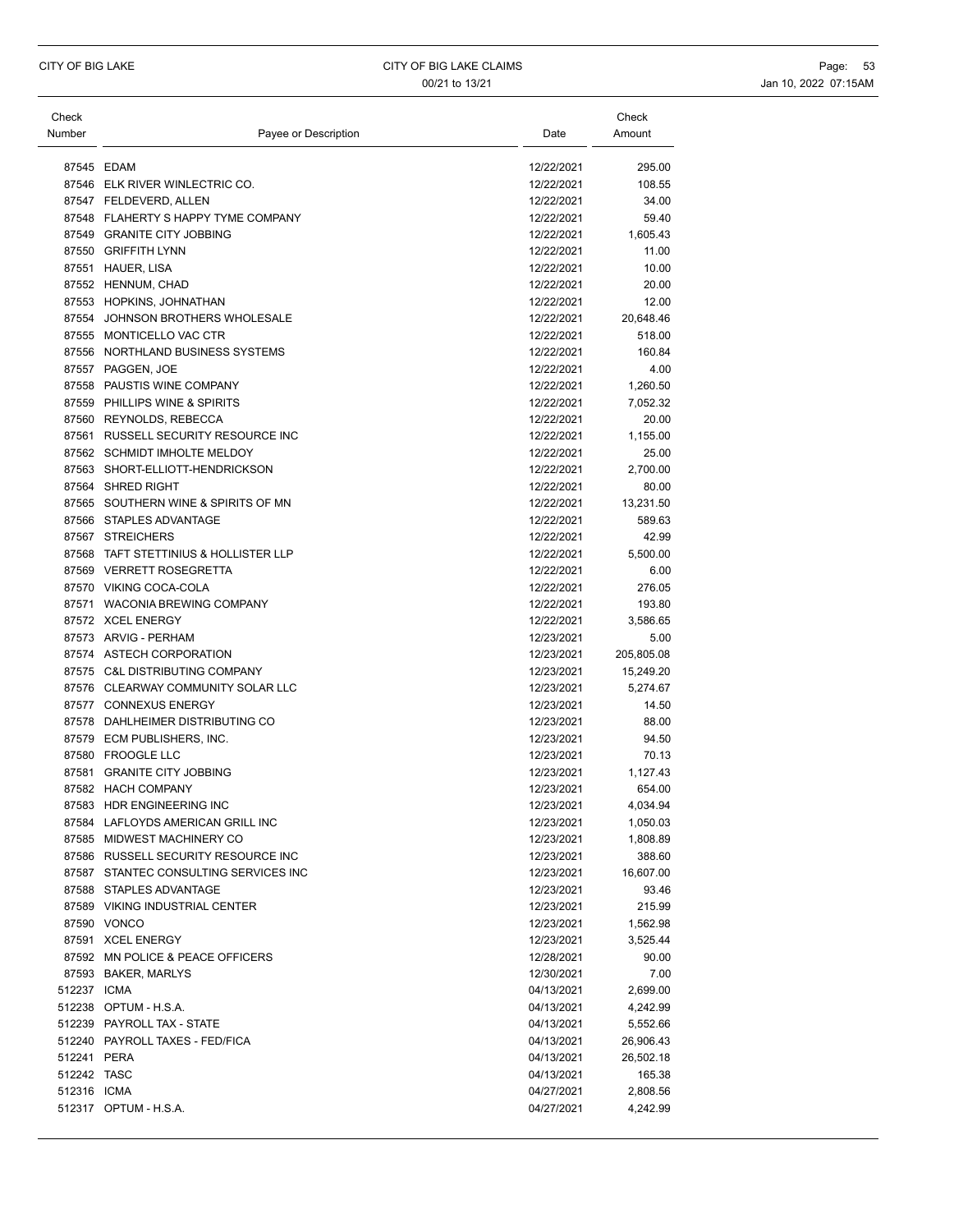| Check       |                                                               |                          | Check                 |
|-------------|---------------------------------------------------------------|--------------------------|-----------------------|
| Number      | Payee or Description                                          | Date                     | Amount                |
|             |                                                               |                          |                       |
|             | 512318 PAYROLL TAX - STATE<br>512319 PAYROLL TAXES - FED/FICA | 04/27/2021<br>04/27/2021 | 6,006.39<br>28,684.00 |
| 512320 PERA |                                                               | 04/27/2021               | 27,266.45             |
| 512321 TASC |                                                               | 04/27/2021               | 165.38                |
| 512389 ICMA |                                                               | 05/10/2021               | 2,208.56              |
|             | 512390 OPTUM - H.S.A.                                         | 05/10/2021               | 4,242.99              |
|             | 512391 PAYROLL TAX - STATE                                    | 05/10/2021               | 5,718.59              |
|             | 512392 PAYROLL TAXES - FED/FICA                               | 05/10/2021               | 27,406.44             |
| 512393 PERA |                                                               | 05/10/2021               | 26,609.13             |
| 512394 TASC |                                                               | 05/10/2021               | 165.38                |
| 512442 ICMA |                                                               | 05/25/2021               | 2,208.56              |
|             | 512443 OPTUM - H.S.A.                                         | 05/25/2021               | 4,242.99              |
|             | 512444 PAYROLL TAX - STATE                                    | 05/25/2021               | 6,070.80              |
|             | 512445 PAYROLL TAXES - FED/FICA                               | 05/25/2021               | 28,793.21             |
| 512446 PERA |                                                               | 05/25/2021               | 27,313.40             |
| 512447 TASC |                                                               | 05/25/2021               | 165.38                |
| 512540 ICMA |                                                               | 06/08/2021               | 2,208.56              |
|             | 512541 OPTUM - H.S.A.                                         | 06/08/2021               | 4,242.99              |
|             | 512542 PAYROLL TAX - STATE                                    | 06/08/2021               | 6,681.72              |
|             | 512543 PAYROLL TAXES - FED/FICA                               | 06/08/2021               | 30,672.86             |
| 512544 PERA |                                                               | 06/08/2021               | 26,143.47             |
| 512545 TASC |                                                               | 06/08/2021               | 165.38                |
| 512623 ICMA |                                                               | 06/22/2021               | 2,208.56              |
|             | 512624 OPTUM - H.S.A.                                         | 06/22/2021               | 4,342.99              |
|             | 512625 PAYROLL TAX - STATE                                    | 06/22/2021               | 5,641.12              |
|             | 512626 PAYROLL TAXES - FED/FICA                               | 06/19/2021               | .00                   |
| 512627 PERA |                                                               | 06/22/2021               | 25,129.24             |
| 512628 TASC |                                                               | 06/22/2021               | 165.38                |
|             | 512629 PAYROLL TAXES - FED/FICA                               | 06/23/2021               | 28,190.87             |
| 512704 ICMA | 512705 OPTUM - H.S.A.                                         | 07/06/2021<br>07/06/2021 | 2,208.56<br>4,342.99  |
|             | 512706 PAYROLL TAX - STATE                                    | 07/06/2021               | 5,542.17              |
|             | 512707 PAYROLL TAXES - FED/FICA                               | 07/06/2021               | 28,027.19             |
| 512708 PERA |                                                               | 07/06/2021               | 26,311.23             |
| 512709 TASC |                                                               | 07/06/2021               | 165.38                |
| 512784 ICMA |                                                               | 07/20/2021               | 2,208.56              |
|             | 512785 OPTUM - H.S.A.                                         | 07/20/2021               | 4,342.99              |
|             | 512786 PAYROLL TAX - STATE                                    | 07/20/2021               | 5,794.46              |
|             | 512787 PAYROLL TAXES - FED/FICA                               | 07/20/2021               | 28,538.71             |
| 512788 PERA |                                                               | 07/20/2021               | 25,561.48             |
| 512789 TASC |                                                               | 07/20/2021               | 165.38                |
| 512862 ICMA |                                                               | 08/04/2021               | 2,208.56              |
|             | 512863 OPTUM - H.S.A.                                         | 08/04/2021               | 4,405.49              |
|             | 512864 PAYROLL TAX - STATE                                    | 08/04/2021               | 5,783.41              |
|             | 512865 PAYROLL TAXES - FED/FICA                               | 08/04/2021               | 28,200.53             |
| 512866 PERA |                                                               | 08/04/2021               | 26,152.76             |
| 512867 TASC |                                                               | 08/04/2021               | 165.38                |
| 512950 ICMA |                                                               | 08/16/2021               | 2,208.56              |
|             | 512951 OPTUM - H.S.A.                                         | 08/16/2021               | 4,405.49              |
|             | 512952 PAYROLL TAX - STATE                                    | 08/16/2021               | 5,986.88              |
|             | 512953 PAYROLL TAXES - FED/FICA                               | 08/16/2021               | 29,469.00             |
| 512954 PERA |                                                               | 08/16/2021               | 26,075.09             |
| 512955 TASC |                                                               | 08/16/2021               | 165.38                |
| 513029 ICMA |                                                               | 08/30/2021               | 2,208.56              |
|             | 513030 OPTUM - H.S.A.                                         | 08/30/2021               | 4,405.49              |
|             | 513031 PAYROLL TAX - STATE                                    | 08/30/2021               | 5,566.70              |
|             | 513032 PAYROLL TAXES - FED/FICA                               | 08/30/2021               | 27,266.50             |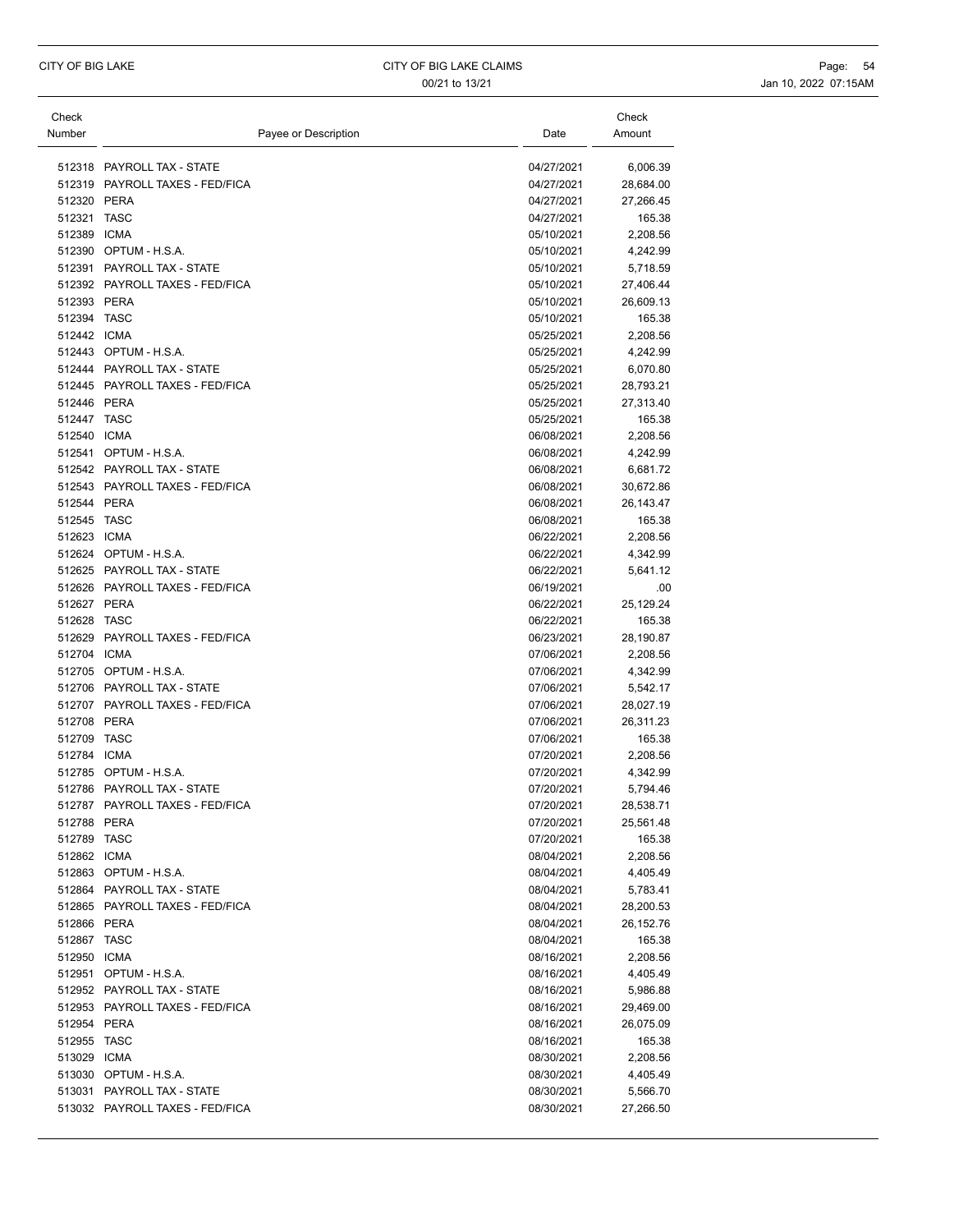| Check                 |                                      |                          | Check                |
|-----------------------|--------------------------------------|--------------------------|----------------------|
| Number                | Payee or Description                 | Date                     | Amount               |
|                       |                                      |                          |                      |
| 513033 PERA           |                                      | 08/30/2021               | 25,473.20            |
| 513034 TASC           |                                      | 08/30/2021               | 165.38               |
| 513106 ICMA           |                                      | 09/13/2021               | 2,208.56             |
|                       | 513107 OPTUM - H.S.A.                | 09/13/2021               | 4,405.49             |
|                       | 513108 PAYROLL TAX - STATE           | 09/13/2021               | 5,857.06             |
|                       | 513109 PAYROLL TAXES - FED/FICA      | 09/13/2021               | 28,073.32            |
| 513110 PERA           |                                      | 09/13/2021               | 26,331.22            |
| 513111<br>513180 ICMA | TASC                                 | 09/13/2021<br>09/29/2021 | 165.38               |
|                       | 513181 PAYROLL TAX - STATE           |                          | 2,333.56<br>6,026.43 |
|                       | 513182 PAYROLL TAXES - FED/FICA      | 09/29/2021<br>09/29/2021 | 29,022.90            |
| 513183 PERA           |                                      | 09/29/2021               | 26,947.42            |
| 513184 TASC           |                                      | 09/29/2021               | 165.50               |
| 513249 ICMA           |                                      | 10/13/2021               | 2,333.56             |
|                       | 513250 OPTUM - H.S.A.                | 10/13/2021               | 4,158.79             |
|                       | 513251 PAYROLL TAX - STATE           | 10/12/2021               | 5,690.10             |
|                       | 513252 PAYROLL TAXES - FED/FICA      | 10/12/2021               | 25,182.06            |
| 513253 PERA           |                                      | 10/13/2021               | 26,043.32            |
| 513254 TASC           |                                      | 10/13/2021               | 357.69               |
| 513333 ICMA           |                                      | 10/25/2021               | 2,336.51             |
|                       | 513334 OPTUM - H.S.A.                | 10/25/2021               | 4,158.79             |
|                       | 513335 PAYROLL TAX - STATE           | 10/25/2021               | 6,061.83             |
|                       | 513336 PAYROLL TAXES - FED/FICA      | 10/25/2021               | 29,131.30            |
| 513337 PERA           |                                      | 10/25/2021               | 26,848.24            |
| 513338 TASC           |                                      | 10/25/2021               | 357.67               |
| 513410 ICMA           |                                      | 11/10/2021               | 2,338.09             |
|                       | 513411 OPTUM - H.S.A.                | 11/10/2021               | 4,261.29             |
| 513412 PERA           |                                      | 11/10/2021               | 27,825.58            |
| 513413 TASC           |                                      | 11/10/2021               | 357.68               |
|                       | 513414 PAYROLL TAX - STATE           | 11/16/2021               | 6,062.41             |
|                       | 513415 PAYROLL TAXES - FED/FICA      | 11/16/2021               | 29,052.06            |
| 513493 ICMA           |                                      | 11/24/2021               | 2,345.59             |
|                       | 513494 OPTUM - H.S.A.                | 11/24/2021               | 4,261.29             |
|                       | 513495 PAYROLL TAX - STATE           | 11/24/2021               | 6,519.24             |
|                       | 513496 PAYROLL TAXES - FED/FICA      | 11/24/2021               | 30,919.75            |
| 513497 PERA           |                                      | 11/24/2021               | 28,271.66            |
| 513498 TASC           |                                      | 11/24/2021               | 357.68               |
| 513580 ICMA           |                                      | 12/08/2021               | 2,344.34             |
|                       | 513581 OPTUM - H.S.A.                | 12/08/2021               | 4,198.79             |
|                       | 513582 PAYROLL TAX - STATE           | 12/08/2021               | 6,218.14             |
|                       | 513583 PAYROLL TAXES - FED/FICA      | 12/08/2021               | 30,722.82            |
| 513584 PERA           |                                      | 12/08/2021               | 37,463.95            |
| 513585 TASC           |                                      | 12/08/2021               | 357.68               |
| 513663 ICMA           |                                      | 12/22/2021               | 2,374.44             |
|                       | 513664 OPTUM - H.S.A.                | 12/22/2021               | 4,198.67             |
|                       | 513665 PAYROLL TAX - STATE           | 12/22/2021               | 6,310.28             |
|                       | 513666 PAYROLL TAXES - FED/FICA      | 12/22/2021               | 30,158.70            |
| 513667 PERA           |                                      | 12/22/2021               | 27,769.63            |
| 513668 TASC           |                                      | 12/22/2021               | 357.68               |
|                       | 759051 WAUSAU HOMES                  | 01/29/2021               | 1,860.00-            |
|                       | 759053 SOUTHERN WINE & SPIRITS OF MN | 01/04/2021               | 1,041.00             |
|                       | 759054 ZURBEY, GREG                  | 01/06/2021               | 12.55                |
|                       | 759055 TGK AUTOMOTIVE OF BIG LAKE    | 02/25/2021               | 218.92               |
|                       | 7152021 US BANK                      | 07/15/2021               | 14,013.79            |
| 20210301 US BANK      |                                      | 03/04/2021               | 20,423.46            |
|                       | 20210302 Void Check                  | 03/08/2021               | .00                  |
|                       | 20210303 Void Check                  | 03/08/2021               | .00                  |